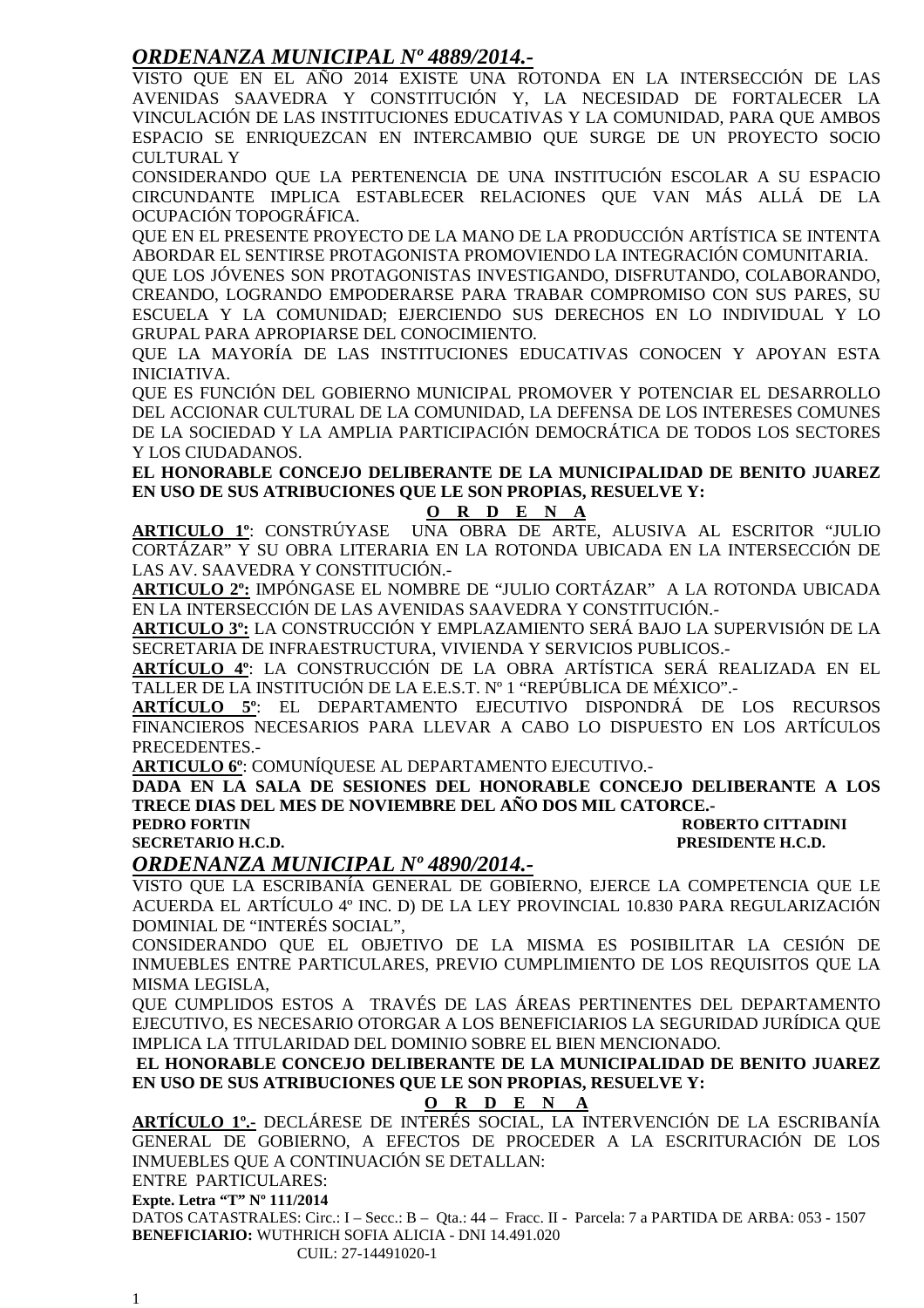**Expte. Letra "T" Nº 112/2014** 

DATOS CATASTRALES: Circ.: I – Secc.: B – Qta.: 62 – Mza.: 62-a – Parcela: 30 PARTIDA DE ARBA: 053 – 13.777

**BENEFICIARIOS:** BRUNERO STELLA MARIS – DNI. 4.560.182

CUIL: 27-04560182-5

ALMADA JUAN ALBERTO – DNI 5.330.112

CUIL: 20-05330112-7

**ARTÍCULO 2º**.- LA PRESENTE DECLARACIÓN SE FUNDAMENTA EN LOS ANTECEDENTES OBRANTES EN LOS RESPECTIVOS EXPEDIENTES QUE SE CITAN EN EL ARTÍCULO 1º.

**ARTÍCULO 3º**.- AUTORÍZASE AL D.E. A CONDONAR LAS DEUDAS HASTA LA FECHA DE ESCRITURACIÓN, QUE POR GRAVÁMENES MUNICIPALES PUEDAN AFECTAR LOS INMUEBLES QUE SE CITAN EN EL ARTICULO 1º

**ARTÍCULO 4º.-** ELÉVESE LA PRESENTE ORDENANZA A LA ESCRIBANÍA GENERAL DE GOBIERNO.

**ARTÍCULO 5º.-** COMUNÍQUESE AL DEPARTAMENTO EJECUTIVO.-

**DADA EN LA SALA DE SESIONES DEL HONORABLE CONCEJO DELIBERANTE A LOS TRECE DIAS DEL MES DE NOVIEMBRE DEL AÑO DOS MIL CATORCE.-** 

#### **PEDRO FORTIN ROBERTO CITTADINI SECRETARIO H.C.D. PRESIDENTE H.C.D.**

### *ORDENANZA MUNICIPAL Nº 4891/2014.-*

VISTO LO ACTUADO EN EL EXPEDIENTE LETRA "G" Nº 137/2014 EN EL CUAL A FOJAS 2 LA ASOCIACIÓN COOPERADORA DE LA ESCUELA DE EDUCACIÓN SECUNDARIA TÉCNICA Nº 1 "REPÚBLICA DE MÉXICO", SOLICITA LA DONACIÓN DE TRES (3) METROS CÚBICOS DE HORMIGÓN, PARA LLENAR LOS ESPACIOS DE CANTEROS, QUE SE ENCUENTRAN SOBRE LA CALLE TUCUMÁN TRABAJO QUE REALIZARAN ENTRE LOS PROFESORES DE TALLERES Y ALUMNOS DE LA INSTITUCIÓN EDUCATIVA,

QUE A FOJAS 4 OBRA DESPACHO FAVORABLE DEL SECRETARIO DE INFRAESTRUCTURA, VIVIENDA Y SERVICIOS PÚBLICOS

QUE LA CITADA INSTITUCIÓN SE ENCUENTRA INSCRIPTA EN EL REGISTRO DE ENTIDADES DE BIEN PÚBLICO, BAJO EL Nº 38, SEGÚN DECRETO MUNICIPAL Nº 177/1985;

**EL HONORABLE CONCEJO DELIBERANTE DE LA MUNICIPALIDAD DE BENITO JUAREZ EN USO DE SUS ATRIBUCIONES QUE LE SON PROPIAS, RESUELVE Y:** 

#### **O R D E N A**

**ARTÍCULO 1°.-** DÓNESE A LA ASOCIACIÓN COOPERADORA DE LA ESCUELA DE EDUCACIÓN SECUNDARIA TÉCNICA Nº 1 "REPÚBLICA DE MÉXICO" (E.B.P. Nº , TRES (3) METROS CÚBICOS DE HORMIGÓN, DE ACUERDO A LAS ACTUACIONES OBRANTES EN EL EXPÍE. LETRA "G" Nº 137/2014.-

**ARTÍCULO 2°.-** COMUNÍQUESE AL DEPARTAMENTO EJECUTIVO.-

**DADA EN LA SALA DE SESIONES DEL HONORABLE CONCEJO DELIBERANTE A LOS TRECE DIAS DEL MES DE NOVIEMBRE DEL AÑO DOS MIL CATORCE.-** 

**SECRETARIO H.C.D.** 

# **PEDRO FORTIN ROBERTO CITTADINI**<br> **PECAL SECRETARIO H.C.D.**<br>
PRESIDENTE H.C.D.

#### *ORDENANZA MUNICIPAL Nº 4892/2014.-*

VISTO LO ACTUADO EN EL EXPEDIENTE LETRA "G" Nº 136/2014 EN EL CUAL A FOJAS 2 LA ASOCIACIÓN CIVIL "AMIGOS DEL CICLISMO", SOLICITA LA DONACIÓN DE 1.3 METROS CÚBICOS DE HORMIGÓN PARA COMPLETAR OBRAS QUE SE ESTÁN REALIZANDO EN EL PREDIO CEDIDO POR ESTA MUNICIPALIDAD Y 80 VARILLAS PARA ALAMBRADO PARA TERMINAR DE CERCAR LA PISTA PARA BRINDARLE MÁS SEGURIDAD AL PÚBLICO ASISTENTE A LOS EVENTOS,

QUE A FOJAS 5 OBRA DESPACHO FAVORABLE DEL SECRETARIO DE INFRAESTRUCTURA, VIVIENDA Y SERVICIOS PÚBLICOS,

QUE LA CITADA INSTITUCIÓN SE ENCUENTRA INSCRIPTA EN EL REGISTRO DE ENTIDADES DE BIEN PÚBLICO, BAJO EL Nº 138, SEGÚN DECRETO MUNICIPAL Nº 2516/2007;

**EL HONORABLE CONCEJO DELIBERANTE DE LA MUNICIPALIDAD DE BENITO JUAREZ EN USO DE SUS ATRIBUCIONES QUE LE SON PROPIAS, RESUELVE Y:** 

#### **O R D E N A**

**ARTÍCULO 1º.-** DÓNESE A LA ASOCIACION CIVIL "AMIGOS DEL CICLISMO" (E.B.P. Nº 138), 1,3 METROS CÚBICOS DE HORMIGÓN, DE ACUERDO A LAS ACTUACIONES OBRANTES EN EL EXPEDIENTE LETRA "G" Nº 136/2014.-

**ARTÍCULO 2º.-** COMUNÍQUESE AL DEPARTAMENTO EJECUTIVO.-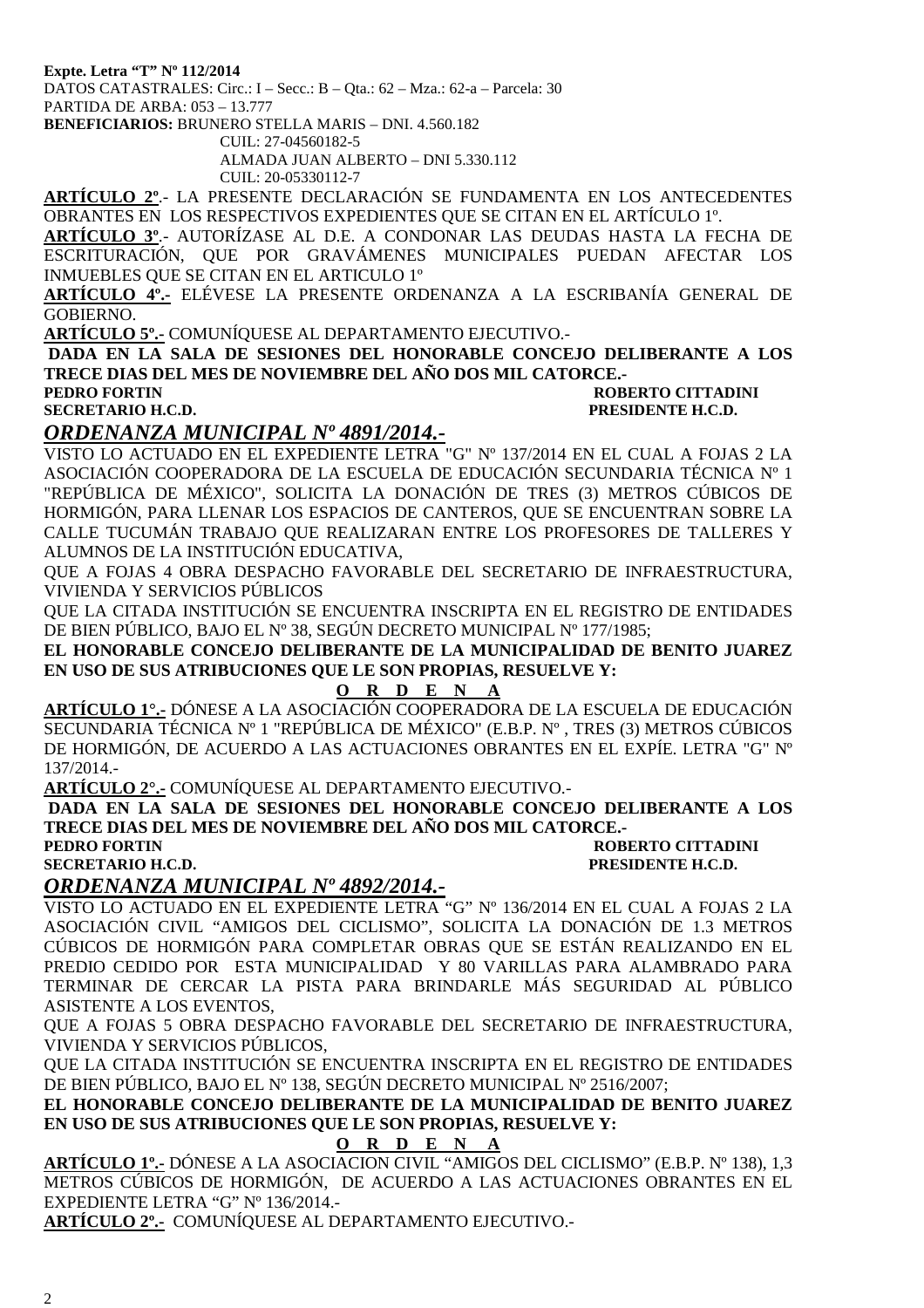#### **DADA EN LA SALA DE SESIONES DEL HONORABLE CONCEJO DELIBERANTE A LOS TRECE DIAS DEL MES DE NOVIEMBRE DEL AÑO DOS MIL CATORCE.- PEDRO FORTIN ROBERTO CITTADINI SECRETARIO H.C.D. PRESIDENTE H.C.D.**

### *ORDENANZA MUNICIPAL Nº 4893/2014.-*

VISTO LO ACTUADO EN EL EXPEDIENTE LETRA "O" Nº 97/2014 EN EL CUAL SE SOLICITA LA EXTENSIÓN DE LA RED DE EN LAS CALLES: MISIONES ENTRE AVELLANEDA Y VÉLEZ SÁRSFIELD, AMBAS VEREDAS; VÉLEZ SÁRSFIELD ENTRE DOLORES BLANCO Y MISIONES, VEREDA IMPAR; VÉLEZ SÁRSFIELD ENTRE MISIONES Y AVDA. GUGLIELMETTI, VEREDA IMPAR; AVDA. GUGLIELMETTI ENTRE VÉLEZ SÁRSFIELD Y AVELLANEDA, VEREDA PAR; AVDA. DOLORES BLANCO ENTRE VÉLEZ SÁRSFIELD Y R. S. PEÑA, VEREDA IMPAR; ÁLVARO BARROS ENTRE MARIANO ROLDAN Y AVDA. PRESIDENTE PERÓN, VEREDA IMPAR; MARIANO ROLDAN ENTRE ÁLVARO BARROS Y CAPITÁN RAMOS, VEREDA PAR; CAPITÁN RAMOS ENTRE MARIANO ROLDAN Y AV. PRESIDENTE PERÓN, VEREDA PAR; CAPITÁN RAMOS ENTRE YATASTO Y LAPRIDA, VEREDA IMPAR; CAPITÁN RAMOS ENTRE MANSILLA Y LAPRIDA, VEREDA PAR; ÁLVARO BARROS ENTRE MANSILLA Y LAPRIDA, VEREDA IMPAR; MANSILLA ENTRE CAPITÁN RAMOS Y ÁLVARO BARROS, VEREDA IMPAR; LAPRIDA ENTRE CAPITÁN RAMOS Y ÁLVARO BARROS, VEREDA PAR

QUE DE FOJAS 3 A 15 OBRAN LOS INFORMES TÉCNICOS CORRESPONDIENTES A LOS COSTOS PARA CADA VECINO FRENTISTA;

QUE POR MEDIO DEL DECRETO MUNICIPAL Nº 1282/2014 (FJS. 16), SE DISPUSO LA APERTURA DEL REGISTRO DE OPOSICIÓN Y;

CONSIDERANDO QUE LA SECRETARÍA DE INFRAESTRUCTURA, VIVIENDA Y SERVICIOS PÚBLICOS INFORMA A FOJAS 20 QUE NO SE HA PRESENTADO NINGÚN OPONENTE A LA REALIZACIÓN DE LA CITADA OBRA

**EL HONORABLE CONCEJO DELIBERANTE DE LA MUNICIPALIDAD DE BENITO JUAREZ EN USO DE SUS ATRIBUCIONES QUE LE SON PROPIAS, RESUELVE Y:** 

#### **O R D E N A**

**ARTÍCULO 1º.-** DECLÁRESE DE UTILIDAD PUBLICA Y PAGO OBLIGATORIO, LA OBRA DE DE EXTENSIÓN DE RED DE GAS EN LAS CALLES:

- MISIONES ENTRE AVELLANEDA Y VÉLEZ SÁRSFIELD, AMBAS VEREDAS
- VÉLEZ SÁRSFIELD ENTRE DOLORES BLANCO Y MISIONES, VEREDA IMPAR
- VÉLEZ SÁRSFIELD ENTRE MISIONES Y AVDA. GUGLIELMETTI, VEREDA IMPAR
- AVDA. GUGLIELMETTI ENTRE VÉLEZ SÁRSFIELD Y AVELLANEDA, VEREDA PAR
- AVDA. DOLORES BLANCO ENTRE VÉLEZ SÁRSFIELD Y AVDA. R. S. PEÑA, VEREDA IMPAR
- ÁLVARO BARROS ENTRE MARIANO ROLDAN Y AV. PRESIDENTE PERÓN, VEREDA IMPAR
- MARIANO ROLDAN ENTRE ÁLVARO BARROS Y CAPTAN RAMOS, VEREDA PAR;
- CAPITÁN RAMOS ENTRE MARIANO ROLDAN Y AV. PRESIDENTE PERÓN, VEREDA  $PAR$
- CAPITÁN RAMOS ENTRE YATASTO Y LAPRIDA, VEREDA IMPAR;
- CAPITÁN RAMOS ENTRE MANSILLA Y LAPRIDA, VEREDA PAR;
- ÁLVARO BARROS ENTRE MANSILLA Y LAPRIDA, VEREDA IMPAR;
- MANSILLA ENTRE CAPITÁN RAMOS Y ÁLVARO BARROS, VEREDA IMPAR;
- LAPRIDA ENTRE CAPITÁN RAMOS Y ÁLVARO BARROS, VEREDA PAR

DE CONFORMIDAD A LO ACTUADO EN EL EXPTE. LETRA "O" Nº 97/14.-

**ARTÍCULO 2º.-** COMUNÍQUESE AL DEPARTAMENTO EJECUTIVO.-

#### **DADA EN LA SALA DE SESIONES DEL HONORABLE CONCEJO DELIBERANTE A LOS TRECE DIAS DEL MES DE NOVIEMBRE DEL AÑO DOS MIL CATORCE.- PEDRO FORTIN ROBERTO CITTADINI SECRETARIO H.C.D. PRESIDENTE H.C.D.**

### *ORDENANZA MUNICIPAL Nº 4894/2014.-*

VISTO LO ACTUADO EN EL EXPEDIENTE LETRA "O" Nº 95/2014 Y EL DECRETO MUNICIPAL Nº 1333/2014, POR EL QUE SE LLAMO A LICITACIÓN PRIVADA Nº 54/2014, PARA LA CONTRATACIÓN DE MANO DE OBRA PARA LA CONSTRUCCIÓN DEL PORTAL DE ACCESO Y ADMINISTRACIÓN DEL CEMENTERIO PARQUE EN VILLA CACIQUE – BARKER,

QUE SE PRESENTÓ UN SOLO OFERENTE PESE A HABER INVITADO A PROVEEDORES DEL RAMO (FJS. 55)

QUE EL JEFE DE COMPRAS, EL SECRETARIO DE INFRAESTRUCTURA, VIVIENDA Y SERVICIOS PÚBLICOS, LA CONTADORA MUNICIPAL Y EL SECRETARIO DE HACIENDA COINCIDEN EN LA CONVENIENCIA DE ADJUDICAR A LA FIRMA GARCÍA MARIO ALBERTO,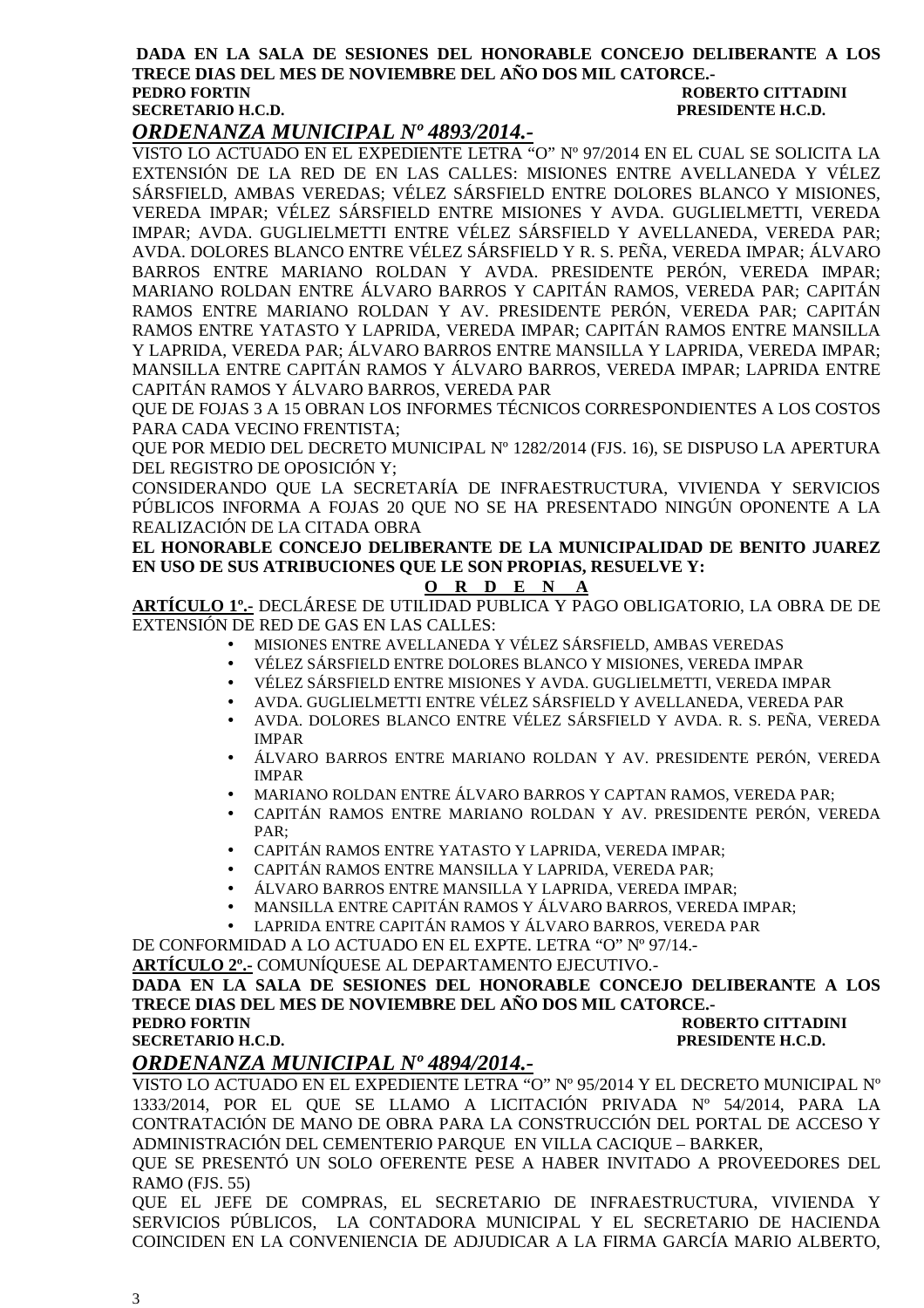LA CONSTRUCCIÓN DEL PORTAL DE ACCESO Y ADMINISTRACIÓN DEL CEMENTERIO PARQUE DE VILLA CACIQUE – BARKER

QUE SE ELEVA EL PRESENTE DANDO CUMPLIMIENTO A LO DISPUESTO POR EL ARTICULO 155 DE LA LEY ORGÁNICA DE LAS MUNICIPALIDADES, SOLICITANDO AUTORIZACIÓN PARA REALIZAR LA ADJUDICACIÓN MENCIONADA,

 **EL HONORABLE CONCEJO DELIBERANTE DE LA MUNICIPALIDAD DE BENITO JUAREZ EN USO DE SUS ATRIBUCIONES QUE LE SON PROPIAS, RESUELVE Y:** 

**O R D E N A**

**ARTÍCULO 1º**.- APRUÉBESE LO ACTUADO EN LA LICITACIÓN PRIVADA Nº 54/2014.-

**ARTÍCULO 2º.-** AUTORIZASE AL DEPARTAMENTO EJECUTIVO A ADJUDICAR A LA FIRMA GARCIA MARIO ALBERTO, LA CONTRATACIÓN DE MANO DE OBRA PARA LA CONSTRUCCIÓN DEL PORTAL DE ACCESO Y ADMINISTRACIÓN DEL CEMENTERIO PARQUE DE VILLA CACIQUE – BARKER, POR UN MONTO DE PESOS DOSCIENTOS NOVENTA Y CUATRO MIL TRESCIENTOS VEINTE CON OCHO CENTAVOS (\$ 294.320,08), DE ACUERDO A LO ACTUADO EN EL EXPEDIENTE LETRA "O" Nº 95/2014.-

**ARTÍCULO 3**.- EL GASTO DEBERÁ IMPUTARSE EN LA JURIDICCIÓN: 1110104000 SECRETARIA DE INFRAESTRUCTURA, VIVIENDA Y SERVICIOS PUBLICOS – UNIDAD EJECUTORA: 18 DIRECCION DE INFRAESTRUCTURA Y VIVIENDA – DEPENDENCIA: 4000 SECRETARIA DE OBRAS PUBLICAS FUENTE DE FINANCIAMIENTO: 110 TESORO MUNICIPAL, DE ACUERDO A LA SOLICITUD DE GASTOS OBRANTE A FOJAS 52 DEL EXPEDIENTE LETRA "O" Nº 95/2014.

**ARTÍCULO 4.-** COMUNÍQUESE AL DEPARTAMENTO EJECUTIVO.-

**DADA EN LA SALA DE SESIONES DEL HONORABLE CONCEJO DELIBERANTE A LOS TRECE DIAS DEL MES DE NOVIEMBRE DEL AÑO DOS MIL CATORCE.-** 

**PEDRO FORTIN ROBERTO CITTADINI SECRETARIO H.C.D. PRESIDENTE H.C.D. PRESIDENTE H.C.D.** 

### *ORDENANZA MUNICIPAL Nº 4895/2014.-*

VISTO LO ACTUADO EN EL EXPEDIENTE Nº 4058 – 123/14 (EXPTE. MUNICIPAL LETRA "G" Nº 14/2013), EN EL CUAL EL SECRETARIO DE INFRAESTRUCTURA, VIVIENDA Y SERVICIOS PÚBLICOS, A FOJAS 151 INFORMA QUE HAY UN ERROR EN LOS DATOS CATASTRALES DEL INMUEBLE QUE FUERA VENDIDO AL FONDO FIDUCIARIO PUBLICO PRO.CRE.AR, MEDIANTE LA ORDENANZA MUNICIPAL Nº 4879, Y

CONSIDERANDO QUE ES NECESARIA LA MODIFICACIÓN DEL ARTÍCULO 1º DE LA ORDENANZA 4879, A LOS EFECTOS DE PODER REALIZAR LA CORRECTA TRANSMISIÓN DOMINIAL DEL INMUEBLE VENDIDO AL CITADO FONDO FIDUCIARIO

**EL HONORABLE CONCEJO DELIBERANTE DE LA MUNICIPALIDAD DE BENITO JUAREZ EN USO DE SUS ATRIBUCIONES QUE LE SON PROPIAS, RESUELVE Y:** 

#### **O R D E N A**

**ARTÍCULO 1º.-** MODIFÍQUESE EL ARTÍCULO1º DE LA ORDENANZA MUNICIPAL Nº 4879 EL QUE QUEDARÁ REDACTADO DE LA SIGUIENTE MANERA:

**ARTÍCULO 1º.-** AUTORÍCESE LA VENTA AL FONDO FIDUCIARIO PUBLICO PRO.CRE.AR DEL INMUEBLE IDENTIFICADO CATASTRALMENTE COMO CIRCUNSCRIPCIÓN I, SECCIÓN B, QUINTA 22, FRACCIÓN I, PARCELA 2, POR UN VALOR DE \$ 440.000,00.- (PESOS CUATROCIENTOS CUARENTA MIL).-

**ARTÍCULO 2º.-** COMUNÍQUESE AL DEPARTAMENTO EJECUTIVO.-

**DADA EN LA SALA DE SESIONES DEL HONORABLE CONCEJO DELIBERANTE A LOS TRECE DIAS DEL MES DE NOVIEMBRE DEL AÑO DOS MIL CATORCE.-** 

**ROBERTO CITTADINI SECRETARIO H.C.D. PRESIDENTE H.C.D. PRESIDENTE H.C.D.** 

### *ORDENANZA MUNICIPAL Nº 4896/2014.-*

VISTO LO ACTUADO EN EL EXPEDIENTE LETRA "G" Nº 131/2014, EN EL CUAL DE FOJAS 2 A 22 OBRA PROYECTO PRESENTADO POR LOS ALUMNOS DE 6º AÑO ORIENTACIÓN ARTES VISUALES DEL INSTITUTO "DR. PEDRO DÍAZ FUMARÁ", QUE CONSISTE EN INTERVENIR ARTÍSTICAMENTE CON CARTELES EN ESPACIOS PÚBLICOS DE NUESTRA CIUDAD;

QUE ESTE DEPARTAMENTO EJECUTIVO ENTIENDE CONVENIENTE LA ELEVACIÓN DEL PRESENTE EXPEDIENTE AL HONORABLE CONCEJO DELIBERANTE, PARA QUE SE DECLARE DE INTERÉS MUNICIPAL EL CITADO PROYECTO Y SE AUTORICE LA COLOCACIÓN DE LOS CARTELES, DE ACUERDO A LO INFORMADO DE FOJAS 3 Y 4, EN LOS ESPACIOS PÚBLICOS ELEGIDOS POR LOS AUTORES DEL PROYECTO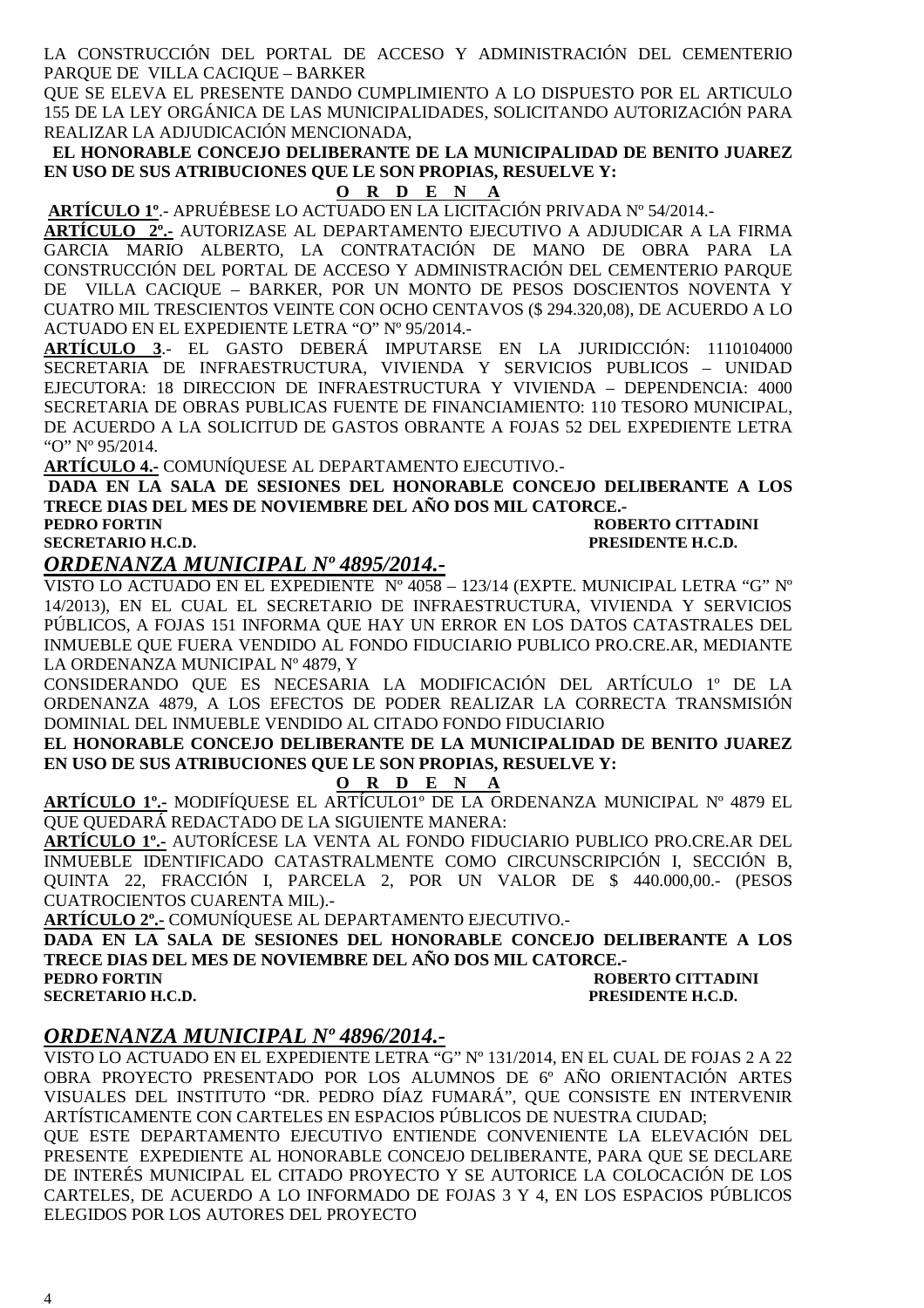**EL HONORABLE CONCEJO DELIBERANTE DE LA MUNICIPALIDAD DE BENITO JUAREZ EN USO DE SUS ATRIBUCIONES QUE LE SON PROPIAS, RESUELVE Y:** 

#### **O R D E N A**

**ARTÍCULO 1**º.- DECLÁRESE DE INTERES MUNICIPAL, EL PROYECTO "CARTELES INDICADORES DE BUENOS MENSAJES", REALIZADO POR LOS ALUMNOS DE 6 º AÑO ORIENTACIÓN ARTES VISUALES DEL INSTITUTO "DR. PEDRO DÍAZ PUMARÁ".-

**ARTÍCULO 2º**.- AUTORIZASE AL DEPARTAMENTO EJECUTIVO, POR EL ÁREA QUE CORRESPONDA COLOCAR EN LOS ESPACIOS PÚBLICOS ELEGIDOS POR LOS ALUMNOS AUTORES DEL PROYECTO "CARTELES INDICADORES DE BUENOS MENSAJES" LOS CARTELES QUE A CONTINUACIÓN SE DETALLAN:

#### **PARQUE 9 DE JULIO**

"JUNTOS CUIDEMOS EL PARQUE: LA BASURA EN SU LUGAR"

"SALÍ A CAMINAR: RENOVATE"

"NO ESTÁS COMPLETAMENTE VESTIDO, SI NÓ LLEVAS UNA SONRISA"

**PARQUE TAGLIORETTI**

"JUGUEMOS UN RATO"

"DISFRUTA DE LA NATURALEZA"

**PLAZOLETA DORINZI**

"COMPARTÍ LA PASIÓN POR EL FÚTBOL"

"ESTÁ PARA DESATAR NUESTRA TORMENTA"

### **PLAZOLETA BARRIO MARIO TESONE**

"COMPARTAMOS UN MATE"

"DESÉALE UN BUEN DÍA A UN DESCONOCIDO"

#### **PLAZOLETA "JOSÉ ENRIQUE CHARRÚA"**

"EXPLOTA TUS SENTIDOS"

**PLAZOLETA BARRIO PACHÁN "MARIO ORLANDO"** 

"SONRIE QUE LA VIDA VUELA"

**PLAZOLETA "WILLER CARDOSO"**

"NO HAY QUE SER PINTOR PARA DIBUJAR SONRISAS"

**BARRIO PLAZOLETA POLOGNA**

"DEJA QUE EL SOL TE PEGUE EN LA CARA"

**PLAZOLETA "OSCAR ALENDE"**

"COMPARTI LA MERIENDA"

"SONRIE, TU SONRISA DECORA LA TARDE"

**PLAZOLETA "SANTIAGO RODRIGUEZ**"

"SI LA VIDA NO TE SONRIE, HAZLE COSQUILLAS"

**PLAZOLETA BARRIO J.J. ROMERO "JACOBO CHARRUA"** 

"DISFRUTA DEL DIA"

**ARTÍCULO 3**.- COMUNÍQUESE AL DEPARTAMENTO EJECUTIVO.- **DADA EN LA SALA DE SESIONES DEL HONORABLE CONCEJO DELIBERANTE A LOS TRECE DIAS DEL MES DE NOVIEMBRE DEL AÑO DOS MIL CATORCE.- PEDRO FORTIN ROBERTO CITTADINI SECRETARIO H.C.D. PRESIDENTE H.C.D.** 

#### *ORDENANZA MUNICIPAL Nº 4897/2014.-*

VISTO LO ACTUADO EN EL EXPEDIENTE LETRA "G" Nº 85/2013 EN EL CUAL A FOJAS 11 Y 12 OBRA EL CONVENIO MARCO COOPERACION SUSCRIPTO CON EL SERVICIO NACIONAL DE SANIDAD Y CALIDAD AGROALIMENTARIA, REGISTRADO BAJO EL Nº 22 DEL REGISTRO MUNICIPAL DE CONVENIOS,

QUE EL CITADO CONVENIO TIENE COMO OBJETIVO ENTABLAR UNA RELACIÓN INSTITUCIONAL DE COLABORACIÓN RECIPROCA ENTRE LAS PARTES, CON EL PROPÓSITO DE REALIZAR EN FORMA CONJUNTA O COORDINADA, PROYECTOS EN ÁREAS DE MUTUO INTERÉS, ASÍ COMO DIFUNDIR Y PROMOCIONAR TAREAS QUE TIENDAN AL DESARROLLO DE LAS ACTIVIDADES RELATIVAS A LA SANIDAD Y CALIDAD AGROALIMENTARIA AFIANZANDO EL FORTALECIMIENTO INSTITUCIONAL,

QUE COMO PRIMERA MEDIDA EN RELACIÓN AL CONVENIO ARRIBA CITADO, SE SUSCRIBIÓ CON EL SERVICIO NACIONAL DE SANIDAD Y CALIDAD AGROALIMENTARIA, UN CONTRATO, REGISTRADO BAJO EL Nº 208/2014, POR EL CUAL LA MUNICIPALIDAD CEDE AL SERVICIO NACIONAL DE SANIDAD Y CALIDAD AGROALIMENTARIA UN ESPACIO FÍSICO DE 80,90 METROS CUADRADOS A CONSTRUIRSE DE ACUERDO AL ANEXO I (FJS. 16) DEL CITADO CONTRATO, PARA EL FUNCIONAMIENTO UNA OFICINA TÉCNICA DEL SENASA, Y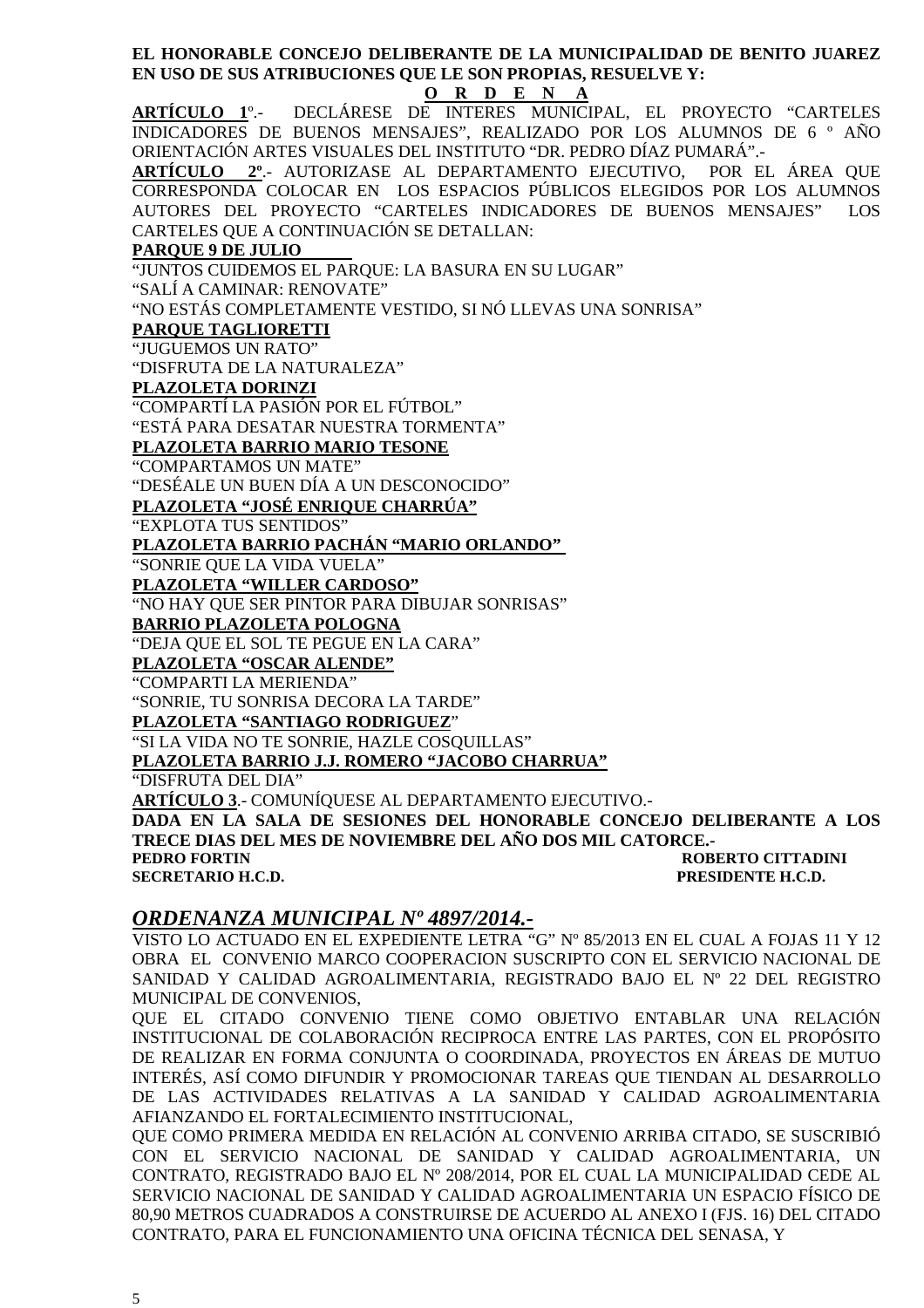CONSIDERANDO QUE RESULTA PROCEDENTE SOLICITAR LA CONVALIDACIÓN DEL CONVENIO Y DEL CONTRATO ARRIBA CITADOS POR EL HONORABLE CONCEJO DELIBERANTE.-

**EL HONORABLE CONCEJO DELIBERANTE DE LA MUNICIPALIDAD DE BENITO JUAREZ EN USO DE SUS ATRIBUCIONES QUE LE SON PROPIAS, RESUELVE Y:** 

**O R D E N A**

**ARTÍCULO 1º**.- CONVALÍDESE EL CONVENIO MARCO DE COOPERACION SUSCRIPTO OPORTUNAMENTE ENTRE LA MUNICIPALIDAD DE BENITO JUAREZ Y EL SERVICIO NACIONAL DE SANIDAD Y CALIDAD AGROALIMENTARIA, REGISTRADO BAJO EL Nº 22 DEL REGISTRO MUNICIPAL DE CONVENIOS, DE ACUERDO A LO ACTUADO EN EL EXPEDIENTE LETRA "G" Nº 85/2014.-

**ARTÍCULO 2º.-** CONVALÍDESE EL CONTRATO DE PRESTAMO DE USO SUSCRIPTO OPORTUNAMENTE, ENTRE LA MUNICIPALIDAD DE BENITO JUÁREZ Y SERVICIO NACIONAL DE SANIDAD Y CALIDAD AGROALIMENTARIA, UN CONTRATO, REGISTRADO BAJO EL Nº 208/2014, DE ACUERDO A LO ACTUADO EN EL EXPEDIENTE LETRA "G" Nº 85/2014.-

**ARTÍCULO 3º.-** COMUNÍQUESE AL DEPARTAMENTO EJECUTIVO.-

**DADA EN LA SALA DE SESIONES DEL HONORABLE CONCEJO DELIBERANTE A LOS TRECE DIAS DEL MES DE NOVIEMBRE DEL AÑO DOS MIL CATORCE.-** 

#### **PEDRO FORTIN ROBERTO CITTADINI SECRETARIO H.C.D. PRESIDENTE H.C.D.**

### *ORDENANZA MUNICIPAL Nº 4898/2014.-*

VISTO LO ACTUADO EN EL EXPEDIENTE LETRA "P" Nº 17/2014 EN EL CUAL DE FOJAS 2 A 18 EL SECRETARIO DE INFRAESTRUCTURA, VIVIENDA Y SERVICIOS PÚBLICOS ADJUNTA EL PROYECTO PARA LA REALIZACIÓN DE LA OBRA DENOMINADA "EDIFICIO SENASA – GUIAS"

QUE LA CITADA OBRA NO ESTABA ESTIPULADA EN EL PRESUPUESTO DE GASTOS Y CALCULO DE RECURSOS DEL PRESENTE EJERCICIO, POR LO QUE SE TUVO QUE MODIFICAR EL MISMO, MEDIANTE EL DECRETO MUNICIPAL Nº 581/2014, POR EL CUAL SE MODIFICA LA ESTRUCTURA PROGRAMÁTICA DEL PRESUPUESTO DE GASTOS Y CALCULO DE RECURSOS EJERCICIO 2014, CREÁNDOSE LA CATEGORÍA PROGRAMÁTICA 41.55.00 "EDIFICIO SENASA – GUIAS"

QUE A FOJAS 23 OBRA DESPACHO DEL SECRETARIO DE HACIENDA SOLICITANDO LA ELEVACIÓN DEL PRESENTE EXPEDIENTE AL HONORABLE CONCEJO DELIBERANTE SOLICITANDO LA CONVALIDACIÓN DEL DECRETO MUNICIPAL Nº 581/2014.-

#### **EL HONORABLE CONCEJO DELIBERANTE DE LA MUNICIPALIDAD DE BENITO JUAREZ EN USO DE SUS ATRIBUCIONES QUE LE SON PROPIAS, RESUELVE Y:**

### **O R D E N A**

**ARTÍCULO 1º**. - CONVALÍDESE EL DECRETO MUNICIPAL Nº 581/2014, POR EL CUAL SE MODIFICA LA ESTRUCTURA PROGRAMÁTICA DE PRESUPUESTO DE GASTO Y CALCULO DE RECURSOS EJERCICIO 2014, CREÁNDOSE LA CATEGORÍA PROGRAMÁTICA 41.55.00 "EDIFICIO SENASA – GUIAS", DE ACUERDO A LO ACTUADO EN EL EXPEDIENTE LETRA "P" Nº 17/2014.- **ARTÍCULO 2º.-**COMUNÍQUESE AL DEPARTAMENTO EJECUTIVO.-

**DADA EN LA SALA DE SESIONES DEL HONORABLE CONCEJO DELIBERANTE A LOS TRECE DIAS DEL MES DE NOVIEMBRE DEL AÑO DOS MIL CATORCE.-** 

#### **PEDRO FORTIN ROBERTO CITTADINI SECRETARIO H.C.D. PRESIDENTE H.C.D.**

### *ORDENANZA MUNICIPAL Nº 4899/2014.-*

VISTO LO ACTUADO EN EL EXPEDIENTE LETRA "A" Nº 253/2005, EN EL CUAL DE FOJAS 88 A 91 OBRA EL CONVENIO REGISTRADO BAJO EL Nº 23/2014 DEL REGISTRO MUNICIPAL DE CONVENIOS EL QUE FUERA SUSCRIPTO OPORTUNAMENTE CON EL MINISTERIO DE DESARROLLO SOCIAL DE LA PROVINCIA DE BUENOS AIRES, REFERENTE A SUBVENCIÓN EN EL MARCO DEL PROGRAMA "HOGAR DE ANCIANOS", PARA EL PERIODO 2014, CON DESTINO AL HOGAR DE ANCIANOS "CAYETANO ZIBECCHI"

QUE DE FOJAS 84 A 87 OBRA EL PROYECTO INSTITUCIONAL, Y

CONSIDERANDO CONVENIENTE LA APROBACIÓN DEL CITADO CONVENIO POR EL HONORABLE CONCEJO DELIBERANTE,

**EL HONORABLE CONCEJO DELIBERANTE DE LA MUNICIPALIDAD DE BENITO JUAREZ EN USO DE SUS ATRIBUCIONES QUE LE SON PROPIAS, RESUELVE Y:** 

#### **O R D E N A**

**ARTÍCULO 1º.-** CONVALÍDESE EL CONVENIO, SUSCRIPTO OPORTUNAMENTE CON EL MINISTERIO DE DESARROLLO SOCIAL DE LA PROVINCIA DE BUENOS AIRES, REGISTRADO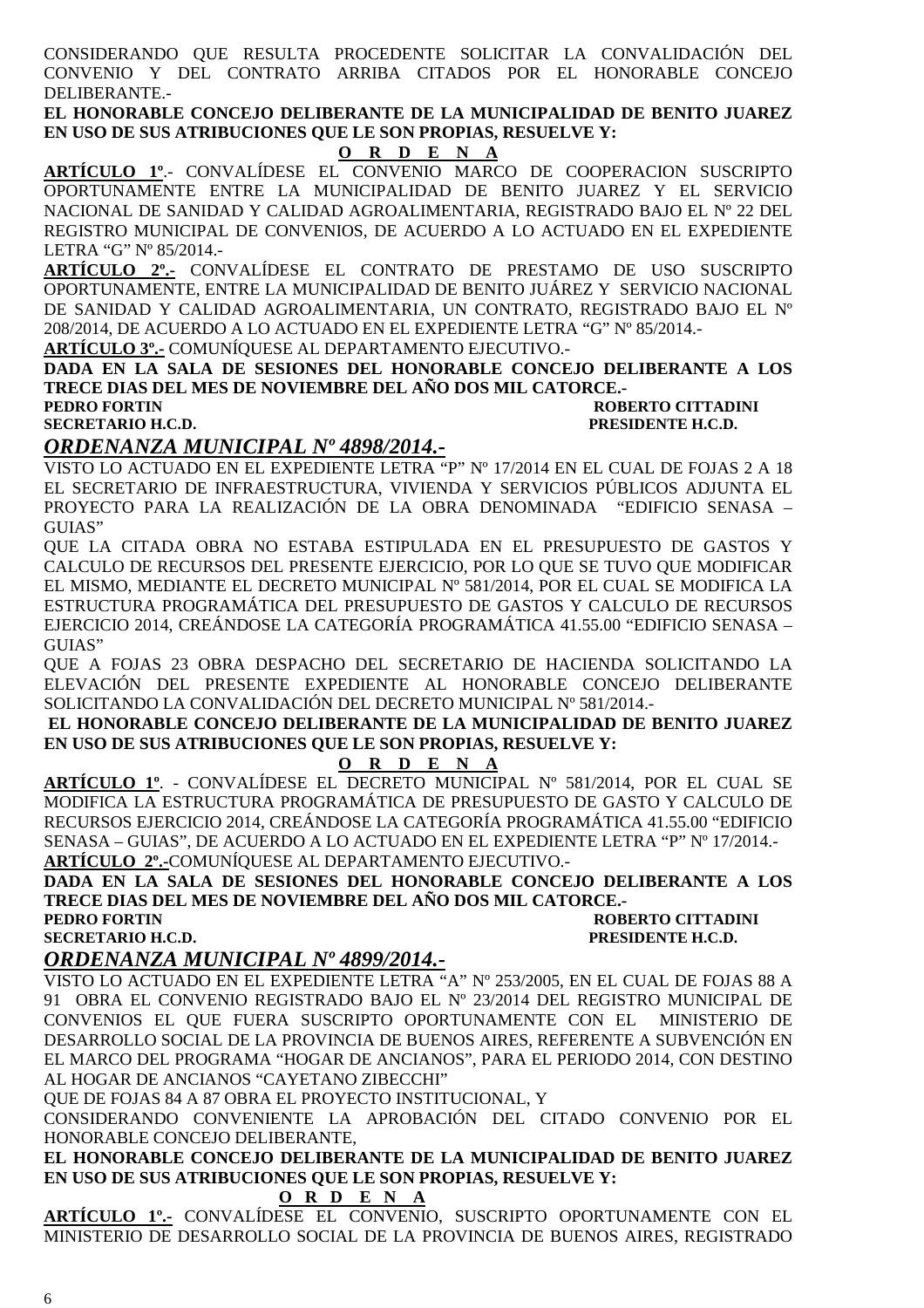BAJO EL Nº 23/2014 DEL REGISTRO MUNICIPAL DE CONVENIOS, DE ACUERDO A LO ACTUADO EN EL EXPEDIENTE LETRA "A" Nº 253/2005.-

**ARTÍCULO 2º.-** COMUNÍQUESE AL DEPARTAMENTO EJECUTIVO.-

 **DADA EN LA SALA DE SESIONES DEL HONORABLE CONCEJO DELIBERANTE A LOS VEINTISIETE DÍAS DEL MES DE NOVIEMBRE DEL AÑO DOS MIL CATORCE.- ROBERTO CITTADINI SECRETARIO H.C.D. PRESIDENTE H.C.D.** 

#### *ORDENANZA MUNICIPAL Nº 4900/2014.-*

VISTO QUE LA ESCRIBANÍA GENERAL DE GOBIERNO, EJERCE LA COMPETENCIA QUE LE ACUERDA EL ARTÍCULO 4º INC. D) DE LA LEY PROVINCIAL 10.830 PARA REGULARIZACIÓN DOMINIAL DE "INTERÉS SOCIAL",

CONSIDERANDO QUE EL OBJETIVO DE LA MISMA ES POSIBILITAR LA CESIÓN DE INMUEBLES ENTRE PARTICULARES, PREVIO CUMPLIMIENTO DE LOS REQUISITOS QUE LA MISMA LEGISLA,

QUE CUMPLIDOS ESTOS A TRAVÉS DE LAS ÁREAS PERTINENTES DEL DEPARTAMENTO EJECUTIVO, ES NECESARIO OTORGAR A LOS BENEFICIARIOS LA SEGURIDAD JURÍDICA QUE IMPLICA LA TITULARIDAD DEL DOMINIO SOBRE EL BIEN MENCIONADO.

**EL HONORABLE CONCEJO DELIBERANTE DE LA MUNICIPALIDAD DE BENITO JUAREZ EN USO DE SUS ATRIBUCIONES QUE LE SON PROPIAS, RESUELVE Y:** 

#### **O R D E N A**

**ARTÍCULO 1º**.- DECLÁRESE DE INTERÉS SOCIAL, LA INTERVENCIÓN DE LA ESCRIBANÍA GENERAL DE GOBIERNO, A EFECTOS DE PROCEDER A LA ESCRITURACIÓN DEL INMUEBLE QUE A CONTINUACIÓN SE DETALLA:

ENTRE PARTICULARES:

**Expte. Letra "T" Nº 123/2014** 

DATOS CATASTRALES: Circ.: I – Secc.: B – Qta.: 51 – Mza.: 51-b - Parcela: 27 a PARTIDA DE ARBA: 053- 13880

**BENEFICIARIO:** ALADRO MAURICIO GABRIEL - DNI 30.530.956

CUIL: 20-30530956-8

**ARTÍCULO 2º.-** LA PRESENTE DECLARACIÓN SE FUNDAMENTA EN LOS ANTECEDENTES OBRANTES EN EL RESPECTIVO EXPEDIENTE QUE SE CITA EN EL ARTÍCULO 1º.

**ARTÍCULO 3º.-** AUTORIZASE AL D.E. A CONDONAR LAS DEUDAS HASTA LA FECHA DE ESCRITURACIÓN, QUE POR GRAVÁMENES MUNICIPALES PUEDAN AFECTAR EL INMUEBLE QUE SE CITA EN EL ARTICULO 1º

**ARTÍCULO 4º**.- ELÉVESE LA PRESENTE ORDENANZA A LA ESCRIBANÍA GENERAL DE GOBIERNO.

**ARTÍCULO 5º.-** COMUNÍQUESE AL DEPARTAMENTO EJECUTIVO.-

**DADA EN LA SALA DE SESIONES DEL HONORABLE CONCEJO DELIBERANTE A LOS VEINTISIETE DÍAS DEL MES DE NOVIEMBRE DEL AÑO DOS MIL CATORCE.- ROBERTO CITTADINI** 

**SECRETARIO H.C.D. PRESIDENTE H.C.D.** 

#### *ORDENANZA MUNICIPAL Nº 4901/2014.-*

VISTO LO ACTUADO EN EL EXPEDIENTE LETRA "A" Nº 42/2011 EN EL CUAL A FOJAS 35 OBRA NOTA DEL DIRECTOR DEL C. E. F. Nº 115 SOLICITANDO LA DONACIÓN DE LOS TERRENOS QUE ACTUALMENTE LA INSTITUCIÓN TIENE CEDIDOS DE ACUERDO AL CONTRATO Nº 59/2012, Y DE ACUERDO A LA CLÁUSULA OCTAVA, DADO QUE LA INSTITUCIÓN A CONFIRMADO LA REALIZACIÓN DEL PROYECTO DE CONSTRUCCIÓN DE UNA PILETA CUBIERTA,

QUE A FOJAS 61 OBRA NOTA DEL INSPECTOR DE EDUCACIÓN FÍSICA, AVALANDO LO SOLICITADO POR LAS AUTORIDADES DEL C.E.F. Nº 115,

QUE DE FOJAS 41 A 60, OBRAN FOTOCOPIAS DE LAS RESPECTIVAS ESCRITURAS DE LOS TERRENOS A DONAR Y CUYOS DATOS CATASTRALES SON: CIRC.: II, SECCION: D, MANZANA: 16, PARCELA: 10; CIRC.: II, SECCION: D, MANZANA: 16, PARCELA: 11; CIRC.: II, SECCION: D, MANZANA: 16, PARCELA: 12; CIRC.: II, SECCION: D, MANZANA: 16, PARCELA: 13;

QUE A FOJAS 63 Y 64 OBRA DESPACHO FAVORABLE DEL ASESOR LEGAL DE LA MUNICIPALIDAD, Y

CONSIDERANDO QUE ES NECESARIA LA AUTORIZACIÓN DEL HONORABLE CONCEJO DELIBERANTE

**EL HONORABLE CONCEJO DELIBERANTE DE LA MUNICIPALIDAD DE BENITO JUAREZ EN USO DE SUS ATRIBUCIONES QUE LE SON PROPIAS, RESUELVE Y:** 

#### **O R D E N A**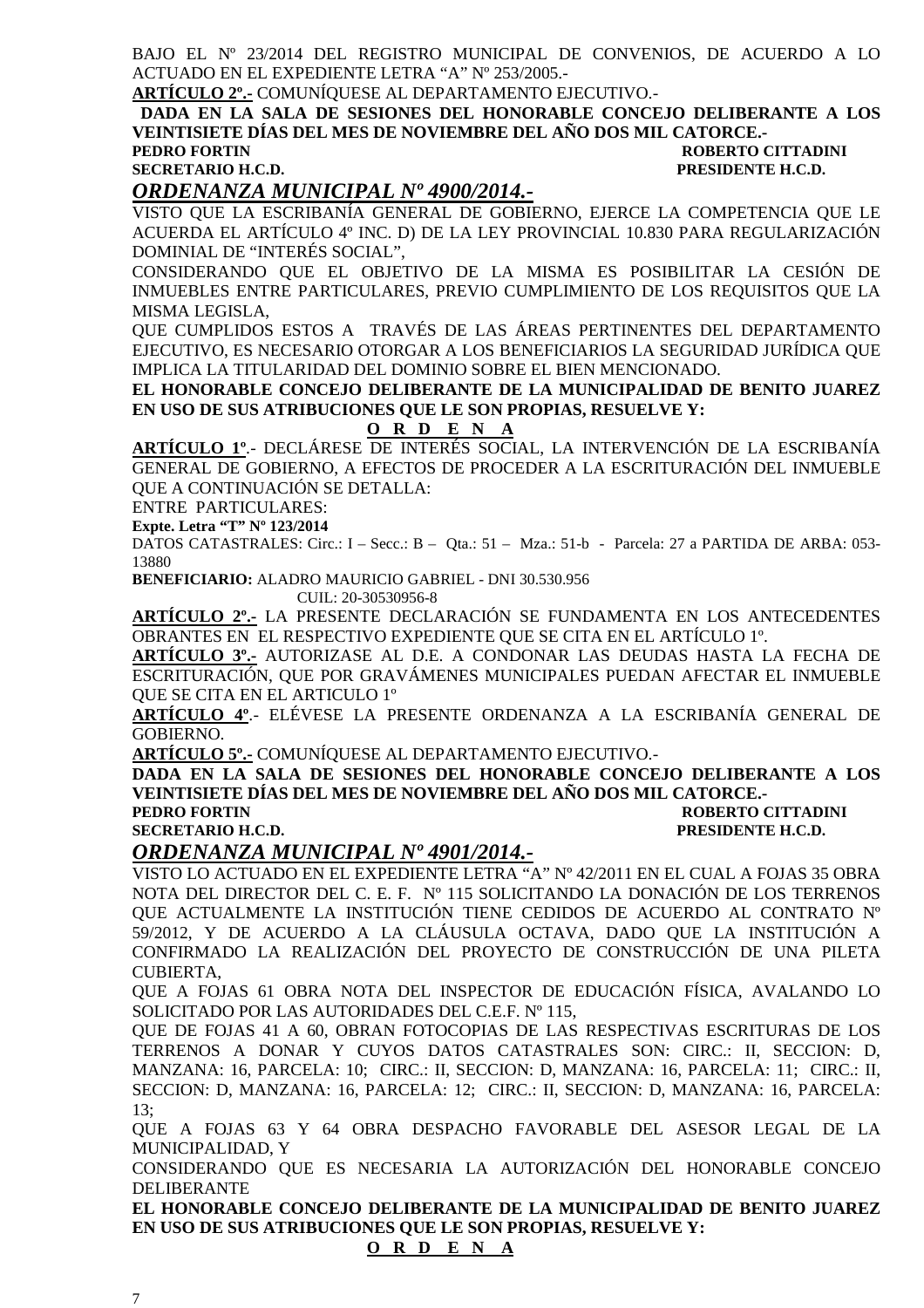**ARTÍCULO 1°.-** DÓNESE A LA DIRECCION GENERAL DE CULTURA Y EDUCACION DE LA PROVINCIA DE BUENOS AIRES, LOS TERRENOS IDENTIFICADOS CATASTRALMENTE COMO: CIRC.: II, SECCION: D, MANZANA: 16, PARCELA: 10; CIRC.: II, SECCION: D, MANZANA: 16, PARCELA: 11; CIRC.: II, SECCION: D, MANZANA: 16, PARCELA: 12; CIRC.: II, SECCION: D, MANZANA: 16, PARCELA: 13; DESTINADOS EXCLUSIVAMENTE AL CENTRO DE EDUCACION FISICA Nº 115 Y PARA LA CONSTRUCCIÓN DE UN NATATORIO CUBIERTO, DE ACUERDO A LAS ACTUACIONES OBRANTES EN EL EXPEDIENTE LETRA "A" Nº 42/2011.-

**ARTÍCULO 2º**.-AUTORIZASE AL DEPARTAMENTO EJECUTIVO A SUSCRIBIR LA ESCRITURA TRASLATIVA DE DOMINIO, ANTE LA ESCRIBANÍA GENERAL DE GOBIERNO DE LA PROVINCIA DE BUENOS AIRES DE LOS PREDIOS DETALLADOS EN EL ART. 1º **ARTÍCULO 3º.**- COMUNÍQUESE AL DEPARTAMENTO EJECUTIVO.-

**DADA EN LA SALA DE SESIONES DEL HONORABLE CONCEJO DELIBERANTE A LOS VEINTISIETE DÍAS DEL MES DE NOVIEMBRE DEL AÑO DOS MIL CATORCE.- PEDRO FORTIN ROBERTO CITTADINI SECRETARIO H.C.D. PRESIDENTE H.C.D.** 

### *ORDENANZA MUNICIPAL Nº 4902/2014.-*

VISTO LO ACTUADO EN EL EXPEDIENTE LETRA "G" Nº 147/2014, EN EL CUAL A FOJAS 2 Y 3 OBRA NOTA DEL DIRECTOR DE CULTURA Y EDUCACIÓN DE LA MUNICIPALIDAD SOLICITANDO SE DECLARE DE INTERES MUNICIPÀL EL 3º CONGRESO INTERNACIONAL DE SOCIALIZACION DEL PATRIMONIO EN EL MEDIO RURAL, A DESARROLLARSE EN NUESTRA CIUDAD EN EL MES DE NOVIEMBRE DE 2015 Y

CONSIDERANDO QUE ESTE CONGRESO CONVERTIRÁ A NUESTRA CIUDAD, EN SEDE ANFITRIONA DE AGENTES CULTURALES PROVENIENTES DE DIVERSAS CIUDADES DEL PAÍS , COMO ASÍ TAMBIÉN A PARTICIPANTES DE MÁS DE DIEZ PAÍSES, ENTRE OTROS, ESPAÑA, MÉXICO, URUGUAY, BRASIL; ITALIA; CHILE, ECUADOR, FRANCIA; Y

**EL HONORABLE CONCEJO DELIBERANTE DE LA MUNICIPALIDAD DE BENITO JUAREZ EN USO DE SUS ATRIBUCIONES QUE LE SON PROPIAS, RESUELVE Y:** 

 **O R D E N A**

**ARTÍCULO 1º.-** DECLÁRESE DE INTERES MUNICIPAL EL 3º CONGRESO INTERNACIONAL DE SOCIALIZACION DEL PATRIMONIO EN EL MEDIO RURAL, QUE SE LLEVARA A CABO EN NUESTRA CIUDAD, EN EL MES DE NOVIEMBRE DE 2015, DE ACUERDO A LO ACTUADO EN EL EXPEDIENTE LETRA "G" Nº 147/2014.-

**ARTÍCULO 2º.-** AUTORIZASE A CONTADURÍA A EFECTUAR LOS PAGOS QUE DEMANDE EL EVENTO DEL ARTÍCULO PRECEDENTE.-

**ARTICULO 3º**.- EL DEPARTAMENTO EJECUTIVO Y EL HONORABLE CONCEJO DELIBERANTE EN FORMA CONJUNTA Y/O INDIVIDUAL SE DIRIGEN AL CONGRESO PROVINCIAL Y/O NACIONAL QUE SE DECLARE DE SU INTERÉS AL 3º CONGRESO INTERNACIONAL DE SOCIALIZACION DEL PATRIMONIO EN EL MEDIO RURAL.-

**ARTICULO 4º.-**COMUNÍQUESE AL DEPARTAMENTO EJECUTIVO.-

**DADA EN LA SALA DE SESIONES DEL HONORABLE CONCEJO DELIBERANTE A LOS VEINTISIETE DÍAS DEL MES DE NOVIEMBRE DEL AÑO DOS MIL CATORCE.- PEDRO FORTIN ROBERTO CITTADINI SECRETARIO H.C.D. PRESIDENTE H.C.D.** 

### *ORDENANZA MUNICIPAL Nº 4903/2014.-*

VISTO LO ACTUADO EN EL EXPEDIENTE LETRA "O" Nº 92/2014 Y EL DECRETO MUNICIPAL Nº 1411/2014, POR EL QUE SE LLAMO A LICITACIÓN PRIVADA Nº 55/2014, PARA LA CONSTRUCCIÓN DE CORDÓN CUNETA, ALETAS, BADENES, Y OBRAS COMPLEMENTARIAS EN EL PARTIDO DE BENITO JUÁREZ

QUE SE PRESENTÓ UN SOLO OFERENTE PESE A HABER INVITADO A PROVEEDORES DEL RAMO (FJS. 43)

QUE EL JEFE DE COMPRAS, EL SECRETARIO DE INFRAESTRUCTURA, VIVIENDA Y SERVICIOS PÚBLICOS, LA CONTADORA MUNICIPAL Y EL SECRETARIO DE HACIENDA COINCIDEN EN LA CONVENIENCIA DE ADJUDICAR A LA FIRMA KOR VIAL S.R.L., LA CONSTRUCCIÓN DE CORDÓN CUNETA, ALETAS, BADENES, Y OBRAS COMPLEMENTARIAS EN EL PARTIDO DE BENITO JUÁREZ

QUE SE ELEVA EL PRESENTE DANDO CUMPLIMIENTO A LO DISPUESTO POR EL ARTICULO 155 DE LA LEY ORGÁNICA DE LAS MUNICIPALIDADES, SOLICITANDO AUTORIZACIÓN PARA REALIZAR LA ADJUDICACIÓN MENCIONADA,

**EL HONORABLE CONCEJO DELIBERANTE DE LA MUNICIPALIDAD DE BENITO JUAREZ EN USO DE SUS ATRIBUCIONES QUE LE SON PROPIAS, RESUELVE Y:** 

 **O R D E N A**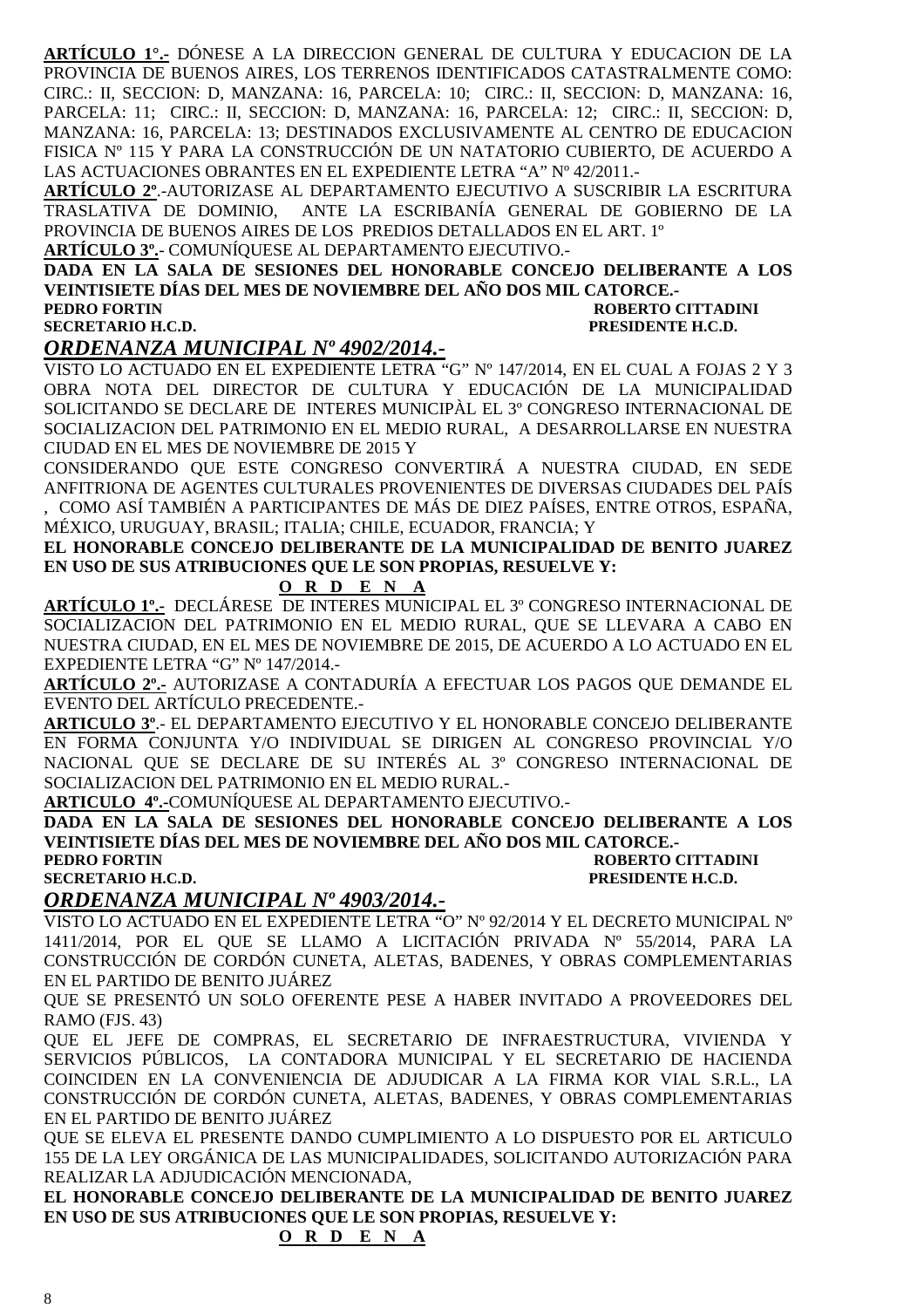**ARTÍCULO 1º.-** APRUÉBESE LO ACTUADO EN LA LICITACIÓN PRIVADA Nº 55/2014.-

**ARTÍCULO 2º**.- AUTORIZASE AL DEPARTAMENTO EJECUTIVO A ADJUDICAR A LA FIRMA KOR VIAL S.R.L., LA CONSTRUCCIÓN DE CORDÓN CUNETA, ALETAS, BADENES, Y OBRAS COMPLEMENTARIAS EN EL PARTIDO DE BENITO JUÁREZ, POR UN MONTO DE PESOS CUATROCIENTOS SETENTA Y NUEVE MIL CUATROCIENTOS VEINTIOCHO CON VEINTICUATRO CENTAVOS (\$ 479.428,24), DE ACUERDO A LO ACTUADO EN EL EXPEDIENTE LETRA "O" Nº 92/2014.-

**ARTÍCULO 3º.-** EL GASTO DEBERÁ IMPUTARSE EN LA JURIDICCIÓN: 1110104000 SECRETARIA DE INFRAESTRUCTURA, VIVIENDA Y SERVICIOS PUBLICOS – UNIDAD EJECUTORA: 18 DIRECCION DE INFRAESTRUCTURA Y VIVIENDA – DEPENDENCIA: 4000 SECRETARIA DE OBRAS PUBLICAS FUENTE DE FINANCIAMIENTO: 133 DE ORIGEN NACIONAL, DE ACUERDO A LA SOLICITUD DE GASTOS OBRANTE A FOJAS 40 DEL EXPEDIENTE LETRA "O" Nº 92/2014.

**ARTÍCULO 4º**.- COMUNÍQUESE AL DEPARTAMENTO EJECUTIVO.-

**DADA EN LA SALA DE SESIONES DEL HONORABLE CONCEJO DELIBERANTE A LOS VEINTISIETE DÍAS DEL MES DE NOVIEMBRE DEL AÑO DOS MIL CATORCE.- PEDRO FORTIN ROBERTO CITTADINI**<br> **PEDRO FORTINI ISECRETARIO H.C.D.**<br>
PRESIDENTE H.C.D. **PRESIDENTE H.C.D.** 

#### *ORDENANZA MUNICIPAL Nº 4904/2014.-*

**VISTO:** 

LAS FACULTADES QUE LE OTORGA LA LEY ORGANICA DE LAS MUNICIPALIDADES A ESTE HONORABLE CUERPO Y,

#### **CONSIDERANDO:**

QUE CREEMOS QUE ES JUSTO Y NECESARIO BRINDAR UN MERECIDO RECONOCIMIENTO Y HOMENAJE A DISTINTAS EXPRESIONES DE NUESTRA CULTURA , DEPORTE ,E INSTITUCIONES DEPORTIVAS, A LOS TRABAJADORESDE NUESTRA COMUNIDAD, TRABAJADORES RURALES ,DE LA EDUCACION, DE LA INDUSTRIA, MUNICIPALES, DEL COMERCIO, DE LA SALUD, DE LA CONSTRUCCION, LOS SERVIDORES PUBLICOS, DEL TRANSPORTE, ETC. , QUE CON EL FRUTO DE SU LABOR DIARIA ENGRANDECEN NUESTRA QUERIDA CIUDAD, COMO ASI TAMBIEN A QUIENES NOS ENSEÑARON A APRENDER , NUESTROS MAESTROS, A QUIENES FUERON LOS PRIMITIVOS HABITANTES DE NUESTRAS TIERRAS , LOS ABORIGENES, INTENTANDO TAMBIEN REVALORIZAR Y RECONSTRUIR SITIOS HISTORICOS DE NUESTRA CIUDAD COMO LO FUE EL VIEJO "PUENTE ALSINA".

**EL HONORABLE CONCEJO DELIBERANTE DE LA MUNICIPALIDAD DE BENITO JUAREZ EN USO DE SUS ATRIBUCIONES QUE LE SON PROPIAS, RESUELVE Y:** 

 **O R D E N A**

**ARTICULO 1º.-** AUTORIZASE AL DEPARTAMENTO EJECUTIVO LA CONSTRUCCION Y EMPLAZAMIENTO DE:

**A-** UN MONUMENTO AL DEPORTE, CUYA DENOMINACION SERA "MONUMENTO AL DEPORTE JUARENSE", EL CUAL SE CONSTRUIRA EN LA ROTONDA UBICADA EN LA INTERSECCION DE AV. ROQUE SAENZ PEÑA Y ALBERDI.

**B-**UN MONUMENTO A NUESTROS PUEBLOS ORIGINARIOS, CUYA DENOMINACION SERA "MONUMENTO A NUESTROS PUEBLOS ORIGINARIOS" EL CUAL SE CONSTRUIRA EN LA ROTONDA UBICADA EN LA INTERSECCION DE LA AV. HUMAITA Y AV. ACTIS CAPORALE.

**C-**UN MONUMENTO AL TRABAJADOR, CUYA DENOMINACION SERA "MONUMENTO DE LOS TRABAJADORES", EL CUAL SERA EMPLAZADO EN LA ROTONDA UBICADA EN INTERSECCION DE AV. FORTABAT Y AV. URQUIZA.-

**D-** UN MONUMENTO EN LA INTERSECCION DE AV. J. M. DE ROSAS Y AV. ALSINA, SIMBOLIZANDO LO QUE HACE DECADAS ATRÁS ERA LA IDENTIDAD DE ESE BARRIO DE NUESTRA CIUDAD, EL PUENTE ALSINA, CUYA DENOMINACION SERA "PUENTE ALSINA".

**ARTICULO 2º**.- EL DEPARATEMNTO EJECUTIVO CONVOCARA A DISTINTAS INSTITUCIONES DEPORTIVAS, EDUCATIVAS, Y DEMAS ENTIDADES DE NUESTRO MEDIO, VECINOS, ARTISTAS COMO: PINTORES, DIBUJANTES, ESCULTORES, CERAMISTAS, ETC., QUE CREA NECESARIOS PARA LLEVAR A CABO LO DISPUESTO EN EL ART.1°, DANDOLES PARTICIPACION ACTIVA EN EL PRESENTE PROYECTO CON EL FIN DE ENRIQUECERLO Y GENERAR UNA MAYOR PLURALIDAD DE IDEAS.

**ARTICULO 3º.-** AUTORIZASE AL DEPARTAMENTO EJECUTIVO MUNICIPAL A DISPONER LOS RECURSOS FINANCIEROS NECESARIOS PARA LLEVAR A CABO LO DISPUESTO EN LOS ART 1° Y 2° DE LA PRESENTE ORDENANZA.

**ARTICULO 4º.-** COMUNÍQUESE AL DEPARTAMENTO EJECUTIVO.-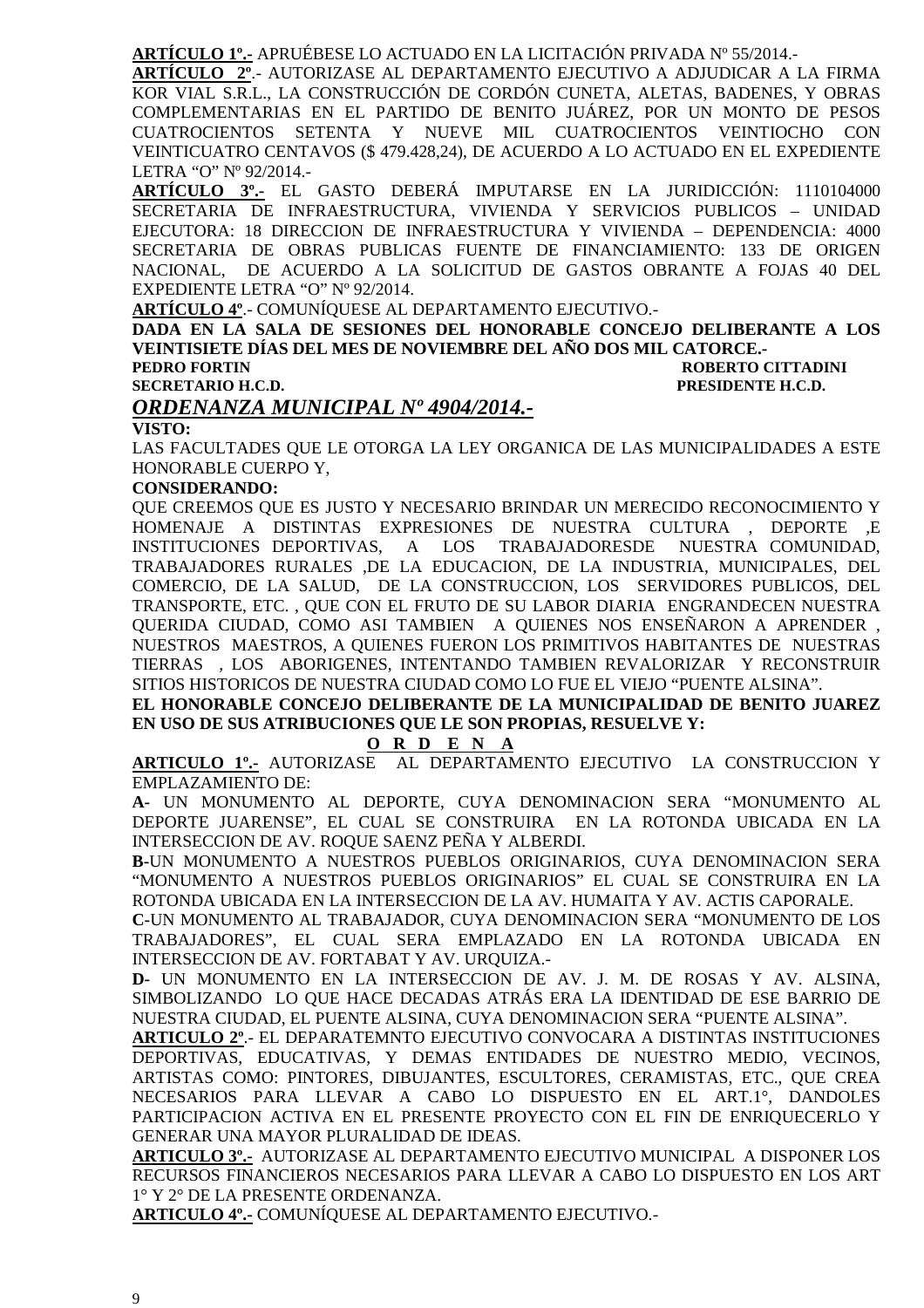#### **DADA EN LA SALA DE SESIONES DEL HONORABLE CONCEJO DELIBERANTE A LOS VEINTISIETE DÍAS DEL MES DE NOVIEMBRE DEL AÑO DOS MIL CATORCE.- ROBERTO CITTADINI SECRETARIO H.C.D. PRESIDENTE H.C.D.**

### *ORDENANZA MUNICIPAL Nº 4905/2014.-*

VISTO:

QUE LA ECONOMÍA SOCIAL Y SOLIDARIA DEMOSTRÓ QUE PUEDE SER GENERADORA DE EMPLEO DIGNO, QUE PROMUEVE LA OBTENCIÓN DE GANANCIAS PARA LA SATISFACCIÓN DE NECESIDADES INDIVIDUALES Y FAMILIARES Y EL MEJORAMIENTO DE LA CALIDAD DE VIDA DE SUS INTEGRANTES, ORGANIZANDO SUS ACTIVIDADES BAJO RELACIONES EQUITATIVAS Y DEMOCRÁTICAS EN EL MARCO DEL RESPETO CON EL MEDIO AMBIENTE.

QUE HACE UN TIEMPO CONSIDERABLE EN VARIOS LUGARES DE NUESTRO DISTRITO SE VIENEN REALIZANDO LAS DENOMINADAS FERIAS DE ECONOMÍA SOCIAL Y SOLIDARIA. EVENTOS, QUE TAMBIÉN SE REALIZAN EN MUCHOS LUGARES DE NUESTRO PAÍS Y DEL TERRITORIO DE AMÉRICA LATINA, BAJO UN MARCO REGULATORIO A TRAVÉS DE LEYES NACIONALES PARA LA PROMOCIÓN DE LA ECONOMÍA SOCIAL Y SOLIDARIA.

QUE EN NUESTRO PAÍS PODEMOS IDENTIFICAR VARIADAS LEYES, POLÍTICAS PÚBLICAS Y PROGRAMAS ESTATALES QUE SE FUERON DESARROLLANDO, SOBRE TODO A TRAVÉS DE LA RECUPERACIÓN DEL ROL DEL ESTADO DESDE EL 2003 A ESTA PARTE, DESTINADOS A LA PROMOCIÓN DE LA ECONOMÍA SOCIAL Y SOLIDARIA. ALGUNOS DE ELLOS APLICADOS EN EL MUNICIPIO DE BENITO JUÁREZ SON:

MONOTRIBUTO SOCIAL Y REGISTRO NACIONAL DE EFECTORES PARA EL DESARROLLO LOCAL Y LA ECONOMÍA SOCIAL REGULADO POR EL DECRETO 189/2004, LEY Nº 25865 Y SUS MODIFICATORIAS.

MONOTRIBUTO SOCIAL RURAL PARA PRODUCTORES RURALES FAMILIARES. RESOLUCIÓN CONJUNTA 4263/2010, 9/2010 Y 2880.

PROMOCIÓN DEL MICRO CRÉDITO

PROGRAMAS DE FORTALECIMIENTO DE PROYECTOS PRODUCTIVOS INDIVIDUALES Y ASOCIATIVOS IMPULSADOS DESDE DIVERSOS MINISTERIOS (DESARROLLO SOCIAL, AGRICULTURA GANADERÍA Y PESCA, TRABAJO, PRODUCCIÓN, INTA).

BANCO POPULAR DE LA BUENA FE, DEL MINISTERIO DE DESARROLLO SOCIAL

CAMBIO RURAL DEL INTA Y MAGYP.

COOPERATIVAS DE TRABAJO "ARGENTINA TRABAJA" DEL MINISTERIO DE DESARROLLO SOCIAL

PROGRAMA PRO-HUERTA, DEL MINISTERIO DE DESARROLLO SOCIAL Y DEL INSTITUTO NACIONAL DE TECNOLOGÍA AGROPECUARIA (INTA)

ENTRENAMIENTOS LABORALES PARA LA PROMOCIÓN DE LA SEGURIDAD Y SOBERANÍA ALIMENTARÍA, DEL MINISTERIO DE TRABAJO

LEY PROVINCIAL 13.136 DE PROMOCIÓN DE UNIDADES ECONÓMICAS DE ACTIVIDADES LABORALES DE AUTOEMPLEO Y SUBSISTENCIA (ALAS).

SECRETARÍA DE AGRICULTURA FAMILIAR Y EL REGISTRO NACIONAL DE LA AGRICULTURA FAMILIAR (RENAF, RESOLUCIÓN Nº 255/07), DEL MINISTERIO DE AGRICULTURA, GANADERÍA Y PESCA DE LA NACIÓN.

ASESORAMIENTO DEL INTI SOBRE TECNOLOGÍAS APROPIADAS PARA LA AGRICULTURA FAMILIAR, Y LA FORMALIZACIÓN DE LAS PEQUEÑAS UNIDADES PRODUCTIVAS FAMILIARES DE ALIMENTOS (PUPA).

CAMIONES DE ALIMENTOS PARA TODOS Y TODAS DEL MINISTERIO DE AGRICULTURA Y DEL MINISTERIO DE DESARROLLO SOCIAL

MERCADO DE ABASTO MUNICIPAL

PRECIOS CUIDADOS Y RED DE COMERCIOS DE PROXIMIDAD (RED COMPRAR), DEL MINISTERIO DE ECONOMÍA DE LA NACIÓN.

LA FERIA DE ECONOMÍA SOCIAL Y SOLIDARIA DE BENITO JUÁREZ APOYADA POR EL MUNICIPIO, LA SECRETARÍA DE AGRICULTURA FAMILIAR (MAGYP) Y EL INTA.

PROGRAMA ENVIÓN DEL MINISTERIO DE DESARROLLO SOCIAL DE LA PROVINCIA.

LA FERIA DE ECONOMÍA SOCIAL Y SOLIDARIA (FESS) DE BENITO JUÁREZ, SE CONFORMÓ EN EL AÑO 2012, COMO UN ESPACIO DE ENCUENTRO Y COMERCIALIZACIÓN SISTEMÁTICO, INTEGRADO POR EMPRENDEDORES, PRODUCTORES, ARTESANOS, AGRICULTORES FAMILIARES, COOPERATIVAS E INSTITUCIONES QUE TRABAJAN DESDE LA PERSPECTIVA DE LA ECONOMÍA SOCIAL Y SOLIDARIA.

PARALELAMENTE A LA CREACIÓN DE LA FESS SE CREA LA MESA DE LA ECONOMÍA SOCIAL Y SOLIDARIA DE BENITO JUÁREZ, LA CUAL SE ENCUENTRA CONFORMADA POR EL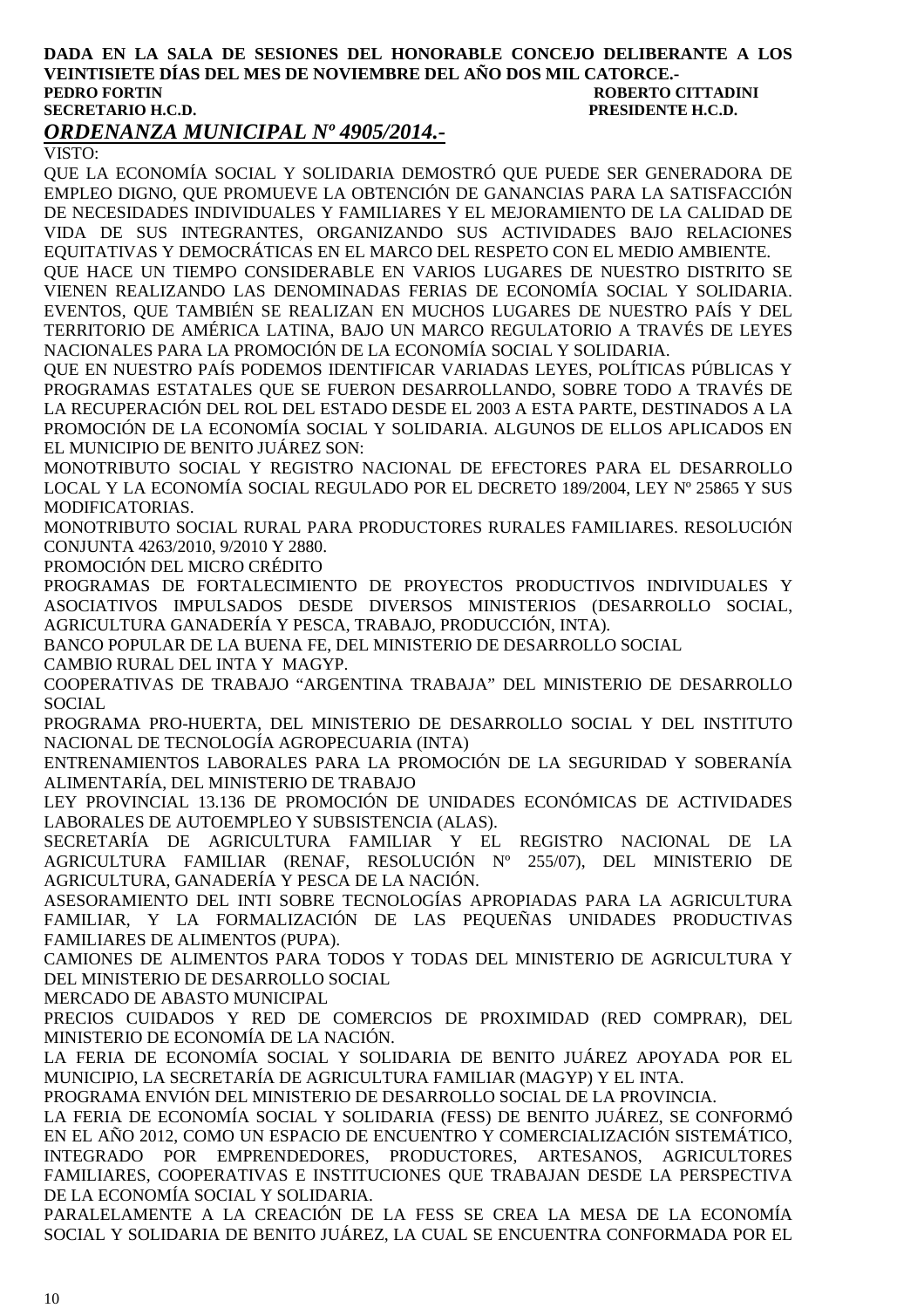MUNICIPIO DE BENITO JUÁREZ A TRAVÉS DE LA DIRECCIÓN DE JUVENTUD, LA DIRECCIÓN DE CULTURA, LA DIRECCIÓN DE PRODUCCIÓN Y BROMATOLOGÍA; EL INTA, LA SAF Y LA FESS. LA MESA APOYA LAS ACCIONES QUE LLEVA A CABO LA FERIA Y PROMUEVE ACCIONES DE ECONOMÍA SOCIAL Y SOLIDARIA EN EL PARTIDO DE BENITO JUÁREZ CON EL OBJETO DE FORTALECER, INSTITUCIONALIZAR Y OTORGAR UN MARCO A TODAS LAS EXPERIENCIAS Y PRÁCTICAS DE ESYS QUE ACONTECEN EN LA LOCALIDAD Y LA REGIÓN Y QUE TIENEN LA LEGITIMIDAD DE SER UNA RESPUESTA DIGNA AL TRABAJO PARA NUMEROSAS FAMILIAS.

TANTO LA FESS COMO LA MESA DE LA ESYS DE BENITO JUÁREZ SON APOYADAS POR DIVERSOS ORGANISMOS DEL ESTADO E INSTITUCIONES COMO: EL CENTRO DE REFERENCIA DE TANDIL DEL MINISTERIO DE DESARROLLO SOCIAL DE LA NACIÓN, EL PROGRAMA DE ECONOMÍA SOCIAL Y SOLIDARIA DE LA SECRETARÍA DE EXTENSIÓN DE LA UNIVERSIDAD NACIONAL DEL CENTRO, EL INSTITUTO NACIONAL DE TECNOLOGÍA INDUSTRIAL (INTI), LA COORDINACIÓN PROVINCIAL DEL PROGRAMA PROHUERTA (INTA-MDS), EL CENTRO DE FORMACIÓN PROFESIONAL N°401, EL CENTRO DE DÍA APOSTANDO A LA VIDA, LA ESCUELA SECUNDARIA AGROPECUARIA N°1, EL CENTRO DE SALUD MENTAL DE BENITO JUÁREZ, EL CENTRO CULTURAL Y FOLCLÓRICO EL SOMBRERITO, ENTRE OTROS.

ASIMISMO LA MESA DE LA ESYS HA TENDIDO REDES CON OTROS ESPACIOS DE ECONOMÍA SOCIAL Y SOLIDARIA DE LA REGIÓN COMO SER LA FERIA VERDE PLAZA ROCHA DE MAR DEL PLATA, FERIA VERDE SUR DE MAR DEL PLATA, FERIA VERDE TIERRA SANA DE ALVARADO, FERIA AGROECOLÓGICA DE BALCARCE, FERIA VERDE Y ARTESANAL DE LA UNIVERSIDAD BARRIAL DE TANDIL, FERIA DE LA ECONOMÍA SOCIAL Y SOLIDARIA DE TANDIL, FERIA DE PRODUCTORES NATURALES Y ARTESANALES DE TANDIL, FERIA DE PRODUCCIONES ARTESANALES DE BARKER Y VILLA CACIQUE, FERIA PERMANENTE DE EMPRENDEDORES DE A.G. CHAVES, MADRE TIERRA DE TRES ARROYOS, FERIA SUÁREZ PRODUCE DE CNEL. SUÁREZ, FERIA VERDE DE LAMADRID, LA MESA DE ESYS DE TANDIL, ENTRE OTROS.

CONSIDERANDO:

QUE LAS POLÍTICAS Y ACCIONES ARRIBA EXPRESADAS YA IMPLEMENTADAS POR EL ESTADO LOCAL, APORTAN A LA PROMOCIÓN Y EL DESARROLLO DE ACCIONES DE ESYS, EN CONSONANCIA CON POLÍTICAS PROVINCIALES Y NACIONALES.

QUE LOS EMPRENDEDORES, PRODUCTORES Y COOPERATIVAS DE LA ESYS REQUIEREN UNA PRESENCIA ACTIVA Y UN ACOMPAÑAMIENTO INTEGRAL DEL ESTADO LOCAL PARA SU PROMOCIÓN Y DESARROLLO

QUE ES OPORTUNO Y NECESARIO OTORGARLE UN ENCUADRE REGULATORIO APROPIADO, QUE CONSIDERE LOS ASPECTOS DE DISTINTO ORDEN QUE HACEN A SU FUNCIONAMIENTO Y CARACTERÍSTICAS, TANTO PRODUCTIVAS, COMERCIALES Y SANITARIAS, PROPONEMOS LA SIGUIENTE INICIATIVA:

#### **EL HONORABLE CONCEJO DELIBERANTE DE LA MUNICIPALIDAD DE BENITO JUAREZ EN USO DE SUS ATRIBUCIONES QUE LE SON PROPIAS, RESUELVE Y:**

#### **O R D E N A**

**ARTÍCULO 1º.-** EL GOBIERNO MUNICIPAL, EN EL MARCO DE SU POLÍTICA DE DESARROLLO LOCAL, INSTRUMENTARÁ MEDIDAS, DE ACUERDO A LAS NORMATIVAS Y LEYES VIGENTES, A FAVOR DE POTENCIAR LOS SUJETOS DE LA ECONOMÍA SOCIAL Y SOLIDARIA, MEDIANTE MECANISMOS FINANCIEROS, ECONÓMICOS, EDUCATIVOS, SOCIALES Y CULTURALES, EN VIRTUD DE LAS EXPERIENCIAS QUE APORTAN AL DESARROLLO LOCAL Y COMUNITARIO.

**ARTICULO 2º.-** SE ENTIENDE POR ECONOMÍA SOCIAL Y SOLIDARIA A TODA ACTIVIDAD ECONÓMICA (PRODUCCIÓN, COMERCIALIZACIÓN Y CONSUMO) QUE SE SUSTENTA EN RELACIONES SOCIALES EQUITATIVAS Y DEMOCRÁTICAS, SIN RELACIONES DE EXPLOTACIÓN HUMANO, QUE ES LLEVADA A CABO EN UN MARCO DE RESPETO CON EL AMBIENTE ACORDE A LOS PRINCIPIOS AGRO ECOLÓGICOS, Y QUE TIENDE A LA CONSTRUCCIÓN DE UNA VIDA DIGNA PARA TODAS Y TODOS MEDIANTE LA TRANSFORMACIÓN SOCIAL, GENERANDO NUEVAS RELACIONES ECONÓMICAS, SOCIALES Y CULTURALES.

**ARTICULO 3º.** SE ENTIENDE POR SUJETOS DE LA ECONOMÍA SOCIAL Y SOLIDARIA A AQUELLOS QUE POSEEN UNA GESTIÓN DEMOCRÁTICA Y PARTICIPATIVA, UNA ORGANIZACIÓN ECONÓMICAMENTE EQUITATIVA, CON JUSTA DISTRIBUCIÓN DE LOS RECURSOS, INGRESOS Y BENEFICIOS; QUE REALIZAN ACCIONES QUE INCLUYE LA PRODUCCIÓN AGRO ECOLÓGICA Y CONSUMO, LA VENTA DE BIENES Y SERVICIOS Y LA HUMANIZACIÓN DE LAS RELACIONES SOCIALES. ENTRE ELLOS SE ENCUENTRAN LAS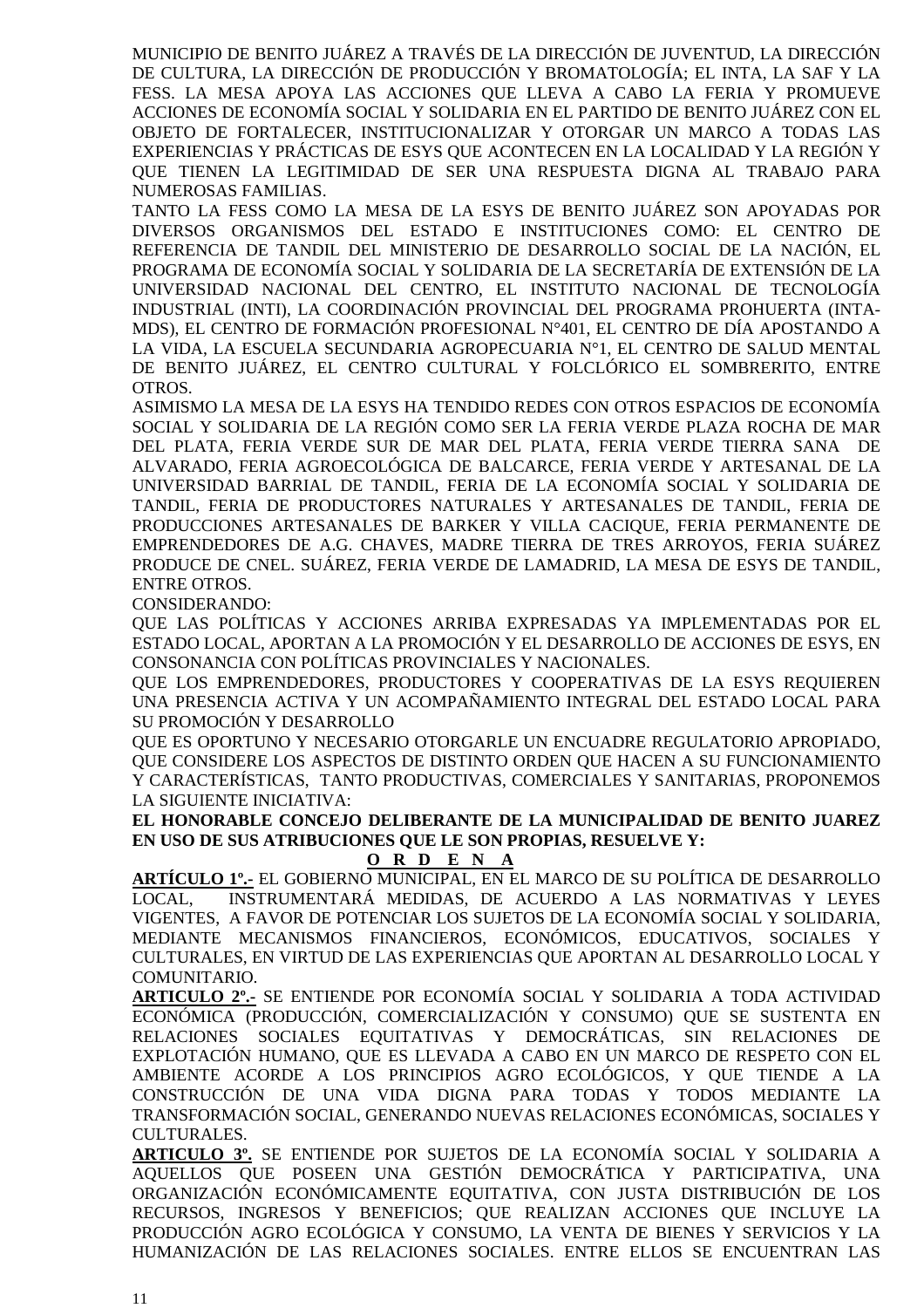COOPERATIVAS, MUTUALES, ASOCIACIONES CIVILES, ORGANIZACIONES VECINALES, EMPRENDIMIENTOS DE MICROCRÉDITOS O ASOCIATIVOS, ORGANIZACIONES DE LA AGRICULTURA FAMILIAR, EMPRESAS RECUPERADAS, COMERCIALIZADORAS SOLIDARIAS, FERIAS DE PRODUCTORES, EMPRENDIMIENTOS ASOCIATIVOS, ORGANIZACIONES SOLIDARIAS, MESAS DE ECONOMÍA SOCIAL Y SOLIDARIA, EMPRENDEDORES FAMILIARES, MONOTRIBUTISTAS SOCIALES.

**ARTICULO 4º**.- DEBERA INSCRIBIRSE COMO ENTIDAD DE BIEN PUBLICO A LA MESA DE LA ECONOMIA SOCIAL Y SOLIDARIA DE BENITO JUAREZ.-

**ARTICULO 5º.-** EL DEPARTAMENTO EJECUTIVO CONFORMARÁ DE ACUERDO A LO DISPUESTO EN EL ARTÍCULO 1º, UN ENTE COORDINADOR, CON LA PARTICIPACIÓN DE LAS ÁREAS PERTINENTES QUE JUNTO A LA MESA DE ESYS DE BENITO JUÁREZ, DEBERÁ LLEVAR ADELANTE UNA PLANIFICACIÓN Y ESTRATEGIA DE LAS PRÁCTICAS DE LA ECONOMÍA SOCIAL Y SOLIDARIA, CON LAS ADECUACIONES PRESUPUESTARIAS NECESARIAS, Y QUE CONTEMPLE:

**1.** PLAN ESTRATÉGICO: DISEÑAR DE FORMA PARTICIPATIVA Y CONSULTA CON LOS ACTORES DE LA ESYS UN PLAN ESTRATÉGICO A CORTO, MEDIANO Y LARGO PLAZO TENDIENTE A LA CONSTRUCCIÓN DE UNA POLÍTICA PÚBLICA INTEGRADA Y ARTICULADA DE LA ECONOMÍA SOCIAL Y SOLIDARIA EN EL ÁMBITO LOCAL. A TAL FIN SE VALDRÁ ENTRE OTRAS HERRAMIENTAS DEL REGISTRO QUE SE CREA EN EL APARTADO 3 DEL PRESENTE ARTÍCULO.

**2.** PLANES Y PROGRAMAS DE FOMENTO DE LA ESYS: DISEÑAR Y PONER EN MARCHA PLANES Y PROGRAMAS DE FOMENTO, EDUCACIÓN, CAPACITACIÓN Y ASESORAMIENTO DESTINADOS A MEJORAR LOS PROCESOS DE ORGANIZACIÓN, DE PRODUCCIÓN Y COMERCIALIZACIÓN DE PRODUCTOS Y SERVICIOS VINCULADOS A LA ESYS Y A TRANSMITIR E INCORPORAR LOS PRINCIPIOS Y VALORES DE LA ESYS EN LA COMUNIDAD.

**3.** REGISTRO: EJECUTAR UN REVELAMIENTO PERMANENTE DE ACTORES DE LA ESYS, A TRAVÉS DE LA ARTICULACIÓN CON OTROS ORGANISMOS PROVINCIALES Y NACIONALES; CON EL FIN DE ELABORAR UN REGISTRO DE PRODUCTORES Y PRODUCTOS LOCALES. EN ESTE PUNTO SE PREVÉ, ADEMÁS, EL REGISTRO DE ESTABLECIMIENTOS COMUNITARIOS Y/O PÚBLICOS DESTINADOS A LA PRODUCCIÓN Y COMERCIALIZACIÓN DE LA ECONOMÍA SOCIAL Y SOLIDARIA EN LA CIUDAD. TODOS LOS REGISTROS ESTARÁN DISPONIBLES Y DE LIBRE ACCESO PARA LOS ACTORES DE LA ESYS.

**4.** CERTIFICACIÓN DE PRODUCTOS Y SERVICIOS: EMITIR Y ENTREGAR CERTIFICADOS A LOS ACTORES REGISTRADOS CON EL OBJETIVO DE PONER UN VALOR DIFERENCIAL SOBRE LOS PRODUCTOS Y SERVICIOS DE LA ESYS PARA QUE SEAN RECONOCIDOS COMO TALES POR LA COMUNIDAD Y DE ESTA FORMA PROMOVER EL CONSUMO RESPONSABLE.

**5.** REGÍMENES IMPOSITIVOS: PROPENDER A LA IMPLEMENTACIÓN DE UN RÉGIMEN DIFERENCIAL DE IMPUESTOS, TASAS Y CONTRIBUCIONES DE ORDEN MUNICIPAL Y PROVINCIAL PARA LOS ACTORES DE LA ESYS REGISTRADOS.

**6.** GESTIONES ADMINISTRATIVAS FRENTE A ÓRGANOS ESTATALES: PROPONER A LOS ÓRGANOS COMPETENTES LA FACILITACIÓN DE TRÁMITES ADMINISTRATIVOS, AUTORIZACIONES, HABILITACIONES, ETC. PARA LOS ACTORES DE LA ESYS REGISTRADOS.

**7.** ASESORAMIENTO: BRINDAR ASESORAMIENTO CONTABLE, LEGAL, ADMINISTRATIVO, TÉCNICO Y DE OPORTUNIDADES A LOS ACTORES DE LA ESYS REGISTRADOS O A AQUELLOS ASPIRANTES A SER INCLUIDOS EN EL REGISTRO.

**8.** EDUCACIÓN Y CAPACITACIÓN: INSTRUMENTAR ACCIONES TENDIENTES AL FOMENTO DE LA EDUCACIÓN EN LOS VALORES COOPERATIVOS Y DE LA ESYS, ASÍ COMO EN TEMÁTICAS RELACIONADAS CON LA COMERCIALIZACIÓN, PRODUCCIÓN, PRODUCCIÓN AGROECOLÓGICA, ETC. A TRAVÉS DE LA ORGANIZACIÓN DE: CURSOS, SEMINARIOS, TALLERES, MESAS DEBATE, FOROS, ETC. CON ESTE FIN SE PROMOVERÁ, ADEMÁS, LA PARTICIPACIÓN DE LOS ACTORES DE LA ESYS LOCALES EN JORNADAS, ENCUENTROS, FERIAS Y DEMÁS ACTIVIDADES QUE SE REALICEN EN DIFERENTES DISTRITOS. ASIMISMO, CON EL FIN PROPUESTO EN ESTE PUNTO SE GESTIONARÁN CONVENIOS INSTITUCIONALES CON ESCUELAS, INSTITUTOS, CLUBES, CENTROS CULTURALES, ORGANISMOS ESTATALES, ETC.

**9.** INFRAESTRUCTURA: PROMOVER Y LLEVAR ADELANTE LA CONSTRUCCIÓN DE LA INFRAESTRUCTURA NECESARIA PARA GARANTIZAR ESPACIOS PARA LA PRODUCCIÓN, COMERCIALIZACIÓN Y VISIBILIDAD DE LOS BIENES Y SERVICIOS DE LA ESYS. EN ESTOS ESPACIOS SE DEBERÁ GARANTIZAR LUGARES TANTO PARA LA PRODUCCIÓN PRIMARIA (EJ. AGRICULTURA FAMILIAR), LA PRODUCCIÓN SECUNDARIA (EJ. ELABORACIÓN DE PRODUCTOS DE VALOR AGREGADO), ASÍ COMO PARA EL DESARROLLO DEL ARTE Y LA CULTURA DESDE LA PERSPECTIVA DE LA ESYS. ASIMISMO PONDRÁ ESPECIAL ATENCIÓN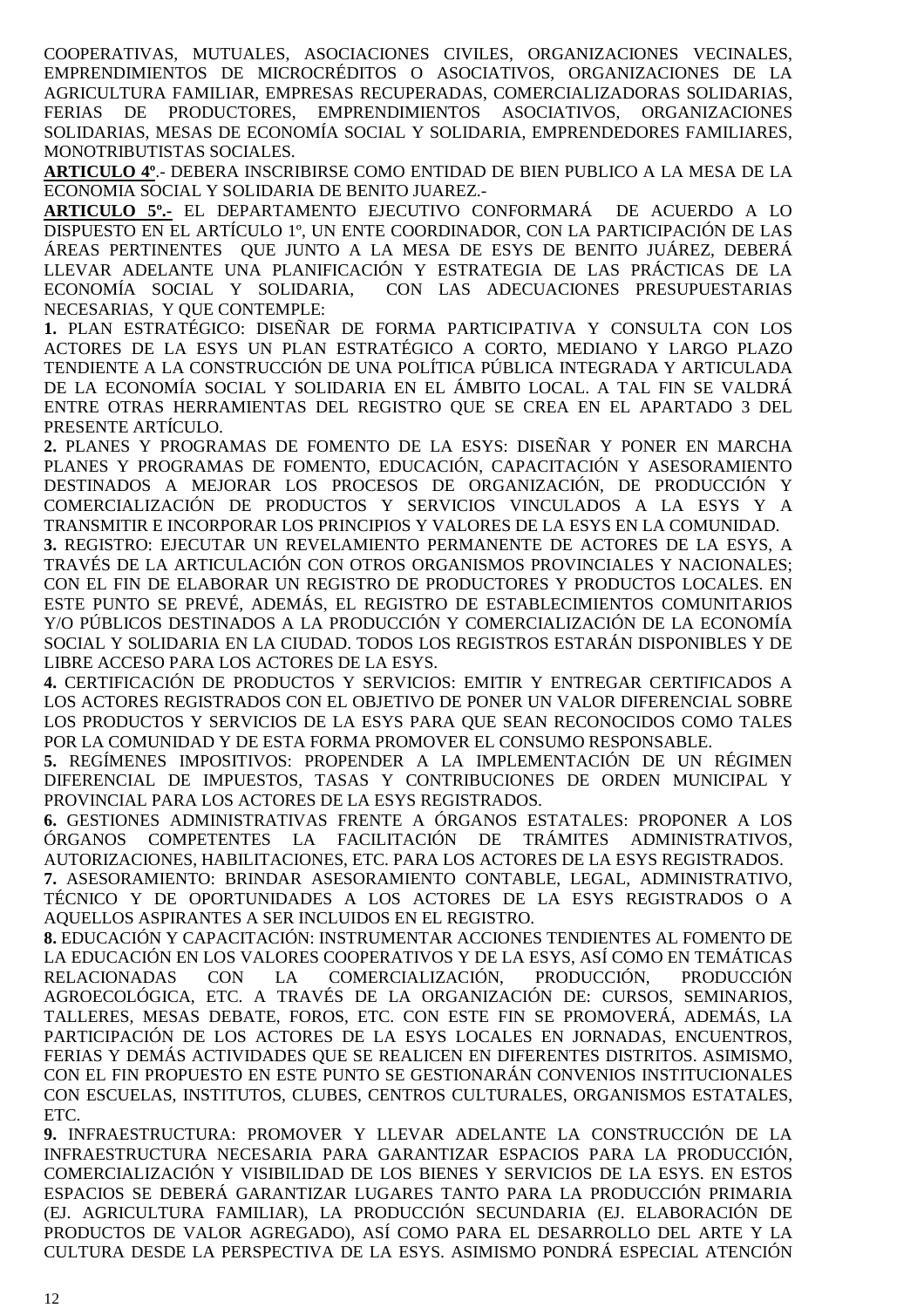EN LA IMPLEMENTACIÓN DE LOS MARCOS NECESARIOS PARA LAS HABILITACIONES DE LAS COCINAS FAMILIARES Y LUGARES COMUNITARIOS PARA LA PRODUCCIÓN DE ALIMENTOS.

**10.** COORDINACIÓN: INSTRUMENTAR POLÍTICAS DE COORDINACIÓN CON ORGANISMOS ESTATALES MUNICIPALES, PROVINCIALES Y NACIONALES, ASÍ COMO CON INSTITUCIONES PRIVADAS CON EL OBJETIVO DE FORTALECER LAS PRÁCTICAS DE LA ESYS.

**11.** FINANCIAMIENTO DE ACTORES DE LA ESYS: DISEÑAR LÍNEAS DE FINANCIAMIENTO ESPECÍFICOS PARA LA ESYS POR MEDIO DE SUBSIDIOS Y MICROCRÉDITOS, ENTRE OTROS MECANISMOS, EN ARTICULACIÓN CON LAS POLÍTICAS PÚBLICAS EXISTENTES.

**12.** PROVEEDORES DEL ESTADO: PROMOVER LA ADECUACIÓN DEL RÉGIMEN DE COMPRAS DEL ESTADO MUNICIPAL DE FORMA TAL QUE SE GARANTICE LA ADQUISICIÓN DE UN MÍNIMO DE PRODUCTOS Y SERVICIOS CERTIFICADOS COMO PROVENIENTES DE LA ESYS. EN ESTE PUNTO, SE PRESTARÁ ESPECIAL ATENCIÓN A QUE EL ENTE COORDINADOR SEA CONSULTADO POR LOS TRES NIVELES DEL ESTADO (NACIONAL, PROVINCIAL Y MUNICIPAL), A TRAVÉS DE SUS DISTINTAS DEPENDENCIAS Y ORGANISMOS EN TERRITORIO, AL MOMENTO DE REALIZAR COMPRAS DE BIENES Y SERVICIOS VINCULADAS A POLÍTICAS PÚBLICAS QUE ATIENDAN LA SALUD, LA ALIMENTACIÓN, EL TRANSPORTE, LA INFRAESTRUCTURA, LA VIVIENDA, LA COMPRA DE INSUMOS Y PROVISIONES, CON EL FIN DE GARANTIZAR UN MÍNIMO DEL 15% DE SUS COMPRAS PARA LOS PRODUCTOS Y SERVICIOS DE LA ESYS.

**13.** COMUNICACIÓN Y DIFUSIÓN: PROMOVER LA ADECUACIÓN DE LA PAUTA OFICIAL MUNICIPAL DE FORMA TAL QUE SE GARANTICE UN MÍNIMO PARA LA DIFUSIÓN Y COMUNICACIÓN DE LOS EMPRENDIMIENTOS Y PRÁCTICAS DE LA ESYS CON EL OBJETIVO DE VISIBILIZAR EL SECTOR.

**14.** SISTEMA PARTICIPATIVO DE GARANTÍA: DISEÑAR Y PONER EN PRÁCTICA CON LOS ACTORES DE LA ESYS REGISTRADOS UN SISTEMA PARTICIPATIVO DE GARANTÍA, QUE EN LOS DIFERENTES RUBROS APOYE LA CERTIFICACIÓN MENCIONADA EN EL PUNTO 4, CON EL FIN DE GARANTIZAR LA CALIDAD DE LOS PRODUCTOS DE LA ESSYS.

**15.** PRODUCCIONES AGROECOLÓGICAS: PROMOVER Y DISEÑAR POLÍTICAS QUE INCENTIVEN LAS PRODUCCIONES AGROECOLÓGICAS DE ALIMENTOS, ASÍ COMO CONCIENTIZAR SOBRE LA IMPORTANCIA DE ESTE TIPO DE PRÁCTICAS PARA LA SALUD HUMANA.

**ARTICULO 6º**.- FORMA PARTE DEL TEXTO DE LA PRESENTE ORDENANZA LOS FUNDAMENTOS QUE ANTECEDEN A ELLA.

**ARTICULO 7º.-** COMUNÍQUESE AL DEPARTAMENTO EJECUTIVO.-

**DADA EN LA SALA DE SESIONES DEL HONORABLE CONCEJO DELIBERANTE A LOS VEINTISIETE DÍAS DEL MES DE NOVIEMBRE DEL AÑO DOS MIL CATORCE.- PEDRO FORTIN ROBERTO CITTADINI SECRETARIO H.C.D. PRESIDENTE H.C.D.** 

### *ORDENANZA MUNICIPAL Nº 4906/2014.-*

VISTO LO ACTUADO EN EL EXPEDIENTE LETRA ""G" Nº 40/2014, EN EL CUAL OBRA DOCUMENTACIÓN ELEVADA POR LA FIRMA RESIPLAST S.A., REFERENTE A LA INTENCIÓN DE INSTALARSE, DENTRO DE LA ZONA INDUSTRIAL PLANIFICADA DEL PARTIDO DE BENITO JUÁREZ;

QUE A FOJAS 38 Y 39 OBRA INFORME DEL JEFE DE COMPRAS MANIFESTANDO QUE EL PROYECTO DEMANDARÁ UNA INVERSIÓN IMPORTANTE, PROMOVIENDO MANO DE OBRA DIRECTA E INDIRECTA, COMO ASÍ TAMBIÉN NUEVOS PUESTOS DE TRABAJO. TENIENDO EN CUENTA EL ARTÍCULO 159 PUNTO 3 INC. F) DE LA L.O.M., SUGIERE DETERMINAR EL COSTO SIMBÓLICO DE LA PARCELA EN LA SUMA DE PESOS MIL QUINIENTOS (\$ 1.500,00), EN EL MARCO DE UNA POLÍTICA DE APOYO Y PROMOCIÓN INDUSTRIAL EN EL PARTIDO;

QUE TAMBIÉN ES INTENCIÓN DE LA FIRMA COMPAÑÍA RESIPLAST S.A. ADQUIRIR TRES LOTES MAS UBICADOS FUERA DE LA ZONA INDUSTRIAL PLANIFICADA, DESTINADAS AL ACOPIO DE MATERIALES Y MATERIA PRIMA, IDENTIFICADAS CATASTRALMENTE COMO CIRC.: I CHACRA 238, PARCELA 1 A, PARCELA 2 A; Y PARCELA 7, LAS CUALES SE VENDERÁN A LA CITADA FIRMA AL VALOR DE PLAZA EN UN TOTAL DE \$ 89.500,00 (PESOS OCHENTA Y NUEVE MIL QUINIENTOS)

QUE A FOJAS 40 OBRA INFORME DE LA CONTADORA MUNICIPAL MANIFESTANDO QUE EL ARTÍCULO 195 DEL REGLAMENTO DE CONTABILIDAD ESTABLECE QUE LAS ENAJENACIONES DE BIENES MUNICIPALES DEBEN SER AUTORIZADAS POR EL H.C.D.,

QUE A FOJAS 41 OBRA DESPACHO DEL SECRETARIO DE HACIENDA Y A FOJAS 42 Y 43 SE ENCUENTRAN LOS RESPECTIVOS MODELOS DE BOLETO COMPRAVENTA;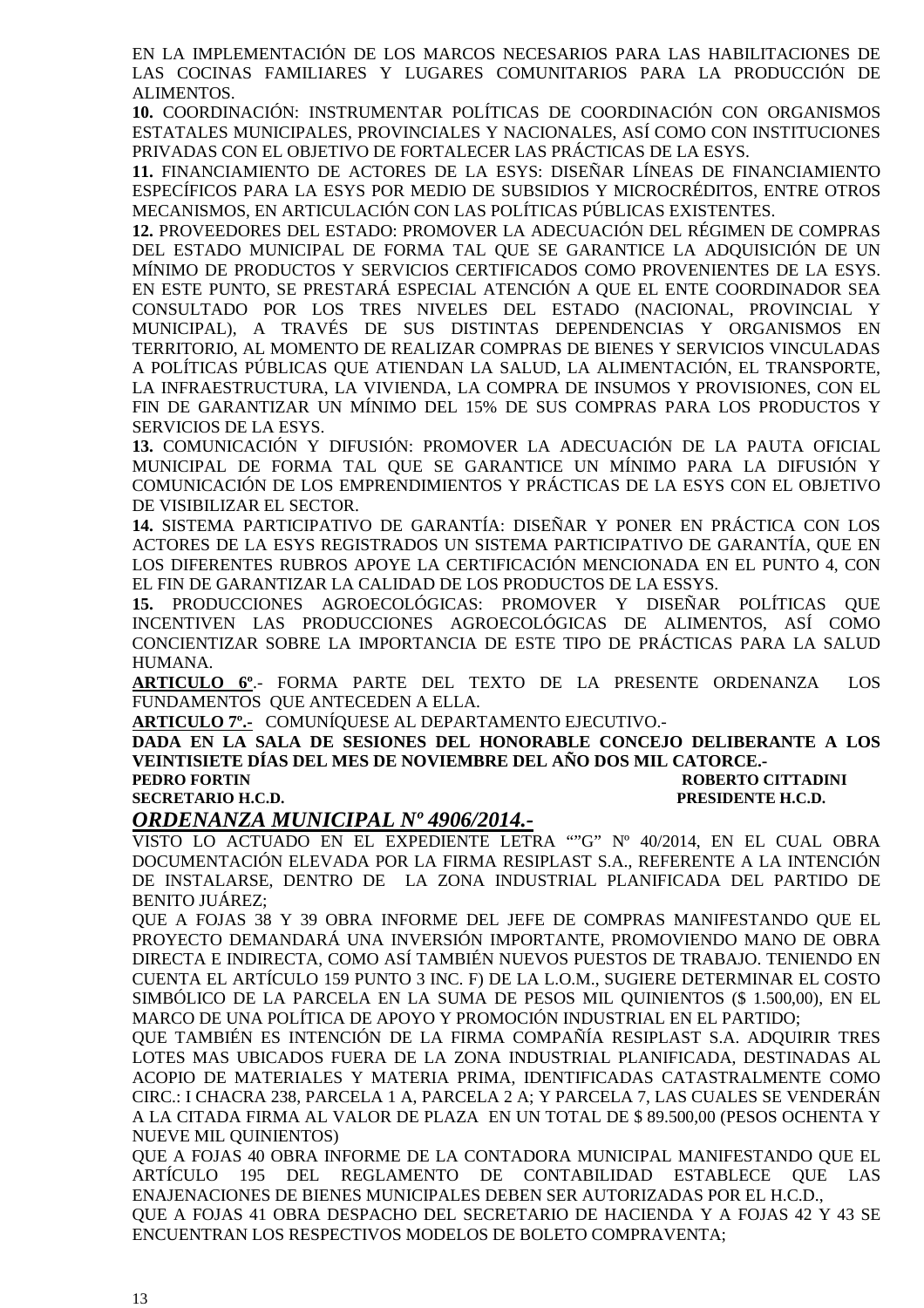#### **EL HONORABLE CONCEJO DELIBERANTE DE LA MUNICIPALIDAD DE BENITO JUAREZ EN USO DE SUS ATRIBUCIONES QUE LE SON PROPIAS, RESUELVE Y:**

**O R D E N A**

**ARTÍCULO 1º**.- CONVALÍDESE EL VALOR DE PESOS MIL QUINIENTOS (\$ 1500), ASIGNADOS A CADA UNA DE LAS DOS PARCELAS CUYAS NOMENCLATURAS CATASTRAL ES CIRC. I, SECC. E, CHACRA 239, FRACC. II, PARCELA 4 Y CIRC. I, SECC. E, CHACRA 239, FRACC. II, PARCELA 5 DE LA ZONA INDUSTRIAL PLANIFICADA DE BENITO JUÁREZ.-

**ARTÍCULO 2º**.- AUTORÍZASE AL DEPARTAMENTO EJECUTIVO A REALIZAR LA VENTA DE LAS PARCELAS CUYA NOMENCLATURA CATASTRAL SON CIRC. I, SECC. E, CHACRA 239, FRACC. II, PARCELA 4 Y CIRC. I, SECC. E, CHACRA 239, FRACC. II, PARCELA 5, DE LA ZONA INDUSTRIAL PLANIFICADA DE BENITO JUÁREZ A LA FIRMA COMPAÑÍA RESIPLAST S.A. DEL EXPEDIENTE LETRA "G" Nº 40/2014 Y EN EL MARCO DE LAS ORDENANZAS Y LEGISLACIÓN QUE REGULAN LA MATERIA.-

**ARTÍCULO 3º**.- AUTORIZASE AL DEPARTAMENTO EJECUTIVO A REALIZAR LA VENTA DE LAS PARCELAS CUYAS NOMENCLATURAS CATASTRALES SON: CIRC.: I CHACRA 238, PARCELA 1 A, \$ 11.000,00 (PESOS ONCE MIL); CIRC.: I CHACRA 238, PARCELA 2 A, \$ 19.500,00 (PESOS DIECINUEVE MIL QUINIENTOS) Y CIRC.: I CHACRA 238, PARCELA 7, EN UN VALOR DE \$ 59.000,00.- (CINCUENTA Y NUEVE MIL)

**ARTICULO 4º**.- COMUNÍQUESE AL DEPARTAMENTO EJECUTIVO.-

**DADA EN LA SALA DE SESIONES DEL HONORABLE CONCEJO DELIBERANTE A LOS VEINTISIETE DIAS DEL MES DE NOVIEMBRE DEL AÑO DOS MIL CATORCE.-** 

**PEDRO FORTIN ROBERTO CITTADINI SECRETARIO H.C.D. PRESIDENTE H.C.D.** 

### *ORDENANZA MUNICIPAL Nº 4907/2014.-*

VISTO LO ACTUADO EN EL EXPEDIENTE LETRA ""G" Nº 128/2012, EN EL CUAL A FOJAS 55 LA FIRMA M H - DISTRIBUCION Y LOGISTICA S.R.L., ELEVA NOTA SOLICITANDO LA POSIBILIDAD DE CAMBIAR LA FRACCIÓN DE PARCELA QUE ADQUIRIÓ EN LA ZONA INDUSTRIAL PLANIFICADA DE ACUERDO A LA O. M. Nº 4604, POR UNA FRACCIÓN DE PARCELA EN LA PARTE DELANTERA DE LA ZONA INDUSTRIAL PLANIFICADA,

QUE ESTE DEPARTAMENTO EJECUTIVO NO ENCUENTRA OBJECIONES A LA SOLICITUD DEL SR. ARANA HUGO, DADO QUE ES INTENCIÓN DEL EMPRESARIO REALIZAR LA INVERSIÓN PARA EL DESARROLLO DE SU EMPRESA

QUE CON RESPECTO A LO QUE LA FIRMA M H - DISTRIBUCION Y LOGISTICA S.R.L. ABONO POR LA COMPRA DE ESTA FRACCIÓN, ESTE MONTO SE TOMARA COMO PAGO A CUENTA DE UNA FUTURA VENTA DE UNA PARCELA Y/O FRACCIÓN DENTRO DE LA ZONA INDUSTRIAL PLANIFICADA

**EL HONORABLE CONCEJO DELIBERANTE DE LA MUNICIPALIDAD DE BENITO JUAREZ EN USO DE SUS ATRIBUCIONES QUE LE SON PROPIAS, RESUELVE Y:** 

**O R D E N A**

**ARTÍCULO 1º.-** DERÓGUESE LA ORDENANZA MUNICIPAL Nº 4604, DE ACUERDO A LO ACTUADO EN EL EXPEDIENTE LETRA "G" Nº 128/2012

**ARTÍCULO 2º.-** DÉSELE PRIORIDAD A LA FIRMA M H - DISTRIBUCION Y LOGISTICA S.R.L. PARA LA COMPRA DE UNA NUEVA PARCELA Y/O FRACCIÓN DE TERRENO EN LA ZONA INDUSTRIAL PLANIFICADA Y TÓMESELE COMO PAGO A CUENTA EL VALOR QUE ABONO POR LA FRACCIÓN CORRESPONDIENTE A 40 MTS. X 90 MTS. DE LA PARCELA CUYA NOMENCLATURA CATASTRAL ES CIRC.: I, SECC. E; CHACRA 219; FRACC.: II PARCELA: 4.- **ARTÍCULO 3º**.- COMUNÍQUESE AL DEPARTAMENTO EJECUTIVO.-

**DADA EN LA SALA DE SESIONES DEL HONORABLE CONCEJO DELIBERANTE A LOS VEINTISIETE DIAS DEL MES DE NOVIEMBRE DEL AÑO DOS MIL CATORCE.- PEDRO FORTIN ROBERTO CITTADINI SECRETARIO H.C.D. PRESIDENTE H.C.D.** 

### *ORDENANZA MUNICIPAL Nº 4908/2014.-*

VISTO LO ACTUADO EN EL EXPEDIENTE LETRA ""G" Nº 151/12, EN EL CUAL A FOJAS 33 LA EMPRESA AGROMETALURGICA LA SOLUCION ELEVA NOTA SOLICITANDO LA POSIBILIDAD DE CAMBIAR LA FRACCIÓN DE PARCELA QUE ADQUIRIÓ EN LA ZONA INDUSTRIAL PLANIFICADA DE ACUERDO A LA O. M. Nº 4657, POR UNA PARCELA Y/O UNA FRACCIÓN DE PARCELA EN LA PARTE DELANTERA DE LA ZONA INDUSTRIAL PLANIFICADA,

QUE ESTE DEPARTAMENTO EJECUTIVO NO ENCUENTRA OBJECIONES A LA SOLICITUD DE LA EMPRESA AGROMETALURGICA LA SOLUCION, DADO QUE ES INTENCIÓN DE LA FIRMA REALIZAR LA INVERSIÓN PARA EL DESARROLLO DE SU EMPRESA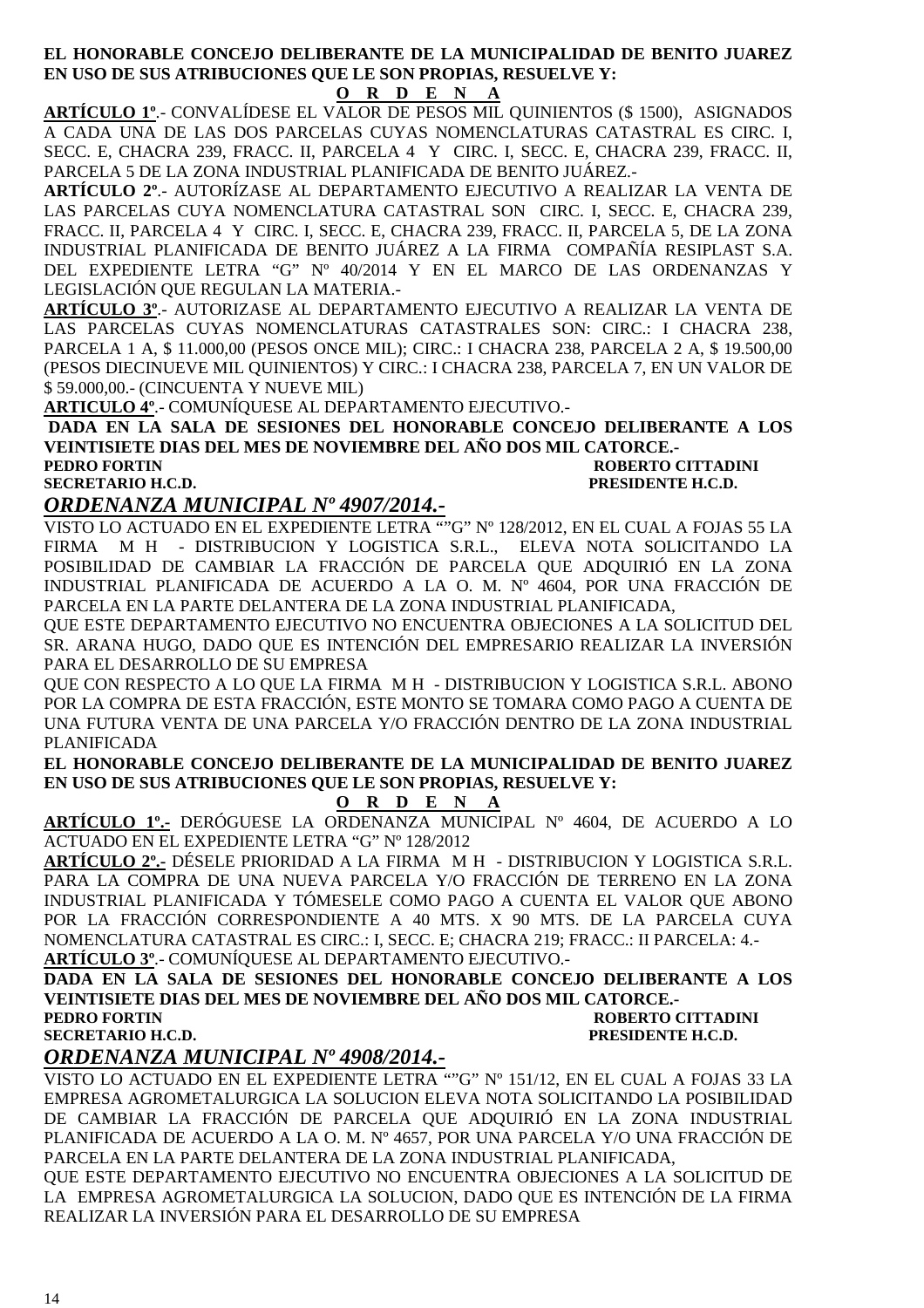QUE CON RESPECTO A LO QUE LA EMPRESA AGROMETALURGICA LA SOLUCION ABONO POR LA COMPRA DE ESTA FRACCIÓN, ESTE MONTO SE TOMARA COMO PAGO A CUENTA DE UNA FUTURA VENTA DE UNA PARCELA Y/O FRACCIÓN DENTRO DE LA ZONA INDUSTRIAL PLANIFICADA

**EL HONORABLE CONCEJO DELIBERANTE DE LA MUNICIPALIDAD DE BENITO JUAREZ EN USO DE SUS ATRIBUCIONES QUE LE SON PROPIAS, RESUELVE Y:** 

**O R D E N A**

**ARTÍCULO 1º.-** DERÓGUESE LA ORDENANZA MUNICIPAL Nº 4657, DE ACUERDO A LO ACTUADO EN EL EXPEDIENTE LETRA "G" Nº 151/2012.-

**ARTÍCULO 2º**.- DÉSELE PRIORIDAD A LA EMPRESA AGROMETALURGICA LA SOLUCION PARA LA COMPRA DE UNA NUEVA PARCELA Y/O FRACCIÓN DE TERRENO EN LA ZONA INDUSTRIAL PLANIFICADA Y TÓMESELE COMO PAGO A CUENTA EL VALOR QUE ABONO POR LA FRACCIÓN CORRESPONDIENTE A 40 MTS. X 90 MTS. DE LA PARCELA CUYA NOMENCLATURA CATASTRAL ES CIRC.: I, SECC. E; CHACRA 239; FRACC.: II PARCELA: 4 Y CIRC.: I, SECC.: E, CHACRA: 239, FRACC.: II, PARCELA: 5.-

**ARTÍCULO 3º.**- COMUNÍQUESE AL DEPARTAMENTO EJECUTIVO.-

**DADA EN LA SALA DE SESIONES DEL HONORABLE CONCEJO DELIBERANTE A LOS VEINTISIETE DIAS DEL MES DE NOVIEMBRE DEL AÑO DOS MIL CATORCE.-** 

**PEDRO FORTIN ROBERTO CITTADINI SECRETARIO H.C.D. PRESIDENTE H.C.D.** 

### *ORDENANZA MUNICIPAL Nº 4909/2014.-*

VISTO LO ACTUADO EN EL EXPEDIENTE LETRA ""P" Nº 10/2013, EN EL CUAL A FOJAS 27 EL SR. ARANA HUGO ELEVA NOTA SOLICITANDO LA POSIBILIDAD DE CAMBIAR LA FRACCIÓN DE PARCELA QUE ADQUIRIÓ EN LA ZONA INDUSTRIAL PLANIFICADA DE ACUERDO A LA O. M. Nº 4654, POR UNA FRACCIÓN DE PARCELA EN LA PARTE DELANTERA DE LA ZONA INDUSTRIAL PLANIFICADA,

QUE ESTE DEPARTAMENTO EJECUTIVO NO ENCUENTRA OBJECIONES A LA SOLICITUD DEL SR. ARANA HUGO, DADO QUE ES INTENCIÓN DEL EMPRESARIO REALIZAR LA INVERSIÓN PARA EL DESARROLLO DE SU EMPRESA

QUE CON RESPECTO A LO QUE EL SR. ARANA HUGO ABONO POR LA COMPRA DE ESTA FRACCIÓN, ESTE MONTO SE TOMARA COMO PAGO A CUENTA DE UNA FUTURA VENTA DE UNA PARCELA Y/O FRACCIÓN DENTRO DE LA ZONA INDUSTRIAL PLANIFICADA

**EL HONORABLE CONCEJO DELIBERANTE DE LA MUNICIPALIDAD DE BENITO JUAREZ EN USO DE SUS ATRIBUCIONES QUE LE SON PROPIAS, RESUELVE Y:** 

#### **O R D E N A**

**ARTÍCULO 1º.-** DERÓGUESE LA ORDENANZA MUNICIPAL Nº 4654, DE ACUERDO A LO ACTUADO EN EL EXPEDIENTE LETRA "P" Nº 10/2013.-

**ARTÍCULO 2º.-** DÉSELE PRIORIDAD AL SR. ARANA HUGO PARA LA COMPRA DE UNA NUEVA PARCELA Y/O FRACCIÓN DE TERRENO EN LA ZONA INDUSTRIAL PLANIFICADA Y TÓMESELE COMO PAGO A CUENTA EL VALOR QUE ABONO POR LA FRACCIÓN CORRESPONDIENTE A 40 MTS. X 90 MTS. DE LA PARCELA CUYA NOMENCLATURA CATASTRAL ES CIRC.: I, SECC. E; CHACRA 239; FRACC.: II PARCELA: 5 Y CIRC.: I, SECC.: E, CHACRA: 239, FRACC.: II, PARCELA: 6.-

**ARTÍCULO 3º.-** COMUNÍQUESE AL DEPARTAMENTO EJECUTIVO.-

**DADA EN LA SALA DE SESIONES DEL HONORABLE CONCEJO DELIBERANTE A LOS VEINTISIETE DIAS DEL MES DE NOVIEMBRE DEL AÑO DOS MIL CATORCE.- PEDRO FORTIN ROBERTO CITTADINI** 

**SECRETARIO H.C.D. PRESIDENTE H.C.D.** 

### *ORDENANZA MUNICIPAL Nº 4910/2014.-*

VISTO LO ACTUADO EN EL EXPEDIENTE LETRA "O" Nº 89/2014 EN EL SECRETARIO DE INFRAESTRUCTURA, VIVIENDA Y SERVICIOS PÚBLICOS DE FOJAS 1 A 10 PRESENTA PROYECTO DE OBRA DE SUMINISTRO DE ENERGÍA ELÉCTRICA, ALUMBRADO PUBLICO Y RED DE AGUA POTABLE EN EL PREDIO IDENTIFICADO COMO CIRC.: II, SECCION: D, MANZANA 203, 204, 205, 210, 211, 216 Y 217

QUE POR DECRETO MUNICIPAL Nº 1227/2014 (FS. 17) SE DISPUSO LA APERTURA DEL REGISTRO DE OPOSICIÓN;

CONSIDERANDO QUE LA DELEGADA MUNICIPAL DE BARKER INFORMA A FOJAS 24 QUE NO SE HA PRESENTADO NINGÚN OPONENTE A LA CITADA OBRA.

**EL HONORABLE CONCEJO DELIBERANTE DE LA MUNICIPALIDAD DE BENITO JUAREZ EN USO DE SUS ATRIBUCIONES QUE LE SON PROPIAS, RESUELVE Y:**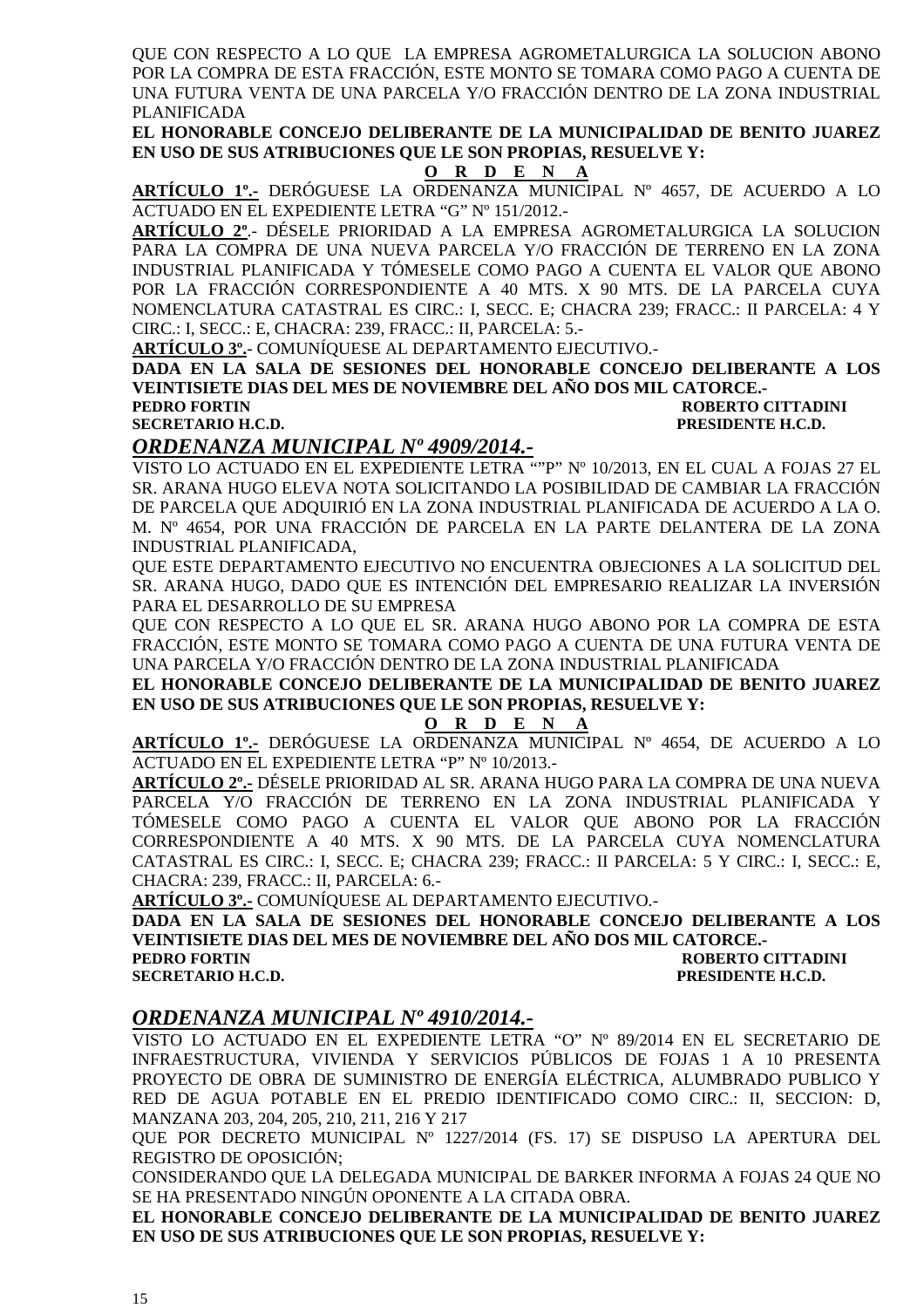### **O R D E N A**

**ARTÍCULO 1°.-** DECLÁRESE DE UTILIDAD PÚBLICA Y PAGO OBLIGATORIO LA OBRA DE SUMINISTRO DE ENERGÍA ELÉCTRICA, ALUMBRADO PUBLICO Y RED DE AGUA POTABLE EN EL PREDIO IDENTIFICADO COMO CIRC.: II, SECCION: D, MANZANA 203, 204, 205, 210, 211, 216 Y 217 DE ACUERDO A LO ACTUADO EN EL EXPEDIENTE LETRA "O" Nº 89/2014.- **ARTÍCULO 2°.-** COMUNÍQUESE AL DEPARTAMENTO EJECUTIVO.-

**DADA EN LA SALA DE SESIONES DEL HONORABLE CONCEJO DELIBERANTE A LOS VEINTISIETE DIAS DEL MES DE NOVIEMBRE DEL AÑO DOS MIL CATORCE.- PEDRO FORTIN ROBERTO CITTADINI**<br> **PECAL SECRETARIO H.C.D.**<br>
PRESIDENTE H.C.D. **SECRETARIO H.C.D.** 

# *DECRETOS 2014-Nº 1605*

 **BENITO JUÁREZ –** Noviembre 3 de 2014**-** 

 **VISTO** que el día 8 de Noviembre del corriente año, se cumple el 50º ANIVERSARIO de la Delegación Municipal Paraje "El Luchador";

**QUE** el Secretario de Gobierno dispone dictar acto administrativo;

 **EL INTENDENTE MUNICIPAL**, en uso de sus facultades**,** 

### **DECRETA:**

**Artículo 1º.-** Confirmase el siguiente **PROGRAMA DE ACTOS** organizado por la DELEGACIÓN MUNICIPAL, PARAJE "EL LUCHADOR" con motivo de cumplirse el 50º Aniversario de su creación**,** a llevarse a cabo el próximo 8 de Noviembre:

#### **ACTO OFICIAL 50º ANIVERSARIO DELEGACION MUNICIPAL Y DESTACAMENTO POLICIAL PARAJE "EL LUCHADOR"**

- **10.00 hs**.- Misa en la Capilla Ntra. Sra. de Lujan celebrada por el párroco Carlos Garciarena de la Parroquia de Chillar.
- **11.00 hs**.- Traslado a la Delegación.
- **11:15 hs.-** Apertura a cargo del Locutor.
- **11:20 hs.-** Entrega de reconocimientos a Ex Delegados.
- **11:30 hs.-** Palabras de Ex Delegado.
- **11:40 hs.-** Palabras del Delegado Municipal Ingeniero Agrónomo Walter Ollearo.
- **11:45 hs.-** Palabras del Intendente Municipal Don Julio Cesar Marini.
- **11:50 hs.-** Descubrimiento de Placa Recordatoria.
- **11:55 hs.-** Bendición Religiosa.
- **12:00 hs.-** Traslado al Destacamento Policial.
- **12:05 hs.-** Palabras a cargo del Locutor.
- **12:10 hs.-** Descubrimiento de Placa Recordatoria.
- **12:15 hs.-**Bendición Religiosa.
- **12.20 hs.-** Desconcentración.
- **15:00 hs.** Encuentro de Fútbol, categorías Infantiles y Juveniles.
- **Artículo 2º.-** Autorizase a Contaduría a efectuar los pagos que demande el evento del artículo precedente.------------------------------------------------------------------------------------------
- **Artículo 3º.-** Refrendará el presente acto administrativo el Sr. Secretario de Gobierno.------------<br>**Artículo 4º.-**Comuníquese, dése al R. O. de Decretos y Resoluciones, tome r
- al R. O. de Decretos y Resoluciones, tome nota Recursos Humanos, Delegación Paraje "El Luchador", Secretarías de Desarrollo Social, de Hacienda, de Infraestructura, Vivienda y Servicios Públicos, de Salud, de Gobierno, de Seguridad, Ente Descentralizado Hospital, Contaduría, Dirección de Presupuesto y Auditoría, cumplido archívese.------------------------------------------------- **SERGIO JULIO ACOSTA DE CONFERNO DE CONFERNO DE CONFERNO DE CONFERNO DE CONFERNO DE CONFERNO DE CONFERNO DE CONFERNO DE CONFERNO DE CONFERNO DE CONFERNO DE CONFERNO DE CONFERNO DE CONFERNO DE CONFERNO DE CONFERNO DE CONFER**

**SECRETARIO DE GOBIERNO** 

# *DECRETOS 2014-Nº 1606*

**BENITO JUÁREZ –** Noviembre 3 de 2014-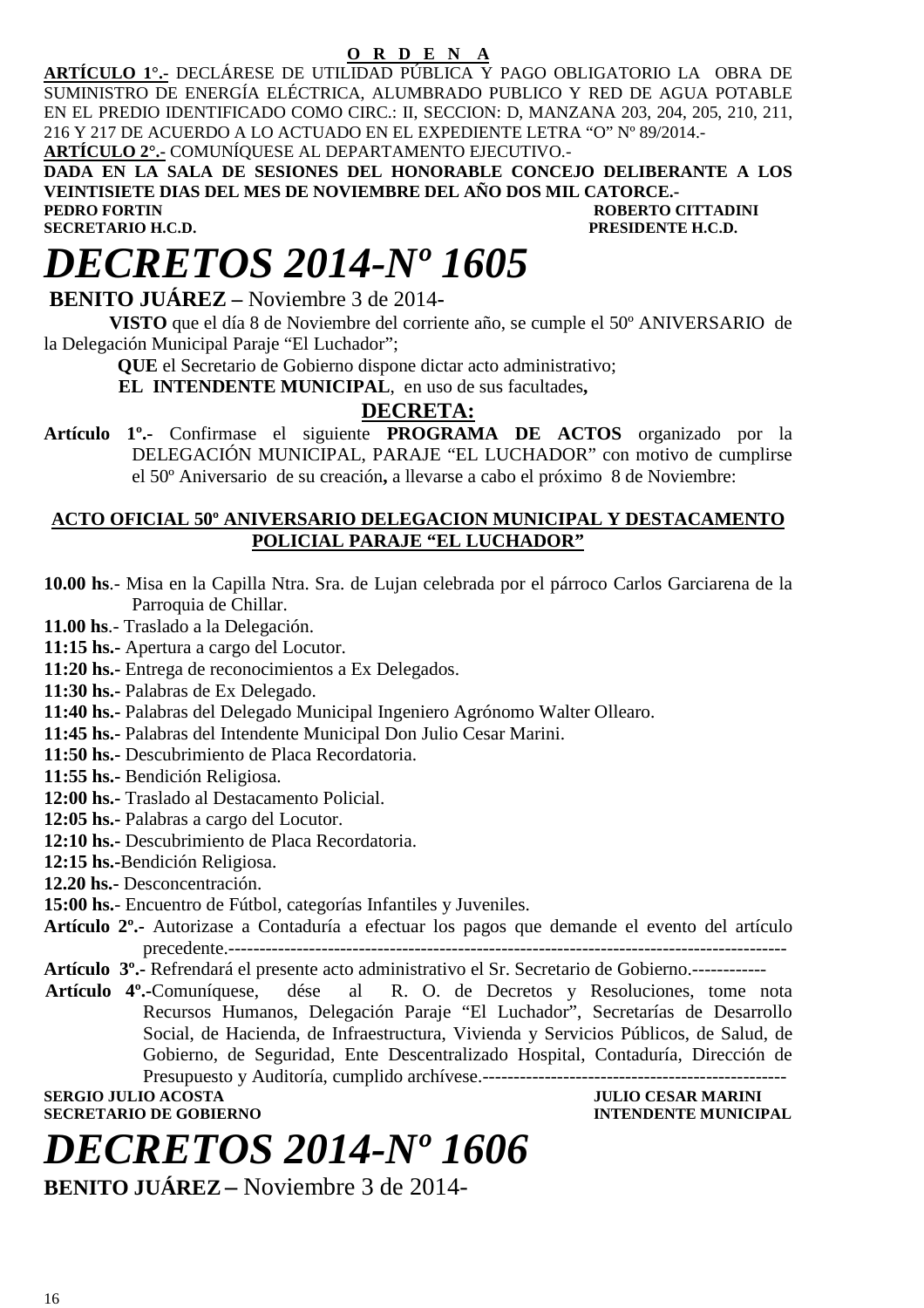**VISTO** que el 8 de Noviembre se conmemora el 50º Aniversario de la creación de la Delegación Municipal Paraje "El Luchador";

 **CONSIDERANDO** que se ha decidido homenajear a vecinos que han desarrollado el cargo de Delegados Municipales a lo largo de estos 50 años;

 **QUE** de esta manera, el municipio reconoce y agradece a todos aquellos que a través de su labor, lucharon incansablemente sin esperar nada a cambio, haciendo de esta manera más importante su colaboración al desarrollo de la Delegación;

**QUE** el Secretario de Gobierno dispone dictar el presente acto administrativo;

 **EL INTENDENTE MUNICIPAL**, en uso de sus facultades**,** 

### **DECRETA:**

**Artículo 1º.-** Reconózcase a los siguientes vecinos que han desarrollado el cargo de Delegados Municipales en el Paraje "El Luchador":

**Arabarco Oscar Yannuzzi Alberto Ollearo Adolfo M.** 

**Indacochea Alfonso Susana S. de Targiano** 

**Artículo 2º.**- Hágase entrega de un ejemplar del presente acto administrativo a las personas citadas en el artículo precedente.--------------------------------------------------------------------------

**Artículo 3º.-** Refrendará el presente acto administrativo el Sr. Secretario de Gobierno.--------------

**Artículo 4º.-** Comuníquese, dése al R. O. Decretos y Resoluciones, tome nota Secretarías de Gobierno, de Hacienda, de Salud, de Desarrollo Social, de Infraestructura, Vivienda y Servicios Públicos, de Seguridad, Delegación Paraje "El Luchador", Dirección de Cultura y Auditoría, cumplido archívese.--------------**-----------------------------------------** 

**SERGIO JULIO ACOSTA JULIO CESAR MARINI SECRETARIO DE GOBIERNO INTENDENTE MUNICIPAL** 

# *DECRETOS 2014-Nº 1607*

### **BENITO JUÁREZ –** Noviembre 3 de 2014 -

**VISTO** que la Directora de la Escuela Especial Nº 501 "Mariano Roldan", ha organizado el Acto Oficial en celebración al "Día de la Tradición", el cuál se llevará a cabo el día 10 de Noviembre en dicho establecimiento;

**QUE** resulta necesario establecer el PROGRAMA OFICIAL DE ACTOS;

**QUE** el Secretario de Gobierno dispone dictar el presente acto administrativo;

**EL INTENDENTE MUNICIPAL,** en uso de sus facultades,

### **DECRETA:**

 **Artículo lº.-** Adoptase como **ACTO OFICIAL** en celebración al "Día de la Tradición", el programa establecido por la Escuela Especial Nº 501 "Mariano Roldan", el que se llevará a cabo en las instalaciones de la Institución el día 10 de Noviembre de 2014 a partir de las 10:00 horas, de acuerdo al siguiente programa:

**\* Recepción de Autoridades.** 

 **\* Firma del Registro de Actos y Fiestas Escolares.** 

**\* Ubicación de las Autoridades.** 

**\* Presentación de Autoridades.** 

 **\* Palabras Alusivas a cargo de la docente Srta. María de los Ángeles Cimminelli.** 

**\* Representación Teatral a cargo de alumnos de CFI de la Escuela Especial, junto con alumnos de la Escuela Secundaria Nº 2.** 

\* **Bailes Folklóricos: Chacarera y Gato a cargo de alumnos de la Escuela Especial y Escuela Secundaria Nº 3.** 

\* **Interpretación de temas folklóricos.** 

\* **Palabras de despedida a cargo de la Secretaria de la Institución Gabriela Méndez.** 

**Artículo 2º.-** Refrendará el presente acto administrativo el Sr. Secretario de Gobierno.-------------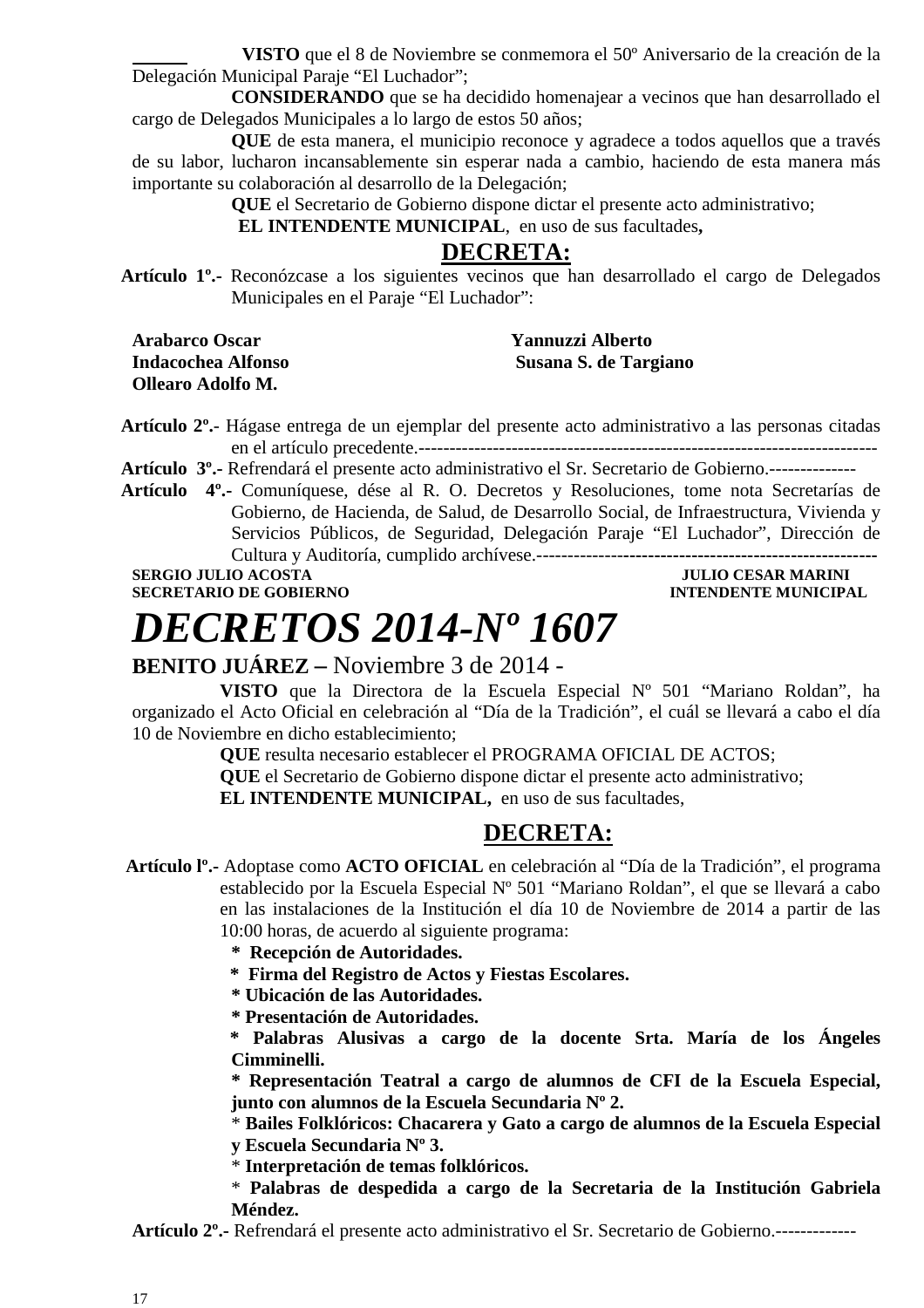**Artículo 3º.-** Comuníquese, dése al R.O. de Decretos y Resoluciones, tome nota Recursos Humanos, Consejo Escolar, Secretarías de Gobierno, de Hacienda, Dirección de Cultura y Educación, Contaduría, Presupuesto y Auditoría, cumplido, archívese.--------

**SECRETARIO DE GOBIERNO INTENDENTE MUNICIPAL** 

# **JULIO CESAR MARINI**

# *DECRETOS 2014-Nº 1608*

**BENITO JUÁREZ** – Noviembre 4 de 2014 –

**VISTO** que la Agrupación "Km. 400" ha organizado el 4º Encuentro Nacional de Motos, a llevarse a cabo los días 21, 22 y 23 de Noviembre del corriente año en el Parque Taglioretti;

**QUE** dicho evento contará con la participación de moteros de todo el país, una caravana por la ciudad, juegos moteros, bandas locales y zonales, entre otros;

**QUE** el Secretario de Gobierno dispone dictar el presente acto administrativo

**EL INTENDENTE MUNICIPAL,** en uso de sus facultades,

## **DECRETA:**

- **Artículo lº.-** Declárese de INTERÉS MUNICIPAL el 4º Encuentro Nacional de Motos, organizado por la Agrupación "Km. 400", el cuál se llevara a cabo los días 21, 22 y 23 de Noviembre en el Parque Taglioretti .------------------------------------------------------------
- **Artículo 2º.-**Autorízase a Contaduría a efectuar los pagos que demande el evento del artículo precedente.------------------------------------------------------------------------------------------

**Artículo 3º.-**Refrendará el presente acto administrativo el Sr. Secretario de Gobierno.------------

**Artículo 4º.-**Comuníquese, dése al R.O. De Decretos y Resoluciones, tome nota, Secretarías de Gobierno, de Hacienda, Contaduría, Dirección de Presupuesto y Auditoría, cumplido, archívese.-----------------------------------------------------------------------------

**SERGIO JULIO ACOSTA JULIO CESAR MARINI** 

**SECRETARIO DE GOBIERNO INTENDENTE MUNICIPAL** 

# *DECRETOS 2014-Nº 1609*

### **BENITO JUÁREZ –** Noviembre 4 de 2014.-

 **VISTO** lo solicitado por el Sr. Director General de Servicios en los distintos Expedientes a efectos de realizar las **DESIGNACIONES TRANSITORIAS** del Personal que cumple tareas en el área a su cargo;

 **QUE** en cada Expediente obra la respectiva imputación contable;

 **QUE** el Secretario de Gobierno dispone dictar el presente acto administrativo;

 **EL INTENDENTE MUNICIPAL,** en uso de sus facultades,

# **DECRETA:**

**Artículo 1º.-** Dispónese la **DESIGNACIÓN TRANSITORIA** de los agentes que se detallan a continuación los cuales desempeñan tareas dependientes de la Dirección General de Servicios:

**A partir del 01/11/14 y hasta el 31/12/14:**

- **\*PAREDEZ NESTOR FABIAN (L.P. 3317) Cat. 1 con 35 hs. sem. Barrido y Limpieza Expte. Letra "S" Nº 65/14**
- **\*CHAIRO LUCAS (L.P. 3318) Cat. 1 con 35 hs. sem. Barrido y Limpieza Expte. Letra "S" Nº 64/14.**

**A partir del 01/11/14 y hasta el 30/11/14:**

- **\*DEL BIAGGIO GASTON (L.P. 3227) Cat. 1 con 35hs. sem. Barrido y Limpieza- Expte. Letra "S" Nº 27/13**
- **Artículo 2º.-** El gasto deberá imputarse de acuerdo a lo determinado por la Subcontadora a cargo de la Oficina de Presupuesto en cada expediente.------------------------------------------------
- **Artículo 3º.-**Por la Dirección de Recursos Humanos, notifíquese y agréguese a los legajos personales de los agentes.-------------------------------------------------------------------------
- **Artículo 4º.-**Refrendará el presente acto administrativo el Sr. Secretario de Infraestructura, Vivienda y Servicios Públicos.-------------------------------------------------------------------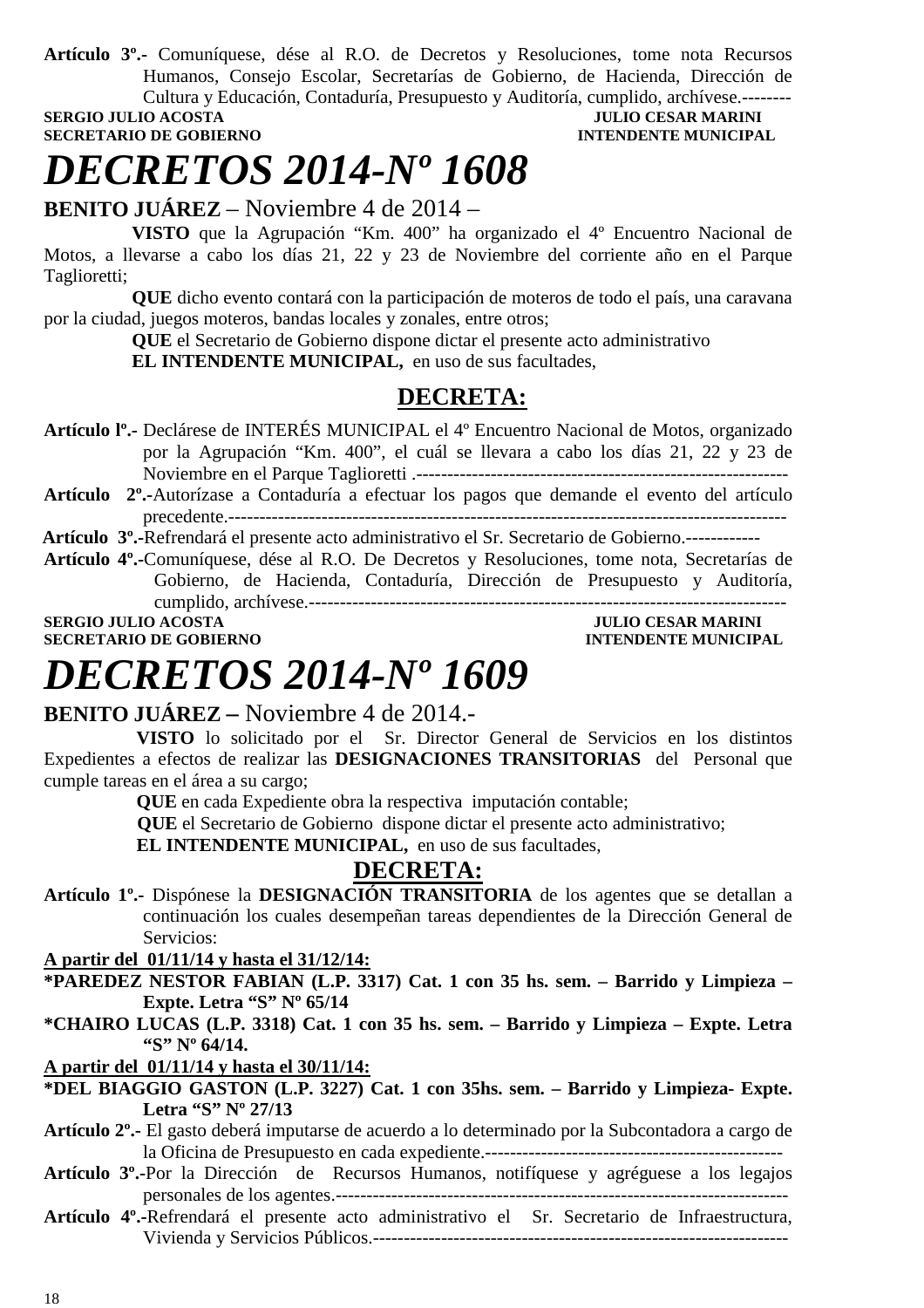**Artículo 5º.-**Comuníquese, dése al R. O. de Decretos y Resoluciones, tome nota Recursos Humanos, Contaduría, Secretarías de Gobierno, de Infraestructura, Vivienda y Servicios Públicos, de Hacienda, Auditoría, Direcciones de Presupuesto y de Servicios, cumplido, archívese.-------------------------------------------------------------------

**S. DE INF., VIV., Y SERV. PUBLICOS INTENDENTE MUNICIPAL** 

# **DIEGO ROSSETTI JULIO CESAR MARINI**

# *DECRETOS 2014-Nº 1610*

**BENITO JUÁREZ** – Noviembre 04 de 2014 -

**VISTO** lo actuado en el Expte. Letra "E" Nº 15/13, en el cual obra Decreto Municipal Nº 929/14 por el que se dispone la designación transitoria de la agente MARQUESTAU CAROLINA (D.N.I. 32.103.107);

**QUE** a fs. 156 obra nota de la Directora de Recursos Humanos del Hospital Municipal "Eva Perón" Ente Descentralizado "Dr. Alfredo Saintout", solicitando la modificación de dicho Decreto;

 **QUE** el Secretario de Gobierno dispone dictar el presente acto administrativo;

**EL INTENDENTE MUNICIPAL,** en uso de sus facultades,

### **DECRETA:**

**Artículo lº.-** Modifíquese el artículo 1º del Decreto Municipal Nº 929/14 **donde decía:** *"MARQUESTAU CAROLINA (D.N.I. 32.103.107) Cat. 1 – con 48 hs. sem. Piso UTI, Guardia de Emergencias, Traslados y Quirófano – Expte. Letra "E" Nº 15/13",* **Debe decir:** MARQUESTAU CAROLINA (D.N.I. 32.103.107) Cat. 3 – con 48 hs. sem. Piso UTI, Guardia de Emergencias, Traslados y Quirófano – Expte. Letra "E" Nº 15/13.------------------------------------------------------------------------------------------------

**Artículo 2º.-** Por la Dirección de Recursos Humanos del Ente, notifíquese.---------------------------

**Artículo 3º.-** Refrendará el presente acto administrativo la Sra. Secretaria de Salud.--------------

**Artículo 4º.-**Comuníquese, dése al R. O. de Decretos y Resoluciones, tome nota Recursos Humanos del Ente, Contaduría del Ente, Secretarías de Gobierno, de Salud, Ente

Descentralizado "Dr. Alfredo Saintout" y Auditoría, cumplido, archívese.----------------

**MARIA ELISA TIMPANARO JULIO CESAR MARINI** 

# **INTENDENTE MUNICIPAL**

# *DECRETOS 2014-Nº 1611*

**BENITO JUÁREZ** – Noviembre 5 de 2014 -

 **VISTO** lo actuado en Expte. Letra "D" Nº 137/12 por el cual la Delegada Municipal de Barker a fojas 149, solicita **SUBSIDIO** destinado a la Sra. CONSTANTINO ANTONELLA;

 **QUE** a fojas precedentes Contaduría realiza la respectiva reserva preventiva del gasto;  **QUE** el Secretario de Gobierno dispone emitir acto administrativo de Subsidio; **EL INTENDENTE MUNICIPAL** en uso de sus facultades,

# **DECRETA:**

**Artículo 1º.-** Abonar **SUBSIDIO A INDIGENTES** a la **Sra. CONSTANTINO ANTONELLA D.N.I. 37.944.834**, por un monto total de pesos setecientos veinte (\$ 720.00) de

acuerdo a lo actuado en el Expte. Letra "D" Nº 137/12.--------------------------------------

**Artículo 2º.-** El gasto será imputado según lo informado por Contaduría a fs. precedentes.------------ **Artículo 3º.-** Refrendará el presente acto administrativo la Sra. Secretaria de Desarrollo Social.------

**Artículo 4º.-** Comuníquese, dése al R. O. de Decretos y Resoluciones, tome nota Contaduría,

Tesorería, Presupuesto, Secretarías de Gobierno, de Hacienda, de Desarrollo Social,

Delegación Barker y Auditoria, cumplido, archívese.----------------------------------------

# *DECRETOS 2014-Nº 1612*

**BENITO JUÁREZ** – Noviembre 5 de 2014 -

MARIA TERESA RICCI JULIO CESAR MARINI<br>
S. DE DESARROLLO SOCIAL **INTENDENTE MUNICIPAL**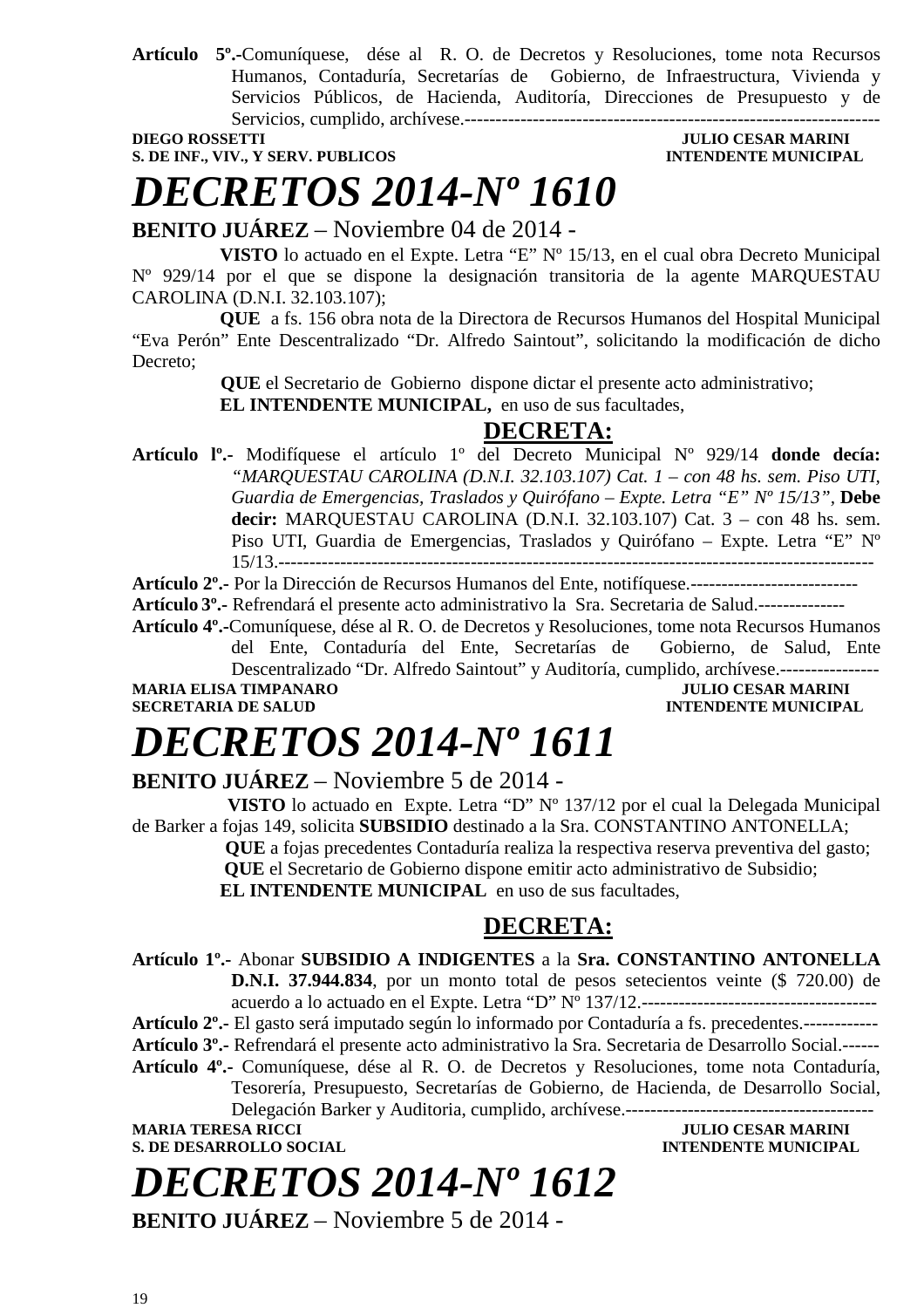**VISTO** lo actuado en Expte. Letra "D" Nº 305/14 por el cual Secretaria de Desarrollo Social a fojas 1, solicita **SUBSIDIO** destinado a la Sra. Pertuso Nancy Geraldina;

> **QUE** a fojas precedentes Contaduría realiza la respectiva reserva preventiva del gasto;  **QUE** el Secretario de Gobierno dispone emitir acto administrativo de Subsidio; **EL INTENDENTE MUNICIPAL** en uso de sus facultades,

### **DECRETA:**

**Artículo 1º.-** Abonar **SUBSIDIO A INDIGENTES** a la **Sra. PERTUSO NANCY GERALDINA D.N.I. 29.552.846**, por un monto total de pesos seiscientos (\$ 600.00) de acuerdo a lo actuado en el Expte. Letra "D" Nº 305/14.----------------------------------------------------- **Artículo 2º.-** El gasto será imputado según lo informado por Contaduría a fs. precedentes.------------ **Artículo 3º.-** Refrendará el presente acto administrativo la Sra. Secretaria de Desarrollo Social.------ **Artículo 4º.-** Comuníquese, dése al R. O. de Decretos y Resoluciones, tome nota Contaduría, Tesorería, Presupuesto, Secretarías de Gobierno, de Hacienda, de Desarrollo Social y Auditoria, cumplido, archívese.------------------------------------------------------------------ **MARIA TERESA RICCI DE LOS ENFORMADOS DE LOS ENFORMADOS DE LOS ENFORMADOS DE LOS ENFORMADOS DE LOS ENFORMADOS DE LOS ENFORMADOS DE LOS ENFORMADOS DE LOS ENFORMADOS DE LOS ENFORMADOS DE LOS ENFORMADOS DE LOS ENFORMADOS DE L S. DE DESARROLLO SOCIAL INTENDENTE MUNICIPAL** 

# *DECRETOS 2014-Nº 1613*

**BENITO JUÁREZ** – Noviembre 5 de 2014 -

 **VISTO** lo actuado en Expte. Letra "D" Nº 308/14 por el cual Secretaria de Desarrollo Social a fojas 1, solicita **SUBSIDIO** destinado al Sr. Purachio Marcos Antonio;

> **QUE** a fojas precedentes Contaduría realiza la respectiva reserva preventiva del gasto;  **QUE** el Secretario de Gobierno dispone emitir acto administrativo de Subsidio;

**EL INTENDENTE MUNICIPAL** en uso de sus facultades,

## **DECRETA:**

**Artículo 1º.-** Abonar **SUBSIDIO A INDIGENTES** al **Sr. PURACHIO MARCOS ANTONIO D.N.I. 29.528.322**, por un monto total de pesos trescientos (\$ 300.00) de acuerdo a lo

actuado en el Expte. Letra "D" Nº 308/14.----------------------------------------------------- **Artículo 2º.-** El gasto será imputado según lo informado por Contaduría a fs. precedentes.------------ **Artículo 3º.-** Refrendará el presente acto administrativo la Sra. Secretaria de Desarrollo Social.------ **Artículo 4º.-** Comuníquese, dése al R. O. de Decretos y Resoluciones, tome nota Contaduría,

Tesorería, Presupuesto, Secretarías de Gobierno, de Hacienda, de Desarrollo Social y

Auditoria, cumplido, archívese.------------------------------------------------------------------

**S. DE DESARROLLO SOCIAL DESARROLLO SOCIAL DESARROLLO SOCIAL DESARROLLO SOCIAL DESARROLLO SOCIAL DE SOCIAL DE SOCIAL DE SOCIAL DE SOCIAL DE SOCIAL DE SOCIAL DE SOCIAL DE SOCIAL DE SOCIAL DE SOCIAL DE SOCIAL DE SOCIAL DE SO** 

**JULIO CESAR MARINI** 

# *DECRETOS 2014-Nº 1614*

**BENITO JUÁREZ** – Noviembre 5 de 2014 -

 **VISTO** lo actuado en Expte. Letra "D" Nº 310/14 por el cual Secretaria de Desarrollo Social a fojas 1, solicita **SUBSIDIO** destinado a la Sra. BLASCO MARTA;

 **QUE** a fojas precedentes Contaduría realiza la respectiva reserva preventiva del gasto;  **QUE** el Secretario de Gobierno dispone emitir acto administrativo de Subsidio;

**EL INTENDENTE MUNICIPAL** en uso de sus facultades,

## **DECRETA:**

**Artículo 1º.-**Abonar **SUBSIDIO A INDIGENTES** a la **Sra. BLASCO MARTA D.N.I. 18.469.354**, por un monto total de pesos cuatrocientos cincuenta (\$ 450.00) de acuerdo a lo actuado en el Expte. Letra "D" Nº 310/14.------------------------------------------------

**Artículo 2º.-** El gasto será imputado según lo informado por Contaduría a fs. precedentes.------------ **Artículo 3º.-** Refrendará el presente acto administrativo la Sra. Secretaria de Desarrollo Social.------

**Artículo 4º.-** Comuníquese, dése al R. O. de Decretos y Resoluciones, tome nota Contaduría, Tesorería, Presupuesto, Secretarías de Gobierno, de Hacienda, de Desarrollo Social y Auditoria, cumplido, archívese.------------------------------------------------------------------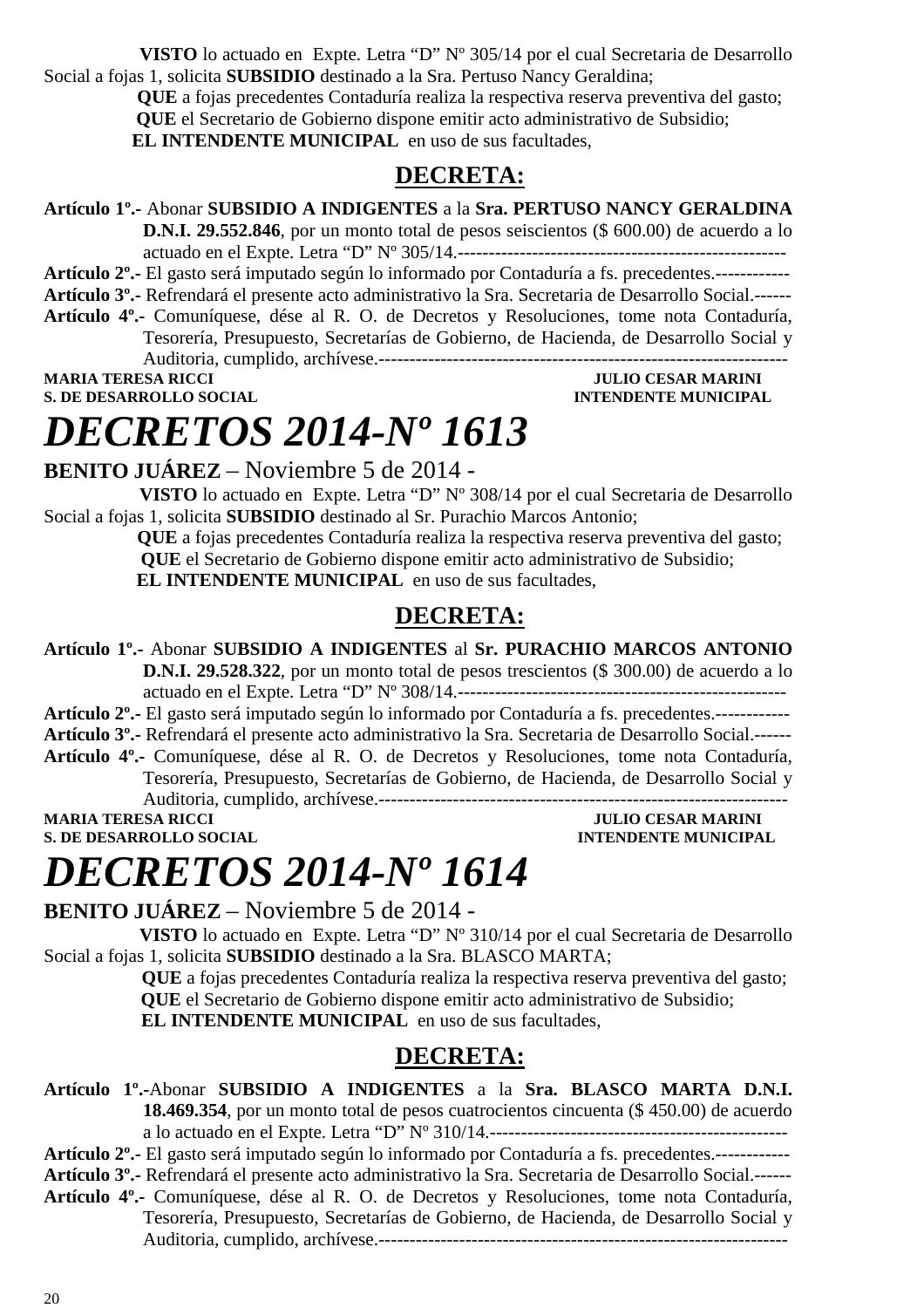#### **MARIA TERESA RICCI DEL CONSUMINI DE L'ULIO CESAR MARINI S. DE DESARROLLO SOCIAL CONSUMING A LOCAL CONSUMING A LOCAL CONSUMING A LOCAL CONSUMING A LOCAL CONSUMING A LOCAL CONSUMING A LOCAL CONSUMING A LOCAL CONSUMING A LOCAL CONSUMING A LOCAL CONSUMING A LOCAL CONSUMING A LOCAL**

# *DECRETOS 2014-Nº 1615*

### **BENITO JUAREZ- Noviembre 5** de 2014**-**

**VISTO** lo actuado en el expediente Letra "D" Nº 197/13, por el cual la Sra. Secretaria de Desarrollo Social a fojas 39, solicita SUBSIDIO destinado a la Sra. MEDINA SUSANA;

**QUE** a fojas precedentes Contaduría realiza la respectiva reserva preventiva del

gasto;

**QUE** el Secretario de Gobierno dispone dictar el presente acto administrativo de

subsidio;

#### **EL INTENDENTE MUNICIPAL**, en uso de sus facultades,

### **DECRETA**:

**Artículo 1º.-**Abonar SUBSIDIO A INDIGENTES a la Sra. MEDINA SUSANA D.N.I. 27.905.038, por un monto total de pesos quinientos (\$ 600,00) de acuerdo a lo actuado en el Expte. Letra "D" Nº 197/13-------------------------------------------------------------------------------

**Artículo 2º.-** El gasto será imputado según lo informado por Contaduría a fs. precedentes.-----

**Artículo 3º.-** Refrendará el presente acto administrativo la Sra. Secretaria de Desarrollo Social.------

**Artículo 4º.-** Comuníquese, desde la R. O. de Decretos y Resoluciones, tome nota, Contaduría, Tesorería, Presupuesto, Secretaría de Desarrollo Social, de Gobierno y Auditoría, cumplido, archívese--------------------------------------------------------------------------------

#### **MULIO CESAR MARINI S. DE DESARROLLO SOCIAL DESARROLLO SOCIAL DESARROLLO SOCIAL DESARROLLO SOCIAL DESARROLLO SOCIAL DE LA PERSONAL DE LA PERSONAL DE LA PERSONAL DE LA PERSONAL DE LA PERSONAL DE LA PERSONAL DE LA PERSONAL DE LA PERSONAL DE LA**

# *DECRETOS 2014-Nº 1616*

## **BENITO JUÁREZ**- Noviembre 6 de 2014 **-**

**VISTO** lo actuado en el Expediente Letra "O" Nº 102/14 y el Decreto Nº 1426/14 por el que se llamó a Concurso de Precios Nº 56/14 para la compra de materiales eléctricos para el Galpón de Ferrocarril que funcionará como Centro Cultural;

**QUE** a fojas 92 obra informe del Jefe de Compras sugiriendo adjudicar a la firma O.A.C.I. S.A. por un importe total de Pesos sesenta y siete mil novecientos cuarenta y tres con ochenta y un centavos (\$ 67.943,81);

**QUE** a fojas 93 obra conformidad del Secretario de Infraestructura, Vivienda y Servicios Públicos;

**QUE** a fojas 95 el Secretario de Hacienda solicita el dictado del pertinente acto administrativo;

**QUE** el Secretario de Gobierno dispone dictar acto administrativo;

**EL INTENDENTE MUNICIPAL,** en uso de sus facultades,

# **DECRETA:**

**Artículo lº.-** Apruébese lo actuado en el CONCURSO DE PRECIOS Nº 56/14.-----------------------

**Artículo 2º.-** Adjudíquese a la firma O.A.C.I. S.A. la compra de materiales eléctricos para el Galpón de Ferrocarril que funcionará como Centro Cultural, por un monto total de Pesos sesenta y siete mil novecientos cuarenta y tres con ochenta y un centavos (\$ 67.943,81).------------------------------------------------------------------------------------------

- **Artículo 3º.-** Notifíquese**.----------------------------------------------------------------------------------------**
- **Artículo 4º.-** Refrendará el presente acto administrativo el Sr. Secretario de Infraestructura, Vivienda y Servicios Públicos.-------------------------------------------------------------------

**Artículo 6º.-** Comuníquese, dése al R. O. De Decretos y Resoluciones, tome nota Secretarías de Gobierno, de Hacienda, de Infraestructura, Vivienda y Servicios Públicos, Dirección de Presupuesto, Compras, Contaduría y Auditoría, cumplido, archívese.------------------

**S. DE INF., VIV., Y SERV .PUBLICOS INTENDENTE MUNICIPAL** 

**JULIO CESAR MARINI**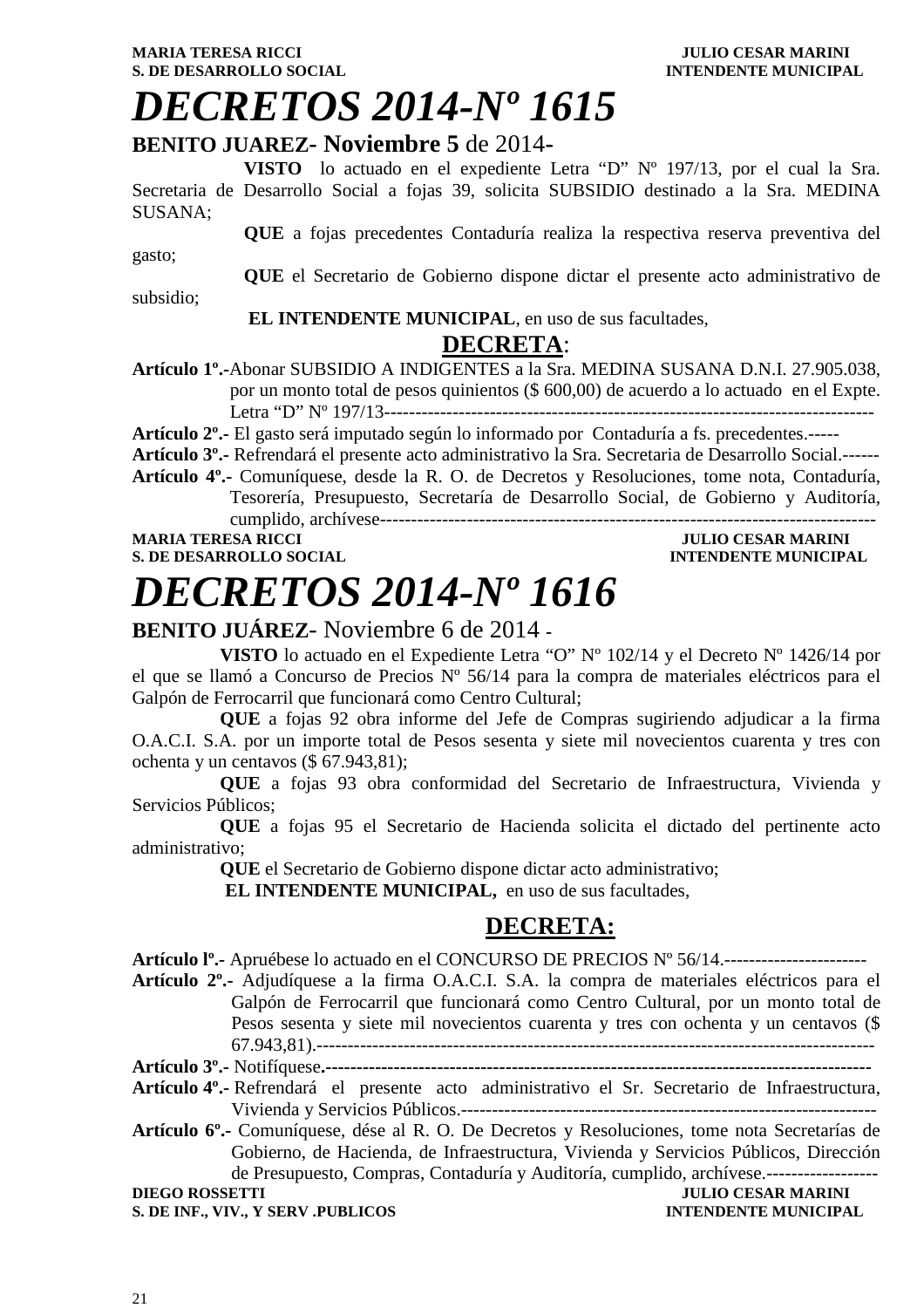# *DECRETOS 2014-Nº 1617*

### **BENITO JUÁREZ** - Noviembre 6 de 2014 **-**

**VISTO** lo actuado en el Expediente Letra "O" Nº 115/14 y el Decreto Nº 1449/14 por el que se llamó a Concurso de Precios Nº 58/14 para la adquisición de 570 toneladas de Piedra Partida 6/20 para la Obra de Pavimentación de la Av. Humaitá;

**QUE** a fojas 54 obra informe del Jefe de Compras sugiriendo adjudicar a la firma "Dorinzi Daniela A.", por un importe total de Pesos ciento veintinueve mil seiscientos setenta y cinco (\$ 129.675,00);

**QUE** a fojas 55 obra informe favorable de Contaduría;

**QUE** a fojas 56 el Secretario de Hacienda solicita el dictado del pertinente acto administrativo;

**QUE** el Secretario de Gobierno dispone dictar acto administrativo;

**EL INTENDENTE MUNICIPAL,** en uso de sus facultades,

# **DECRETA:**

**Artículo lº.-** Apruébese lo actuado en el CONCURSO DE PRECIOS Nº 58/14.------------------------

**Artículo 2º.-** Adjudíquese a la firma "Dorinzi Daniela A." la adquisición de 570 toneladas de Piedra Partida 6/20 para la Obra de Pavimentación de la Av. Humaitá, por un monto total de Pesos ciento veintinueve mil seiscientos setenta y cinco (\$ 129.675,00).--------

**Artículo 3º.-** Notifíquese**.-----------------------------------------------------------------------------------------** 

- **Artículo 4º.-** Refrendará el presente acto administrativo el Sr. Secretario de Infraestructura, Vivienda y Servicios Públicos.-------------------------------------------------------------------
- **Artículo 6º.-** Comuníquese, dése al R. O. De Decretos y Resoluciones, tome nota Secretarías de Gobierno, de Hacienda, de Infraestructura, Vivienda y Servicios Públicos, Dirección de Presupuesto, Compras, Contaduría y Auditoría, cumplido, archívese.------------------ **DIEGO ROSSETTI** JULIO CESAR MARINI

**S. DE INF., VIV., Y SERV. PUBLICOS INTENDENTE MUNICIPAL** 

# *DECRETOS 2014-Nº 1618*

### **BENITO JUÁREZ** – Noviembre 6 de 2014–

 **VISTO** lo actuado en Expte. Letra "G" Nº 75/13, por el que el "**CLUB SAN MARTÍN DE TEDÍN URIBURU"** (fs. 11) solicita Subsidio con destino a solventar gastos de la fiesta que se realizará en conmemoración del 102º Aniversario de la Delegación;

 **QUE** a fs. 14 Contaduría efectúa la respectiva reserva preventiva del gasto; mientras que a fs. 15 la Secretaría de Gobierno dispone dictar el presente acto administrativo;

**EL INTENDENTE MUNICIPAL,** en uso de sus facultades,

## **DECRETA:**

**Artículo lº.-** Otórgase **SUBSIDIO** al "**CLUB SAN MARTÍN DE TEDÍN URIBURU"** por la suma de **Pesos DIEZ MIL (\$ 10.000.00)** destinado a solventar gastos de la fiesta que se realizará en conmemoración del 102º Aniversario de la Delegación. El mismo deberá ser rendido oportunamente mediante "Balance de Inversión".----------------------

**Artículo 2º.-** El gasto será imputado según lo informado por Contaduría a fs. precedente.--------

- **Artículo 3º.-** Tesorería, previo a hacer efectivo el Subsidio del Art. 1°, deberá verificar el cumplimiento del Art. 132 del Reglamento de Contabilidad.-------------------------------
- **Artículo 4º**.- Refrendará el presente acto administrativo el Sr. Secretario de Gobierno -------------
- **Artículo 5º.-** Comuníquese, dése al R.O. De Decretos y Resoluciones, tome nota Contaduría, Tesorería, Presupuesto, Secretarías de Gobierno, de Hacienda, Delegación Tedín Uriburu y Auditoría, cumplido, archívese.------------------------------------------------------

**SERGIO JULIO ACOSTA JULIO CESAR MARINI** 

# *DECRETOS 2014-Nº 1619*

**SECRETARIO DE GOBIERNO INTENDENTE MUNICIPAL** 

**BENITO JUÁREZ** – Noviembre 6 de 2014 –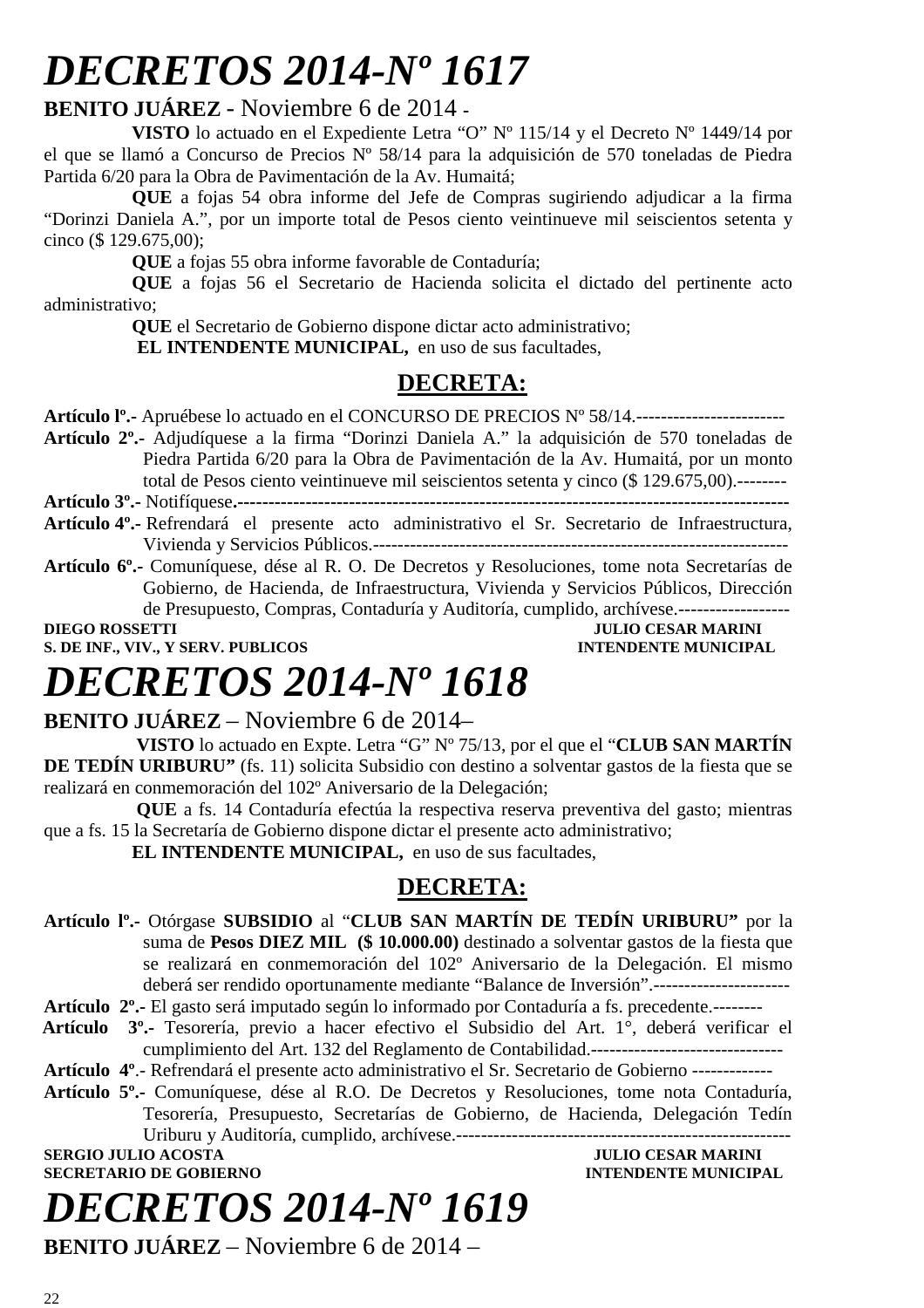**VISTO** lo actuado en Expte. Letra "E" Nº 92/12, por el que la **ASOCIACIÓN COOPERADORA DE LA ESCUELA MEDIA Nº 3 "DR. BENITO JUÁREZ"** (fs. 73) solicita Subsidio con destino a solventar gastos de una jornada de disertación y capacitación para docentes;

 **QUE** a fs. 76 Contaduría efectúa la respectiva reserva preventiva del gasto; mientras que a fs. 77 la Secretaría de Gobierno dispone dictar el presente acto administrativo;

 **EL INTENDENTE MUNICIPAL,** en uso de sus facultades,

### **DECRETA:**

**Artículo lº.-**Otórgase **SUBSIDIO** a la **ASOCIACIÓN COOPERADORA DE LA ESCUELA MEDIA Nº 3 "DR. BENITO JUÁREZ"** por la suma de **Pesos tres mil (\$ 3.000,00)**  destinado a solventar gastos de una jornada de disertación y capacitación para docentes. El mismo deberá ser rendido oportunamente mediante "Balance de Inversión".-------------------------------------------------------------------------------------------

**Artículo 2º.-** El gasto será imputado según lo informado por Contaduría a fs. precedente.-------

 **Artículo 3º.-**Tesorería, previo a hacer efectivo el Subsidio del Art. 1°, deberá verificar el cumplimiento del Art. 132 del Reglamento de Contabilidad.------------------------------

**Artículo 4º**.-Refrendará el presente acto administrativo el Sr. Secretario de Gobierno.------------

**Artículo 5º.-**Comuníquese, dése al R. O. De Decretos y Resoluciones, tome nota Contaduría, Tesorería, Secretarías de Gobierno, de Hacienda y Auditoría, cumplido, archívese.----

# **SERGIO JULIO ACOSTA JULIO CESAR MARINI**

# **SECRETARIO DE GOBIERNO INTENDENTE MUNICIPAL**

# *DECRETOS 2014-Nº 1620*

## **BENITO JUÁREZ** – Noviembre 6 de 2014 –

 **VISTO** lo actuado en Expte. Letra "F" Nº 53/12, por el que el FOOT BALL CLUB "EL LUCHADOR" (fs. 59) solicita Subsidio con destino a solventar gastos de mano de obra, pintura y mantenimiento del edificio de la Institución;

 **QUE** a fs. 62 Contaduría efectúa la respectiva reserva preventiva del gasto; mientras que a fs. 63 la Secretaría de Gobierno dispone dictar el presente acto administrativo;

**EL INTENDENTE MUNICIPAL,** en uso de sus facultades,

### **DECRETA:**

**Artículo lº.-** Otórgase **SUBSIDIO** al **FOOT BALL CLUB "EL LUCHADOR"** por la suma de Pesos DIEZ MIL (\$ 10.000,00) destinado a solventar gastos de mano de obra, pintura y mantenimiento del edificio de la Institución. El mismo deberá ser rendido oportunamente mediante "Balance de Inversión".------------------------------------------

**Artículo 2º.-** El gasto será imputado según lo informado por Contaduría a fs. precedente.------

- **Artículo 3º.-**Tesorería, previo a hacer efectivo el Subsidio del Art. 1°, deberá verificar el cumplimiento del Art. 132 del Reglamento de Contabilidad.------------------------------
- **Artículo 4º**.- Refrendará el presente acto administrativo el Sr. Secretario de Gobierno.------------
- **Artículo 5º.-** Comuníquese, dése al R.O. De Decretos y Resoluciones, tome nota Contaduría, Tesorería, Delegación Paraje "El Luchador", Secretarías de Gobierno, de Hacienda y Auditoría, cumplido, archívese.------------------------------------------------------------------

**SERGIO JULIO ACOSTA JULIO CESAR MARINI SECRETARIO DE GOBIERNO INTENDENTE MUNICIPAL** 

# *DECRETOS 2014-Nº 1621*

**BENITO JUÁREZ** – Noviembre 6 de 2014 –

 **VISTO** lo actuado en Expte. Letra "G" Nº 133/14, por el que el **CENTRO DE FORMACIÓN PROFESIONAL Nº 401** (fs. 2) solicita Subsidio con destino a solventar gastos de traslado de alumnos y equipamiento al Parque Industrial de la Ciudad de Tandil, con motivo de participar en las Competencias de Habilidades Profesionales;

 **QUE** a fs. 5 Contaduría efectúa la respectiva reserva preventiva del gasto; mientras que a fs. 6 la Secretaría de Gobierno dispone dictar el presente acto administrativo;

 **EL INTENDENTE MUNICIPAL,** en uso de sus facultades,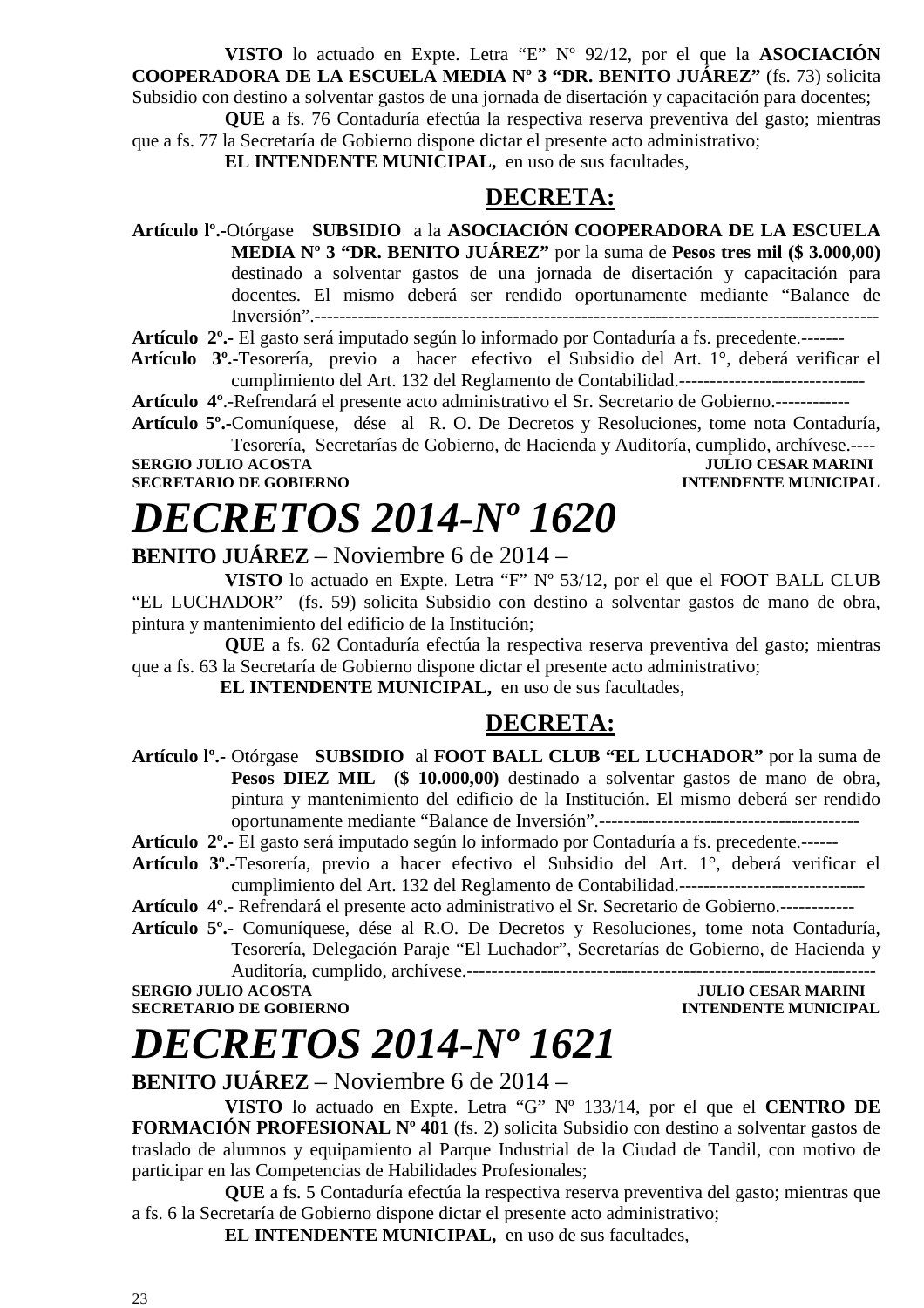# **DECRETA:**

**Artículo lº.-** Otórgase **SUBSIDIO** al **CENTRO DE FORMACION PROFESIONAL Nº 401** por la suma de **Pesos UN MIL QUINIENTOS (\$ 1.500,00)** con destino a solventar gastos de traslado de alumnos y equipamiento al Parque Industrial de la Ciudad de Tandil, con motivo de participar en las Competencias de Habilidades Profesionales. El mismo deberá ser rendido oportunamente mediante "Balance de Inversión".--------

**Artículo 2º.-** El gasto será imputado según lo informado por Contaduría a fs. precedente.---------

**Artículo 3º.-**Tesorería, previo a hacer efectivo el Subsidio del Art. 1°, deberá verificar el cumplimiento del Art. 132 del Reglamento de Contabilidad.------------------------------

**Artículo 4º**.-Refrendará el presente acto administrativo el Sr. Secretario de Gobierno.------------

**Artículo 5º.-**Comuníquese, dése al R.O. De Decretos y Resoluciones, tome nota Contaduría, Tesorería, Secretarías de Gobierno, de Hacienda y Auditoría, cumplido, archívese.-----

**SECRETARIO DE GOBIERNO INTENDENTE MUNICIPAL** 

**SERGIO JULIO ACOSTA JULIO ACOSTA JULIO CESAR MARINI** 

# *DECRETOS 2014-Nº 1622*

**BENITO JUÁREZ** - Noviembre 6 de 2014-

**VISTO** lo actuado en Expte. Letra "D" Nº 285/14 y el Decreto Municipal Nº 1452/14 por el que se llama a Concurso de Precios Nº 57/14 para la adquisición de alimentos para indigentes;

**QUE** a fojas 34 obra informe del Jefe de Compras;

**QUE** a fojas 35 obra informe favorable de Contaduría Municipal y a fojas 36 el Secretario de Hacienda solicita el dictado del acto administrativo;

**QUE** el Secretario de Gobierno dispone dictar el presente acto administrativo;

**EL INTENDENTE MUNICIPAL,** en uso de sus facultades,

### **DECRETA:**

**Artículo lº.-** Apruébese lo actuado en el Concurso de Precios Nº 57/14.---------------------------------

**Artículo 2º.-** Adjudíquese a los proveedores que se detallan a continuación la adquisición de alimentos para indigentes:

Molina Carlos los ítem 3, 6, 7, 8 y 9 por \$58.870,00

Cooperativa Obrera los ítem 1, 5, 10 y 11 por \$ 74.658,00

Vanotti Cesar el ítem 2 por \$ 36.008,00

CAR-NOR el ítem 4 por \$ 9.730,00.-

**Artículo 3º.-** Notifíquese.-----------------------------------------------------------------------------------------

**Artículo 4º.-** Refrendará el presente acto administrativo la Sra. Secretaria de Desarrollo Social.------

**Artículo 5º.-**Comuníquese, dése al R. O. De Decretos y Resoluciones, tome nota Contaduría, Tesorería, Dirección de Presupuesto, Secretarías de Gobierno, de Desarrollo Social, de

Hacienda y Auditoría, cumplido, archívese.---------------------------------------------------- **S. DE DESARROLLO SOCIAL COMPUTE DE LA CONFIDENTE MUNICIPAL AND SOCIAL COMPUTE DE LA CONFIDENCIAL COMPUTE DE LA CONFIDENCIAL COMPUTE DE LA CONFIDENCIAL COMPUTE DE LA CONFIDENCIAL COMPUTE DE LA CONFIDENCIAL COMPUTE DE LA CO** 

**JULIO CESAR MARINI** 

# *DECRETOS 2014-Nº 1623*

**BENITO JUÁREZ** – Noviembre 6 de 2014 –

**VISTO** lo actuado en Expte. Letra "G" Nº 93/13, por el que la **ASOCIACIÓN COOPERADORA DE LA E. E. M. y P. Nº 1 "MINISTRO ZARINI"** (fs. 55 y 65) solicita Subsidio con destino a solventar gastos de transporte con motivo de un viaje de estudios y gastos de la muestra interactiva de ciencias organizada por la Institución;

**QUE** a fs. 70 Contaduría efectúa la respectiva reserva preventiva del gasto; mientras que a fs. 71 la Secretaría de Gobierno dispone dictar el presente acto administrativo;

**EL INTENDENTE MUNICIPAL,** en uso de sus facultades,

### **DECRETA:**

**Artículo lº.-** Otórgase **SUBSIDIO** a la **ASOCIACIÓN COOPERADORA DE LA E. E. M. y P. Nº 1 "MINISTRO ZARINI",** por la suma de **Pesos quince mil seiscientos (\$**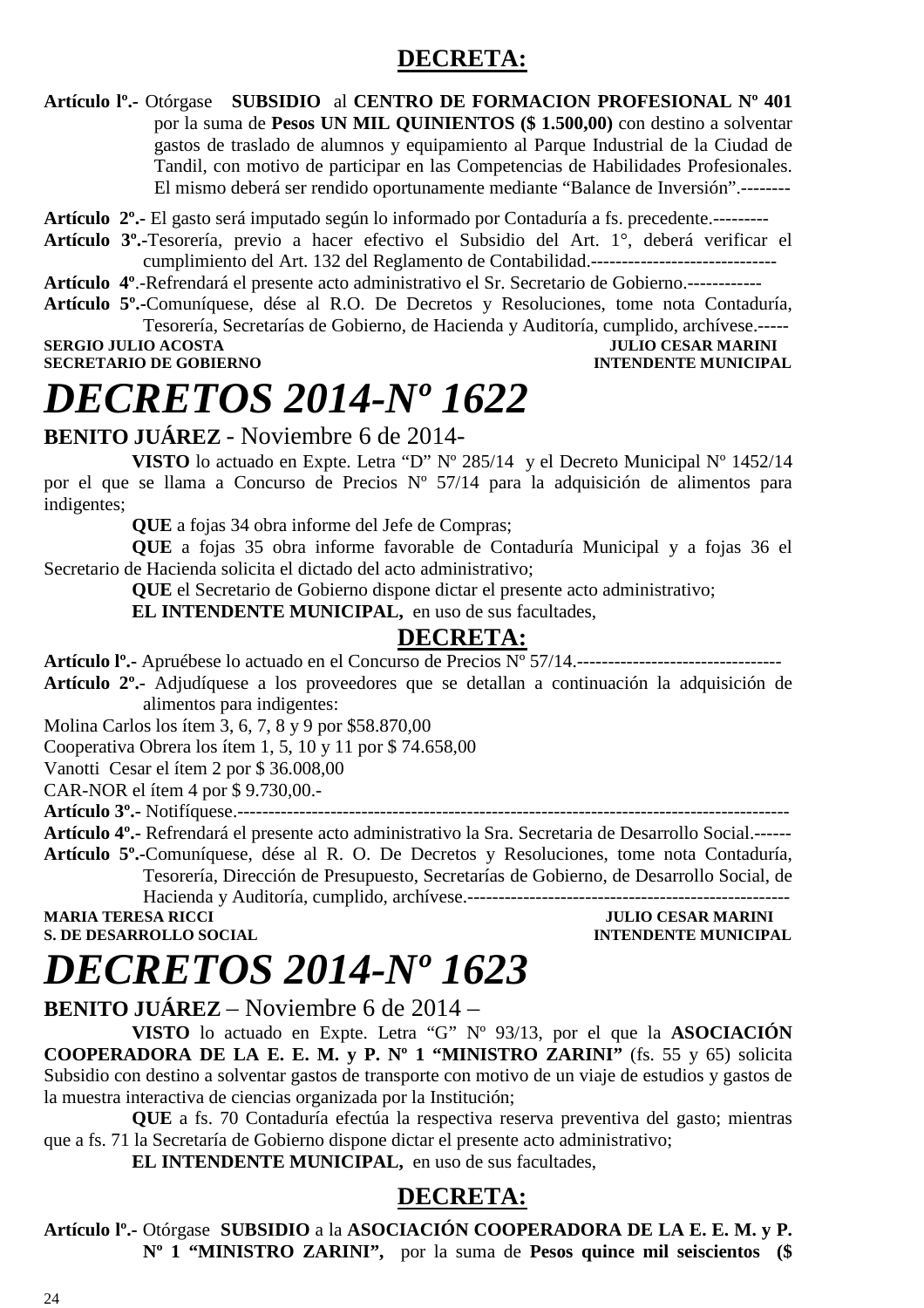**15.600,00)** destino a solventar gastos de transporte con motivo de un viaje de estudios y gastos de la muestra interactiva de ciencias organizada por la Institución. El mismo deberá ser rendido oportunamente mediante "Balance de Inversión".----------------------

**Artículo 2º.-** El gasto será imputado según lo informado por Contaduría a fs. precedente.---------

 **Artículo 3º.-** Tesorería, previo a hacer efectivo el Subsidio del Art. 1°, deberá verificar el cumplimiento del Art. 132 del Reglamento de Contabilidad.-------------------------------

**Artículo 4º**.- Refrendará el presente acto administrativo el Sr. Secretario de Gobierno.--------------

**Artículo 5º.-** Comuníquese, dése al R. O. De Decretos y Resoluciones, tome nota Contaduría, Tesorería, Secretarías de Gobierno, de Hacienda, Auditoría, cumplido, archívese.-------

# **SERGIO JULIO ACOSTA JULIO CESAR MARINI**

# *DECRETOS 2014-Nº 1624*

# **INTENDENTE MUNICIPAL**

### **BENITO JUÁREZ** – Noviembre 6 de 2014-

 **VISTO** que los días 8 y 9 de Noviembre del corriente año se realizará un Encuentro de Artesanos organizado por el Centro Cultural y Folklórico "El Sombrerito" a llevarse a cabo en su cede de las calles Catamarca y Rivadavia;

 **QUE** dicho evento se ha gestionado a través de los talleres de artesanías que se vienen desarrollando en la Institución y contará con la presencia de artesanos regionales y locales, quienes compartirán la exposición de sus trabajos;

 **QUE** en la renovada Sala Molina Campos se expondrán fotografías de artistas locales e invitados de otras localidades;

**QUE** el Secretario de Gobierno dispone dictar el presente acto administrativo;

 **EL INTENDENTE MUNICIPAL**, en uso de sus facultades,

### **DECRETA:**

- **Artículo 1º.-** Declárese de **INTERÉS MUNICIPAL** el Encuentro de Artesanos organizado por el Centro Cultural y Folklórico "El Sombrerito" los días 8 y 9 de Noviembre del corriente año en la cede de la Institución.-------------------------------------------------------
- **Artículo 2º.-** Autorizase a Contaduría a efectuar los pagos que demande el evento del artículo precedente.------------------------------------------------------------------------------------------

**Artículo 3º.-** Refrendará el presente acto administrativo el Sr. Secretario de Gobierno.-----------

**Artículo 4º.-** Comuníquese, dése al R. O. de Decretos y Resoluciones, tome nota, Secretarías de Gobierno, de Hacienda, Dirección de Cultura y Educación y Auditoría, cumplido,

archívese.-------------------------------------------------------------------------------------------- **SERGIO JULIO ACOSTA JULIO CESAR MARINI SECRETARIO DE GOBIERNO** 

# *DECRETOS 2014-Nº 1625*

### **BENITO JUÁREZ** – Noviembre 6 de 2014-

 **VISTO** que el día 14 de Noviembre del corriente año se conmemorará el DÍA MUNDIAL DE LA DIABETES, la Secretaría de Salud de la Municipalidad de Benito Juárez se encuentra organizando una serie de actividades bajo el lema "VIDA SALUDABLE Y DIABETES" a llevarse a cabo en el área de alojamiento del Polideportivo Municipal "Gabriel Atilio Solís";

**CONSIDERANDO** que dichas actividades consisten en charlas destinadas a que los pacientes conozcan los riesgos y signos de alerta de la diabetes y sepan como hacer frente a la enfermedad;

**QUE** el Secretario de Gobierno dispone dictar el presente acto administrativo;

 **EL INTENDENTE MUNICIPAL**, en uso de sus facultades,

## **DECRETA:**

- **Artículo 1º.-** Declárese de **INTERÉS MUNICIPAL** las actividades organizadas por la Secretaría de Salud en el marco del día Mundial de la Diabetes, a llevarse a cabo el próximo 14 de Noviembre del corriente año en el área de alojamiento del Polideportivo Municipal "Gabriel Atilio Solís".-----------------------------------------------------------------------------
- **Artículo 2º.-** Autorizase a Contaduría a efectuar los pagos que demanden las actividades del artículo precedente.--------------------------------------------------------------------------------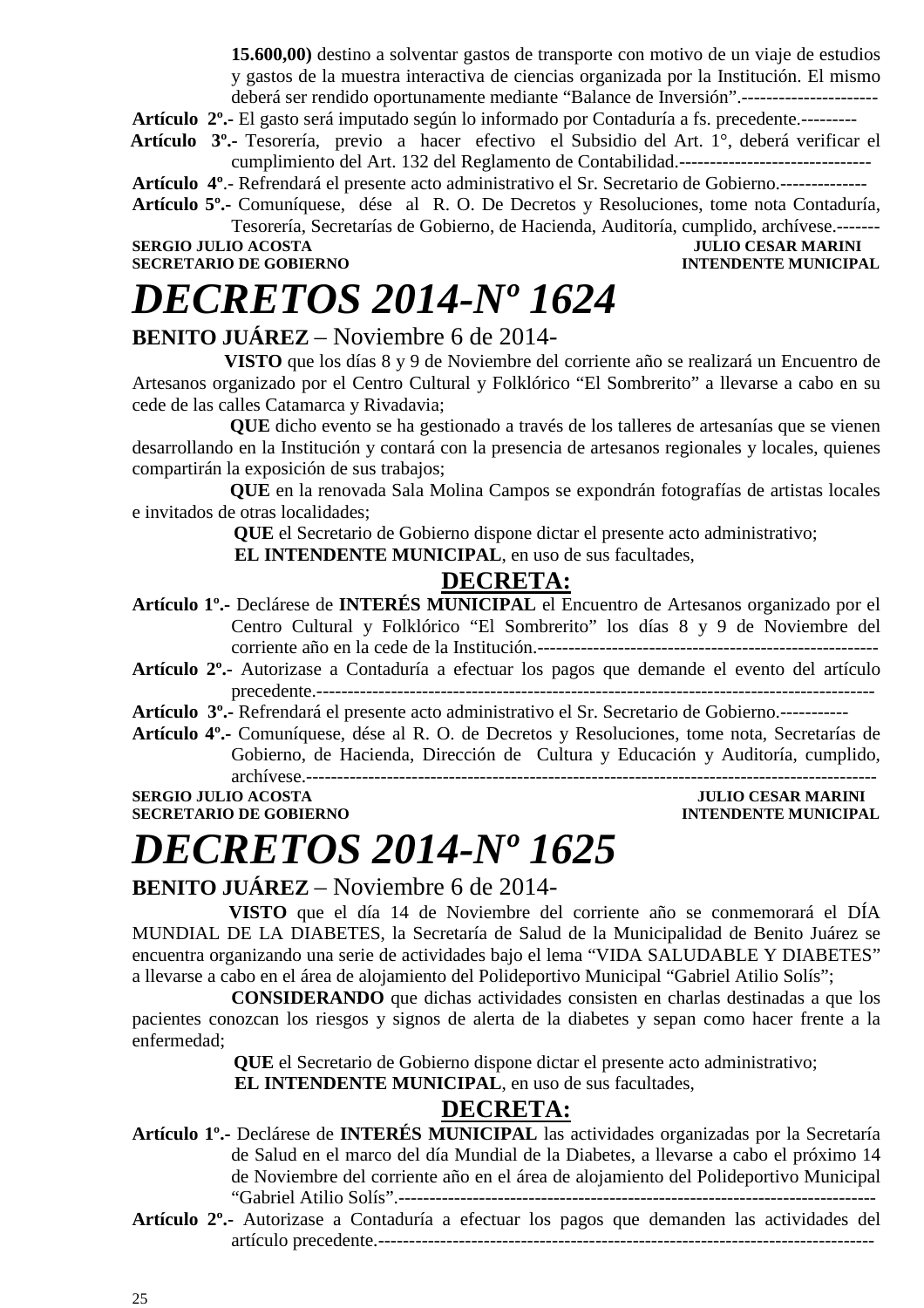**Artículo 3º.-** Refrendará el presente acto administrativo la Sra. Secretaria de Salud.--------------

**Artículo 4º.-** Comuníquese, dése al R. O. de Decretos y Resoluciones, tome nota, Secretarías de Gobierno, de Salud, de Hacienda, Contaduría, Dirección de Presupuesto y Auditoría, cumplido, archívese.-------------------------------------------------------------------------------

**MARIA ELISA TIMPANARO JULIO CESAR MARINI SECRETARIA DE SALUD INTENDENTE MUNICIPAL** 

# *DECRETOS 2014-Nº 1626*

**BENITO JUÁREZ** - Noviembre 7 de 2014-

**VISTO** a que el próximo sábado 8 de Noviembre se celebra el Día del Trabajador Municipal, y;

**CONSIDERANDO** que la jornada es NO LABORABLE para la Administración Municipal y Ente Descentralizado "Dr. Alfredo Saintout" Hospital Municipal "Eva Perón";

**QUE** los responsables de las áreas de servicios y asistencias deberán organizar las respectivas guardias a efectos de asegurar las debidas prestaciones a la población;

**QUE** el Secretario de Gobierno dispone emitir el presente;

**EL INTENDENTE MUNICIPAL,** en uso de sus facultades,

### **DECRETA:**

**Artículo lº.-** Los responsables de las áreas de servicios y asistencias, como así también del Ente Descentralizado "Dr. Alfredo Saintout" Hospital Municipal "Eva Perón" deberán organizar las respectivas guardias a efectos de asegurar las debidas prestaciones a la población para el día 8 de Noviembre del corriente año, dado que es una jornada no laborable para la Administración Municipal y Hospital Municipal "Eva Perón" Ente Descentralizado "Dr. Alfredo Saintout" por celebrarse el Día del Empleado Municipal.-------------------------------------------------------------------------------------------

**Artículo 2°.-** Refrendará el presente acto administrativo el Sr. Secretario de Gobierno.------------

**Artículo 3º.-**Comuníquese, dése al R. O. De Decretos y Resoluciones, tome nota Recursos Humanos, Secretarías de Gobierno, de Hacienda, de Desarrollo Social, de Infraestructura, Vivienda y Servicios Públicos, de Salud, de Seguridad, Ente y Auditoría, cumplido archívese.-------------------------------------------------------------------

**SERGIO JULIO ACOSTA** JULIO CESAR MARINI **SECRETARIO DE GOBIERNO INTENDENTE MUNICIPAL** 

# *DECRETOS 2014-Nº 1627*

### **BENITO JUÁREZ** – Noviembre 7 de 2014**-**

**VISTO** que por Decreto Municipal Nº 620/14 se designó como Director de Obras Sanitarias al Sr. Pedro Benigno Báez (D.N.I. 16.164.235) desde el 1º de Abril del 2014 y mientras continué su pase en comisión desde BAGSA;

**CONSIDERANDO** que a fojas 10 obra nota de BAGSA Buenos Aires Gas S.A. informando que han resuelto ampliar el plazo vencido el 1º de Octubre, venciendo el mismo el 31 de Marzo del 2015;

**QUE** el Secretario de Gobierno dispone dictar el presente acto administrativo;

 **EL INTENDENTE MUNICIPAL,** en uso de sus facultades,

#### **DECRETA:**

**Artículo 1º.- Confirmar** como **DIRECTOR DE OBRAS SANITARIAS con efecto retroactivo al 1/10/14,** rango salarial Director "C" al **Sr. PEDRO BENIGNO BAEZ (D.N.I. 16.164.235)** perteneciente al Personal Superior Sin Estabilidad ("Personal Político"), de acuerdo a las facultades conferidas por el Art. 181 de la L.O.M, "AD HONOREM" y mientras continúe su pase en comisión desde BAGSA.------------------------------------

**Artículo 2º.-** Por la Dirección de Recursos Humanos, notifíquese al designado.-----------------------

- **Artículo 3º.-**Refrendará el presente acto administrativo el Sr. Secretario de Infraestructura, Vivienda y Servicios Públicos.-------------------------------------------------------------------
- **Artículo 4º.-** Comuníquese al R.O. de Decretos y Resoluciones, tome nota, Dirección de Recursos Humanos, Secretarías de Gobierno, de Infraestructura, Vivienda y Servicios Públicos,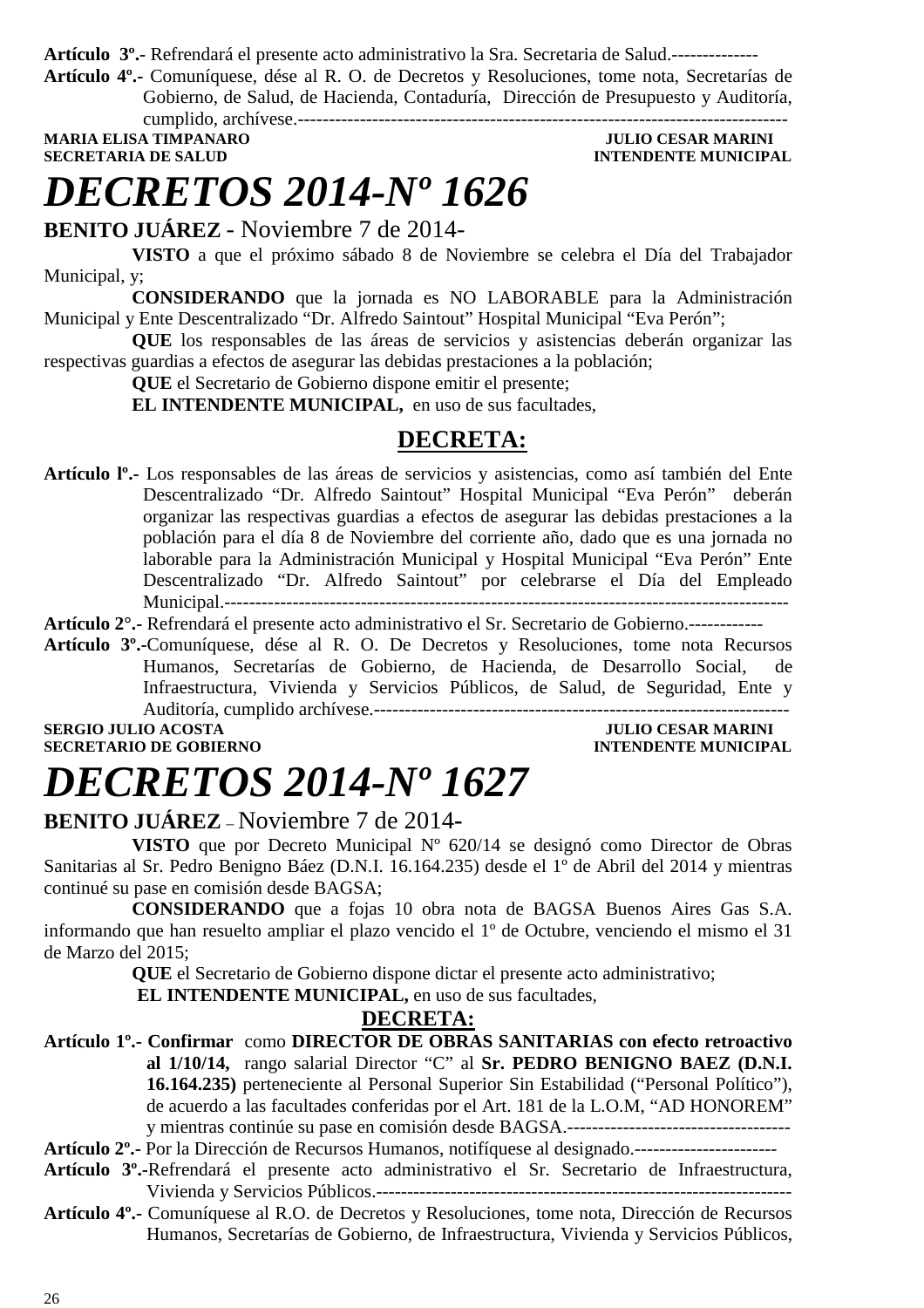de Hacienda, Dirección de Presupuesto, Contaduría, Patrimonio y Auditoría,

cumplido, archívese.-------------------------------------------------------------------------------

**DIEGO ROSSETTI DIEGO ROSSETTI** *DIEGO ROSSETTI* **S. DE INF., VIV., Y SERV. PUBLICOS AND INTENDENTE MUNICIPAL** 

*DECRETOS 2014-Nº 1628* 

## **BENITO JUAREZ –** Noviembre 7 de 2014**-**

**VISTO** lo actuado en el Expediente Letra "D" Nº 27/13 3º cuerpo por el cual la Delegada Municipal de Barker a fojas 532 solicita SUBSIDIO a personas indigentes destinado al pago de luz;

**QUE** a fojas precedentes Contaduría realiza la respectiva reserva preventiva del

gasto;

**QUE** el Secretario de Gobierno dispone dictar el presente acto administrativo de

subsidio;

### **EL INTENDENTE MUNICIPAL,** en uso de sus facultades,

### **DECRETA**:

**Artículo 1º.-** Abonar SUBSIDIO A INDIGENTES según nomina de beneficiarios, confeccionada y conformada por la Delegada Municipal de Barker, por un monto total de pesos cuatro mil trescientos ochenta y ocho (\$4.388,07) de acuerdo a lo actuado en el Expte. Letra "D" Nº 27/13 3º cuerpo.---------------------------------------------------------------------------

**Artículo 2º.-** El gasto será imputado según lo informado por Contaduría a fs. precedentes.----

**Artículo 3º.-** Refrendará el presente acto administrativo la Sra. Secretaria de Desarrollo Social.------

**Artículo 4º.-** Comuníquese, desde la R. O. de Decretos y Resoluciones, tome nota, Contaduría, Tesorería, Presupuesto, Secretarías de Desarrollo Social, de Gobierno, de Hacienda, Delegación Barker y Auditoria, cumplido, archívese-------------

**MARIA TERESA RICCI DE LOS ENFORMADOS DE LOS ENFORMADOS DE LOS ENFORMADOS DE LOS ENFORMADOS DE LOS ENFORMADOS DE LOS ENFORMADOS DE LOS ENFORMADOS DE LOS ENFORMADOS DE LOS ENFORMADOS DE LOS ENFORMADOS DE LOS ENFORMADOS DE L** 

**S. DE DESARROLLO SOCIAL DESARROLLO SOCIAL DESARROLLO SOCIAL DESARROLLO SOCIAL DESARROLLO SOCIAL DE LA PERSONAL DE LA PERSONAL DE LA PERSONAL DE LA PERSONAL DE LA PERSONAL DE LA PERSONAL DE LA PERSONAL DE LA PERSONAL DE LA** 

# *DECRETOS 2014-Nº 1629*

### **BENITO JUAREZ-** Noviembre 7 de 2014**-**

**VISTO** lo actuado en el Expediente Letra "D" Nº 263/14 por el cual la Sra. Delegada Municipal de Barker a fojas 12, solicita SUBSIDIO destinado al Sr. PAVON EDGARDO;

**QUE** a fojas 18 Contaduría realiza la respectiva reserva preventiva del gasto;

**QUE** el Secretario de Gobierno dispone dictar el presente acto administrativo de

subsidio;

 **EL INTENDENTE MUNICIPAL,** en uso de sus facultades,

### **DECRETA**:

**Artículo 1º.-** Abonar SUBSIDIO A INDIGENTES al Sr. PAVON EDGARDO D.N.I. **25.101.847**, por un monto de pesos cuatrocientos (\$ 400,00.-) de acuerdo a lo actuado en el Expediente Letra "D" Nº 263/14.----------------------------------------------------------------

**Artículo 2º.-** El gasto será imputado según lo informado por Contaduría a fs. precedentes.-----

**Artículo 3º.-** Refrendará el presente acto administrativo la Sra. Secretaria de Desarrollo Social.----

**Artículo 4º.-** Comuníquese, desde la R. O. de Decretos y Resoluciones, tome nota, Contaduría, Tesorería, Presupuesto, Secretarias de Desarrollo Social, de Gobierno, de Hacienda y Auditoría, cumplido, archívese-----------------------------------------------------------------------

# *DECRETOS 2014-Nº 1630*

## **BENITO JUÁREZ –** Noviembre 7 de 2014**-**

**VISTO** lo actuado en el Expediente Letra "S" Nº 92/12 por el que la **"SOCIEDAD DE BOMBEROS VOLUNTARIOS DE BARKER"** (fs. 138) solicita Subsidio para solventar el cierre artístico del Tradicional Almuerzo de la Institución y demás gastos de la organización del evento;

**QUE** a fojas 141 Contaduría efectúa la respectiva reserva preventiva del gasto; mientras que a fs. 142 la Secretaría de Gobierno dispone dictar el presente acto administrativo;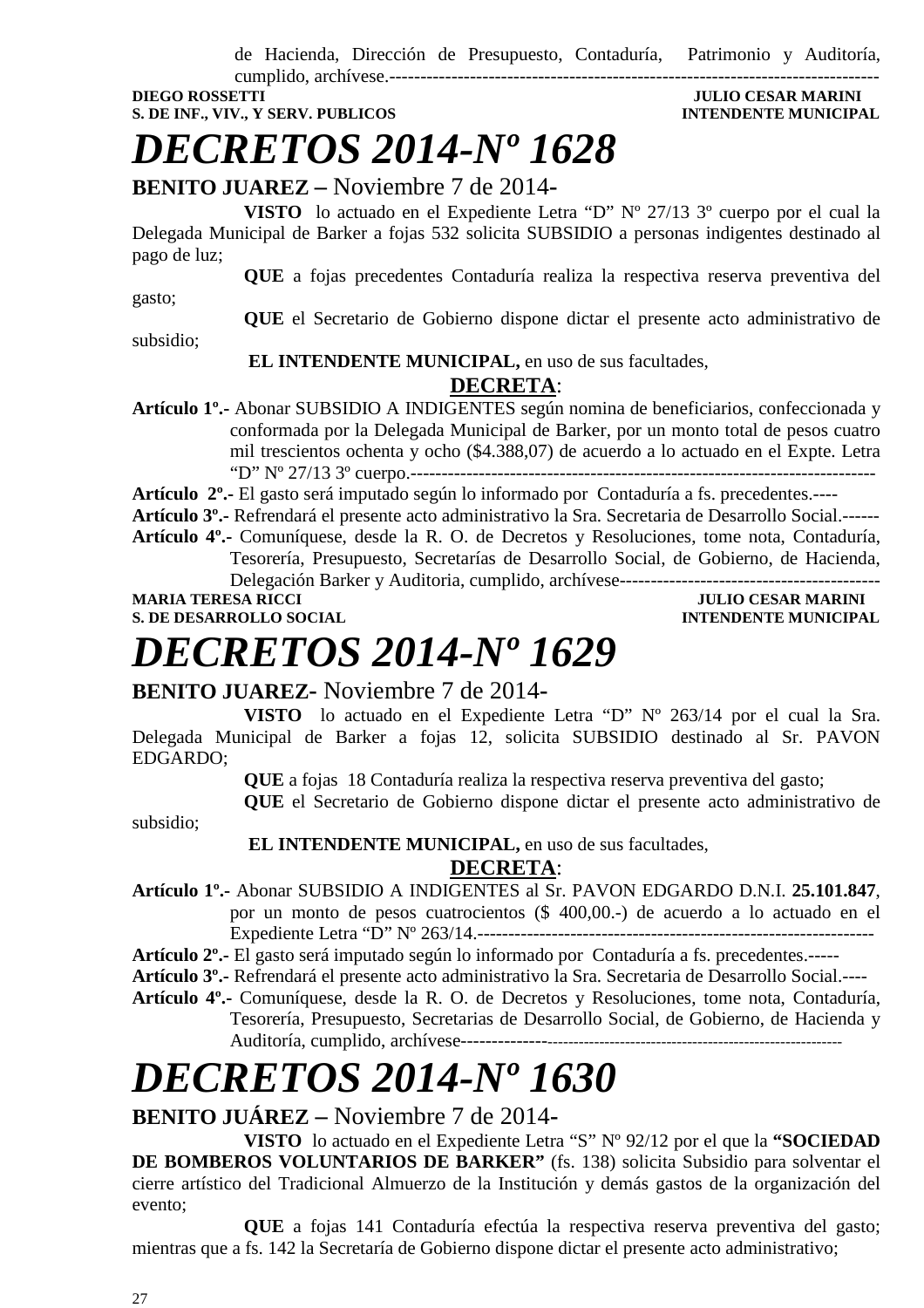**QUE** el Secretario de Gobierno dispone dictar el presente acto administrativo de

subsidio;

#### **EL INTENDENTE MUNICIPAL,** en uso de sus facultades,

#### **DECRETA**:

**Artículo 1º.-** Otórguese **SUBSIDIO** a la **"SOCIEDAD DE BOMBEROS VOLUNTARIOS DE BARKER"** por la suma de pesos DOCE MIL (\$ 12.000,00) destinado a solventar el cierre artístico del Tradicional Almuerzo de la Institución y demás gastos de la organización del evento. El mismo deberá ser rendido oportunamente mediante "Balance de Inversión".----------------------------------------------------------------------------

**Artículo 2º.-** El gasto será imputado según lo informado por Contaduría a fs. precedentes.-----

**Artículo 3º.-** Tesorería, previo a hacer efectivo al Subsidio del Art. 1º, deberá verificar el cumplimiento del Art. 132 del Reglamento de Contabilidad.------------------------------

**Artículo 4º.-** Refrendará el presente acto administrativo el Sr. Secretario de Gobierno.-------------

**Artículo 5º.-** Comuníquese, desde la R. O. de Decretos y Resoluciones, tome nota, Contaduría, Tesorería, Presupuesto, Secretarias de Gobierno, de Hacienda y Auditoría, cumplido, archívese---------------------------------------------------------------------------------------------

**SERGIO JULIO ACOSTA JULIO CESAR MARINI SECRETARIO DE GOBIERNO INTENDENTE MUNICIPAL** 

# *DECRETOS 2014-Nº 1631*

# **BENITO JUÁREZ** – Noviembre 7 de 2014-

 **VISTO** que 21 de Noviembre del corriente año, se llevará a cabo una jornada de capacitación a cargo de la Neuroeducadora Lucrecia Prat Gay; la misma se desarrollara en el Aula Magna del Instituto Superior del Sudeste;

**QUE** el Secretario de Gobierno dispone dictar el presente acto administrativo;

 **EL INTENDENTE MUNICIPAL**, en uso de sus facultades,

### **DECRETA:**

- **Artículo 1º.-** Declárese de **INTERÉS MUNICIPAL** la jornada de capacitación a cargo de la Neuroeducadora Lucrecia Prat Gay, a llevarse a cabo en el Aula Magna del Instituto Superior del Sudeste el día 21 de Noviembre del corriente año.-----------------------------
- **Artículo 2º.-** Autorizase a Contaduría a efectuar los pagos que demande el evento del artículo precedente.------------------------------------------------------------------------------------------

**Artículo 3º.-** Refrendará el presente acto administrativo el Sr. Secretario de Gobierno.----------------

**Artículo 4º.-** Comuníquese, dése al R. O. de Decretos y Resoluciones, tome nota, Secretarías de Gobierno y Hacienda, Contaduría, Dirección de Presupuesto, Deportes, cumplido, archívese.--------------------------------------------------------------------------------------------

**SERGIO JULIO ACOSTA<br>SECRETARIO DE GOBIERNO** 

**INTENDENTE MUNICIPAL** 

# *DECRETOS 2014-Nº 1632*

### **BENITO JUÁREZ** – Noviembre 10 de 2014–

**VISTO** lo actuado en Expte. Letra "G" Nº 74/13, por el cual el MOVIMIENTO CRISTIANO Y MISIONERO (fs. 21) solicita Subsidio para realizar reparaciones edilicias en dicha Institución;

 **QUE** a fs. 24 Contaduría efectúa la respectiva reserva preventiva del gasto; mientras que a fs. 25 la Secretaría de Gobierno dispone dictar el presente acto administrativo;

**EL INTENDENTE MUNICIPAL,** en uso de sus facultades,

# **DECRETA:**

**Artículo 1º.-**Otórgase **SUBSIDIO** al **"MOVIMIENTO CRISTIANO Y MISIONERO"** por la suma de **Pesos DIEZ MIL (\$ 10.000.00)** destinado a la realización de reparaciones edilicias en la institución. El mismo deberá ser rendido oportunamente mediante "Balance de Inversión".---------------------------------------------------------------------------

**Artículo 2º.-**El gasto será imputado según lo informado por Contaduría a fs. precedente.-------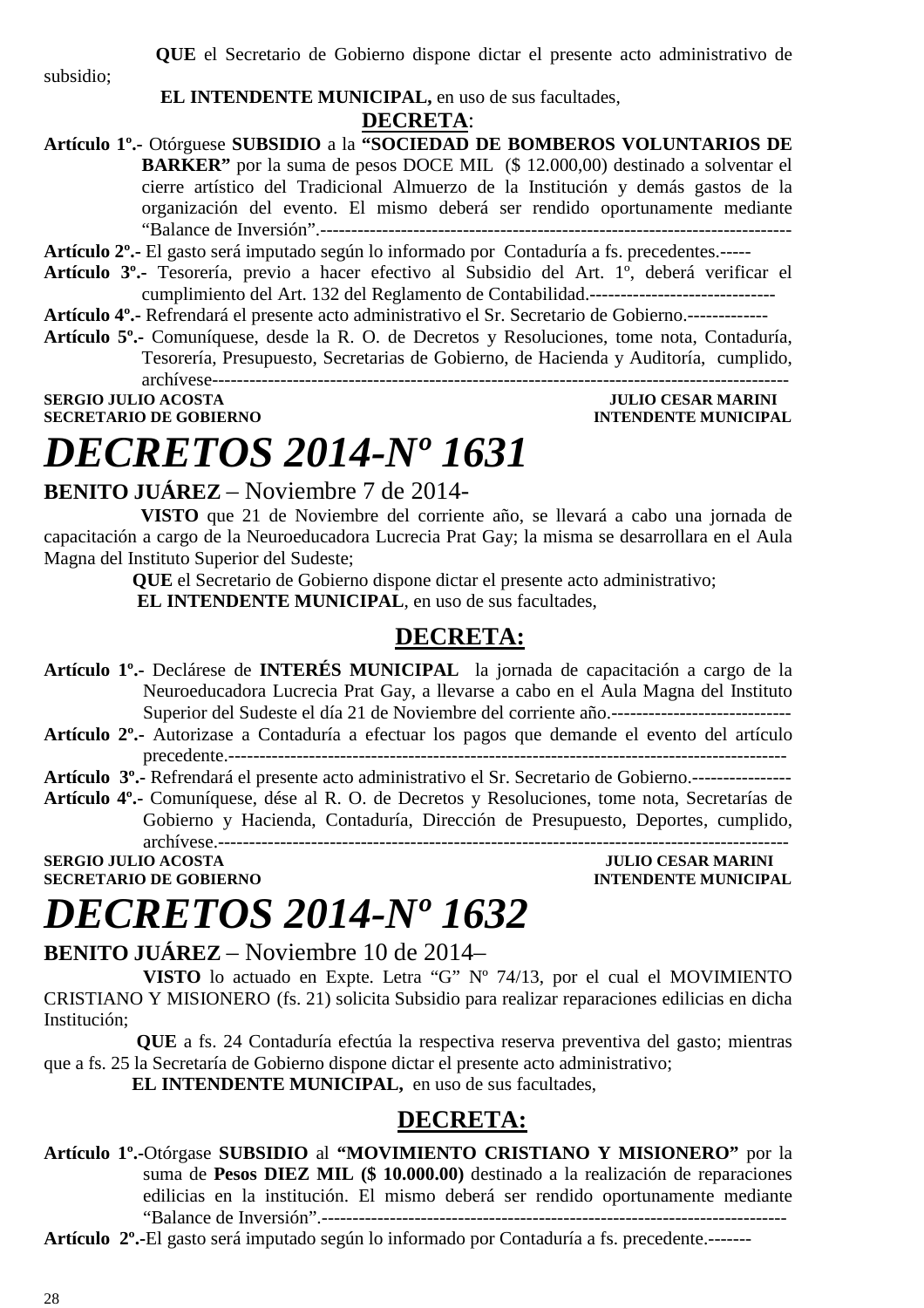**Artículo 3º.-**Tesorería, previo a hacer efectivo el Subsidio del Art. 1°, deberá verificar el cumplimiento del Art. 132 del Reglamento de Contabilidad.-----------------------------

**Artículo 4º**.-Refrendará el presente acto administrativo el Sr. Secretario de Gobierno.--------------

**Artículo 5º.-**Comuníquese, dése al R.O. De Decretos y Resoluciones, tome nota Contaduría, Tesorería, Secretarías de Gobierno, de Hacienda y Auditoría, cumplido, archívese.---

**SERGIO JULIO ACOSTA JULIO CESAR MARINI SECRETARIO DE GOBIERNO DE SOBIERNO DE SOBIERNO DE SOBIERNO DE SOBIERNO SECRETARIO DE GOBIERNO** 

# *DECRETOS 2014-Nº 1633*

### **BENITO JUÁREZ** – Noviembre 10 de 2014 –

 **VISTO** lo actuado en Expte. Letra "G" Nº 100/11 por el cual el CLUB ATLETICO JUARENSE (fs. 59) solicita Subsidio con destino a solventar gastos de traslado del plantel de la categoría Sub 13 del Club para participar del Torneo del Interior;

 **QUE** a fs. 62 Contaduría efectúa la respectiva reserva preventiva del gasto; mientras que a fs. 63 la Secretaría de Gobierno dispone dictar el presente acto administrativo;

**EL INTENDENTE MUNICIPAL,** en uso de sus facultades,

### **DECRETA:**

**Artículo lº.-**Otórgase SUBSIDIO al "CLUB ATLÉTICO JUARENSE" por la suma de Pesos CINCO MIL (\$ 5.000.00) destinado a solventar gastos de traslado del plantel de la categoría Sub 13 del Club para participar del Torneo del Interior. El mismo deberá ser rendido oportunamente mediante "Balance de Inversión".-----------------------------------

**Artículo 2º.-**El gasto será imputado según lo informado por Contaduría a fs. precedente.---------

 **Artículo 3º.-**Tesorería, previo a hacer efectivo el Subsidio del Art. 1°, deberá verificar el cumplimiento del Art. 132 del Reglamento de Contabilidad.--------------------------------

**Artículo 4º**.-Refrendará el presente acto administrativo el Sr. Secretario de Gobierno.--------------

**Artículo 5º.-**Comuníquese, dése al R.O. De Decretos y Resoluciones, tome nota Contaduría,

Tesorería, Secretarías de Gobierno, de Hacienda y Auditoría, cumplido, archívese.--- **SERGIO JULIO ACOSTA** JULIO CESAR MARINI

**SECRETARIO DE GOBIERNO INTENDENTE MUNICIPAL** 

# *DECRETOS 2014-Nº 1634*

### BENITO JUÁREZ- **Noviembre 10 de 2014 -**

 **VISTO** Los fondos disponibles de la cuenta Nº50123/7; 50180/0; y Nº50196/1 de la sucursal del Banco Provincia, de acuerdo a lo actuado en el Expte. Letra "H" **N º** 2/14;

 **CONSIDERANDO** la oportunidad de generar ingresos por montos inmovilizados, por medio de una operación de plazo fijo con el Banco de la Provincia de Buenos Aires.

 **QUE** no existe observación que formular, se procede a dictar este instrumento legal para su aprobación:

**EL INTENDENTE MUNICIPAL, en uso de sus facultades;** 

### **DECRETA:**

- **Artículo 1º.-** Procédase a contratar una operación de Depósito a plazo Fijo con el Banco Provincia de Buenos Aires por la suma de pesos Veinticinco millones quinientos mil (\$25.500.000,00), de la cuenta bancaria Nº 50123/7.----------------------------------------
- **Artículo 2º.-** Procédase a contratar una operación de Depósito a plazo Fijo con el Banco Provincia de Buenos Aires por la suma de pesos Cinco millones (\$5.000.000,00), de la cuenta bancaria Nº 50180/0..-----------------------------------------------------------------------------

**Artículo 3º.-** Procédase a contratar una operación de Depósito a plazo Fijo con el Banco Provincia de Buenos Aires por la suma de pesos Cinco millones (\$5.000.000,00), de la cuenta bancaria Nº 50196/1.------------------------------------------------------------------------------

- **Artículo 4º.-** Apruébese las condiciones financieras ofrecidas por Banco Provincia, para los montos de los artículos 1, 2 y 3, que se detallan a continuación:
- Interés: La tasa de interés será fija, se aplicará la Tasa Nominal Anual del veinte por ciento (20,00%) y la Tasa Efectiva Anual del veintiuno con 94/00 por ciento (21,94%)

Plazo: Se fijará como inicio del plazo el 10/11/2014 y durante 30 días.----------------------------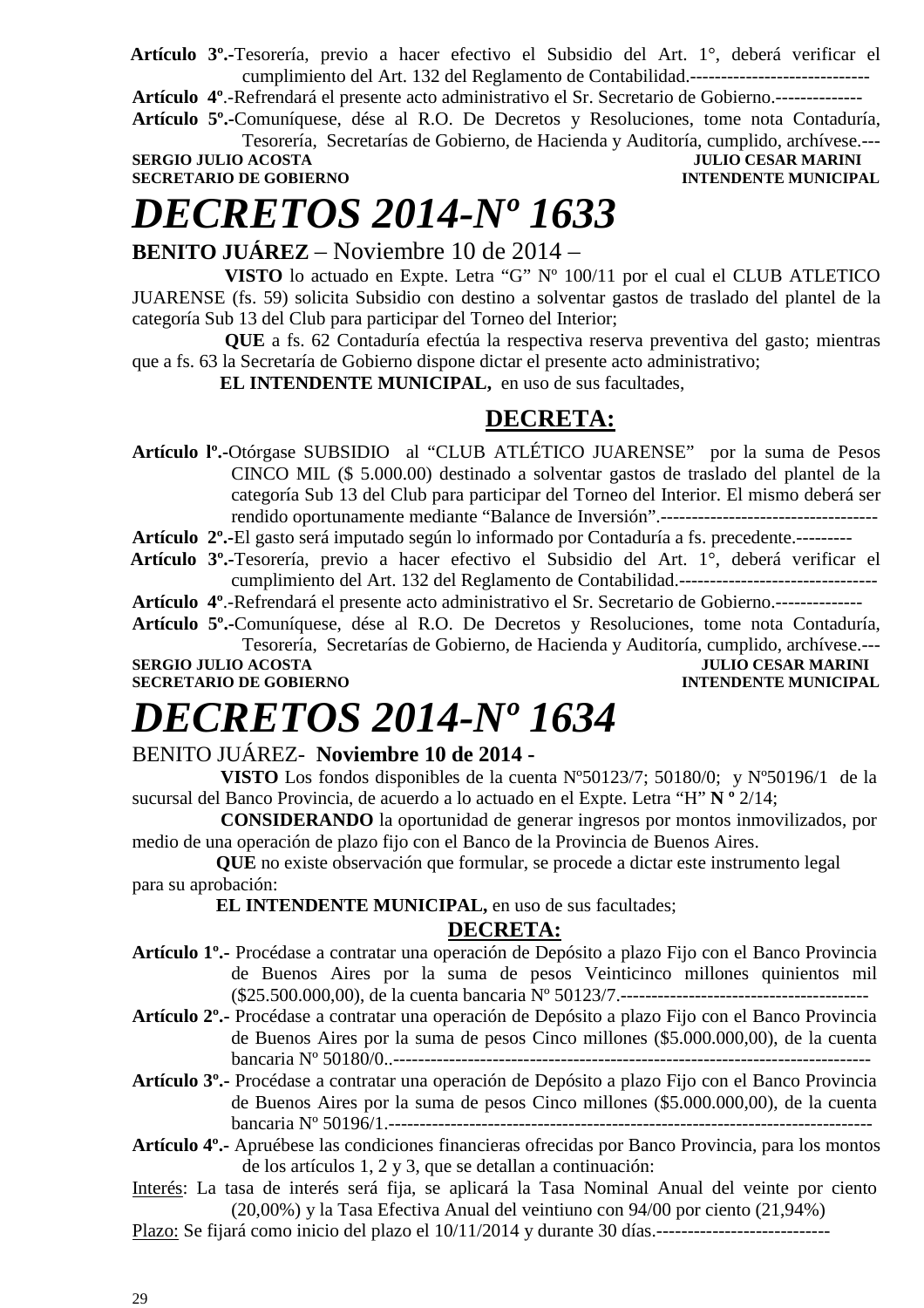En consecuencias, el monto generado por intereses será: de pesos cuatrocientos diecinueve mil ciento setenta y ocho c/08ctvos (\$419.178,08), de pesos ochenta y dos mil ciento noventa y uno c/78 ctvos (\$82.191,78) y de pesos ochenta y dos mil ciento noventa y uno c/78 (\$82.191,78) respectivamente.---------------------------------------------------------------------------------------------------

**Artículo 5º.-** Refrendará el presente acto administrativo el Sr. Secretario de Hacienda.----------

**Artículo 6º.-** Comuníquese, dése al R. O. de Decretos y Resoluciones, tome nota Contaduría, Tesorería, Presupuesto, Secretarías de Gobierno, de Hacienda y Auditoría, cumplido,

archívese.--------------------------------------------------------------------------------------------

**SECRETARIO DE HACIENDA INTENDENTE MUNICIPAL** 

# *DECRETOS 2014-Nº 1635*

**JULIO CESAR MARINI** 

### **BENITO JUÁREZ**- Noviembre 10 de 2014-

 **VISTO** que por Resolución Nº 468/14 se otorgó LICENCIA ANUAL REGLAMENTARIA al Subdirector de Descentralización Sr. SARAVIA ESTEBAN (L.P 1204) desde el día 17/11/2014 y hasta 23/11/2014.-

 **QUE** resulta necesario que el mencionado sea reemplazado;

 **QUE** el Secretario de Gobierno dispone dictar el presente acto administrativo;

**EL INTENDENTE MUNICIPAL,** en uso de sus facultades,

# **DECRETA:**

- **Artículo lº.-** Confírmese que durante la LICENCIA ANUAL REGLAMENTARIA desde el día 17/11/2014 y hasta el 23/11/2014, al Subdirector de Descentralización Sr. SARAVIA ESTEBAN (L.P.1204), correspondiente a L.A.R. 2013, asume sus funciones en carácter de reemplazo el agente NADER LEANDRO (L.P. 2847).-------------------------
- **Artículo 2º.-** Por la Dirección de Recursos Humanos notifíquese al interesado y agréguese al legajo personal de la agente.------------------------------------------------------------------------------
- **Artículo 3º.-** Refrendará el presente acto administrativo el Sr. Secretario de Hacienda.------------
- **Artículo 4º.-** Comuníquese, dése al R. O. De Decretos y Resoluciones, tome nota Recursos Humanos, Presupuesto, Secretarías de Gobierno, de Hacienda y Auditoría, cumplido, archívese.--------------------------------------------------------------------------------------------

**JORGE O. ISMAEL SERVICE OF A SERVICE OF A SERVICE OF A SERVICE OF A SERVICE OF A SERVICE OF A SERVICE OF A SERVICE OF A SERVICE OF A SERVICE OF A SERVICE OF A SERVICE OF A SERVICE OF A SERVICE OF A SERVICE OF A SERVICE OF** 

# **SECRETARIO DE HACIENDA INTENDENTE MUNICIPAL**

# *DECRETOS 2014-Nº 1636*

## **BENITO JUÁREZ**- Noviembre 10 de 2014-

 **VISTO** que por Resolución Nº 469/14 se otorgó LICENCIA ANUAL REGLAMENTARIA a la Subdirectora de Tasas y Derechos Sra. CARRIZO LACAZE MARÍA M. (L.P. 2289);

**QUE** resulta necesario que la mencionada sea reemplazada;

**QUE** el Secretario de Gobierno dispone dictar el presente acto administrativo;

**EL INTENDENTE MUNICIPAL**, en uso de sus facultades,

### **DECRETA:**

- **Artículo lº.-** Confírmese que durante la LICENCIA ANUAL REGLAMENTARIA, otorgada a la Subdirectora de Tasas y Derechos Sra. CARRIZO LACAZE MARÍA M. (L.P. 2289) desde el día 17/11/2014 y hasta el 23/11/2014, correspondiente a L.A.R. 2013, asume sus funciones en carácter de reemplazo el agente FERNÁNDEZ JULIO (L.P. 1337).---
- **Artículo 2º.-** Por la Dirección de Recursos Humanos notifíquese a la interesada y agréguese al legajo personal del agente.------------------------------------------------------------------------

**Artículo 3º.-** Refrendará el presente acto administrativo el Sr. Secretario de Hacienda.------------

**Artículo 4º.-** Comuníquese, dése al R. O. De Decretos y Resoluciones, tome nota Recursos Humanos, Presupuesto, Secretarías de Gobierno, de Hacienda y Auditoría, cumplido, archívese.-------------------------------------------------------------------------------------------- **JORGE O. ISMAEL JULIO CESAR MARINI** 

**SECRETARIO DE HACIENDA INTENDENTE MUNICIPAL**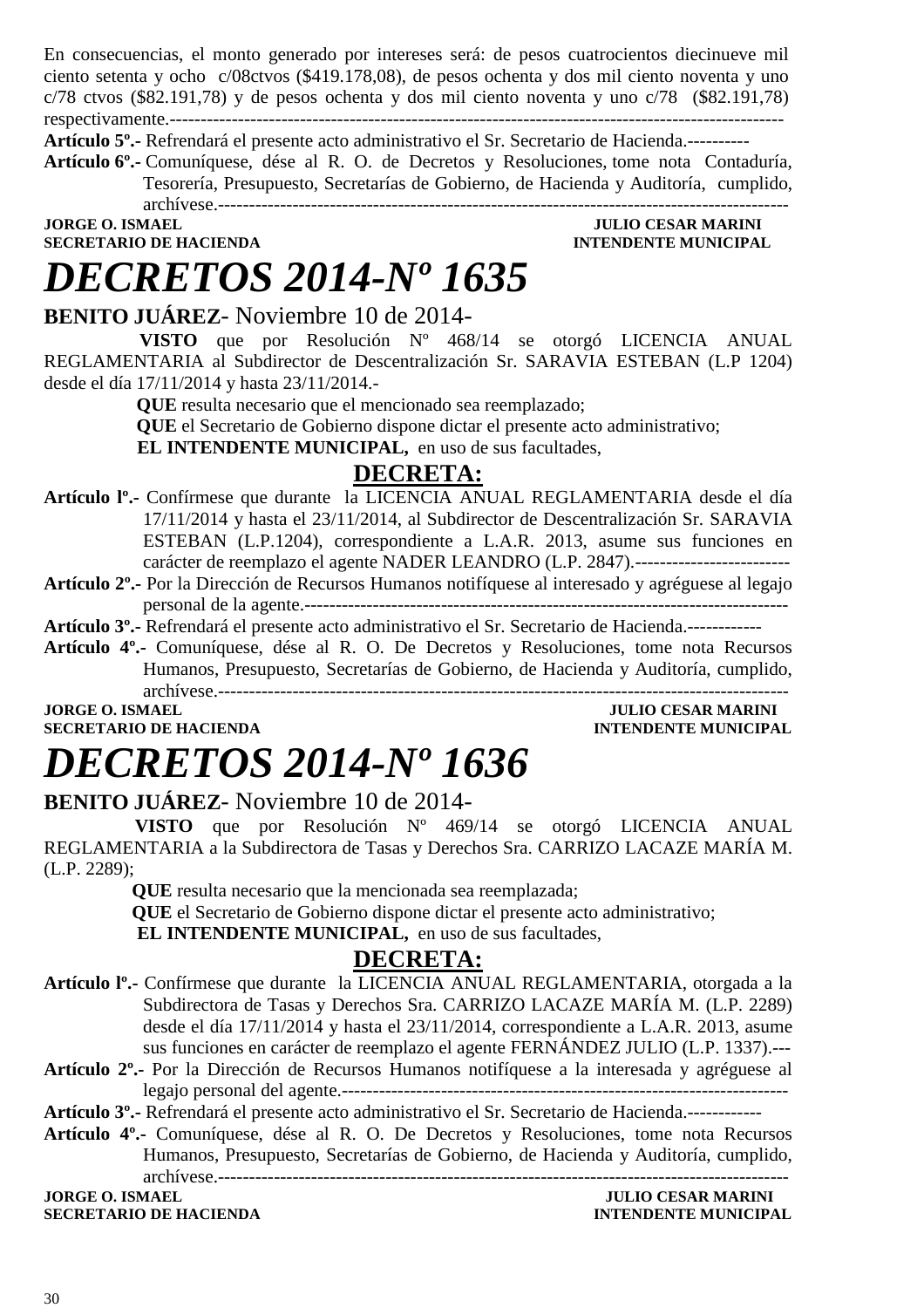# *DECRETOS 2014-Nº 1637*

**BENITO JUÁREZ –** Noviembre 11 de 2014-

**VISTO** que conforme las previsiones de la Oza. Mpal. N° 4854/14, el **"FONDO MUNICIPAL PARA EMERGENCIAS DE SALUD" (FO.MU.ES.)** se encuentra facultado para solucionar económicamente enfermedades cuya gravedad requiere derivación médica debido al alto riesgo en la salud;

**QUE** la Secretaría de Gobierno dispone dictar el presente acto administrativo;

**EL INTENDENTE MUNICIPAL**, en uso de sus facultades,

# **DECRETA:**<br> **FONDO** MUN

**Artículo 1º.-** Dispónese que el **"FONDO MUNICIPAL PARA EMERGENCIAS ESPECIALES DE SALUD" (FO.MU.ES),** efectúe pagos en el marco de la Oza. Mpal. N° 4854/14, a las personas que se indican a continuación, cuyas historias clínicas obran en los Expedientes:

**Subsidio \$ 550 (fs. 120)** 

**DURE SERGIO** Expte. Letra "D" Nº 63/94

**LUSI EDUARDO Expte. Letra "F" Nº 13/14** 

**Subsidio \$5.000 (fs. 51)** 

GASTESI ANDREA Expte. Letra "F" Nº 60/14

**Subsidio \$2.500 (fs. 13)** 

**Artículo 2º.-** Refrendará el presente acto administrativo la Sra. Secretaria de Desarrollo Social.--- **Artículo 3º.-** Comuníquese, dése al R. O. de Decretos y Resoluciones, tome nota Contaduría, Tesorería, Direcciones de Recursos Humanos, de Recaudación, Secretarías de Desarrollo Social, de Gobierno, de Hacienda, Subdirección de Tasas, FO.MU.ES. y Auditoria, cumplido, archívese.------------------------------------------------------------------

**S. DE DESARROLLO SOCIAL DESARROLLO SOCIAL DESARROLLO SOCIAL DESARROLLO SOCIAL DESARROLLO SOCIAL DE LA PERSONAL DE LA PERSONAL DE LA PERSONAL DE LA PERSONAL DE LA PERSONAL DE LA PERSONAL DE LA PERSONAL DE LA PERSONAL DE LA** 

**MARIA TERESA RICCI JULIO CESAR MARINI** 

# *DECRETOS 2014-Nº 1638*

### **BENITO JUÁREZ** – Noviembre 11 de 2014-

 **VISTO** que el próximo 20 de Noviembre se celebra el "Día de la Soberanía Nacional" y el 22 de Noviembre el "Día de la Música", la Dirección de Cultura y Educación se encuentra organizando un Concierto de Música Popular y un reconocimiento a los vecinos de nuestra ciudad que han compartido distintos momentos de nuestra Cultura Musical, a llevarse a cabo en las Instalaciones del Centro Cultural y Folklórico "El Sombrerito" el día 23 de Noviembre del corriente año a partir de las 21:15 hs.;

 **QUE** dicho recital estará a cargo de la banda local "Niños de Lava", integrada por los jóvenes: Rómulo Conte, Luis Iocca y Sebastián Mohuapé y la presentación del reconocido músico azuleño Fernando Chiodi acompañando por un trío instrumental;

**QUE** el Secretario de Gobierno dispone dictar el presente acto administrativo;

 **EL INTENDENTE MUNICIPAL**, en uso de sus facultades,

## **DECRETA:**

- **Artículo 1º.-**Declárese de **INTERÉS MUNICIPAL** el Concierto de Música Popular, que se encuentra organizando la Dirección de Cultura y Educación de la Municipalidad de Benito Juárez en las Instalaciones del Centro Cultural y Folklórico "El Sombrerito" el día 23 de Noviembre a partir de las 21:15 hs.-------------------------------------------------
- **Artículo 2º.-**Autorizase a Contaduría a efectuar los pagos que demande el evento del artículo precedente.------------------------------------------------------------------------------------------

**Artículo 3º.-**Refrendará el presente acto administrativo el Sr. Secretario de Gobierno.------------

**Artículo 4º.-**Comuníquese, dése al R. O. de Decretos y Resoluciones, tome nota, Secretarías de Gobierno, de Hacienda, Dirección de Cultura y Educación, Oficina de Patrimonio Cultural y Natural y Auditoría, cumplido, archívese.-- --------------------------------------

**SERGIO JULIO ACOSTA** JULIO CESAR MARINI **SECRETARIO DE GOBIERNO INTENDENTE MUNICIPAL**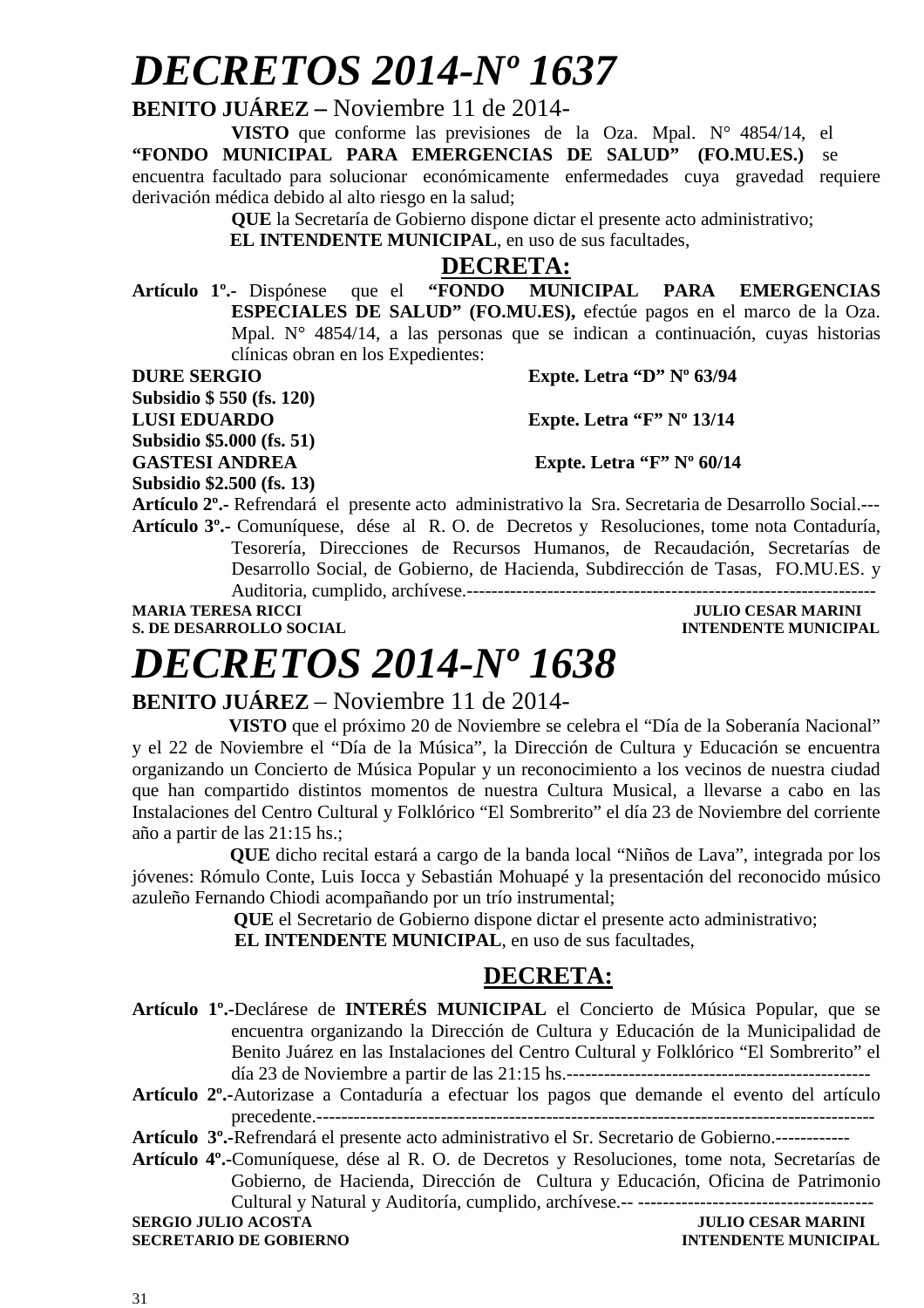# *DECRETOS 2014-Nº 1639*

**BENITO JUÁREZ** – Noviembre 11 de 2014 -

 **VISTO** lo actuado en Expte. Letra "D" Nº 312/14 por el cual Secretaria de Desarrollo Social a fojas 1, solicita **SUBSIDIO** destinado a la Sra. Fernández Paula;

> **QUE** a fojas precedentes Contaduría realiza la respectiva reserva preventiva del gasto;  **QUE** el Secretario de Gobierno dispone emitir acto administrativo de Subsidio;

**EL INTENDENTE MUNICIPAL** en uso de sus facultades.

# **DECRETA:**

**Artículo 1º.-**Abonar **SUBSIDIO A INDIGENTES** a la **Sra. FERNÁNDEZ PAULA D.N.I. 14.295.326**, por un monto total de pesos trescientos (\$ 300,00) de acuerdo a lo actuado

en el Expte. Letra "D" Nº 312/14.----------------------------------------------------------------

**Artículo 2º.-** El gasto será imputado según lo informado por Contaduría a fs. precedentes.------------

**Artículo 3º.-** Refrendará el presente acto administrativo la Sra. Secretaria de Desarrollo Social.------

**Artículo 4º.-** Comuníquese, dése al R. O. de Decretos y Resoluciones, tome nota Contaduría, Tesorería, Presupuesto, Secretarías de Gobierno, de Hacienda, de Desarrollo Social y Auditoria, cumplido, archívese.------------------------------------------------------------------ **MARIA TERESA RICCI JULIO CESAR MARINI** 

**S. DE DESARROLLO SOCIAL DESARROLLO SOCIAL DESARROLLO SOCIAL DESARROLLO SOCIAL DESARROLLO SOCIAL DE SOCIAL DE SOCIAL DE SOCIAL DE SOCIAL DE SOCIAL DE SOCIAL DE SOCIAL DE SOCIAL DE SOCIAL DE SOCIAL DE SOCIAL DE SOCIAL DE SO** 

# *DECRETOS 2014-Nº 1640*

### **BENITO JUÁREZ** – Noviembre 11 de 2014 -

 **VISTO** la renuncia presentada por la agente CORIA PATRICIA NOEMÍ (L.P. 2840), obrante a fojas 1 del Expte. Letra "R" Nº 72/14 a las tareas que venía desempeñando como administrativa en el Cementerio Municipal, a partir del 17 de Noviembre de 2014;

**QUE** a fs. 3 obra nota de la Directora de Recursos Humanos,

 **QUE** el Secretario de Gobierno dispone dictar el presente acto administrativo;

**EL INTENDENTE MUNICIPAL**, en uso de sus facultades;

# **DECRETA:**

- **Artículo 1º.-**Acéptase la renuncia presentada por la agente CORIA PATRICIA NOEMI (L.P. 2840), a las tareas que venía desempeñando como administrativa en el Cementerio Municipal, a partir del 17 de Noviembre del 2014, por razones particulares.--------------
- **Artículo 2º.** Liquídense los haberes que por todo concepto correspondan al agente mencionado en el artículo precedente.-----------------------------------------------------------------------------

**Artículo 3º.-** Por la Dirección de Recursos Humanos, notifíquese.--------------------------------------

- **Artículo 4º.-** Refrendará el presente acto administrativo el Sr. Secretario de Infraestructura Vivienda y Servicios Públicos.-------------------------------------------------------------------
- **Artículo 5º.-** Comuníquese, dése al R. O. De Decretos y Resoluciones, tome nota Recursos Humanos, Secretarías de Gobierno, de Infraestructura, Vivienda y Servicios Públicos, de Hacienda, Presupuesto, Tesorería y Auditoría, cumplido, archívese.-------------------

**JULIO CESAR MARINI S. DE INF., VIV., Y SERV. PUBLICOS INTENDENTE MUNICIPAL** 

# *DECRETOS 2014-Nº 1641*

**BENITO JUÁREZ** – Noviembre 11 de 2014 –

**VISTO** lo actuado en Expte. Letra "G" Nº 120/13, por el que el **INSTITUTO DE ENSEÑANZA PRIVADO "Dr. PEDRO DÍAZ PUMARÁ" Y COLEGIO INMACULADA CONCEPCIÓN"** (fs. 20) solicita Subsidio con destino a solventar gastos de traslado de los alumnos al encuentro de cierre del Programa de Jóvenes y Memoria, en el complejo turístico Chapadmalal:

 **QUE** a fs. 23 Contaduría efectúa la respectiva reserva preventiva del gasto; mientras que a fs. 24 la Secretaría de Gobierno dispone dictar el presente acto administrativo;

**EL INTENDENTE MUNICIPAL,** en uso de sus facultades,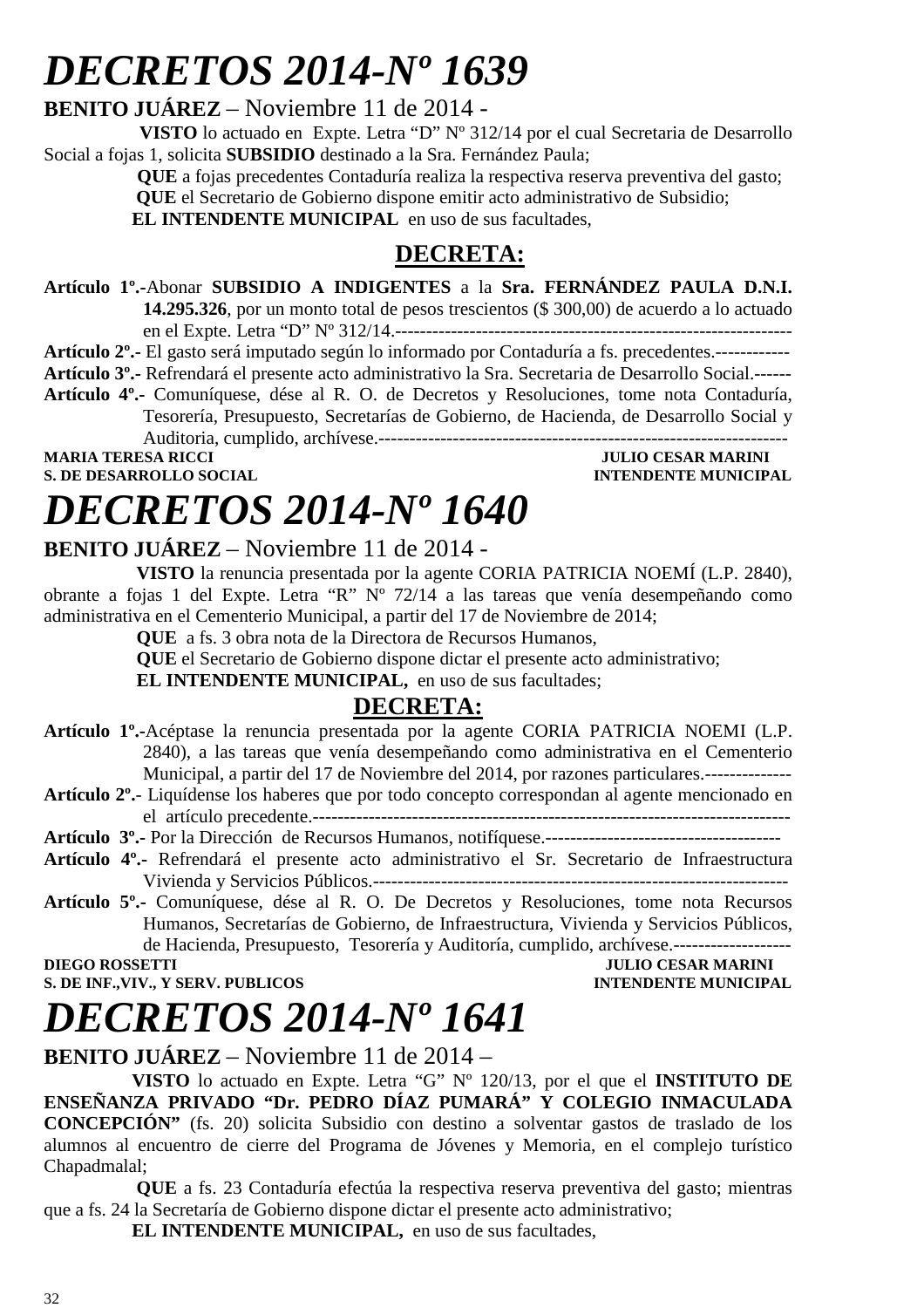## **DECRETA:**

**Artículo lº.-**Otórgase **SUBSIDIO** al **INSTITUTO DE ENSEÑANZA PRIVADO "Dr. PEDRO DÍAZ PUMARÁ" Y COLEGIO INMACULADA CONCEPCIÓN"** por la suma de **Pesos CUATRO MIL QUINIENTOS (\$ 4.500,00)** destinado a solventar gastos de traslado de los alumnos al encuentro de cierre del Programa de Jóvenes y Memoria, en el complejo turístico Chapadmalal. El mismo deberá ser rendido oportunamente mediante "Balance de Inversión".----------------------------------------------------------------

**Artículo 2º.-**El gasto será imputado según lo informado por Contaduría a fs. precedente.--------

- **Artículo 3º.-**Tesorería, previo a hacer efectivo el Subsidio del Art. 1°, deberá verificar el cumplimiento del Art. 132 del Reglamento de Contabilidad.------------------------------
- **Artículo 4º**.-Refrendará el presente acto administrativo el Sr. Secretario de Gobierno.-------------
- **Artículo 5º.-**Comuníquese, dése al R.O. De Decretos y Resoluciones, tome nota Contaduría, Tesorería, Presupuesto, Secretarías de Gobierno, de Hacienda y Auditoría, cumplido, archívese.--------------------------------------------------------------------------------------------

**SERGIO JULIO ACOSTA JULIO CESAR MARINI SECRETARIO DE GOBIERNO INTENDENTE MUNICIPAL** 

# *DECRETOS 2014-Nº 1642*

### **BENITO JUAREZ –** Noviembre 12 de 2014**-**

**VISTO** lo actuado en el Expediente Letra "D" Nº 30/14 2º cuerpo por el cual la Sra. Secretaria de Desarrollo Social a fojas 282 solicita SUBSIDIO a personas indigentes destinado al pago de luz;

**QUE** a fojas precedentes Contaduría realiza la respectiva reserva preventiva del

gasto;

**QUE** el Secretario de Gobierno dispone dictar el presente acto administrativo de

subsidio;

#### **EL INTENDENTE MUNICIPAL,** en uso de sus facultades,

#### **DECRETA**:

**Artículo 1º.-** Abonar SUBSIDIO A INDIGENTES según nomina de beneficiarios, confeccionada y conformada por la Secretaría de Desarrollo Social, por un monto total de pesos veinticinco mil quinientos cincuenta con setenta y tres centavos (\$25.550,73) de acuerdo a lo actuado en el Expte. Letra "D" Nº 30/14 2º cuerpo.-------------------------

**Artículo 2º.-** El gasto será imputado según lo informado por Contaduría a fs. precedentes.----

**Artículo 3º.-** Refrendará el presente acto administrativo la Sra. Secretaria de Desarrollo Social.------ **Artículo 4º.-** Comuníquese, desde la R. O. de Decretos y Resoluciones, tome nota, Contaduría,

Tesorería, Presupuesto, Secretarías de Desarrollo Social, de Gobierno, de Hacienda y Auditoria, cumplido, archívese----------------------------------------------------------------------

**MARIA TERESA RICCI JULIO CESAR MARINI** 

**INTENDENTE MUNICIPAL** 

# *DECRETOS 2014-Nº 1643*

### **BENITO JUÁREZ** – Noviembre 12 de 2014 -

**VISTO** lo actuado en el Expte. Letra "E" Nº 27/13, en el cual obra Decreto Municipal Nº 929/14 por el que se dispone la designación transitoria de la agente ROMANO FANNY ELIZABETH (D.N.I. 26.631.471);

**QUE** a fs. 71 obra nota de la Directora de Recursos Humanos del Hospital Municipal "Eva Perón" Ente Descentralizado "Dr. Alfredo Saintout", solicitando la modificación de dicho Decreto;

 **QUE** el Secretario de Gobierno dispone dictar el presente acto administrativo;

 **EL INTENDENTE MUNICIPAL,** en uso de sus facultades,

### **DECRETA:**

**Artículo lº.-** Modifíquese el artículo 1º del Decreto Municipal Nº 929/14 **donde decía:** *"ROMANO FANNY ELIZABETH (D.N.I. 26.631.471) Cat. 1 – Con 48 hs. sem – Enfermera en Unidad Sanitaria de Barker y Villa Cacique- Expte. Letra "E" Nº 27/13",* **Debe**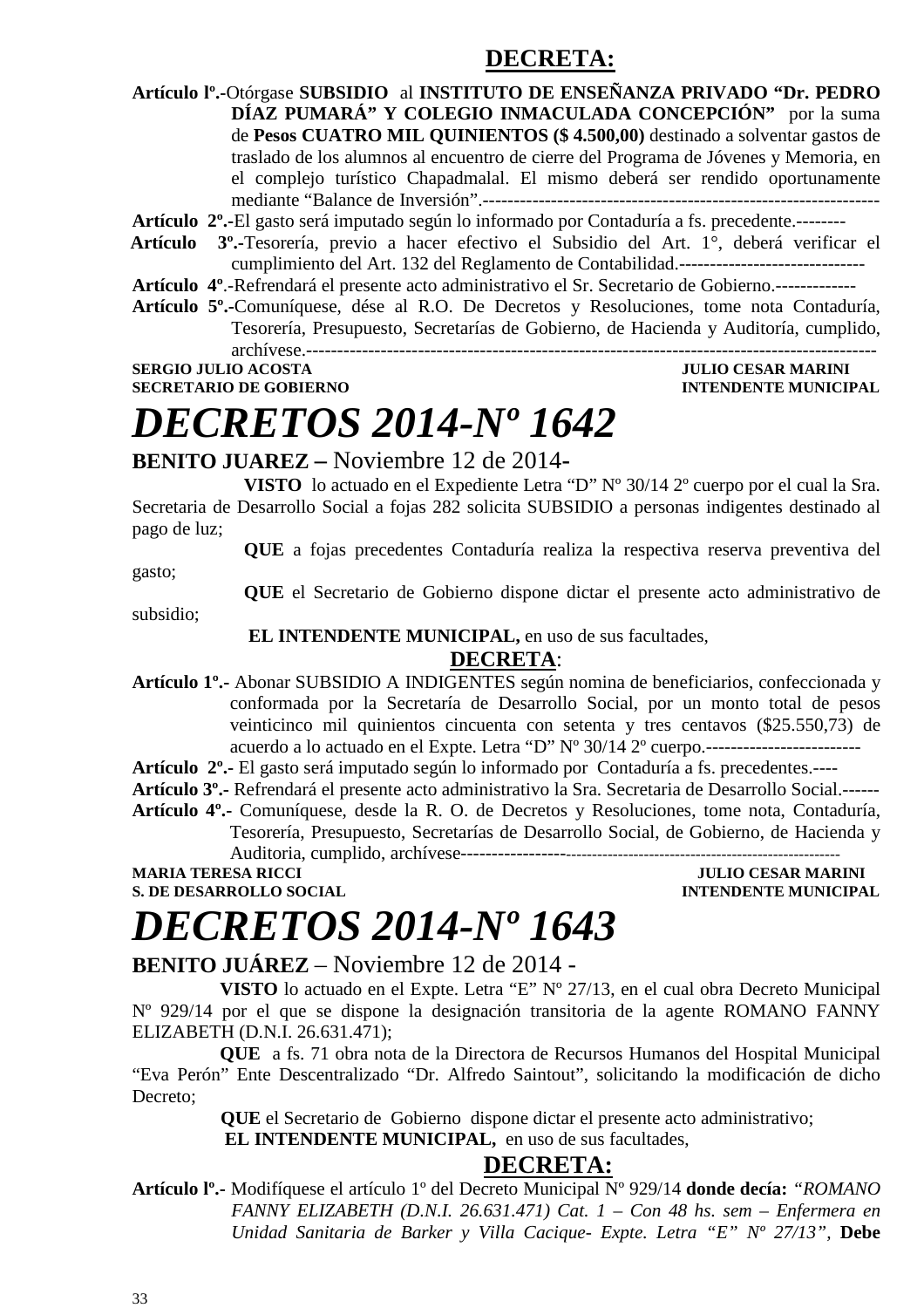**decir:** ROMANO FANNY ELIZABETH (D.N.I. 26.631.471) Cat. 4 – Con 48 hs. sem – Enfermera en Unidad Sanitaria de Barker y Villa Cacique- Expte. Letra "E" Nº 27/13-------------------------------------------------------------------------------------------------

**Artículo 2º.-** Por la Dirección de Recursos Humanos del Ente, notifíquese.---------------------------- **Artículo 3º.-** Refrendará el presente acto administrativo la Sra. Secretaria de Salud.---------------

**Artículo 4º.-** Comuníquese, dése al R. O. de Decretos y Resoluciones, tome nota Recursos

Humanos del Ente, Contaduría del Ente, Secretarías de Gobierno, de Salud, Ente Descentralizado "Dr. Alfredo Saintout" y Auditoría, cumplido, archívese.----------------

**MARIA ELISA TIMPANARO<br>SECRETARIA DE SALUD** 

**INTENDENTE MUNICIPAL** 

# *DECRETOS 2014-Nº 1644*

## **BENITO JUÁREZ** – Noviembre 12 de 2014-

 **VISTO** que el próximo 18 de Noviembre del corriente año recibiremos en nuestra localidad la visita del Vicepresidente de ARSAT Sr. Guillermo Rus quién, entre otras actividades, realizará un charla acerca de la Misión ARSAT – 1, la cuál se llevará a cabo en el Centro Regional Universitario a partir de las 17:30 horas y será abierta a toda la comunidad;

 **QUE** el día 19 de Noviembre a partir de las 10:00 horas, se realizará una Capacitación a personal sobre la Televisión Digital Abierta en el Salón Dorado de la Municipalidad de Benito Juárez y posteriormente se hará una recorrida por viviendas de beneficiarios de TDA;

**QUE** el Secretario de Gobierno dispone dictar el presente acto administrativo;

 **EL INTENDENTE MUNICIPAL**, en uso de sus facultades,

## **DECRETA:**

- **Artículo 1º.-** Declárese de **INTERÉS MUNICIPAL** las actividades que se llevarán a cabo durante la visita del Vicepresidente de ARSAT Sr. Guillermo Rus en nuestra localidad los días 18 y 19 de Noviembre del corriente año.-------------------------------------------------------
- **Artículo 2º.-** Autorizase a Contaduría a efectuar los pagos que demande el evento del artículo precedente.------------------------------------------------------------------------------------------
- **Artículo 3º.-** Refrendará el presente acto administrativo el Sr. Secretario de Gobierno.-----------
- **Artículo 4º.-** Comuníquese, dése al R. O. de Decretos y Resoluciones, tome nota, Secretarías de Gobierno, de Hacienda y Auditoría, cumplido, archívese.---------------------------------

# *DECRETOS 2014-Nº 1645*

### **BENITO JUAREZ-** Noviembre 12 de 2014**-**

**VISTO** lo solicitado en el Expediente Letra "C" Nº 73/14 por el Director de Cultura y Educación a fojas 5, a efectos de realizar la DESIGNACION TRANSITORIA de la agente VIALI CAMILA ISIS (L.P. 2787) con efecto retroactivo al 1/11/2014 y hasta 31/12/2014;

**QUE** a fojas 7 obra la respectiva imputación contable;

**QUE** el Secretario de Gobierno dispone dictar el presente acto administrativo de

subsidio;

### **EL INTENDENTE MUNICIPAL,** en uso de sus facultades,

### **DECRETA**:

- **Artículo 1º.-** Dispónese la **DESIGNACIÓN TRANSITORIA** de la agente VIALI CAMILA ISIS (L.P. 2787) para desempeñar tareas como personal asistente en iluminación y venta de entradas en distintos espectáculos Culturales en el Centro Cultural "Atilio Marinelli", categoría 1 con 35 hs. semanales, con efecto retroactivo al 1/11/2014 y hasta el 31/12/14, de acuerdo a lo actuado en el Expte. Letra "C" Nº 73/14.------------------------
- **Artículo 2º.-** El gasto será imputado de acuerdo a lo determinado por la Subcontadora a cargo de la Oficina de Presupuesto.----------------------------------------------------------------------------

**Artículo 3º.-** Refrendará el presente acto administrativo el Sr. Secretario de Gobierno.------------

**Artículo 4º.-** Comuníquese, desde la R. O. de Decretos y Resoluciones, tome nota, Recursos Humanos, Contaduría, Presupuesto, Secretarías de Gobierno, de Hacienda, Dirección de Cultura y Educación y Auditoría, cumplido, archívese.---------------------------------

**SERGIO JULIO ACOSTA**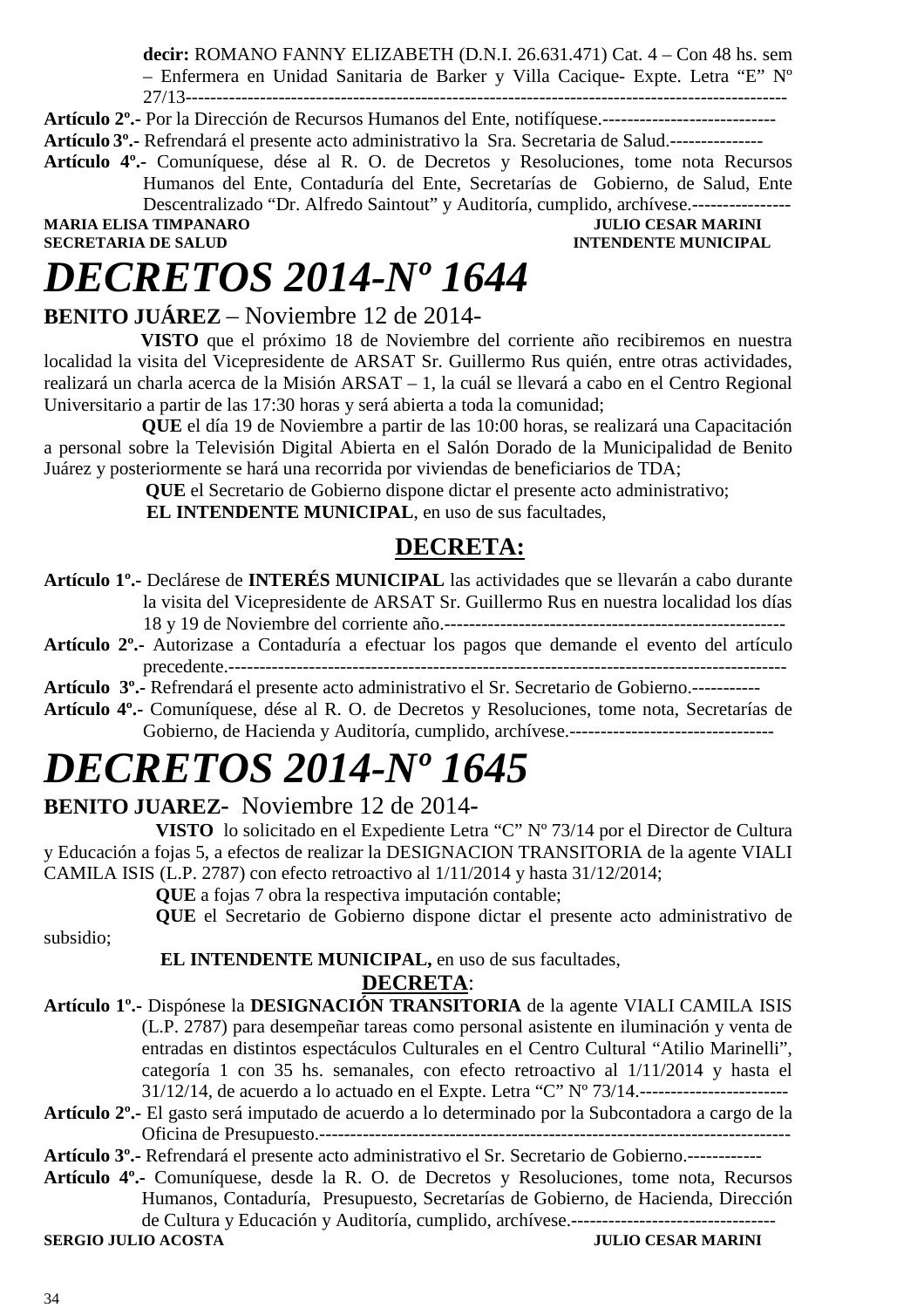# *DECRETOS 2014-Nº 1646*

**BENITO JUÁREZ –** Noviembre 12 de 2014.-

 **VISTO** lo solicitado por el Secretario de Infraestructura, Vivienda y Servicios Públicos en los distintos Expedientes a efectos de realizar las **DESIGNACIONES TRANSITORIAS** del Personal que cumple tareas en las distintas áreas de la Secretaría mencionada;

**QUE** en cada Expediente obra la respectiva imputación contable;

 **QUE** el Secretario de Gobierno dispone dictar el presente acto administrativo;

**EL INTENDENTE MUNICIPAL**, en uso de sus facultades,

#### **DECRETA:**

**Artículo 1º.-** Dispónese la **DESIGNACIÓN TRANSITORIA** de los agentes que se detallan a continuación los cuales se desempeñan en distintas áreas de la Secretaría de Infraestructura, Vivienda y Servicios Públicos:

**Con efecto retroactivo al 1/11/2014 y hasta 30/11/2014:**

**PARENTE JUAN PABLO (L.P. 3302) Cat. 1 con 35 hs. sem. – Planta de Residuos Sólidos Urbanos – Expte. Letra "O" Nº 59/14** 

**ELIZABE CRISTIAN LEONARDO MARIO (L.P. 3133) Cat. 1 con 35 hs. sem. – Pavimentación Urbana – Expte. Letra "O" Nº 106/11** 

**MARINI MARIO EZEQUIEL (L.P. 3206) Cat. 1 con 35 hs. sem. - Fabricación de block y tubos – Expte. Letra "O" Nº 31/13** 

- **Artículo 2º.-** Dispónese la **DESIGNACIÓN TRANSITORIA en calidad de destajista** del agente **BAIZA RUBEN GASTON (L.P. 3201)**, que se desempeña en la Planta de Reciclaje, dependiente de la Secretaría de Infraestructura, Vivienda y Servicios Públicos, **con efecto retroactivo al 1/11/2014 y hasta 31/12/2014.** El destajo será abonado de acuerdo a lo dispuesto por Decreto 872/14 Art. 5º Inc. D**.------------------------------------**
- **Artículo 3º.-** El gasto deberá imputarse de acuerdo a lo determinado por la Subcontadora a cargo de la Oficina de Presupuesto, en cada expediente.------------------------------------------------
- **Artículo 4º.-** Por la Dirección de Recursos Humanos, notifíquese y agréguese a los legajos personales de los agentes.-------------------------------------------------------------------------
- **Artículo 5º.-** Refrendará el presente acto administrativo el Sr. Secretario de Infraestructura, Vivienda y Servicios Públicos.-------------------------------------------------------------------
- **Artículo 6º.-** Comuníquese, dése al R. O. de Decretos y Resoluciones, tome nota Recursos Humanos, Contaduría, Secretarías de Gobierno, de Infraestructura, Vivienda y Servicios Públicos, de Hacienda, Dirección de Presupuesto y Auditoria, cumplido, archívese.--------------------------------------------------------------------------------------------

**DIEGO ROSSETTI JULIO CESAR MARINI S. DE INF., VIV Y SERV PUBLICOS** 

# *DECRETOS 2014-Nº 1647*

**BENITO JUÁREZ –** Noviembre 12 de 2014-

 **VISTO** lo solicitado por la Secretaria de Desarrollo Social en los distintos Expedientes a efectos de realizar las **DESIGNACIONES TRANSITORIAS** del Personal que cumple tareas en el área a su cargo;

 **QUE** en cada Expediente obra la respectiva imputación contable;

 **QUE** el Secretario de Gobierno dispone dictar el presente acto administrativo;

**EL INTENDENTE MUNICIPAL, en uso de sus facultades,** 

### **DECRETA:**

**Artículo 1º.-**Dispónese la **DESIGNACIÓN TRANSITORIA** de los siguientes agentes que se desempeñan en el área de la Secretaría de Desarrollo Social,

### **A partir del 01/11/14 y hasta el 31/12/14:**

**\*ARDITO MARIA CRISTINA (L.P. 3043)** Cat. 1 con 35 hs. Sem. - "Comedor Mariposas" Barrio Molino - Expte. Letra "D" Nº 95/10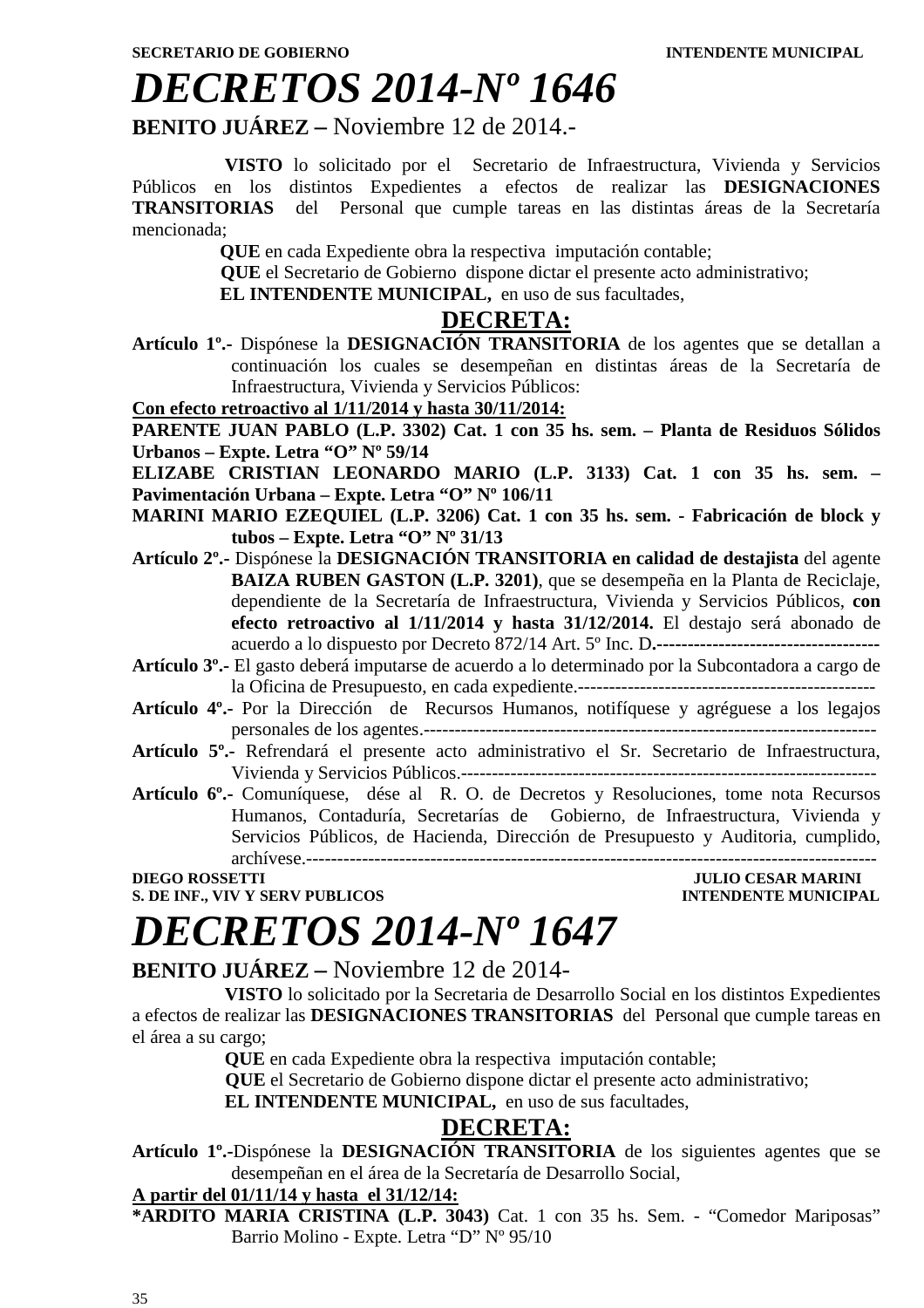#### **INSTITUTO CRUZ DEL SUR:**

**\*LUSI CLAUDIA BEATRIZ (L.P. 3087)** Cat. 1 con 48 hs. sem.- Expte. Letra "D" Nº 64/11 **JARDIN MATERNAL:**

**\*CARDENAS ADRIANA NOEMÍ (L.P. 2762)** Cat. 1 con 35 hs. sem. - Expte. Letra "A" Nº 210/06

- **Artículo 2º.-** El gasto deberá imputarse de acuerdo a lo determinado por la Subcontadora a cargo de la Oficina de Presupuesto en cada expediente.------------------------------------------------
- **Artículo 3º.-** Por la Dirección de Recursos Humanos, notifíquese y agréguese a los legajos personales de los agentes.-------------------------------------------------------------------------

**Artículo 4º.-** Refrendará el presente acto administrativo la Sra. Secretaria de Desarrollo Social.-----

**Artículo 5º.-**Comuníquese, dése al R. O. de Decretos y Resoluciones, tome nota Recursos Humanos, Contaduría, Secretarías de Gobierno, de Desarrollo Social, de Hacienda, Dirección de Presupuesto y Auditoria, cumplido, archívese.---------------------------------

**S. DE DESARROLLO SOCIAL** 

# **MULIO CESAR MARINI<br>INTENDENTE MUNICIPAL**

# *DECRETOS 2014-Nº 1648*

### **BENITO JUÁREZ –** Noviembre 12 de 2014-

**VISTO** lo solicitado por la Delegada Municipal de Barker a fojas 49 del Expediente Letra "B" Nº 51/13, a efectos de realizar la **DESIGNACIÓN TRANSITORIA** del agente GUTIÉRREZ JUAN CRUZ (L.P. 3265) para desempeñar tareas en el área de Servicios Públicos de Barker;

**QUE** a fojas 51 obra la respectiva imputación contable;

 **QUE** el Secretario de Gobierno dispone dictar el presente acto administrativo;

EL INTENDENTE MUNICIPAL, en uso de sus facultades,

## **DECRETA:**

- **Artículo 1º.-**Dispónese la **DESIGNACIÓN TRANSITORIA como personal destajista** del agente GUTIÉRREZ JUAN CRUZ **(L.P. 3265)** para desempeñar tareas en el área de Servicios Públicos de Barker, con efecto retroactivo al 01/11/2014 y hasta el 31/12/2014.------------------------------------------------------------------------------------------
- **Artículo 2º.** El destajo será abonado de acuerdo a lo determinado en el Decreto Municipal Nº 872/14 (Art. 5 inc. f).------------------------------------------------------------------------------
- **Artículo 3º.-** El gasto deberá imputarse de acuerdo a lo informado por la Subcontadora y a cargo de la Dirección de Presupuesto a fojas 51 del Expediente Letra "B" Nº 51/13.---------------
- **Artículo 4º.-** Por la Dirección de Recursos Humanos, notifíquese y agréguese al legajo personal del agente.-------------------------------------------------------------------------------------------
- **Artículo 5º.-** Refrendará el presente acto administrativo el Sr. Secretario de Gobierno.------------

**Artículo 6º.-** Comuníquese, dése al R. O. de Decretos y Resoluciones, tome nota Recursos Humanos, Auditoría, Contaduría, Secretaría de Gobierno, de Hacienda, Delegación Barker, Dirección de Presupuesto y Auditoría, cumplido, archívese.------------------

# **SECRETARIO DE GOBIERNO**

**SERGIO JULIO ACOSTA DE CONFERNO DE COBIERNO DE COBIERNO DE COBIERNO DE COBIERNO DE COBIERNO DE COBIERNO DE COBIERNO DE COBIERNO DE COBIERNO DE COBIERNO DE COBIERNO DE COBIERNO DE COBIERNO DE COBIERNO DE COBIERNO DE COBIER** 

# *DECRETOS 2014-Nº 1649*

### **BENITO JUÁREZ**- Noviembre 12 de 2014-

 **VISTO** que por Resolución Municipal Nº 470/14 se otorgó Licencia Anual Reglamentaria al Asesor Legal Dr. Walter Pacheco (L.P. 2079) a partir del día 11/11/2014 y hasta 17/11/2014;

 **QUE** resulta necesario que el mencionado sea reemplazado;

 **QUE** el Secretario de Gobierno dispone dictar el presente acto administrativo;

**EL INTENDENTE MUNICIPAL,** en uso de sus facultades,

### **DECRETA:**

**Artículo lº.-**Confírmese que durante la LICENCIA ANUAL REGLAMENTARIA al Asesor Legal DR. WALTER PACHECO (L.P. 2079), desde el día 11/11/2014 y hasta 17/11/2014,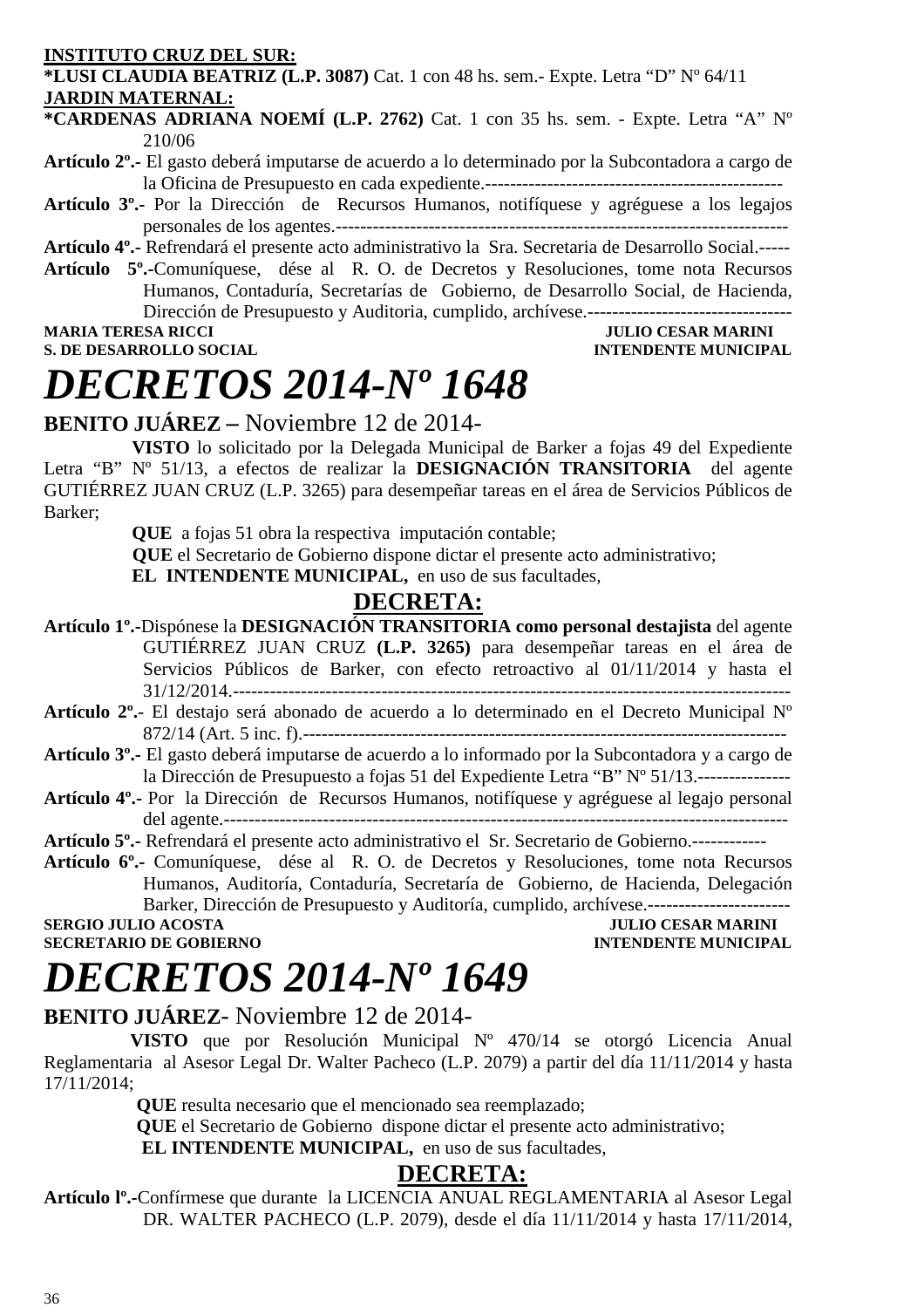correspondiente a L.A.R. 2013, asume sus funciones en carácter de reemplazo la DRA. SANDRA DE FRANCESCO (L.P. 3171).---------------------------------------------

**Artículo 2º.-**Por la Dirección de Recursos Humanos notifíquese al interesado y agréguese al legajo personal del agente.--------------------------------------------------------------------------------

**Artículo 3º.-**Refrendará el presente acto administrativo el Sr. Secretario de Gobierno.-------------

**Artículo 4º.-** Comuníquese, dése al R. O. De Decretos y Resoluciones, tome nota Recursos Humanos, Secretaría de Gobierno y Auditoría, cumplido, archívese.------------------

**SERGIO JULIO ACOSTA JULIO CESAR MARINI SECRETARIO DE GOBIERNO INTENDENTE MUNICIPAL** 

### *DECRETOS 2014-Nº 1650*

**BENITO JUÁREZ –** Noviembre 13 de 2014 –

**VISTO** lo solicitado por el Director Administrativo y el Director Médico del HOSPITAL MUNICIPAL "EVA PERÓN" ENTE DESCENTRALIZADO "Dr. ALFREDO SAINTOUT" en los distintos Expedientes que eleva al Departamento Ejecutivo a efectos de realizar las **DESIGNACIONES TRANSITORIAS** del Personal que cumple tareas dependiendo del mencionado nosocomio;

**QUE** en cada Expediente obra la respectiva imputación contable;

 **QUE** el Secretario de Gobierno propicia otorgar el acto administrativo;

**EL INTENDENTE MUNICIPAL,** en uso de sus facultades,

### **DECRETA:**

**Artículo 1º.-** Dispónese la **DESIGNACIÓN TRANSITORIA** de las siguientes personas que se desempeñan en el Hospital Municipal "EVA PERÓN" Ente Descentralizado "Dr. Alfredo Saintout":

#### **Con efecto retroactivo al 01/11/2014 y hasta 30/11/2014**

**PROFESIONALES MEDICOS:**

- **\*VILLAR BAEZ WALTER (D.N.I. 11.991.779)** Cat. Grado 1- con 12 Hs. sem. Médico Anestesiólogo - Expte. Letra "E" Nº 6/14
- **\*MERODIO MARCELO (D.N.I. 21.474.137)** Cat. Grado 1 12 Hs. sem. Médico de Guardia Barker –Expte. Letra "E" Nº 69/13
- **\*ALI PABLO JULIAN (D.N.I. 28.200.702)** Cat. Grado 1- 24 Hs. sem. Médico Traumatólogo Expte. Letra "E" Nº 44/14
- **\*SANDOVAL BAREIRO ROLANDO JAVIER (D.N.I. 30.523.326)** Cat. Grado 1 con 12 Hs. sem. Médico de Guardia – Expediente Letra "E" Nº 49/14
- **\*CHAVAT MARÍA VICTORIA (D.N.I. 20.331.865)** Cat. Grado 1 con 12 Hs. sem. Médica de guardia - Expte. Letra "E" Nº 2/13
- **\*SERPA CHONCEN GUSTAVO RICARDO (D.N.I. 92.852.311)** Cat. Grado 1 con 36 Hs. sem. – Médico de guardia y gastroenterólogo – Expte. Letra "E" Nº 36/11
- **\*SCHIERLOH ANA CRISTINA (D.N.I. 22.850.349)** Cat. Grado 1 con 24 hs. sem. Médica Pediatra – Expte. Letra "E" Nº 32/14
- \***MARCHESIN PABLO JOSE (D.N.I. 16.476.816)** Cat. Grado 1 con 18 hs. sem. Médico Ginecólogo – Expte. Letra "E" Nº 33/14
- **\*SANTAMARINA SILVIA (D.N.I. 17.683.966)** Cat. Grado 1 con 30 hs. sem.- Médico Pediatra Unidades Sanitarias Periféricas – Expte. Letra "E" Nº 55/14
- \***ARAPAYU DAMIAN (D.N.I. 13.004.290)** Cat. Grado 1 con 12 hs. sem. Médico de Guardia Barker y Villa Cacique – Expte. Letra "E" Nº 64/14
- **\*PRESA SILVIO ANDRES (D.N.I. 21.930.136)** Cat. Grado 1 con 24 hs. sem. Médico de Guardia y Médico Clínico – Expte. Letra "E" Nº 63/14

**TECNICOS EN RADIOLOGIA** (Tarea considerada Insalubre)

\***IRIARTE FLORENCIA (D.N.I. 34.759.807)** Cat. 1 con 36 Hs. sem. - Expte. Letra "E" Nº 24/14

**ENFERMEROS:**

- **\*GODOY VERONICA DEL VALLE (D.N.I. 32.156.371)** Cat. 1 con 48 Hs. sem.Piso, UTI, Guardia de Emergencias y Traslados - "E" Nº 19/14
- **\*MORALES OSCAR (D.N.I. 21.448.346)** Cat. 3 con 40 Hs. sem. Piso, UTI, Guardia de Emergencias y Traslados - Expte. Letra "E" Nº 99/13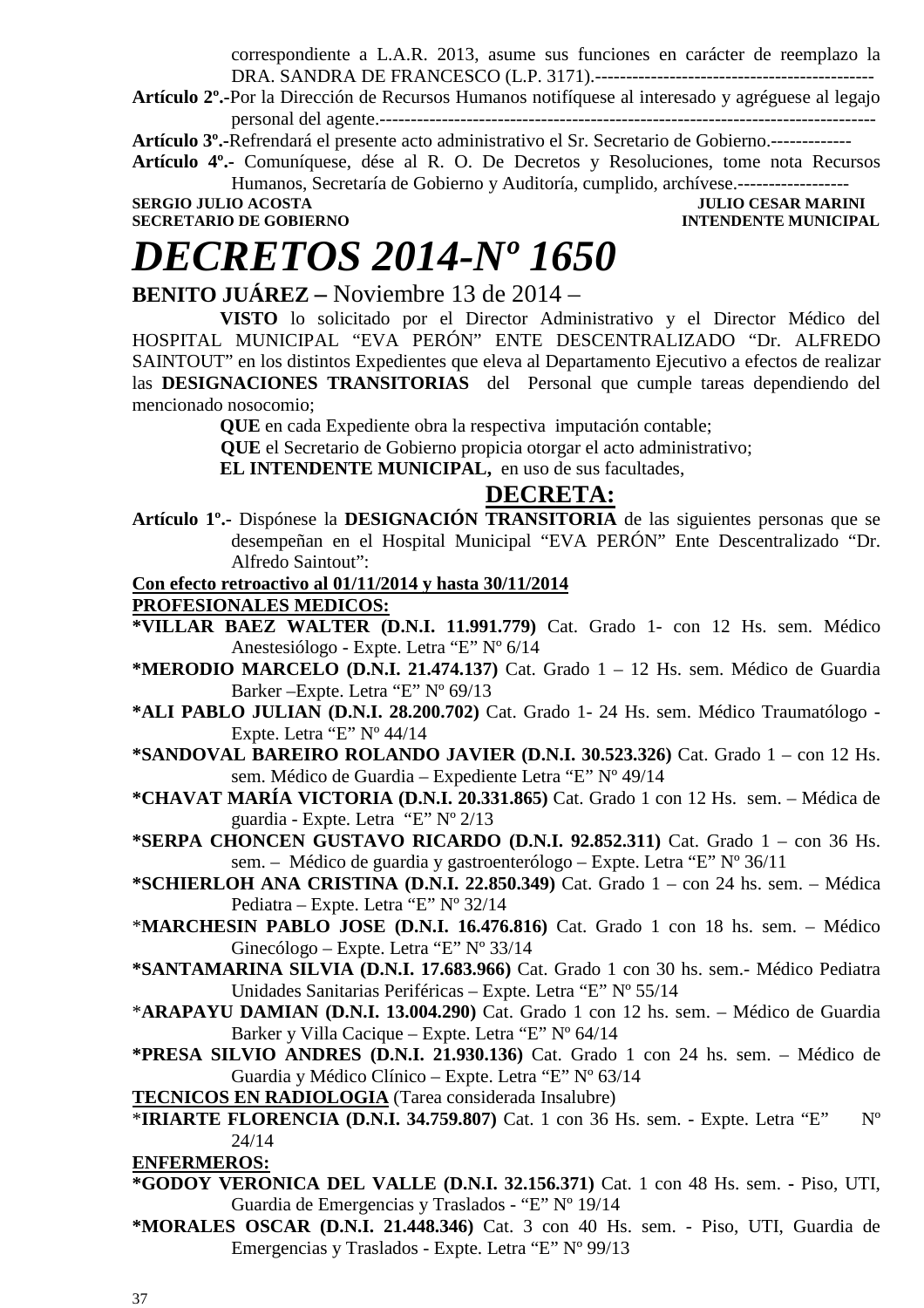**\*ALBORNOZ GASTÓN (D.N.I. 25.548.849)** Cat. 4 con 48 hs. sem. - Piso, UTI, Guardia de Emergencias y Traslados - Expte. Letra "E" Nº 34/06

**MUCAMA, LAVADERO Y COCINA:**

\***MENNA ELENA VALERIA** (D.N.I. 36.361.948) Cat.1 con 48 Hs. sem. -Expte. Letra "S" Nº 68/13

**\*LÓPEZ LORENA (D.N.I. 29.859.521)** Cat. 1 con 48 hs. sem. – Expte. Letra "E" Nº 45/14

**\*ALI KAREN AYELEN (D.N.I. 37.197.469)** Cat. 1 con 48 hs. sem. – Expte. Letra "E" Nº 5/14 **ADMISION Y TELEFONISTA:** 

**\*RIVERO PAOLA (D.N.I. 27.125.534)** Cat. 1 con 40 hs. sem. – Expte. Letra "E" Nº 62/113 **TAREAS GENERALES**

**\*BORCHI ANDREA (D.N.I. 27.388.159)** Cat.1- 40 hs. sem. Expte. Letra "E" Nº 87/13

**\*ASENJO MARIANGEL (D.N.I. 31.886.311)** Cat. 1 con 36 hs. sem. – Expte Letra "D" Nº 94/11 **Artículo 2º. -**El gasto deberá imputarse de acuerdo a lo determinado por el Contador del Ente en

cada expediente.------------------------------------------------------------------------------------

**Artículo 3º.-** Por el Ente Descentralizado, notifíquese.------------------------------------------------------- **Artículo 4º.-** Refrendará el presente acto administrativo la Sra. Secretaria de Salud.---------------

**Artículo 5º.-** Comuníquese, dése al R. O. de Decretos y Resoluciones, tome nota Recursos Humanos del Ente, Contaduría del Ente, Delegación Barker, Secretarías de Gobierno, de Hacienda, de Salud y Auditoria, cumplido, archívese.-----------------------------------

**MARIA ELISA TIMPANARO JULIO CESAR MARINI SECRETARIA DE SALUD INTENDENTE MUNICIPAL** 

## *DECRETOS 2014-Nº 1651*

**BENITO JUÁREZ** – Noviembre 13 de 2014-

**VISTO** lo actuado en el Expediente Letra "E" Nº 26/11 en el cual obran Decretos Municipales: Nº 928/14, 1102/14, 1260/14 y 1378/14, por los que se designó al agente ROMERO MARIO NICOLAS (D.N.I. 31.104.960) para desempeñarse como enfermero de piso, UTI, Guardia, Emergencias y Traslados;

**QUE** a fojas 138 obra nota de la Directora de Recursos Humanos del Hospital Municipal "Eva Perón" Ente Descentralizado "Dr. Alfredo Saintout", solicitando se modifiquen dichos Decretos;

**QUE** a fojas 139 el Director Administrativo del Hospital Municipal "Eva Perón" Ente Descentralizado "Dr. Alfredo Saintout" solicita la designación transitoria del agente ROMERO MARIO NICOLAS (D.N.I. 31.104.960), con efecto retroactivo al 01/11/2014 y hasta 30/11/2014;

**QUE** a fs. 140 obra la respectiva imputación contable;

**QUE** el Secretario de Gobierno dispone dictar el presente acto administrativo;

**EL INTENDENTE MUNICIPAL,** en uso de sus facultades,

### **DECRETA:**

**Artículo lº.-**Modifíquese el artículo 1º de los Decretos Municipales Nº 928/14, 1102/14, 1260/14 y 1378/14, en lo que respecta a la designación transitoria del agente **ROMERO MARIO NICOLAS (D.N.I. 31.104.960); Donde decía**: *"ROMERO MARIO NICOLAS (D.N.I. 31.104.960) Cat. 1 – con 48 hs. sem. – Enfermero Piso UTI, Guardia de Emergencias y Traslados – Expte. Letra "E" Nº 26/11"* **Debe decir**: ROMERO MARIO NICOLAS (D.N.I. 31.104.960) Cat. 4 – con 48 hs. sem. – Enfermero Piso UTI, Guardia de Emergencias y Traslados – Expte. Letra "E" Nº 26/11.------------------------------------------------------------------------------------------------

**Artículo 2º.-**Por la Dirección de Recursos Humanos del Ente Descentralizado, notifíquese.------ **Artículo 3º.-**Refrendará el presente acto administrativo la Sra. Secretaria de Salud.----------------

**Artículo 4º.-** Comuníquese, dése al R. O. de Decretos y Resoluciones, tome nota Recursos Humanos del Ente, Secretarías de Gobierno, de Salud, Contaduría del Ente y Auditoría, cumplido, archívese.------------------------------------------------------------------

**MARIA ELISA TIMPANARO JULIO CESAR MARINI** 

**INTENDENTE MUNICIPAL** 

# *DECRETOS 2014-Nº 1652*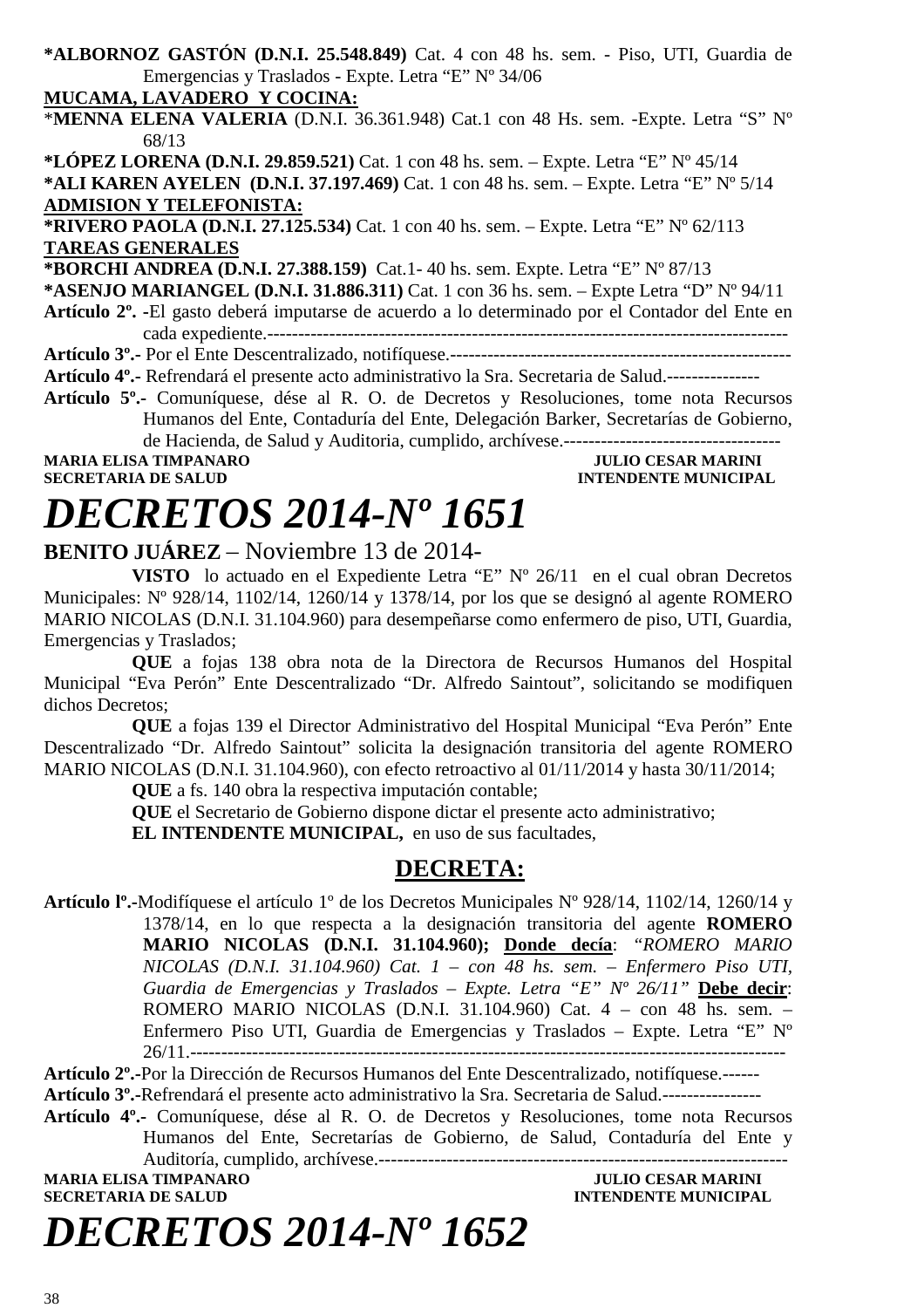### **BENITO JUÁREZ –** Noviembre 14 de 2014**-**

**VISTO** lo solicitado por el Director Administrativo del Hospital Municipal "Eva Perón" Ente descentralizado "Dr. Alfredo A. Saintout" a fojas 2 del Expediente Letra "E" Nº 70/14 a efectos de realizar la **DESIGNACIÓN TRANSITORIA** del agente DIAZ BUSTOS JOSE (D.N.I. 34.577.468), para desempeñarse tareas de enfermero en Salas de Atención Primaria y en el nosocomio;

**QUE** a fojas 4 obra la respectiva imputación contable;

 **QUE** el Secretario de Gobierno propicia otorgar el acto administrativo;

**EL INTENDENTE MUNICIPAL,** en uso de sus facultades,

### **DECRETA:**

**Artículo lº.-**Dispónese la **DESIGNACIÓN TRANSITORIA** del agente DIAZ BUSTOS JOSE (D.N.I. 34.577.468), para desempeñar tareas de enfermero en Salas de Atención Primaria y en el nosocomio, categoría 1 con 35 horas semanales, desde el 17/11/2014 y hasta el 31/12/2014.---------------------------------------------------------------------------- **Artículo 2º.**-El gasto deberá imputarse de acuerdo a lo informado a fojas 4 del Expediente Letra

"E" Nº 70/14.---------------------------------------------------------------------------------------

**Artículo 3º.-**Por el Ente Descentralizado, notifíquese.-------------------------------------------------------

**Artículo 4º.-**Refrendará el presente acto administrativo la Sra. Secretaria de Salud.----------------

**Artículo 5º.-**Comuníquese, dése al R. O. de Decretos y Resoluciones, tome nota Recursos Humanos del Ente, Contaduría del Ente, Secretarías de Gobierno, de Salud y Auditoría, cumplido, archívese.----------------------------------------------------------------

**MARIA ELISA TIMPANARO JULIO CESAR MARINI SECRETARIA DE SALUD INTENDENTE MUNICIPAL** 

### *DECRETOS 2014-Nº 1653*

### **BENITO JUÁREZ**- Noviembre 14 de 2014-

**VISTO** lo actuado en Expte. Letra "O" Nº 108/14 y el Decreto Municipal Nº 1563/14 por el que se llamó a Concurso de Precios para la contratación de mano de obra y materiales para la ejecución de la Obra de Remodelación y Ampliación del Almacén y Casa Paraje "El Luchador";

**QUE** a fojas 65 el Jefe de Compras informa las ofertas recibidas, sugiriendo adjudicar a la firma "Ricci Carlos A." por un importe total de Pesos ciento sesenta y ocho mil novecientos noventa y seis (\$ 168.996,00);

**QUE** a fojas 66 obra informe favorable del Secretario de Infraestructura, Vivienda y Servicios Públicos;

**QUE** a fojas 67 obra informe de la Contadora Municipal y a fojas 68 el Secretario de Hacienda solicita el dictado del acto administrativo;

**QUE** el Secretario de Gobierno dispone dictar el presente acto administrativo;

**EL INTENDENTE MUNICIPAL,** en uso de sus facultades,

### **DECRETA:**

**Artículo lº.-** Apruébese lo actuado en el **CONCURSO DE PRECIOS Nº 59/14**.--------------------

**Artículo 2º.-** Adjudíquese al oferente "RICCI CARLOS A." la contratación de mano de obra y materiales para la ejecución de la Obra de Remodelación y Ampliación del Almacén y Casa Paraje "El Luchador", por un importe total de Pesos ciento sesenta y ocho mil novecientos noventa y seis (\$ 168.996,00).-----------------------------------------------------

**Artículo 3º.**- El gasto deberá imputarse de acuerdo a la solicitud de gastos obrante a fojas 89 del Expediente Letra "O" Nº 32/14.------------------------------------------------------------------ **Artículo 4º.-** Notifíquese.------------------------------------------------------------------------------- ---------

**Artículo 6º.-** Comuníquese, dése al R. O. De Decretos y Resoluciones, tome nota Contaduría, Compras, Tesorería, Dirección de Presupuesto, Secretarías de Gobierno, de Infraestructura, Vivienda y Servicios Públicos, de Hacienda y Auditoría, cumplido

archívese.---------------------------------------------------------**--------------------------**

**Artículo 5º.-** Refrendará el presente acto administrativo el Sr. Secretario de Infraestructura, Vivienda y Servicios Públicos.-------------------------------------------------------------------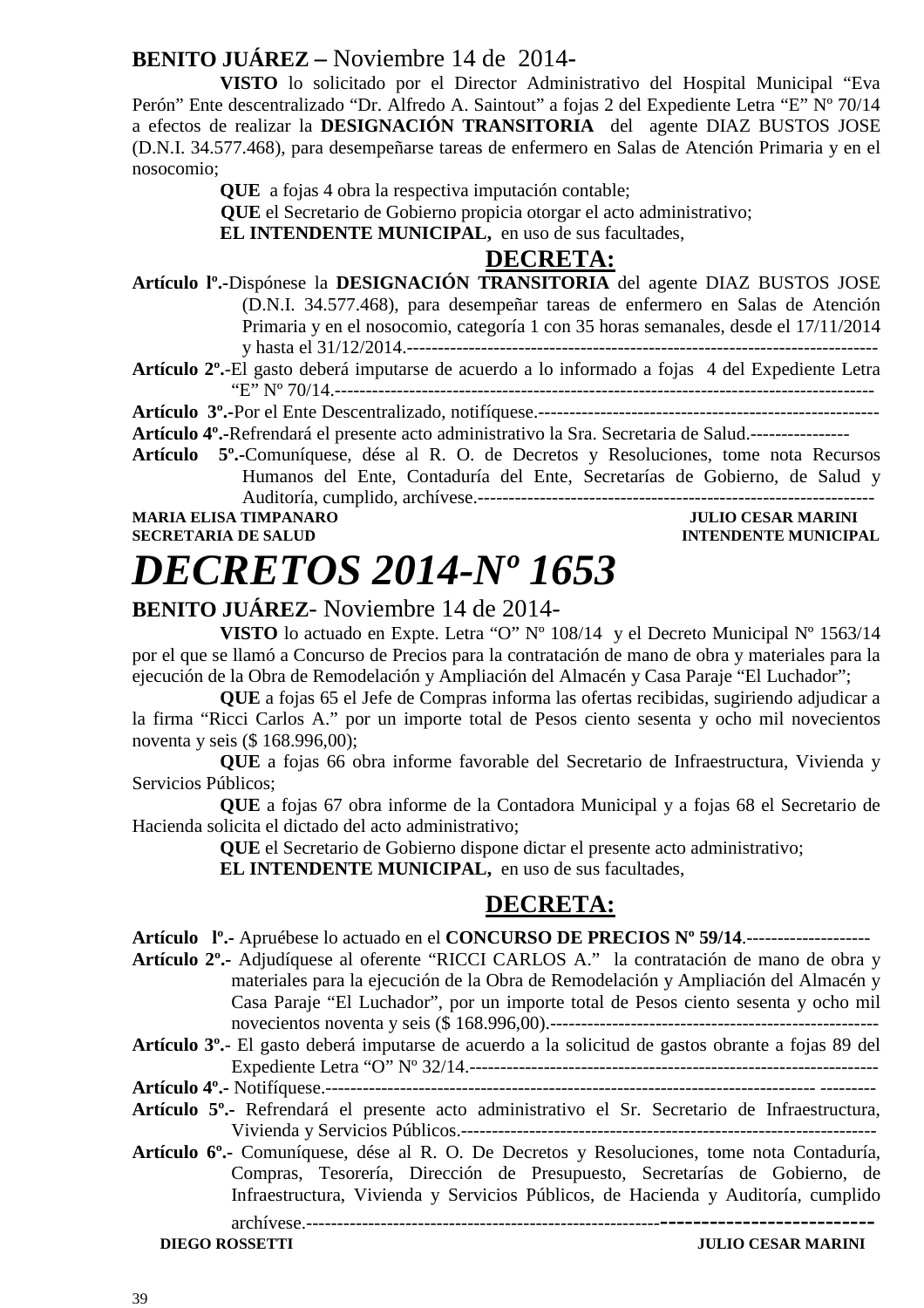### *DECRETOS 2014-Nº 1654*

**BENITO JUÁREZ** – Noviembre 17 de 2014 –

 **VISTO** que el H.C.D. eleva al Departamento Ejecutivo las **ORDENANZAS MUNICIPALES** sancionadas en la Sesión Ordinaria que se llevó a cabo el día **13 de Noviembre de 2014** para su respectiva promulgación,

**EL INTENDENTE MUNICIPAL**, en uso de sus facultades,

#### **DECRETA:**

- **Artículo1º.-** Quedan **PROMULGADAS** por el presente acto administrativo las **ORDENANZAS MUNICIPALES** que se indican a continuación, que fueran sancionadas por el Honorable Concejo Deliberante en la Sesión Ordinaria del día **13 de Noviembre del año 2014:**
- **OZA. 4889/2014** Expte Letra "X" Nº 203/14 IMPONGASE EL NOMBRE DE "JULIO CORTAZAR" A LA ROTONDA UBICADA EN LA INTERSECCION DE LAS AVENIDAS SAAVEDRA Y CONSTITUCION.-
- **OZA**. **4890/2014** Expediente Letra "T" Nº 82/00 4º Cuerpo DECLARESE DE INTERÉS SOCIAL LA INTERVENCION DE LA ESCRIBANIA GENERAL DE GOBIERNO A EFECTOS DE PROCEDER A LA ESCRITURACION DE INMUEBLES.-
- **OZA**. **4891/2014** Expte. Letra "G" Nº 137/14 DONESE A LA ASOCIACION COOPERADORA DE LA ESCUELA DE EDUCACION SECUNDARIA TECNICA Nº 1 "REPUBLICA DE MEXICO" (E.B.P Nº 38) 3 (TRES) METROS CUBICOS DE HORMIGON.-
- **OZA. 4892/2014-** Expte. Letra "G" Nº 136/14 DONESE A LA ASOCIACION CIVIL "AMIGOS DEL CICLISMO" (E.B.P. Nº 138) 1,3 METROS CUBICOS DE HORMIGON.-
- **OZA. 4893/2014-** Expte Letra "O" Nº 97/14 DECLARESE DE UTILIDAD PUBLICA Y PAGO OBLIGATORIO LA OBRA DE EXTENSION DE RED DE GAS EN DISTINTAS CALLES DE NUESTRA CIUDAD.-
- **OZA 4894/2014-** Expte. Letra "O" Nº 95/14 APRUEBESE LO ACTUADO EN LA LICITACION PRIVADA Nº 54/14, PARA LA CONTRATACION DE MANO DE OBRA PARA LA CONSTRUCCION DEL PORTAL DE ACCESO Y ADMINISTRACION DEL CEMENTERIO PARQUE DE VILLA CACIQUE – BARKER.-
- **OZA 4895/2014-** Expte. Nº 4058 123/14 (Expte. Municipal Letra "G" Nº 14/13) MODIFIQUESE EL ARTICULO PRIMERO DE LA ORDENANZA MUNICIPAL Nº 4879.-
- **OZA 4896/2014-** Expte. Letra "G" Nº 131/14 DECLARESE DE INTERÉS MUNICIPAL EL PROYECTO "CARTELES INDICADORES DE BUENOS MENSAJES".-
- **OZA 4897/2014-** Expte. Letra "G" Nº 85/14 CONVALIDESE CONVENIO MARCO DE COOPERACION (Nº 22/2014) Y CONTRATO DE PRESTAMO DE USO (Nº 208/2014) SUSCRIPTOS OPORTUNAMENTE CON EL SERVICIO NACIONAL DE SANIDAD Y CALIDAD AGROALIMENTARIA (SENASA).-
- **OZA 4898/2014-** Expte. Letra "P" Nº 17/14 CONVALIDESE EL DECRETO MUNICIPAL Nº 581/2014 POR EL CUAL SE MODIFICA LA ESTRUCTURA PROGRAMATICA DE PRESUPUESTO DE GASTO Y CALCULO DE RECURSOS EJERCICIO 2014.-

**Artículo 2º.-** Refrendará el presente acto administrativo el Sr. Secretario de Gobierno.--------------

**Artículo 3º.-** Comuníquese, dése al R. O. de Decretos y Resoluciones, tome nota Secretarías de Hacienda, de Gobierno, de Salud, de Desarrollo Social, de Infraestructura, Viviendas y Servicios Públicos, de Seguridad, Dirección de Recaudación, de Presupuesto, Contaduría, Oficina de Tierras, Dirección de Cultura, Asesoría Legal y Auditoria, cumplido, archívese.---------------------------------------------

**SERGIO JULIO ACOSTA** JULIO CESAR MARINI **SECRETARIO DE GOBIERNO INTENDENTE MUNICIPAL** 

## *DECRETOS 2014-Nº 1655*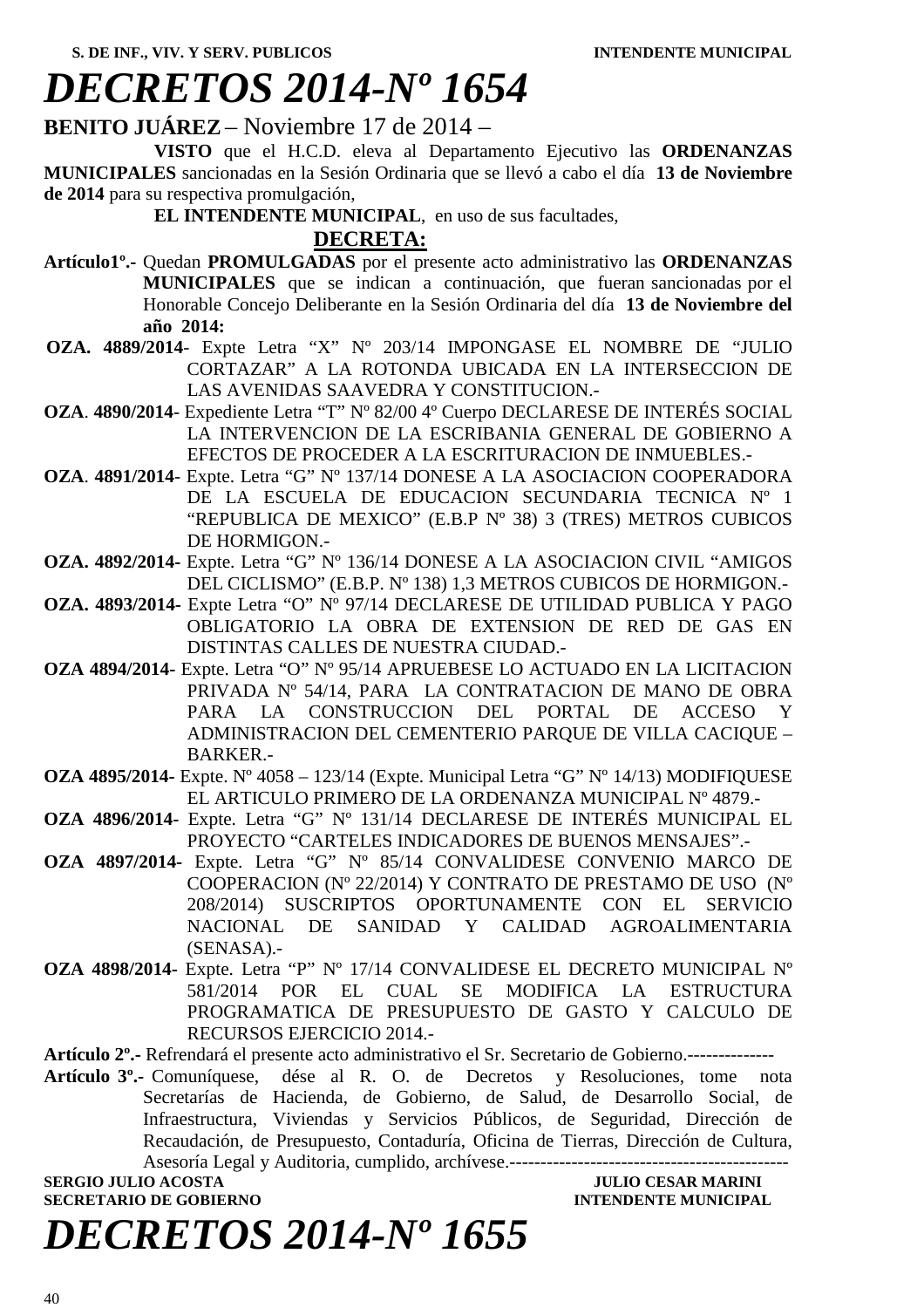### **BENITO JUÁREZ** – Noviembre 17 de 2014 –

 **VISTO** lo actuado en Expte. Letra "G" Nº 136/13 por el que la **ASOCIACION CIVIL Km. 400** (fs. 11) solicita Subsidio con destino a solventar gastos de sonido e iluminación para las bandas en el 4º Motoencuentro organizado por la Asociación, a llevarse a cabo los días 21, 22 y 23 de Noviembre del corriente año;

 **QUE** a fs. 14 Contaduría efectúa la respectiva reserva preventiva del gasto; mientras que a fs. 15 la Secretaría de Gobierno dispone dictar el presente acto administrativo;

**EL INTENDENTE MUNICIPAL,** en uso de sus facultades,

### **DECRETA:**

**Artículo lº.-**Otórgase **SUBSIDIO** a la **ASOCIACION CIVIL Km. 400** por la suma de **Pesos DIEZ MIL (\$ 10.000.00)** destinado a solventar gastos de sonido e iluminación para las bandas en el 4º Motoencuentro organizado por la Asociación a llevarse a cabo los días 21, 22 y 23 de Noviembre del corriente año. El mismo deberá ser rendido oportunamente mediante "Balance de Inversión".---------------------------------------------

**Artículo 2º.-** El gasto será imputado según lo informado por Contaduría a fs. precedente.---------

 **Artículo 3º.-** Tesorería, previo a hacer efectivo el Subsidio del Art. 1°, deberá verificar el cumplimiento del Art. 132 del Reglamento de Contabilidad.------------------------------

**Artículo 4º**.- Refrendará el presente acto administrativo el Sr. Secretario de Gobierno.------------

**Artículo 5º.-** Comuníquese, dése al R.O. De Decretos y Resoluciones, tome nota Contaduría, Tesorería, Secretarías de Gobierno, de Hacienda y Auditoría, cumplido, archívese.---

**SERGIO JULIO ACOSTA JULIO CESAR MARINI SECRETARIO DE GOBIERNO DE PORTA DE CONTRA DE LO DE COMPUTA DE LO DE CO<br>A CONTRA DE LO DE COMPUTA DE LO DE COMPUTA DE LO DE LO DE LO DE LO DE LO DE LO DE LO DE LO DE LO DE LO DE LO D** 

### **INTENDENTE MUNICIPAL**

### *DECRETOS 2014-Nº 1656*

### **BENITO JUAREZ – Noviembre 17** de 2014**-**

**VISTO** lo actuado en el Expediente Letra "C" Nº 29/12 por el que el "CLUB ATLÉTICO ALUMNI" (fs.110 y 112) solicita Subsidio para solventar gastos ocasionados en el Torneo de Fútbol Regional y de acondicionamiento del Trinquete y gastos relacionados con una Jornada de Pelota Paleta en la Institución, a llevarse a cabo el día 22 de Noviembre del corriente año;

**QUE** a fojas 114 Contaduría efectúa la respectiva reserva preventiva del gasto; mientras que a fs. 115 la Secretaría de Gobierno dispone dictar el presente acto administrativo;

 **EL INTENDENTE MUNICIPAL,** en uso de sus facultades,

#### **DECRETA**:

**Artículo 1º.-** Otórguese **SUBSIDIO** al "**CLUB ATLÉTICO ALUMNI"** por la suma de pesos **TREINTA Y OCHO MIL (\$ 38.000,00)** para solventar gastos ocasionados en el Torneo de Fútbol Regional y de acondicionamiento del Trinquete y gastos relacionados con una Jornada de Pelota Paleta en la Institución a llevarse a cabo el día 22 de Noviembre del corriente año. El mismo deberá ser rendido oportunamente mediante "Balance de Inversión".----------------------------------------------------------------

**Artículo 2º.-** El gasto será imputado según lo informado por Contaduría a fs. precedentes.-----

- **Artículo 3º.-** Tesorería, previo a hacer efectivo al Subsidio del Art. 1º, deberá verificar el cumplimiento del Art. 132 del Reglamento de Contabilidad.------------------------------
- **Artículo 4º.-** Refrendará el presente acto administrativo el Sr. Secretario de Gobierno.------------

**Artículo 5º.-** Comuníquese, desde la R. O. de Decretos y Resoluciones, tome nota, Contaduría, Tesorería, Presupuesto, Secretarias de Gobierno, de Hacienda y Auditoria, cumplido, archívese---------------------------------------------------------------------------------------------

**SECRETARIO DE GOBIERNO INTENDENTE MUNICIPAL** 

**SERGIO JULIO ACOSTA JULIO CESAR MARINI** 

# *DECRETOS 2014-Nº 1657*

**BENITO JUAREZ –** Noviembre 17 de 2014**-** 

 **VISTO** lo actuado en el presente Expte. Letra "D" Nº 91/14 y considerando lo dispuesto por el art. 120 de la L.O.M y art. 13 de la Ordenanza Complementaria Nº 4769/13.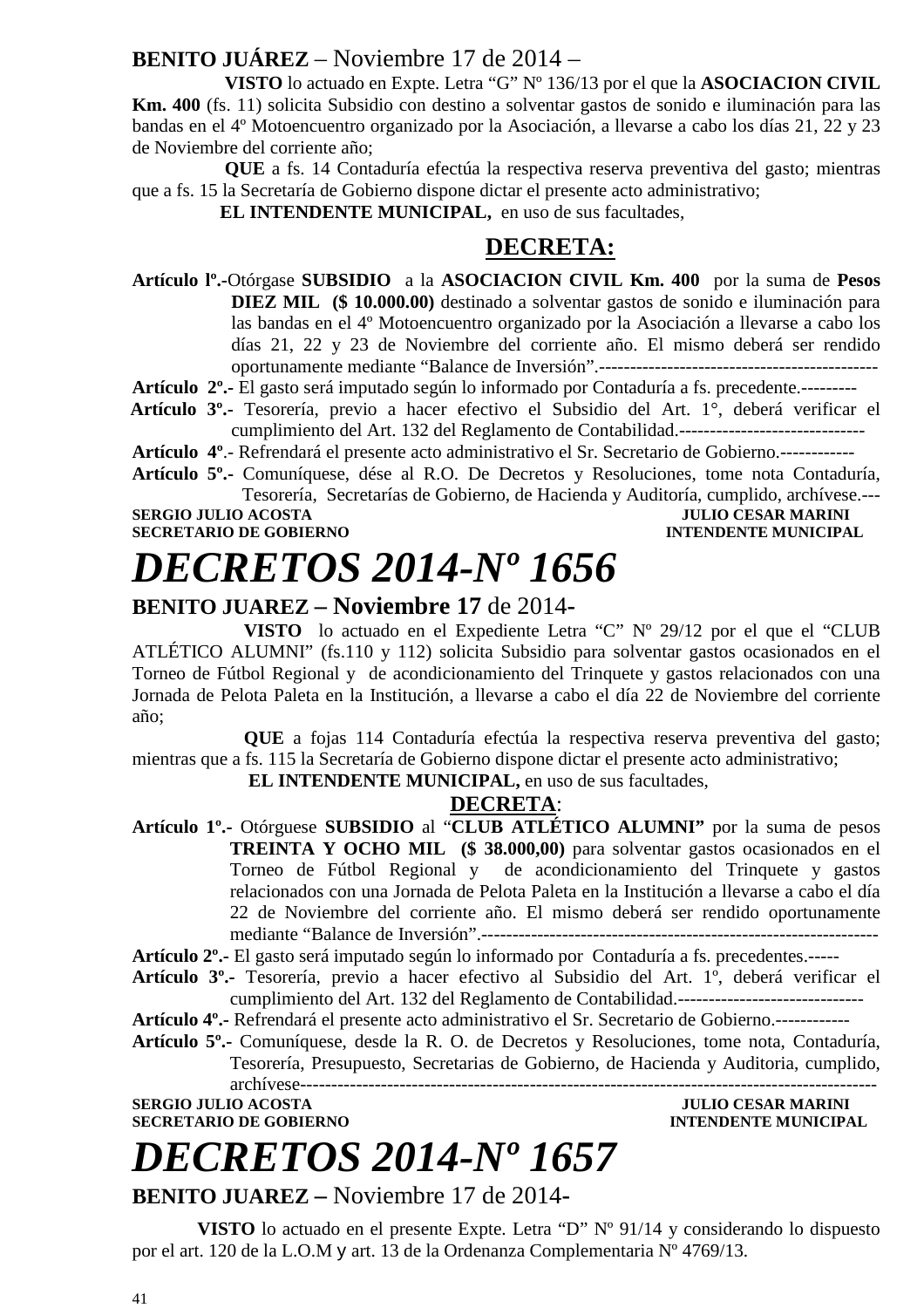**QUE** el ingreso de \$ 45.000 a las arcas municipales en virtud del Convenio de Cooperación celebrado con Consejo Nacional de Coordinación de Políticas Sociales de la Presidencia de la Nación, es necesario crear un recurso y realizar una ampliación presupuestaria;

 **QUE** el Secretario de Hacienda informa cual es la cuenta que ha de dotarse de presupuesto;

**EL INTENDENTE MUNICIPAL, en uso de sus facultades;** 

### **DECRETA:**

- **Artículo 1º.-** Créese para el Presupuesto de Gastos y Calculo de Recursos 2014 el Recurso 1720415: "Convenio de capacitación en antropometría y nutrición" con fuente de financiación 133.
- **Artículo 2º.-** Efectuar la ampliación presupuestaria correspondiente por un importe de \$ 45.000.- (pesos cuarenta y cinco mil), con fuente de financiamiento 133 - Afectado de Nación, de acuerdo al siguiente detalle:

|                        |                | <b>Cuenta de Recurso</b>                                 |      |           |
|------------------------|----------------|----------------------------------------------------------|------|-----------|
| <b>Jurisdicción</b>    | <b>Recurso</b> |                                                          |      | Importe   |
| 1110103000<br>17.01.00 | 1720415        | "Convenio de capacitación"<br>antropometría y nutrición" | en l | \$45.000. |
| <b>TOTAL</b>           |                |                                                          |      | \$45.000. |

| <b>CUENTA DEL GASTO</b> |                                                                |                |  |
|-------------------------|----------------------------------------------------------------|----------------|--|
| <b>JURISDICCION</b>     | <b>OBJETO DEL GASTO</b>                                        | <b>IMPORTE</b> |  |
| 1110101000<br>17.0100   | 3450 - Servicios técnicos y profesionales – De<br>capacitación | \$18,000.      |  |
|                         | $3530$ – Imprenta, publicaciones y<br>reproducciones           | $4.050 -$      |  |
|                         | 4350 - Equipo educacional y recreativo                         | \$22.950.      |  |

#### **TOTAL** \$45.000.-

- **Artículo 3º.-** Autorizase a Contaduría Municipal y a la Secretaría de Hacienda a realizar en la Contabilidad, la registración que corresponda en concordancia con el articulo precedente.-------------------------------------------------------------------------------------------
- **Artículo 4º.-** Refrendara el presente acto administrativo el Sr. Secretario de Hacienda.-----------
- **Artículo 5º.-** Comuníquese, dése al R.O. de Decretos y Resoluciones, tome nota H.C.D., Secretarías de Gobierno, de Hacienda, de Infraestructura Vivienda y Servicio Públicos, de Desarrollo Social, de Seguridad, Contaduría, Dirección de Deportes y Auditoría, cumplido, archívese.-------------------------------------------------------------------------------

#### **JORGE O. ISMAEL AND SECRETARIO DE HACIENDA CONSUMING A CONSUMING A CONSUMING A CONSUMING A CONSUMING A CONSUMING A CONSUMING A CONSUMING A CONSUMING A CONSUMING A CONSUMING A CONSUMING A CONSUMING A CONSUMING A CONSUMING INTENDENTE MUNICIPAL**

### *DECRETOS 2014-Nº 1658*

**BENITO JUÁREZ** – Noviembre 17 de 2014 –

 **VISTO** lo actuado en Expte. Letra "G" Nº 69/13, por el que la **"ASOCIACIÓN COOPERADORA DE LA ESCUELA Nº 10"** (fs. 12) solicita Subsidio para la compra de un TV LED 32´;

 **QUE** a fs. 15 Contaduría efectúa la respectiva reserva preventiva del gasto; mientras que a fs. 16 la Secretaría de Gobierno dispone dictar el presente acto administrativo;

**EL INTENDENTE MUNICIPAL,** en uso de sus facultades,

### **DECRETA:**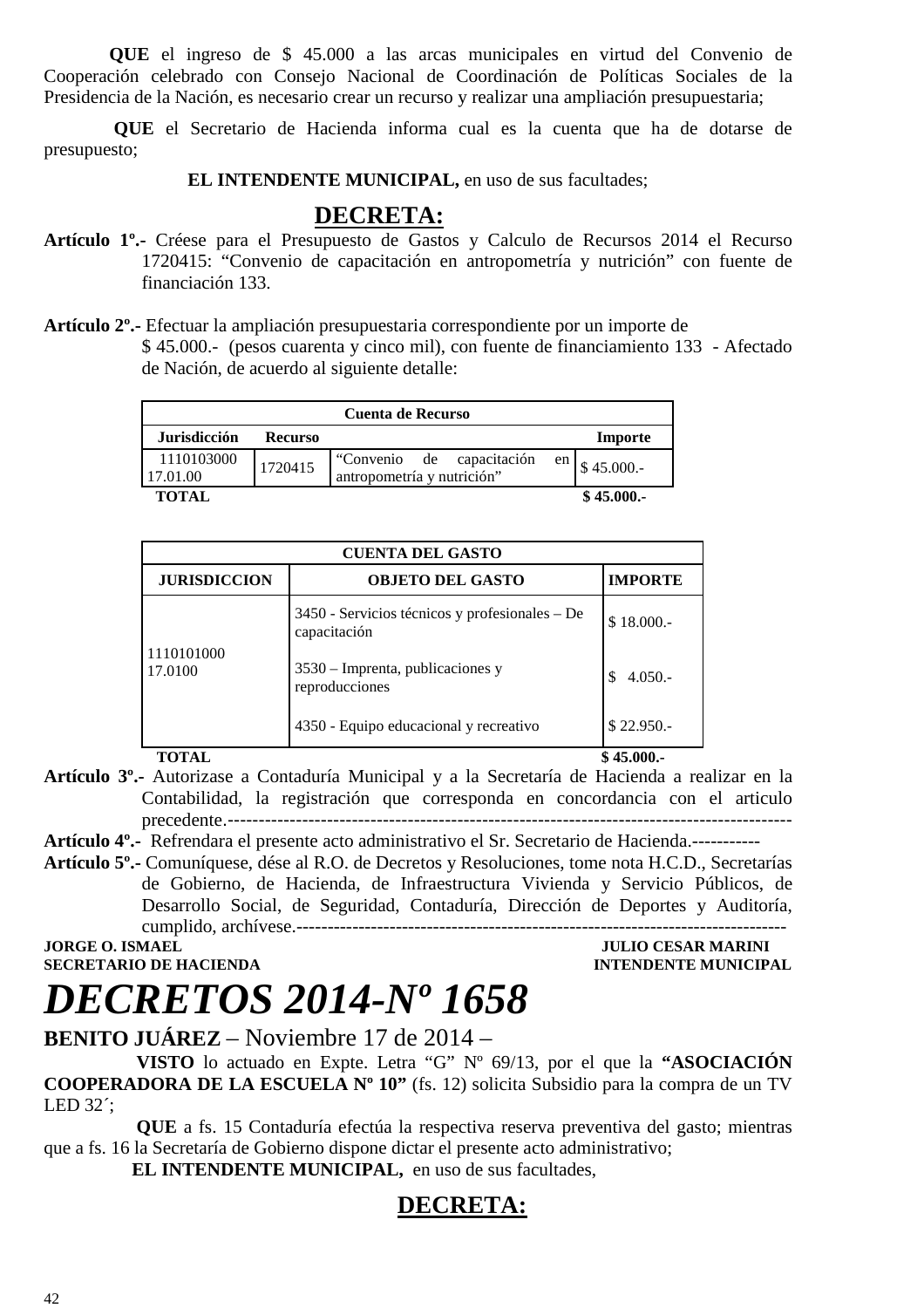**Artículo lº.-** Otórgase **SUBSIDIO** a la **"ASOCIACIÓN COOPERADORA DE LA ESCUELA Nº 10"** por la suma de **Pesos CINCO MIL (\$ 5.000.00)** destinado a la compra de un TV LED 32´. El mismo deberá ser rendido oportunamente mediante "Balance de Inversión".-------------------------------------------------------------------------------------------

**Artículo 2º.-** El gasto será imputado según lo informado por Contaduría a fs. precedente.-------

 **Artículo 3º.-**Tesorería, previo a hacer efectivo el Subsidio del Art. 1°, deberá verificar el cumplimiento del Art. 132 del Reglamento de Contabilidad.------------------------------

**Artículo 4º**.- Refrendará el presente acto administrativo el Sr. Secretario de Gobierno.------------

**Artículo 5º.-** Comuníquese, dése al R.O. De Decretos y Resoluciones, tome nota Contaduría, Tesorería, Presupuesto, Secretarías de Gobierno, de Hacienda y Auditoría, cumplido, archívese.--------------------------------------------------------------------------------------------

**SERGIO JULIO ACOSTA JULIO CESAR MARINI SECRETARIO DE GOBIERNO INTENDENTE MUNICIPAL** 

### *DECRETOS 2014-Nº 1659*

### **BENITO JUÁREZ** – Noviembre 17 de 2014 –

 **VISTO** lo actuado en Expte. Letra "J" Nº 16/12, por el que la **ASOCIACIÓN COOPERADORA DEL JARDÍN Nº 908** (fs. 29) solicita Subsidio destinado a la compra de materiales y pago de mano de obra para la construcción de muebles para equipa el SUM de la Institución;

 **QUE** a fs. 33 Contaduría efectúa la respectiva reserva preventiva del gasto; mientras que a fs. 34 la Secretaría de Gobierno dispone dictar el presente acto administrativo;

**EL INTENDENTE MUNICIPAL,** en uso de sus facultades,

#### **DECRETA:**

**Artículo lº.-** Otórgase **SUBSIDIO** a la **ASOCIACIÓN COOPERADORA DEL JARDÍN Nº 908**  por la suma de **Pesos SEIS MIL (\$ 6.000,00)** destinado la compra de materiales y pago de mano de obra para la construcción de muebles para equipa el SUM de la Institución. El mismo deberá ser rendido oportunamente mediante "Balance de Inversión".-------------------------------------------------------------------------------------------

**Artículo 2º.-** El gasto será imputado según lo informado por Contaduría a fs. precedente.------

 **Artículo 3º.-** Tesorería, previo a hacer efectivo el Subsidio del Art. 1°, deberá verificar el cumplimiento del Art. 132 del Reglamento de Contabilidad.------------------------------

**Artículo 4º**.- Refrendará el presente acto administrativo el Sr. Secretario de Gobierno.------------

**Artículo 5º.-** Comuníquese, dése al R. O. De Decretos y Resoluciones, tome nota Contaduría, Tesorería, Secretarías de Gobierno, de Hacienda y Auditoría, cumplido, archívese.----

**SERGIO JULIO ACOSTA JULIO CESAR MARINI SECRETARIO DE GOBIERNO DE SOBIERO DE SOBIERO DE SOBIERO DE SOBIERO DE SOBIERO DE SOBIERO DE SOBIERO DE SOBIERO DE SOBIERO DE SOBIERO DE SOBIERO DE SOBIERO DE SOBIERO DE SOBIERO DE SO** 

**INTENDENTE MUNICIPAL** 

### *DECRETOS 2014-Nº 1660*

**BENITO JUÁREZ** –Noviembre 17 de 2014 –

**VISTO** lo actuado en Expte. Letra "C" Nº 207/12, por el que el **C.E.F. Nº 115 de Villa Cacique** (fs. 20) solicita Subsidio con destino a solventar gastos de organización de la 1º Gala de Gimnasia Artística y de reposición y actualización de material deportivo;

**QUE** a fs. 23 Contaduría efectúa la respectiva reserva preventiva del gasto; mientras que a fs. 24 la Secretaría de Gobierno dispone dictar el presente acto administrativo;

**EL INTENDENTE MUNICIPAL,** en uso de sus facultades,

#### **DECRETA:**

**Artículo lº.-** Otórgase **SUBSIDIO** al **C.E.F. Nº 115 de Villa Cacique** por la suma de **Pesos CINCO MIL (\$ 5.000,00)** destinado a solventar gastos de organización de la 1º Gala de Gimnasia Artística y de reposición y actualización de material deportivo. El mismo deberá ser rendido oportunamente mediante "Balance de Inversión".----------------------

**Artículo 2º.-** El gasto será imputado según lo informado por Contaduría a fs. precedente.--------

- **Artículo 3º.-** Tesorería, previo a hacer efectivo el Subsidio del Art. 1°, deberá verificar el cumplimiento del Art. 132 del Reglamento de Contabilidad.-------------------------------
- **Artículo 4º**.- Refrendará el presente acto administrativo el Sr. Secretario de Gobierno.-------------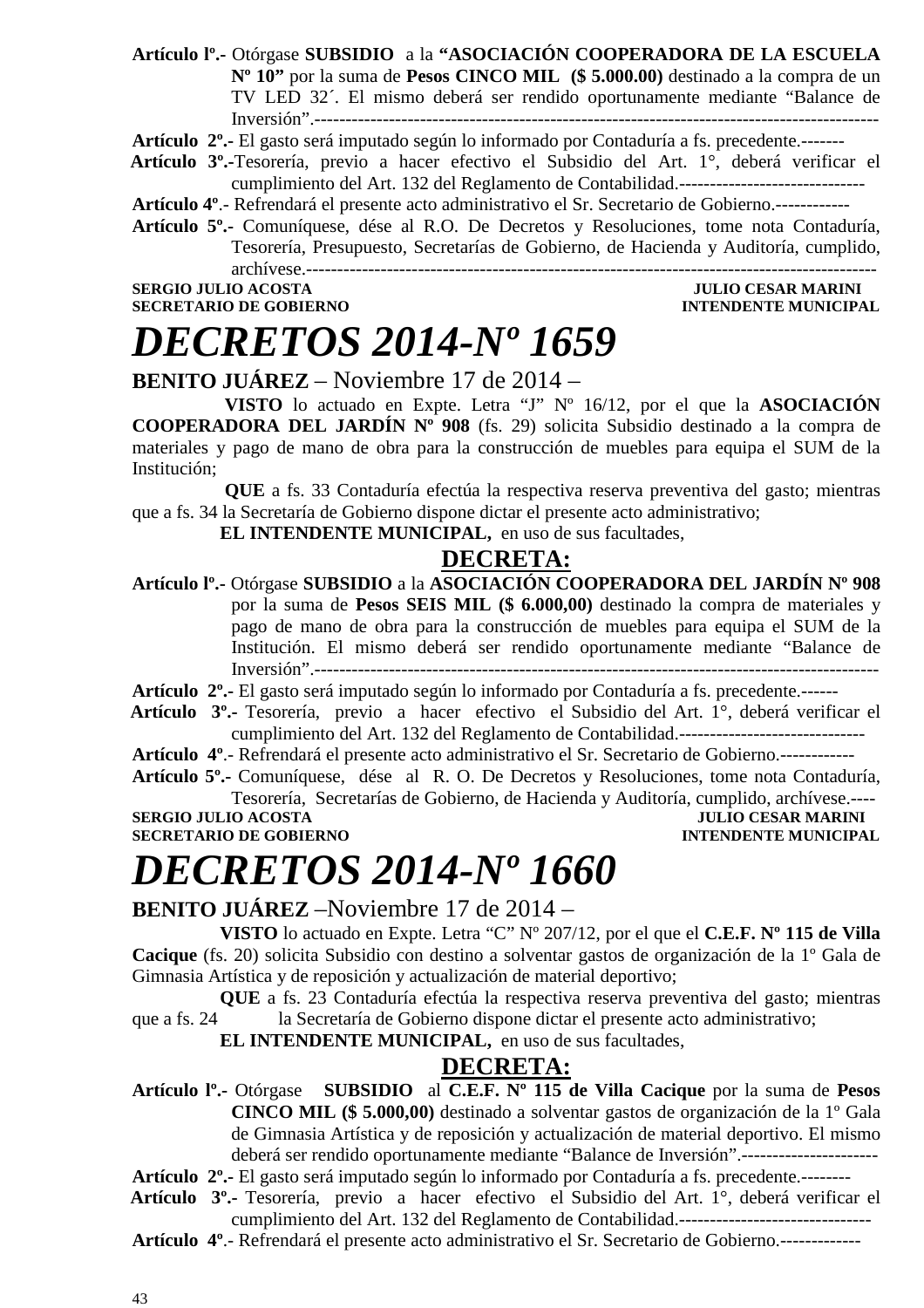**Artículo 5º.-** Comuníquese, dése al R. O. De Decretos y Resoluciones, tome nota Contaduría, Tesorería, Secretarías de Gobierno, de Hacienda y Auditoría, cumplido, archívese.----

**SERGIO JULIO ACOSTA SECRETARIO DE GOBIERNO INTENDENTE MUNICIPAL** 

### *DECRETOS 2014-Nº 1661*

**BENITO JUÁREZ** – Noviembre 17 de 2014 –

**VISTO** lo actuado en el Expte. Letra "G" Nº 103/11, por el que la "ASOCIACIÓN COOPERADORA CASA JUÁREZ TANDIL" (fs. 40) solicita Subsidio con destino a solventar gastos de la organización del festejo de los 10 años de la Institución;

 **QUE** a fs. 43 Contaduría efectúa la respectiva reserva preventiva del gasto; mientras que a fs. 44 la Secretaría de Gobierno dispone dictar el presente acto administrativo;

**EL INTENDENTE MUNICIPAL,** en uso de sus facultades,

### **DECRETA:**

- **Artículo 1º.-** Otórgase **SUBSIDIO** a la "**ASOCIACIÓN COOPERADORA CASA JUÁREZ TANDIL"** por la suma de **Pesos DOS MIL (\$ 2.000,00.-)** destinado a solventar gastos de la organización del festejo de los 10 años de la Institución. El mismo deberá ser rendido oportunamente mediante "Balance de Inversión".-------------------------------
- **Artículo 2º.-** El gasto será imputado según lo informado por Contaduría a fs. precedente.--------
- **Artículo 3º.-**Tesorería, previo a hacer efectivo el Subsidio del Art. 1°, deberá verificar el cumplimiento del Art. 132 del Reglamento de Contabilidad.-------------------------------

**Artículo 4º**.- Refrendará el presente acto administrativo el Sr. Secretario de Gobierno.-------------

**Artículo 5º.-** Comuníquese, dése al R.O. De Decretos y Resoluciones, tome nota Contaduría, Tesorería, Dirección de Presupuesto, Secretarías de Gobierno, de Hacienda y Auditoría, cumplido, archívese.------------------------------------------------------------------

**SECRETARIO DE GOBIERNO INTENDENTE MUNICIPAL** 

**SERGIO JULIO ACOSTA JULIO CESAR MARINI** 

### *DECRETOS 2014-Nº 1662*

### **BENITO JUÁREZ** – Noviembre 17 de 2014-

**VISTO** lo actuado en el Expte. Letra "O" Nº 121/14, en el cual a fojas 1 el Secretario de Infraestructura, Vivienda y Servicios Públicos, solicita la compra de 600 toneladas de Arena Silicea para la Obra de Pavimentación de la Av. Humaitá;

**QUE** a fs. 4 el Jefe de Compras informa que dados los montos se deberá realizar un llamado a Concurso de Precios, acompañando Pliego de Bases y Condiciones;

**QUE** a fojas 11 la Contadora Municipal informa que el Pliego de Bases y Condiciones cumple con los requisitos enunciados en la L.O.M. y en el Reglamento de Contabilidad;

**QUE** a fojas 13 obra informe del Secretario de Hacienda y a fojas 13 vta. el Jefe de Compras informa Nº de Concurso de Precios, fecha y hora de apertura del mismo;

**QUE** el Secretario de Gobierno dispone dictar acto administrativo;

**EL INTENDENTE MUNICIPAL,** en uso de sus facultades,

### **DECRETA:**

**Artículo lº.-** Llámese a **CONCURSO DE PRECIOS Nº 61/2014,** para la compra de 600 toneladas de Arena Silicea para la Obra de Pavimentación de la Av. Humaitá---------------------

**Artículo 2º.**- El presupuesto oficial asciende a la suma de pesos sesenta y seis mil (\$ 66.000,00).---

**Artículo 3º.**- La apertura de propuesta se realizará el día 28 de Noviembre de 2014 a las 11 horas en la Oficina Compras de la Municipalidad de Benito Juárez sita en Avenida Mitre N° 42.----------------------------------------------------------------------------------------------------

- **Artículo 4º.**-Refrendará el presente acto administrativo el Sr. Secretario de Infraestructura, Vivienda y Servicios Públicos.-------------------------------------------------------------------
- **Artículo 5º.**-Comuníquese, dése al R.O. de Decretos y Resoluciones, tome nota Compras, Secretarías de Gobierno, de Hacienda, de Infraestructura, Vivienda y Servicios Públicos, Contaduría, Dirección de Presupuesto y Auditoria, cumplido, archívese.------<br>JULIO CESAR MARINI

**S. DE INF., VIV Y SERV. PUBLICOS**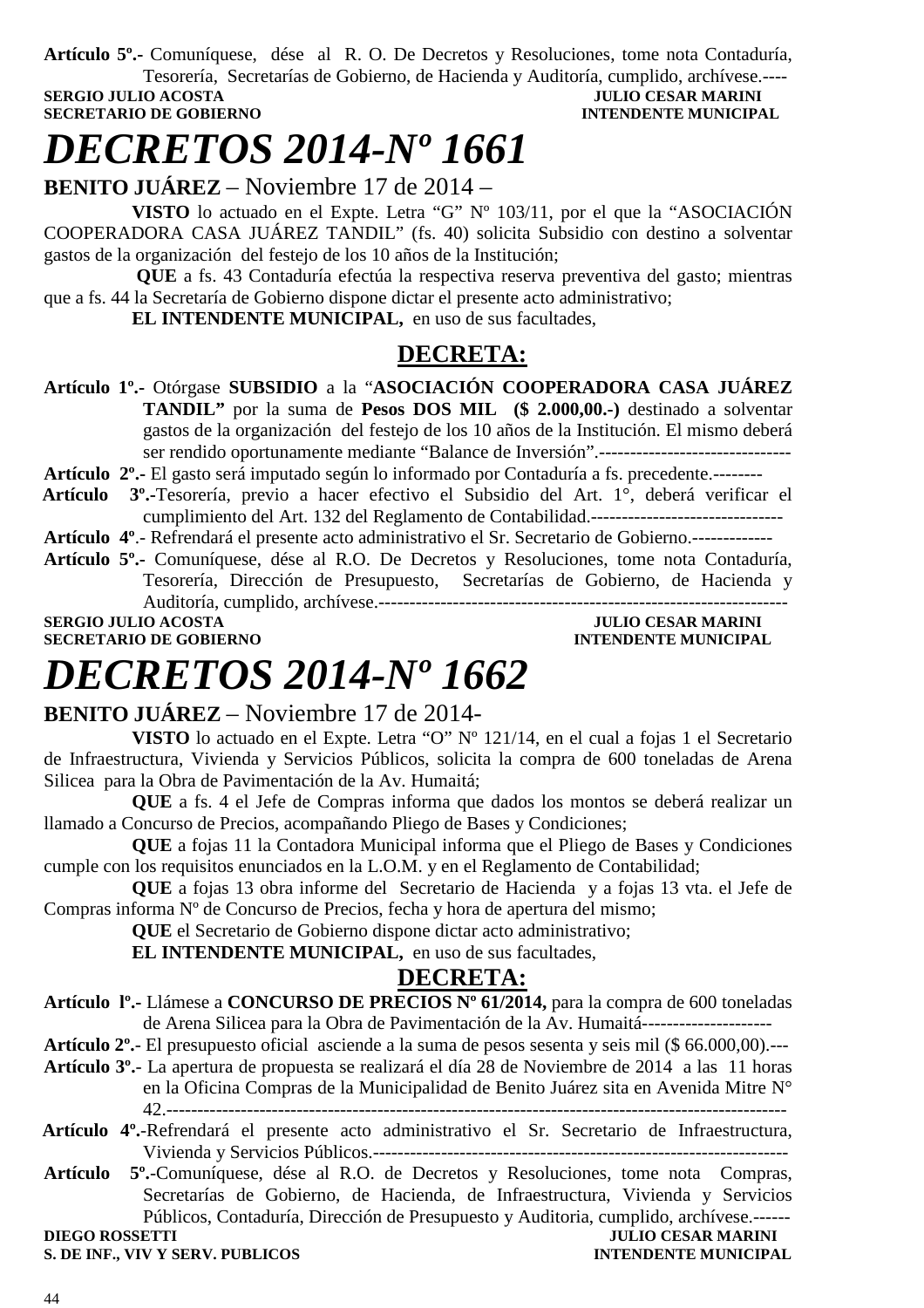## *DECRETOS 2014-Nº 1663*

### **BENITO JUÁREZ** – Noviembre 11 de 2014 -

 **VISTO** lo actuado en Expte. Letra "D" Nº 318/14 por el cual Secretaria de Desarrollo Social a fojas 1, solicita **SUBSIDIO** destinado a la Sra. Navarro Soledad;

 **QUE** a fojas precedentes Contaduría realiza la respectiva reserva preventiva del gasto;

 **QUE** el Secretario de Gobierno dispone emitir acto administrativo de Subsidio;

**EL INTENDENTE MUNICIPAL** en uso de sus facultades,

### **DECRETA:**

**Artículo 1º.-** Abonar **SUBSIDIO A INDIGENTES** a la **Sra. NAVARRO SOLEDAD D.N.I. 32.900.618**, por un monto total de pesos quinientos (\$ 500,00) de acuerdo a lo actuado

en el Expte. Letra "D" Nº 318/14.----------------------------------------------------------------

**Artículo 2º.-** El gasto será imputado según lo informado por Contaduría a fs. precedentes.------------

**Artículo 3º.-** Refrendará el presente acto administrativo la Sra. Secretaria de Desarrollo Social.------ **Artículo 4º.-** Comuníquese, dése al R. O. de Decretos y Resoluciones, tome nota Contaduría, Tesorería, Presupuesto, Secretarías de Gobierno, de Hacienda, de Desarrollo Social y Auditoria, cumplido, archívese.------------------------------------------------------------------

**MARIA TERESA RICCI DE LOS EN EL ENCOLO DE LOS ENFIRMADELES DE LOS ENFIRMADELES DE LOS ENFIRMADELES DE LOS ENFIRMADELES DE LOS ENFIRMADELES DE LOS ENFIRMADELES DE LOS ENFIRMADELES DE LOS ENFIRMADELES DE LOS ENFIRMADELES DE** 

**S. DE DESARROLLO SOCIAL DESARROLLO SOCIAL DESARROLLO SOCIAL DESARROLLO SOCIAL DESARROLLO SOCIAL DE LA PERIODICIPAL DE LA PERIODICIPAL DE LA PERIODICIPAL DE LA PERIODICIPAL DE LA PERIODICIPAL DE LA PERIODICIPAL DE LA PERIO** 

# *DECRETOS 2014-Nº 1664*

#### **BENITO JUÁREZ -** Noviembre 18 de 2014.-

 **VISTO** lo actuado en el Expte. Letra "A" Nº 41/2014, en el cual de fs. 2 a 19 obra sentencia de Cámara de Apelaciones en lo Contencioso Administrativo de Mar del Plata, en autos: "Casas de Malaga, Paula y otros c/ Hospital de Benito Juárez y otros s/ Daños y Perjuicios";

**QUE** a fs. 25 obra liquidación actualizada y aprobada por la suma de pesos cuatrocientos noventa y siete mil cuatrocientos noventa y tres con cuarenta y seis centavos (\$ 497.493,46), siendo indispensable efectuar el depósito de la misma para evitar la ejecución de la misma;

**QUE** a los efectos de evitar una futura ejecución de la sentencia de los autos referenciados y siendo además, la Municipalidad de Benito Juárez, co-deudora se estableció el pago de la liquidación que se encontraba firme y consentida obrante de fs. 2 a 19, así mismo se dispone a Asesoria Legal a iniciar la acción de repetición por la suma abonada contra el co-demandado Dr. Fernando Di Croce, y

 **CONSIDERANDO** lo establecido en el artículo Nº 119 inc. a) de la Ley Orgánica de las Municipalidades, según el cuál se autoriza al Departamento Ejecutivo a efectuar transferencia de partidas presupuestarias para recursos ordinarios y *"… realizar gastos aun cuando el concepto de ellos no esté previsto en el Presupuesto General o excedan el monto de las partidas autorizadas, solamente en los siguientes casos: a) Para el cumplimiento de sentencias judiciales firmes…"*.

**QUE** el Secretario de Gobierno dispone dictar el presente acto administrativo;

**EL INTENDENTE MUNICIPAL,** en uso de sus facultades,

### **DECRETA:**

- **ARTICULO 1º.-** Autorízase a la Contaduría del Hospital Municipal "Eva Perón" Ente Descentralizado "Dr. Alfredo Saintout" a efectuar el pago de pesos trescientos cincuenta y nueve mil ciento ochenta y cinco con cuarenta y seis centavos (\$ 359.185,56), en la Cuenta Judicial Nº 508036/1, CBU Nº 0140433727630450803611, Banco de la Provincia de Buenos Aires Sucursal Tribunales (Azul), de acuerdo a la sentencia jurídica obrante a fs. 24, 25 y 26 del Expte. "A" Nº 41/2014.-----------------------------------------------------------------------
- **ARTÍCULO 2º.** A los efectos de afrontar presupuestariamente el monto indicado en el artículo 1º, efectúese una modificación presupuestaria de recursos por un total de pesos trescientos cincuenta y nueve mil ciento ochenta y cinco con cuarenta y seis centavos (\$359.185,46), de acuerdo al siguiente detalle:

**JURISDICCIÓN: 1120000001 – Ente Descentralizado "Dr. Alfredo Saintout"**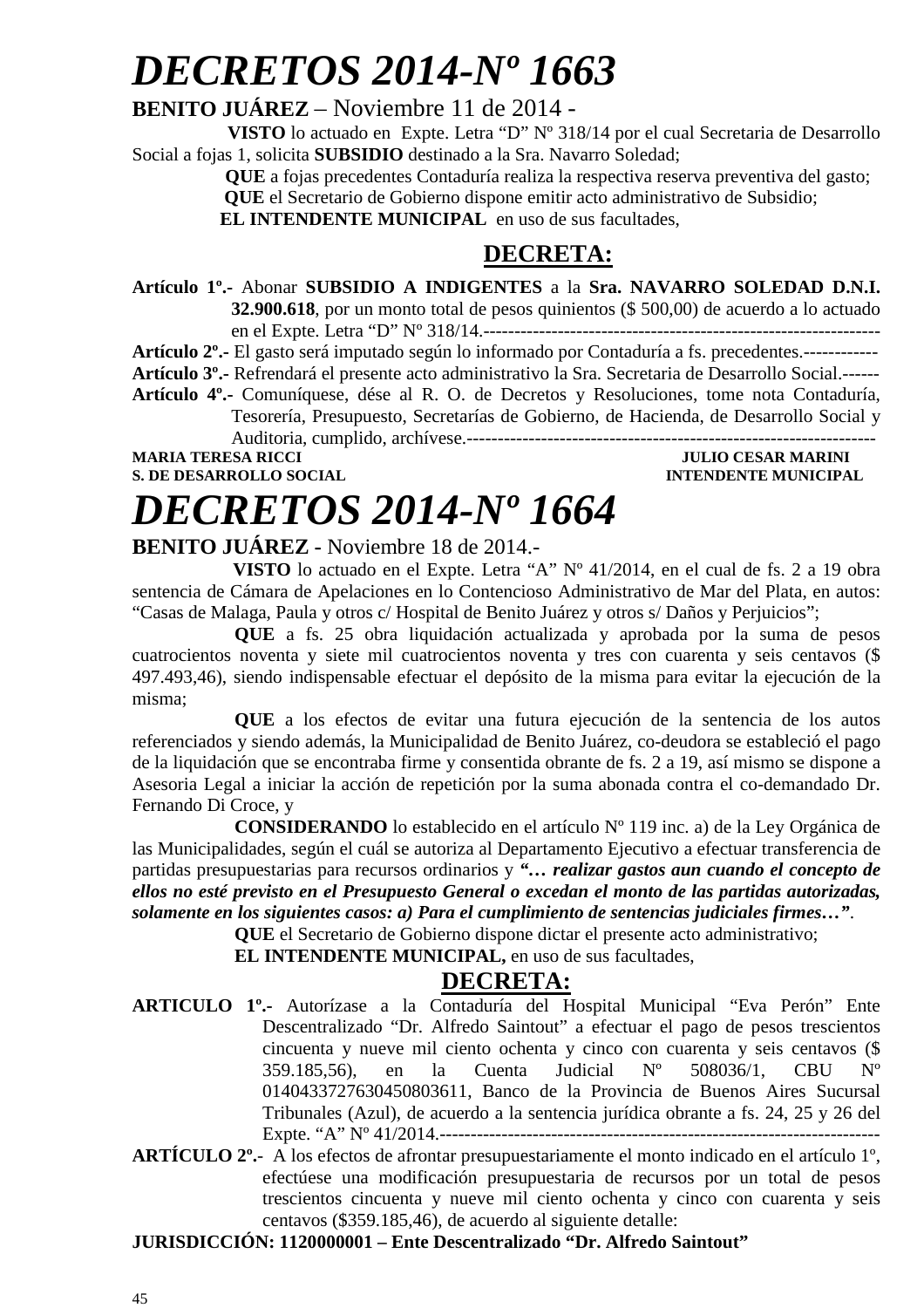#### **CONCEPTO: 41.1.01.00 – Contribuciones de la Administración Central**

**ARTÍCULO 3º**.- Efectuar la siguiente Modificación Presupuestaria de gastos por un monto total de pesos trescientos cincuenta y nueve mil ciento ochenta y cinco con cuarenta y seis centavos (\$359.185,46), de acuerdo al siguiente detalle:

#### **JURISDICCIÓN: 1120000001 – Ente Descentralizado "Dr. Alfredo Saintout" APERTURA PROGRAMÁTICA: 16.00.00 – Atención Hospitalaria Central FUENTE DE FINANCIAMIENTO: 110 – Tesoro Municipal PARTIDA: 3.8.4.0 – MULTAS, RECARGOS Y GASTOS JUDICIALES**

**ARTICULO 4º.-** Autorizase a Contaduría del Ente Descentralizado "Dr. Alfredo Saintout" a realizar en al Contabilidad, la registración que corresponda, en concordancia con los artículos precedentes.---------------------------------------------------------------------

ARTICULO 5°.- Instrúyase a Asesoría Legal a iniciar acciones legales de recupero contra el demandado tendientes a recuperar el monto abonado en el artículo 1º.---------

**ARTICULO 6º.-** Por Asesoría Legal, notifíquese.-----------------------------------------------------------

**ARTICULO 7º.-** Refrendara el presente acto administrativo el Sr. Secretario de Gobierno.------

**ARTÍCULO 8º.-** Comuníquese, dése al R. O. de Decretos y Resoluciones, tome nota Secretarias de Gobierno, de Hacienda, de Salud, Asesoría Legal, Contaduría, Dirección de Presupuesto, Contaduría del Ente Descentralizado "Dr. Alfredo Saintout" y Auditoría, cumplido archívese.------------------------------------------------------------

**SERGIO JULIO ACOSTA JULIO CESAR MARINI SECRETARIO DE GOBIERNO** 

### *DECRETOS 2014-Nº 1665*  **BENITO JUÁREZ** – Noviembre 18 de 2014 **-**

**VISTO** lo actuado en Expte. Letra "G" Nº 144/14, por el que el **MUSEO DEL MILITANTE "EVA DUARTE DE PERÓN"** eleva documentación pertinente, dando cumplimiento a lo previsto por la Oza. Municipal Nº 1.332/84 y el Decreto Reglamentario Nº 284/84;

 **QUE** a fs. 20 obra informe del Sr. Asesor Legal;

 **QUE** la Secretaría de Gobierno dispone emitir el acto administrativo e indica que a la mencionada Institución se le otorga el Nº 165;

 **EL INTENDENTE MUNICIPAL,** en uso de sus facultades,

### **DECRETA:**

**Artículo 1º**.- Inscríbase en el Registro de Entidades de Bien Público de la comuna de Benito Juárez al **MUSEO DEL MILITANTE "EVA DUARTE DE PERON",** bajo el Nº 165/14 habiendo cumplimentado lo dispuesto por la Oza. Mpal. Nº 1.332/84 y su Decreto Reglamentario Nº 284/84.------------------------------------------------------------------------- **Artículo 2º.-** Notifíquese.-----------------------------------------------------------------------------------------

**Artículo 3º.-** Refrendará el presente acto administrativo el Sr. Secretario de Gobierno.-------------

**Artículo 4º.-** Comuníquese, dése al R. O. de Decretos y Resoluciones, tome nota Secretaría de Gobierno, Asesoría Legal y Auditoría, cumplido, archívese.------------------------------

**SECRETARIO DE GOBIERNO INTENDENTE MUNICIPAL** 

**JULIO CESAR MARINI** 

## *DECRETOS 2014-Nº 1666*

**BENITO JUÁREZ-** Noviembre 18 de 2014 -

 **VISTO** Los fondos disponibles de la cuenta Nº 50180/0 de la sucursal del Banco Provincia, de acuerdo a lo actuado en el Expte. Letra "H" **N º** 2/14;

 **CONSIDERANDO** la oportunidad de generar ingresos por montos inmovilizados, por medio de una operación de plazo fijo con el Banco de la Provincia de Buenos Aires.

 **QUE** no existe observación que formular, se procede a dictar este instrumento legal para su aprobación:

**EL INTENDENTE MUNICIPAL, en uso de sus facultades;**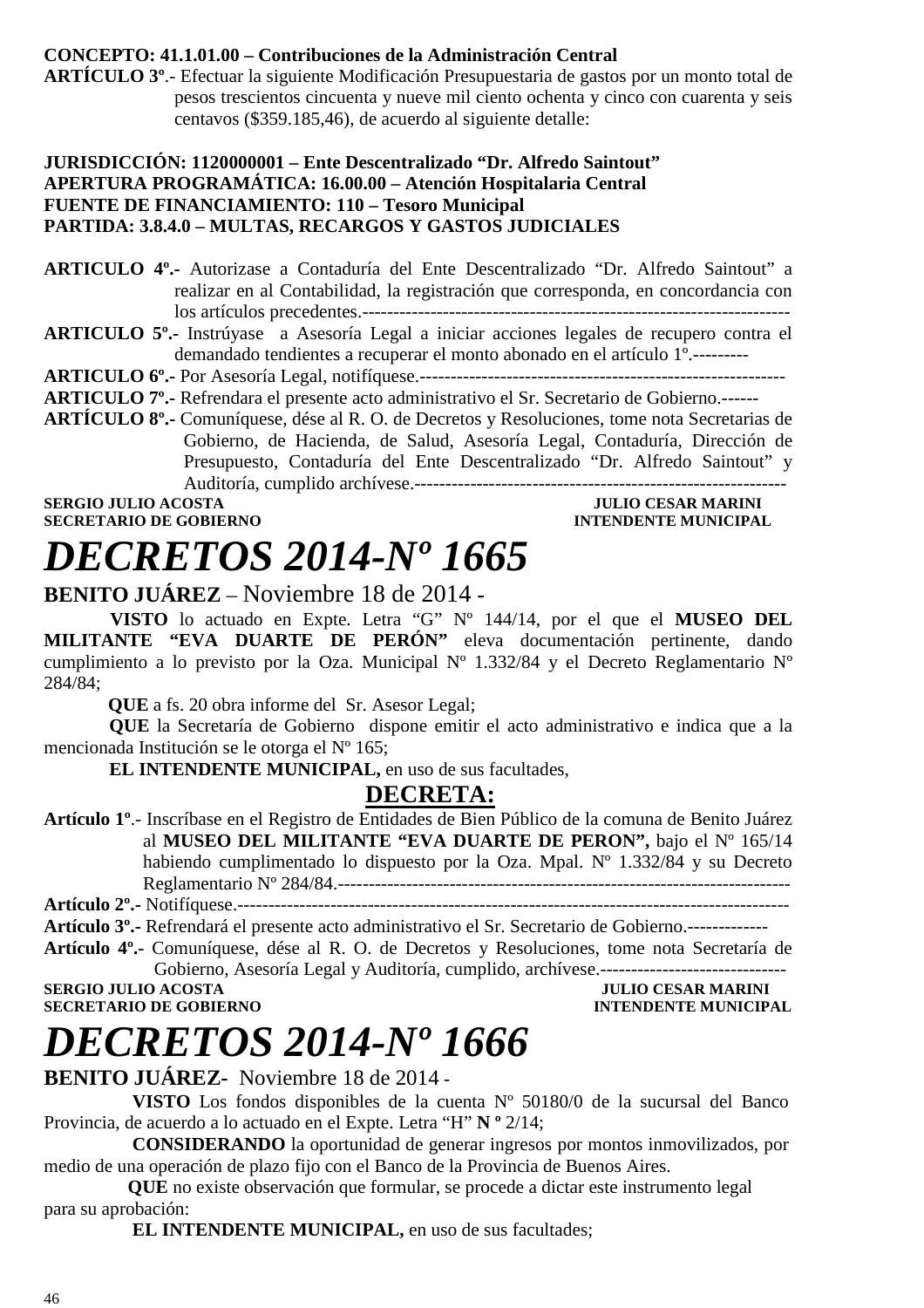#### **DECRETA:**

**Artículo 1º.-** Procédase a contratar una operación de Depósito a plazo Fijo con el Banco Provincia de Buenos Aires por la suma de pesos dos millones quinientos mil (\$2.500.000,00) de la cuenta bancaria Nº 50180/0.-------------------------------------------------------------------

**Artículo 2º.-** Apruébese las condiciones financieras ofrecidas por Banco Provincia, para los montos del artículo precedente, que se detallan a continuación:

Interés: La tasa de interés será fija, se aplicará la Tasa Nominal Anual del veinte por ciento (20,00%) y la Tasa Efectiva Anual del veintiuno con 94/00 por ciento (21,94%)

Plazo: Se fijará como inicio del plazo el 18/11/2014 y durante 30 días.-------------------------------

En consecuencias, el monto generado por intereses será: de pesos cuarenta y un mil noventa y cinco c/89 ctvos (\$ 41.095,89).-----------------------------------------------------------------------------------------

**Artículo 3º.-** Refrendará el presente acto administrativo el Sr. Secretario de Hacienda.----------

**Artículo 4º.-** Comuníquese, dése al R. O. de Decretos y Resoluciones, tome nota Contaduría, Tesorería, Presupuesto, Secretarías de Gobierno, de Hacienda y Auditoría, cumplido, archívese.--------------------------------------------------------------------------------------------

**SECRETARIO DE HACIENDA INTENDENTE MUNICIPAL** 

### **JORGE O. ISMAEL JULIO CESAR MARINI**

### *DECRETOS 2014-Nº 1667*

**BENITO JUAREZ** – Noviembre 18 de 2014-

**VISTO** lo actuado en Expediente Letra "R" Nº 69/14, en el cual obran de fs. 2 a 12 obran certificaciones de servicios de la agente MUNIAGORRY ELSA (L.P. 2703);

**QUE** de fs. 14 la Directora de Recursos Humanos solicita se le reconozca a la agente la antigüedad laboral;

**QUE** a fojas 15 el Sr. Asesor Legal de la Comuna sugiere se dicte el acto administrativo;

**QUE** el Secretario de Gobierno dispone dictar el presente acto administrativo;

**EL INTENDENTE MUNICIPAL,** en uso de sus facultades,

### **DECRETA:**

**Artículo lº.-** Reconózcase la **ANTIGÜEDAD** de tres (3) años y seis (6) meses correspondientes a los períodos **01/05/1988 al 31/12/1988 y entre el 01/03/1989 al 31/12/1991** a la agente **MUNIAGORRY ELSA (L.P. 2703)**, con efecto retroactivo al 1/11/2014 y de acuerdo al artículo 19 inc. b de la ley 11.757 y lo actuado en el Expediente Letra "R" Nº 69/14.-------------------------------------------------------------------------------------------

**Artículo 2º.-** Por la Dirección de Recursos Humanos, notifíquese.--------------------------------------

**Artículo 3º.-** Refrendará el presente acto administrativo el Sr. Secretario de Gobierno.-----------

**Artículo 4**º.**-**Comuníquese, dése al R.O. de Decretos y Resoluciones, tome nota Recursos Humanos, Secretarías de Gobierno, de Hacienda y Auditoría, cumplido, archívese.---

**SERGIO JULIO ACOSTA JULIO CESAR MARINI SECRETARIO DE GOBIERNO INTENDENTE MUNICIPAL** 

### *DECRETOS 2014-Nº 1668*

### **BENITO JUÁREZ** – Noviembre 18 de 2014 -

**VISTO** lo actuado en el Expte. Letra "E" Nº 24/11, en el cual obra Decreto Municipal Nº 929/14 por el que se dispone la designación transitoria de la agente ARANIBAR GEMA RUDITH (D.N.I. 18.745.089);

**QUE** a fs. 52 obra nota de la Directora de Recursos Humanos del Hospital Municipal "Eva Perón" Ente Descentralizado "Dr. Alfredo Saintout", solicitando la modificación de dicho Decreto;

 **QUE** el Secretario de Gobierno dispone dictar el presente acto administrativo;

**EL INTENDENTE MUNICIPAL,** en uso de sus facultades,

#### **DECRETA:**

**Artículo lº.-**Modifíquese el artículo 1º del Decreto Municipal Nº 929/14 **donde decía:** *"ARANIBAR GEMA RUDITH (D.N.I. 18.745.089) Cat. 1 con 48 hs. sem. – Enfermera de Piso, UTI, Guardia de Emergencias, Traslados y Quirófano – Expte. Letra "E" Nº 24/11",* **Debe**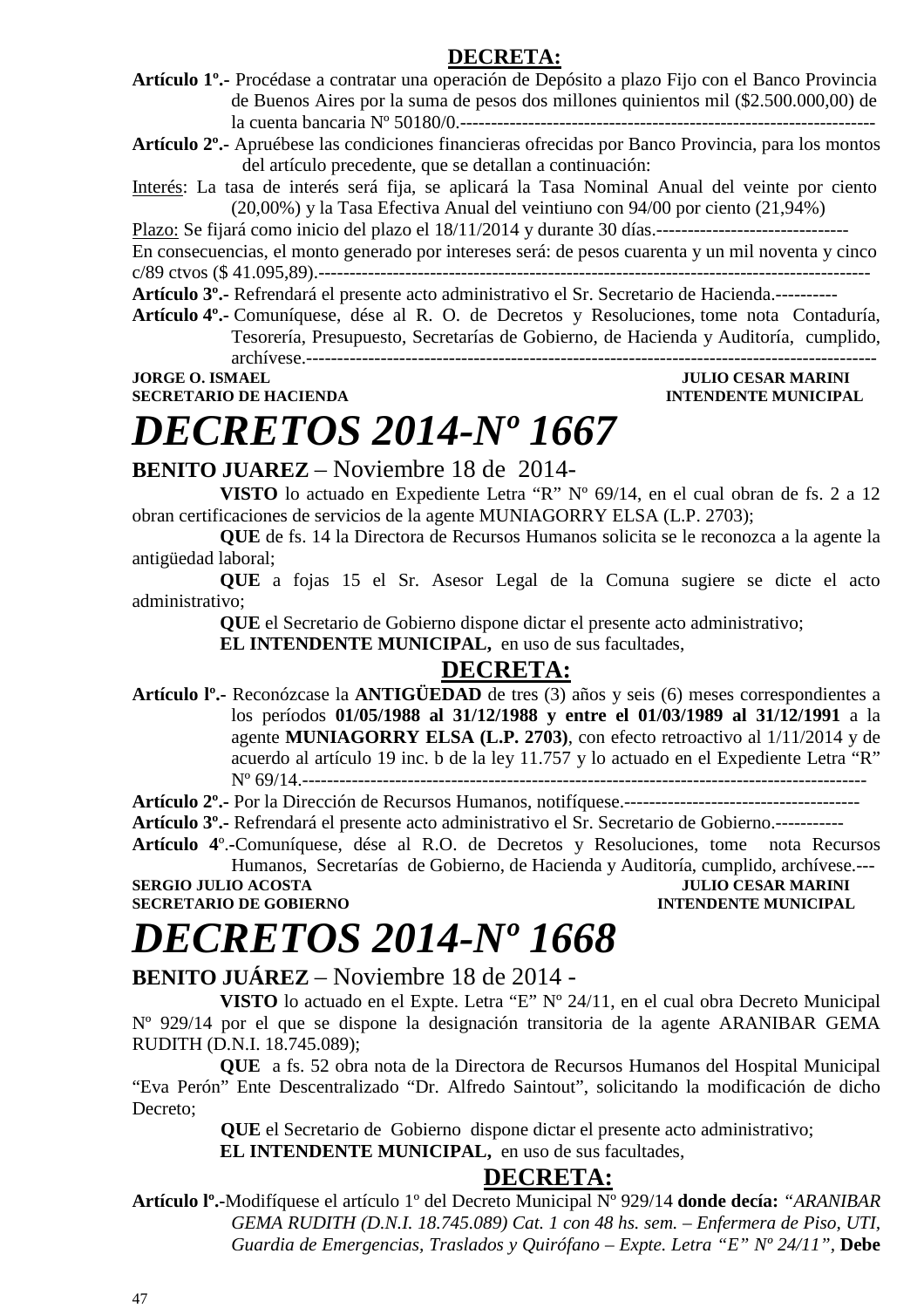**decir:** ARANIBAR GEMA RUDITH (D.N.I. 18.745.089) Cat. 4 con 48 hs. sem. – Enfermera de Piso, UTI, Guardia de Emergencias, Traslados y Quirófano – Expte. Letra "E" Nº 24/11.--------------------------------------------------------------------------------

**Artículo 2º.-** Por la Dirección de Recursos Humanos del Ente, notifíquese.----------------------------

**Artículo 3º.-** Refrendará el presente acto administrativo la Sra. Secretaria de Salud.--------------

**Artículo 4º.-** Comuníquese, dése al R. O. de Decretos y Resoluciones, tome nota Recursos Humanos del Ente, Contaduría del Ente, Secretarías de Gobierno, de Salud, Ente Descentralizado "Dr. Alfredo Saintout" y Auditoría, cumplido, archívese.---------------- MARIA ELISA TIMPANARO **JULIO CESAR MARINI**<br>SECRETARIA DE SALUD **ANTICOLOGÍA ELISA ELISA DE SALUD** 

**INTENDENTE MUNICIPAL** 

### *DECRETOS 2014-Nº 1669*

### **BENITO JUÁREZ**- Noviembre 18 de 2014-

 **VISTO** que por Resolución Nº 486/14 se otorgó LICENCIA POR PRESENTISMO a la Subdirectora del Instituto Cruz del Sur Sra. HEREDIA MARIA INES (L.P. 1630);

 **QUE** resulta necesario que la mencionada sea reemplazada;

 **QUE** el Secretario de Gobierno dispone dictar el presente acto administrativo;

**EL INTENDENTE MUNICIPAL,** en uso de sus facultades,

### **DECRETA:**

**Artículo lº.-** Concédase LICENCIA POR PRESENTISMO, a la Subdirectora del Instituto Cruz del Sur Sra. HEREDIA MARIA INES (L.P. 1630) por el día 14/11/2014, asume sus funciones en carácter de reemplazo la agente SARGHINI KARINA (L.P.2784).--------

**Artículo 2º.-** Por la Dirección de Recursos Humanos notifíquese a la interesada y agréguese al legajo personal del agente.------------------------------------------------------------------------

**Artículo 3º.-** Refrendará el presente acto administrativo la Sra. Secretaria de Desarrollo Social.------

**Artículo 4º.-**Comuníquese, dése al R. O. De Decretos y Resoluciones, tome nota Recursos Humanos, Presupuesto, Secretarías de Gobierno, de Hacienda, de Desarrollo Social y Auditoría, cumplido, archívese.------------------------------------------------------------------

**S. DE DESARROLLO SOCIAL DESARROLLO SOCIAL DESARROLLO SOCIAL DESARROLLO SOCIAL DESARROLLO SOCIAL DE SOCIAL DE SOCIAL DE SOCIAL DE SOCIAL DE SOCIAL DE SOCIAL DE SOCIAL DE SOCIAL DE SOCIAL DE SOCIAL DE SOCIAL DE SOCIAL DE SO** 

**MARIA TERESA RICCI JULIO CESAR MARINI** 

### *DECRETOS 2014-Nº 1670*

 **BENITO JUÁREZ**- Noviembre 18 de 2014-

 **VISTO** que por Resolución Nº 487/14 se otorgó LICENCIA ANUAL REGLAMENTARIA a la agente MONTES ADRIANA (L.P. 1068);

 **QUE** resulta necesario que la mencionada sea reemplazada;

 **QUE** el Secretario de Gobierno dispone dictar el presente acto administrativo;

**EL INTENDENTE MUNICIPAL,** en uso de sus facultades,

### **DECRETA:**

- **Artículo lº.-**Concédase LICENCIA ANUAL REGLAMENTARIA a la agente MONTES ADRIANA (L.P. 1068) desde el día 17/12/2014 y hasta el 30/12/2014, correspondiente a L.A.R. 2013, asume sus funciones en carácter de reemplazo la agente IBAÑEZ LUCIA (L.P. 3025).-----------------------------------------------------------
- **Artículo 2º.-**Por la Dirección de Recursos Humanos notifíquese a la interesada y agréguese al legajo personal del agente.------------------------------------------------------------------------

**Artículo 3º.-** Refrendará el presente acto administrativo el Sr. Secretario de Gobierno.------------

**Artículo 4º.-** Comuníquese, dése al R. O. De Decretos y Resoluciones, tome nota Recursos Humanos, Presupuesto, Secretaría de Gobierno, de Hacienda y Auditoría, cumplido, archívese.--------------------------------------------------------------------------------------------

**SERGIO JULIO ACOSTA JULIO CESAR MARINI SECRETARIO DE GOBIERNO INTENDENTE MUNICIPAL** 

## *DECRETOS 2014-Nº 1671*

**BENITO JUÁREZ -** Noviembre 19 de 2014.-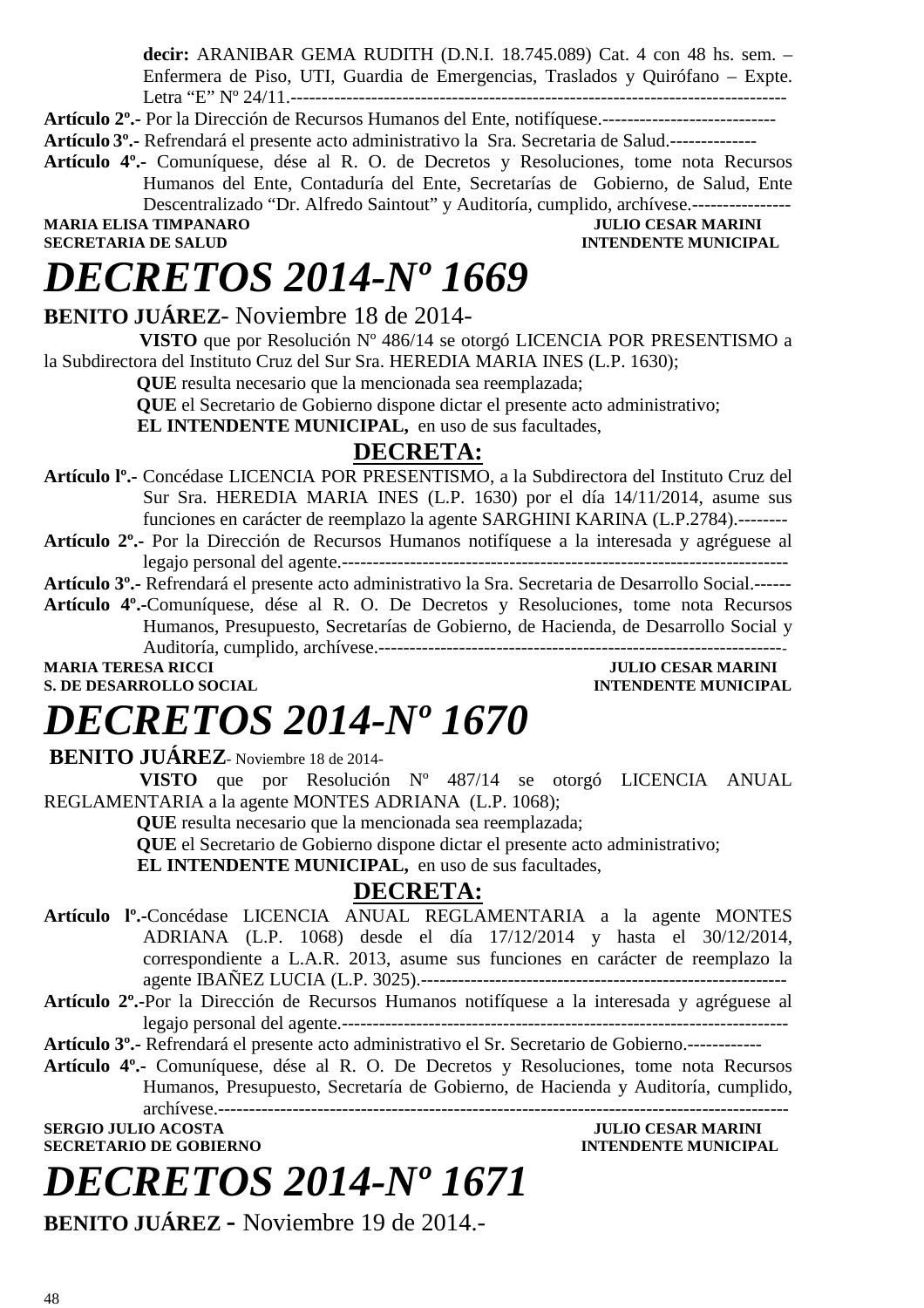**VISTO** que el día 20 de Noviembre del corriente año se conmemora **EL DÍA DE LA SOBERANÍA NACIONAL,** la Escuela de Educación Secundaria Nº 1 "Ministro Zarini", de la localidad de Barker, se encuentra organizando el Acto Oficial, el cual se llevara a cabo en las Instalaciones de la Institución**;** 

**QUE** resulta necesario establecer el PROGRAMA OFICIAL DE ACTOS;

**EL INTENDENTE MUNICIPAL, en uso de sus facultades;** 

#### **DECRETA:**

- **Artículo lº.-** Adóptese como **ACTO OFICIAL** conmemorativo del DÍA DE LA SOBERANÍA NACIONAL, el programa establecido por la Escuela de Educación Secundaria Nº 1 "Ministro Zarini" de la localidad de Barker, el cual se llevará a cabo en el las Instalaciones de la Institución el día **20 de Noviembre de 2014**, de acuerdo al siguiente programa:
	- Recepción de autoridades y público
	- Palabras de Bienvenida a los presentes
	- Entrada de Banderas de Ceremonia institucionales
	- Entonación de las estrofas del Himno Nacional Argentino
	- Palabras de alumnos de 6º año
	- Clase abierta
	- Número artístico alegórico a la fecha
	- Graffiti: "Soy mi soberano" (construcción colectiva de alumnos de 6º año)
	- Retiro de Banderas de Ceremonia Despedida y desconcentración

**Artículo 2º.- INVÍTASE** a toda la población a participar de este Acto Evocativo.---------------------- **Artículo 3º.-** Autorízase a Contaduría a realizar los gastos que demande el acto del artículo

precedente.------------------------------------------------------------------------------------------ **Artículo 4º.-** Refrendará el presente acto administrativo el Sr. Secretario de Gobierno.----------------

**Artículo 5º.-** Comuníquese, dése al R.O. de Decretos y Resoluciones, tome nota Recursos Humanos, Secretarías de Gobierno, de Hacienda, de Desarrollo Social, de Infraestructura, Vivienda y Servicios Públicos, de Seguridad, Dirección de Cultura y Educación Y Auditoría, cumplido archívese.-------------------------------------------------

#### **SERGIO JULIO ACOSTA SECRETARIO DE GOBIERNO INTENDENTE MUNICIPAL**

### *DECRETOS 2014-Nº 1672*

#### **BENITO JUÁREZ** –Noviembre 19 de 2014 –

**VISTO** lo actuado en Expte. Letra "G" Nº 117/12, por el que la **GUARDIA DE LA COMUNIDAD** (fs. 98) solicita Subsidio con destino a solventar gastos del Encuentro de Guardias organizado por la Institución a llevarse a cabo los días 22 y 23 de Noviembre del corriente año;

**QUE** a fs. 101 Contaduría efectúa la respectiva reserva preventiva del gasto; mientras que a fs. 102 la Secretaría de Gobierno dispone dictar el presente acto administrativo;

**EL INTENDENTE MUNICIPAL,** en uso de sus facultades,

### **DECRETA:**

**Artículo lº.-** Otórgase **SUBSIDIO** a la **GUARDIA DE LA COMUNIDAD** por la suma de **Pesos CINCO MIL (\$ 5.000.00)** destinado a solventar gastos del Encuentro de Guardias organizado por la Institución a llevarse a cabo los días 22 y 23 de Noviembre del corriente año.. El mismo deberá ser rendido oportunamente mediante "Balance de Inversión".-------------------------------------------------------------------------------------------

**Artículo 2º.-** El gasto será imputado según lo informado por Contaduría a fs. precedente.-------

 **Artículo 3º.-** Tesorería, previo a hacer efectivo el Subsidio del Art. 1°, deberá verificar el cumplimiento del Art. 132 del Reglamento de Contabilidad.----------------------------

**Artículo 4º**.- Refrendará el presente acto administrativo el Sr. Secretario de Gobierno.-------------

**Artículo 5º.-** Comuníquese, dése al R. O. De Decretos y Resoluciones, tome nota Contaduría, Tesorería, Secretarías de Gobierno, de Hacienda y Auditoria cumplido, archívese.-----

**SERGIO JULIO ACOSTA SECRETARIO DE GOBIERNO INTENDENTE MUNICIPAL**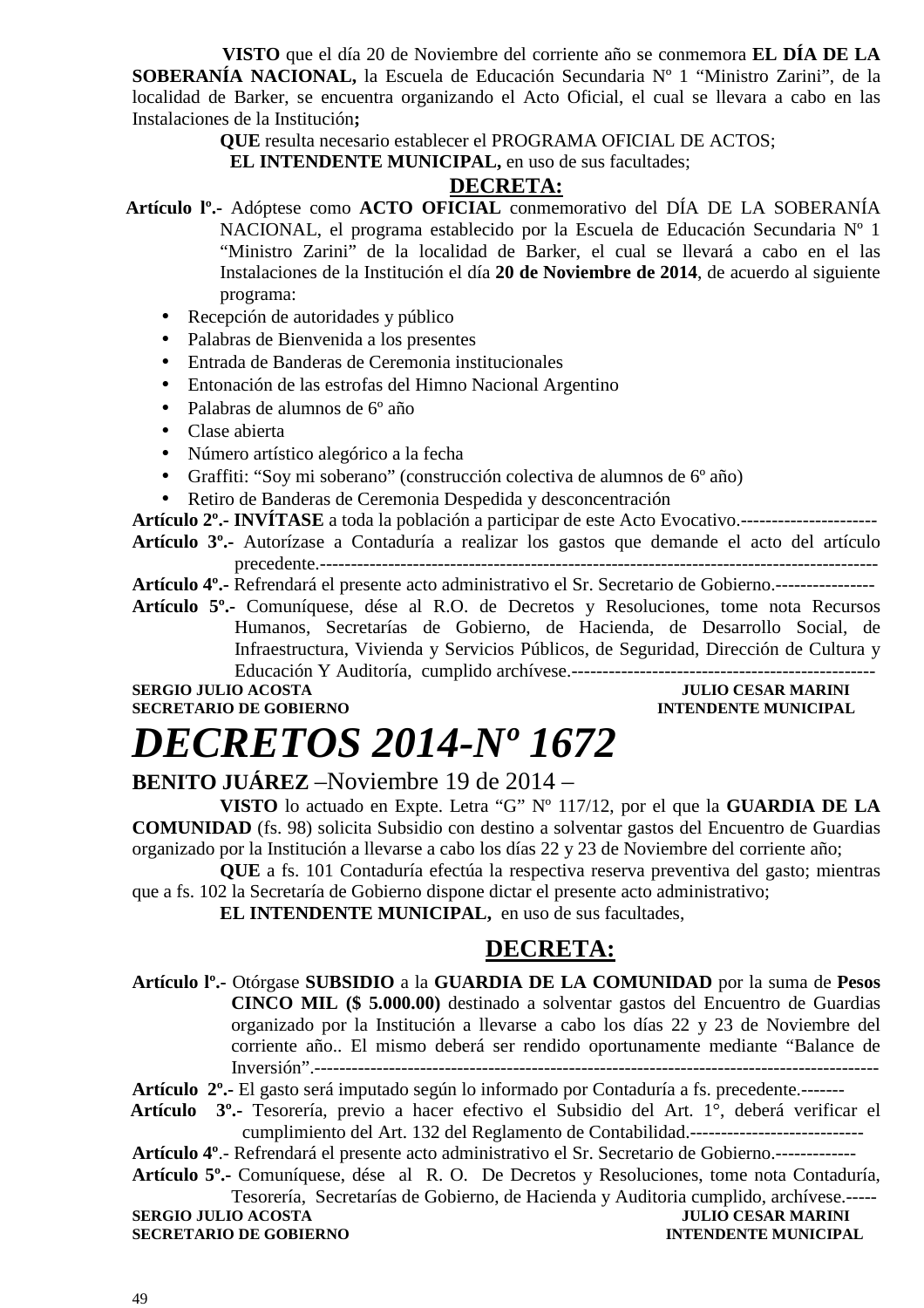## *DECRETOS 2014-Nº 1673*

**BENITO JUÁREZ** – Noviembre 19 de 2014 –

**VISTO** lo actuado en Expte. Letra "A" Nº 163/12, por el que la "**ASOCIACIÓN COOPERADORA JARDÍN Nº 902"** (fs. 74) solicita Subsidio destinado al pago de la totalidad del valor de un juego adquirido para el patio del jardín;

 **QUE** a fs. 77 Contaduría efectúa la respectiva reserva preventiva del gasto; mientras que a fs. la Secretaría de Gobierno dispone dictar el presente acto administrativo;

**EL INTENDENTE MUNICIPAL,** en uso de sus facultades,

### **DECRETA:**

- **Artículo lº.-** Otórgase **SUBSIDIO** a la **"ASOCIACIÓN COOPERADORA JARDÍN Nº 902"**  por la suma de **Pesos SEIS MIL (\$ 6.000.00)** destinado al pago de la totalidad del valor de un juego adquirido para el patio del jardín. El mismo deberá ser rendido oportunamente mediante "Balance de Inversión".------------------------------------------
- **Artículo 2º.-** El gasto será imputado según lo informado por Contaduría a fs. precedente.-------
- **Artículo 3º.-**Tesorería, previo a hacer efectivo el Subsidio del Art. 1°, deberá verificar el cumplimiento del Art. 132 del Reglamento de Contabilidad.------------------------------

**Artículo 4º**.-Refrendará el presente acto administrativo el Sr. Secretario de Gobierno.------------

**Artículo 5º.-**Comuníquese, dése al R. O. De Decretos y Resoluciones, tome nota Contaduría, Tesorería, Secretarías de Gobierno, de Hacienda y Auditoría, cumplido, archívese.---

**SERGIO JULIO ACOSTA JULIO CESAR MARINI SECRETARIO DE GOBIERNO** 

# *DECRETOS 2014-Nº 1674*

### **BENITO JUÁREZ** – Noviembre 20 de 2014 –

**VISTO** lo actuado en Expte. Letra "G" Nº 38/13 por el que el "**CLUB SOCIAL Y DEPORTIVO ARGENTINO"** (fs. 125) solicita Subsidio con destino a solventar gastos de la última carrera de karting del campeonato Copa Municipio de Benito Juárez a realizarse el día 23 de Noviembre;

 **QUE** a fs. 128 Contaduría efectúa la respectiva reserva preventiva del gasto; mientras que a fs. 129 la Secretaría de Gobierno dispone dictar el presente acto administrativo;

**EL INTENDENTE MUNICIPAL,** en uso de sus facultades,

### **DECRETA:**

**Artículo 1º.-**Otórgase **SUBSIDIO** al "**CLUB SOCIAL Y DEPORTIVO ARGENTINO"** por la suma de **Pesos SEIS MIL (\$ 6.000.00)** destinado a solventar gastos de la última carrera de karting del campeonato Copa Municipio de Benito Juárez a realizarse el día 23 de Noviembre. El mismo deberá ser rendido oportunamente mediante "Balance de Inversión".-------------------------------------------------------------------------------------------

**Artículo 2º.-**El gasto será imputado según lo informado por Contaduría a fs. precedente.-------

 **Artículo 3º.-**Tesorería, previo a hacer efectivo el Subsidio del Art. 1°, deberá verificar el cumplimiento del Art. 132 del Reglamento de Contabilidad.------------------------------ 333

**Artículo 4º**.-Refrendará el presente acto administrativo el Sr. Secretario de Gobierno.------------

**Artículo 5º.-**Comuníquese, dése al R.O. De Decretos y Resoluciones, tome nota Contaduría, Tesorería, Secretarías de Gobierno, de Hacienda y Auditoría, cumplido, archívese.--- **SERGIO JULIO ACOSTA JULIO CESAR MARINI SECRETARIO DE GOBIERNO INTENDENTE MUNICIPAL** 

# *DECRETOS 2014-Nº 1675 ANULADO*

*DECRETOS 2014-Nº 1676* 

**BENITO JUÁREZ–** Noviembre 20 de 2014**-**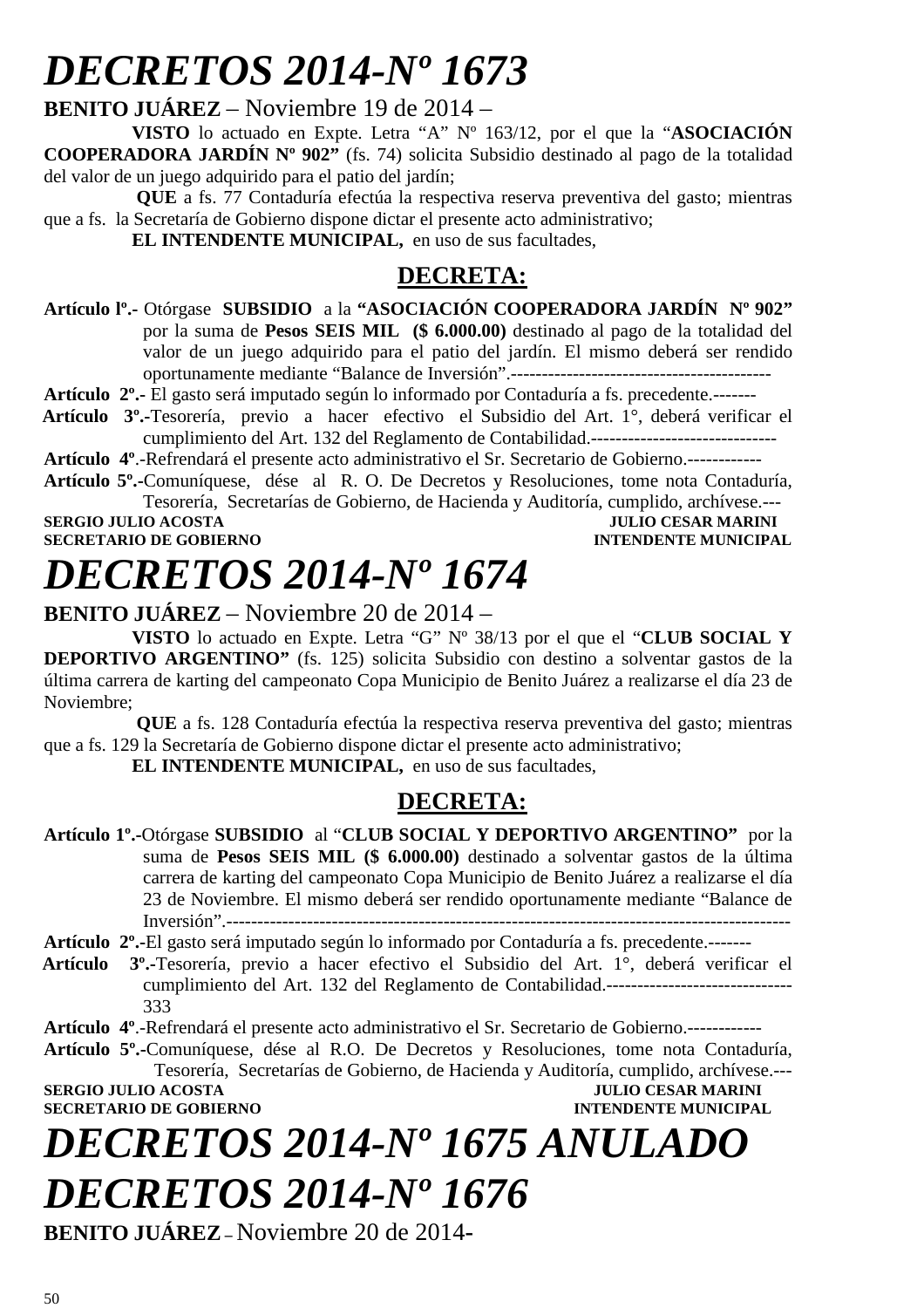**VISTO** el Expediente Letra "G" N° 77/03, donde a fojas 393 obra copia del Decreto Municipal Nº 522/14, por el cual se dispuso la apertura del Registro de Mayores Contribuyentes;

**QUE** a fojas 475 obra el listado definitivo, aprobado por el Cuerpo;

**QUE** en consecuencia y en virtud del Artículo 94 de L.O.M. el D.E. designa a los Mayores Contribuyentes por el período 2014/2015;

 **EL INTENDENTE MUNICIPAL**, en uso de sus facultades**,** 

### **DECRETA:**

**Artículo 1º.-**De acuerdo al listado que **aprobado** por el H.C.D obrante a fojas 475 del Expediente Letra "G" N° 77/03, y en virtud del Artículo 94 de la L.O.M., desígnase como MAYORES CONTRIBUYENTES POR EL PERÍODO 2014-2015, a los siguientes vecinos contribuyentes:

#### **TITULARES SUPLENTES**

1- ÁLVAREZ LUIS MARTÍN 1-ALONSO ROQUE

3- SARGHINI MARIA LAURA 3-CADAVIZ SILVIA

4- RODRIGUEZ SCHNAN ARIEL 4-TORTORELLA JORGE

6- PEON JULIO CESAR. 6-GOMEZ SANDRO

7- PEREZ PARDO FELICITAS 7-FAURET LUIS

9- TIMO SILVIA BEATRIZ 9-IBAÑEZ OSCAR

10- LEDEZMA HECTOR MARTIN 10-BOHIGUES MARIANO

12- SEQUEIRA SILVIA HEBE 12-CAINO VICENTE JUAN

13- MADERO NESTOR RICARDO 13-LANDA NORMA

14- ZOCCO NORBERTO OSVALDO 14-CRISTOBAL MARCELO

2- RAMOS RICARDO 2-MARCHI MARIO 5- DEL BIAGGIO LUIS ANIBAL 5-VICECONTE LUIS ALFREDO 8- ARANA HUGO 8-CORRO DANIEL 11- MORBELLI DELIA 11-BELOCCHI JUAN JOSE

**Artículo 2°.-**Refrendará el presente acto administrativo el Sr. Secretario de Gobierno.-----------------

**Artículo 3º.-**Comuníquese, dése al R. O. Decretos y Resoluciones, tome notaSecretarías de Gobierno, de Hacienda, Dirección de Recaudación, Asesoría Legal, Subdirección de Tasas y Auditoría, cumplido, archívese.----------------------------------

**SERGIO JULIO ACOSTA JULIO CESAR MARINI** 

### **SECRETARIO DE GOBIERNO INTENDENTE MUNICIPAL-**

### *DECRETOS 2014-Nº 1677*

**BENITO JUÁREZ** – Noviembre 20 de 2014 -

 **VISTO** lo actuado en Expte. Letra "D" Nº 319/14 por el cual Secretaria de Desarrollo Social a fojas 1, solicita **SUBSIDIO** destinado a la Sra. PAVON NICOLASA;

 **QUE** a fojas precedentes Contaduría realiza la respectiva reserva preventiva del gasto;

 **QUE** el Secretario de Gobierno dispone emitir acto administrativo de Subsidio;

**EL INTENDENTE MUNICIPAL** en uso de sus facultades,

### **DECRETA:**

**Artículo 1º.-**Abonar **SUBSIDIO A INDIGENTES** a la **Sra. PAVON NICOLASA C.I. Nº 4.136.777**, por un monto total de pesos quinientos (\$ 500,00) de acuerdo a lo actuado en el Expte. Letra "D" Nº 319/14.----------------------------------------------------------------

**Artículo 2º.-** El gasto será imputado según lo informado por Contaduría a fs. precedentes.------------

**Artículo 3º.-** Refrendará el presente acto administrativo la Sra. Secretaria de Desarrollo Social.------

**Artículo 4º.-**Comuníquese, dése al R. O. de Decretos y Resoluciones, tome nota Contaduría Tesorería, Presupuesto, Secretarías de Gobierno, de Hacienda, de Desarrollo Social y Auditoria, cumplido, archívese.------------------------------------------------------------------

**MARIA TERESA RICCI JULIO CESAR MARINI S. DE DESARROLLO SOCIAL CONSUMING A LOCAL CONSUMING A LOCAL CONSUMING A LOCAL CONSUMING A LOCAL CONSUMING A LOCAL CONSUMING A LOCAL CONSUMING A LOCAL CONSUMING A LOCAL CONSUMING A LOCAL CONSUMING A LOCAL CONSUMING A LOCAL** 

*DECRETOS 2014-Nº 1678*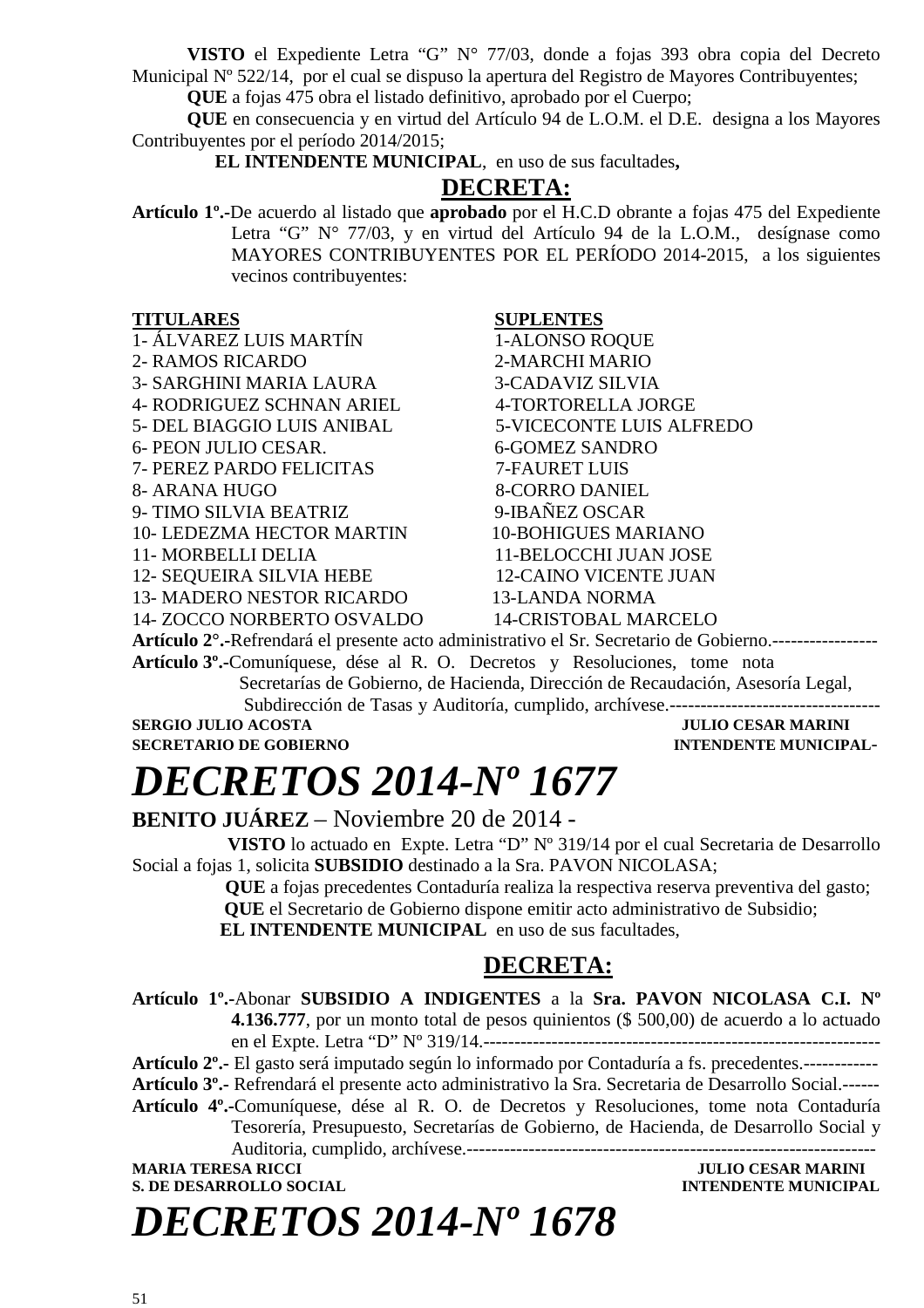### **BENITO JUAREZ –** Noviembre 20 de 2014**-**

**VISTO** lo actuado en el expediente "D" Nº 244/14 por el cual la Sra. Secretaria de Desarrollo Social eleva nota (fs. 110), solicitando SUBSIDIO destinado a medicamentos para personas indigentes;

**QUE** a fojas 151 Contaduría realiza la respectiva reserva preventiva del gasto;

**QUE** el Secretario de Gobierno dispone dictar el presente acto administrativo de

subsidio;

#### **EL INTENDENTE MUNICIPAL,** en uso de sus facultades, **DECRETA**:

**Artículo 1º.-** Abonar SUBSIDIO A INDIGENTES, por la suma total de pesos cinco mil novecientos cuarenta con sesenta y ocho centavos (\$ 5.940,68) según lo solicitado por la Secretaria de Desarrollo Social a fojas 110 del Expediente "D" Nº 244/14.------------

**Artículo 2º.-** El gasto será imputado según lo informado por Contaduría a fs. precedentes.-------

**Artículo 3º.-** Refrendará el presente acto administrativo la Sra. Secretaria de Desarrollo Social.------

**Artículo 4º.-** Comuníquese, desde la R. O. de Decretos y Resoluciones, tome nota, Contaduría, Tesorería, Presupuesto, Secretarías de Desarrollo Social, de Gobierno, de Hacienda y

Auditoria, cumplido, archívese------------------------------------------------------------------- **MARIA TERESA RICCI JULIO CESAR MARINI** 

**S. DE DESARROLLO SOCIAL** 

# *DECRETOS 2014-Nº 1679*

### **BENITO JUÁREZ** –Noviembre 20 de 2014-

 **VISTO** que el día miércoles 25 de Noviembre se desarrollará una Jornada de Capacitación y Sensibilización en el marco del Día Internacional de la No Violencia, la misma se llevará a cabo a partir de las 9:00 hs. en el Centro Regional Universitario;

**QUE** dicho evento se divide en dos instancias, por la mañana una jornada dirigida a profesionales y público en general y por la tarde se realizará un Encuentro Recreativo y Cultural en la Plaza Independencia;

 **QUE** el Secretario de Gobierno dispone dictar el presente acto administrativo;  **EL INTENDENTE MUNICIPAL**, en uso de sus facultades,

### **DECRETA:**

- **Artículo 1º.-** Declárese de **INTERÉS MUNICIPAL** las actividades que se desarrollarán durante la Jornada de Capacitación y Sensibilización, en el marco del Día Internacional de la No Violencia, el día 25 de Noviembre a partir de las 9:00 hs. en el Centro Regional Universitario.----------------------------------------------------------------------------------------
- **Artículo 2º.-** Autorizase a Contaduría a efectuar los pagos que demanden las actividades del artículo precedente.--------------------------------------------------------------------------------

**Artículo 3º.-** Refrendará el presente acto administrativo el Sr. Secretario de Gobierno------------

**Artículo 4º.-** Comuníquese, dése al R. O. de Decretos y Resoluciones, tome nota, Secretarías de Gobierno, de Hacienda, Contaduría, Dirección de Presupuesto, de Cultura y Educación y Auditoría, cumplido, archívese.---------------------------------------------------------------

**SERGIO JULIO ACOSTA JULIO CESAR MARINI** 

**SECRETARIO DE GOBIERNO INTENDENTE MUNICIPAL** 

## *DECRETOS 2014-Nº 1680*

**BENITO JUÁREZ** – Noviembre 20 de 2014.-

**VISTO** lo actuado en Expte. Letra "A" Nº 30/12, por el que la **"ASOCIACIÓN COOPERADORA AMIGOS DEL HOSPITAL DR. ALFREDO SAINTOUT"** (fs. 172) solicita Subsidio con destino a solventar gastos surgidos por el día de la enfermera, el próximo 21 de Noviembre en San Benito;

**QUE** a fs. 175 Contaduría efectúa la respectiva reserva preventiva del gasto, mientras que a fs. 176 la Secretaría de Gobierno dispone dictar el presente acto administrativo;

**EL INTENDENTE MUNICIPAL,** en uso de sus facultades,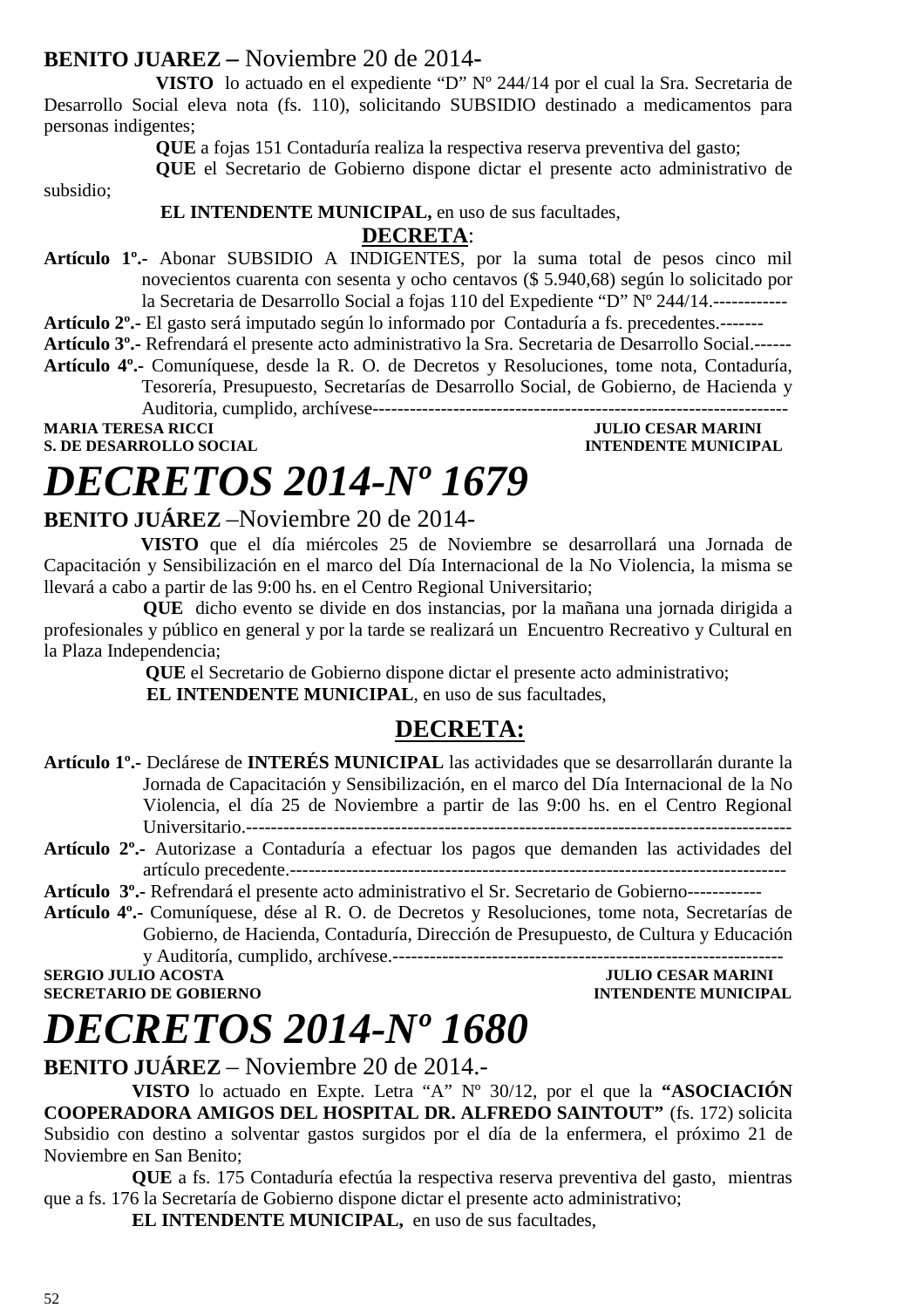### **DECRETA:**

**Artículo 1º.-** Otórgase **SUBSIDIO** a la **"ASOCIACIÓN COOPERADORA AMIGOS DEL HOSPITAL DR. ALFREDO SAINTOUT"** por la suma de **Pesos TRES MIL (\$ 3.000,00)** destinado a solventar gastos surgidos por el día de la enfermera, el próximo 21 de Noviembre en San Benito. El mismo deberá ser rendido oportunamente mediante "Balance de Inversión".----------------------------------------------------------------

**Artículo 2º.-** El gasto será imputado según lo informado por Contaduría a fs. precedente.-------

 **Artículo 3º.-** Tesorería, previo a hacer efectivo el Subsidio del Art. 1°, deberá verificar el cumplimiento del Art. 132 del Reglamento de Contabilidad.-------------------------------

**Artículo 4º**.- Refrendará el presente acto administrativo el Sr. Secretario de Gobierno.-------------

**Artículo 5º.-** Comuníquese, dése al R.O. de Decretos y Resoluciones, tome nota Contaduría,

Tesorería, Secretarías de Gobierno, de Hacienda y Auditoría, cumplido, archívese.--- **SERGIO JULIO ACOSTA JULIO CESAR MARINI** 

**SECRETARIO DE GOBIERNO INTENDENTE MUNICIPAL** 

### *DECRETOS 2014-Nº 1681*

**BENITO JUÁREZ** – Noviembre 21 de 2014 -

 **VISTO** lo actuado en Expte. Letra "D" Nº 320/14 por el cual Secretaria de Desarrollo Social a fojas 1, solicita **SUBSIDIO** destinado a la Sra. Cancina Teresa;

> **QUE** a fojas precedentes Contaduría realiza la respectiva reserva preventiva del gasto;  **QUE** el Secretario de Gobierno dispone emitir acto administrativo de Subsidio;

**EL INTENDENTE MUNICIPAL** en uso de sus facultades,

### **DECRETA:**

**Artículo 1º.-** Abonar **SUBSIDIO A INDIGENTES** a la **Sra. CANCINA TERESA D.N.I. 22.815.460**, por un monto total de pesos setecientos (\$ 700,00) de acuerdo a lo actuado en el Expte. Letra "D" Nº 320/14.----------------------------------------------------------------

**Artículo 2º.-** El gasto será imputado según lo informado por Contaduría a fs. precedentes.------------

**Artículo 3º.-** Refrendará el presente acto administrativo la Sra. Secretaria de Desarrollo Social.------ **Artículo 4º.-** Comuníquese, dése al R. O. de Decretos y Resoluciones, tome nota Contaduría,

Tesorería, Presupuesto, Secretarías de Gobierno, de Hacienda, de Desarrollo Social y

Auditoria, cumplido, archívese.------------------------------------------------------------------ **MARIA TERESA RICCI JULIO CESAR MARINI** 

**S. DE DESARROLLO SOCIAL DESARROLLO SOCIAL DESARROLLO SOCIAL DESARROLLO SOCIAL DESARROLLO SOCIAL DE LA PERIODICIPAL DE LA PERIODICIPAL DE LA PERIODICIPAL DE LA PERIODICIPAL DE LA PERIODICIPAL DE LA PERIODICIPAL DE LA PERIO** 

## *DECRETOS 2014-Nº 1682*

**BENITO JUÁREZ** – Noviembre 21 de 2014-

**VISTO** lo actuado en el Expediente Letra "O" Nº 95/14, donde a fs. 54 obra Decreto Municipal Nº 1333/14 por el que se llamo a Licitación Privada Nº 54/14 para la provisión de mano de obra para la construcción del Portal de Acceso y Administración Cementerio Parque de Villa Cacique Barker;

**QUE** a fojas 118 obra informe del Director de Compras informando que se ha presentado un solo oferente al llamado a Licitación Privada;

**QUE** a fojas 119 obra despacho favorable del Sr. Secretario de Infraestructura, Vivienda y Servicios Públicos;

**QUE** a fojas 121 obra informe del Secretario de Hacienda solicitando la adjudicación en forma directa a la firma "García Mario Alberto", por un importe total de pesos doscientos noventa y cuatro mil trescientos veinte con ocho centavos (\$ 294.320,08);

**QUE** a fojas 125 obra la Ordenanza Municipal Nº 4894/14, Promulgada por el Decreto Municipal Nº 1654 (fjs. 126 y 127), por la cual se aprueba lo actuado en la Licitación Privada Nº 54/14 y autoriza la adjudicación de la obra arriba citada ala firma "García Mario Alberto",

**QUE** el Secretario de Gobierno dispone emitir el acto administrativo;

**EL INTENDENTE MUNICIPAL,** en uso de sus facultades,

### **DECRETA:**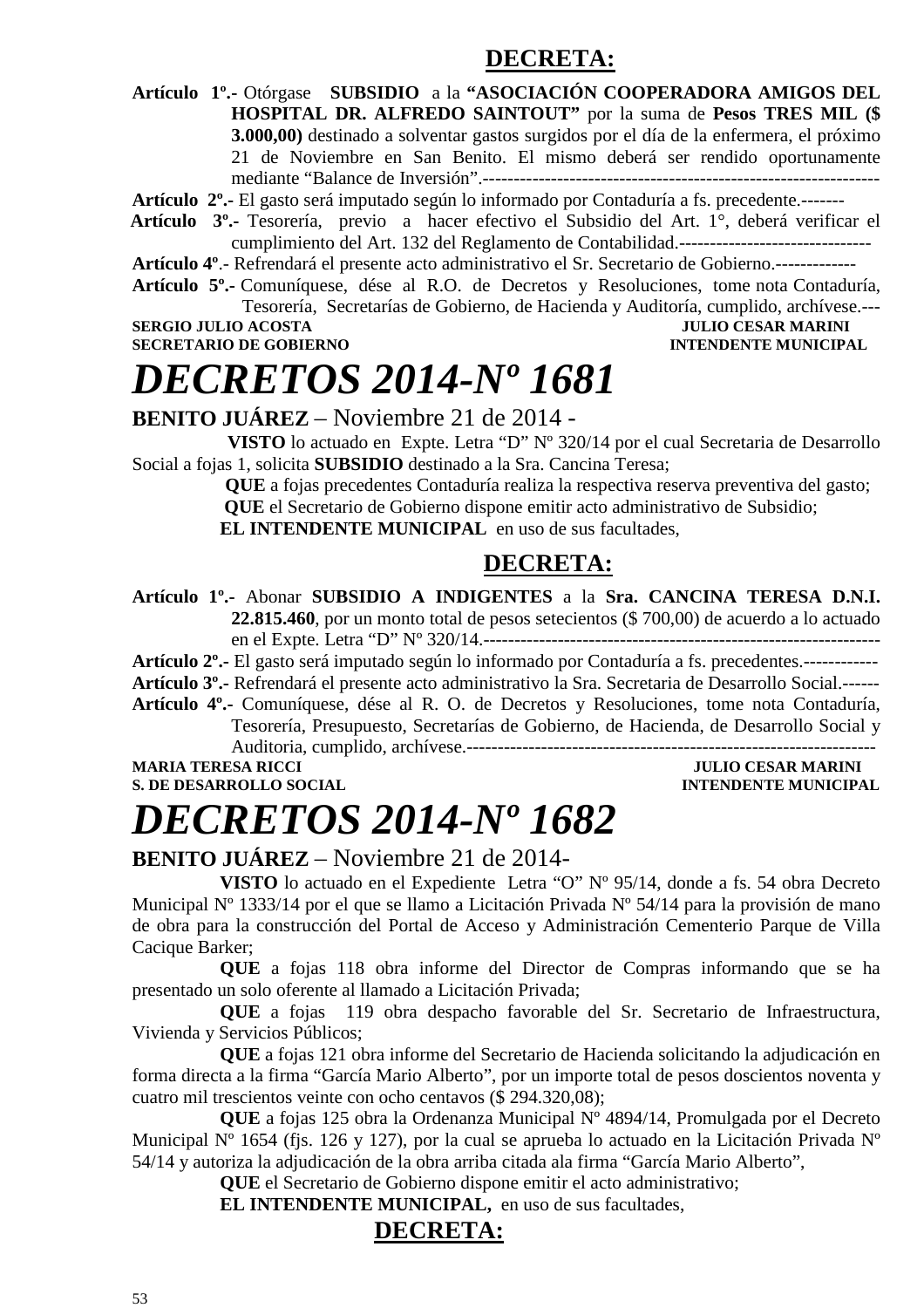**Artículo lº.-** Adjudíquese en forma directa a la firma "GARCÍA MARIO ALBERTO" para la provisión de mano de obra para la construcción del Portal de Acceso y Administración Cementerio Parque de Villa Cacique Barker, por un importe total de Pesos doscientos noventa y cuatro mil trescientos veinte con ocho centavos (\$ 294.320,08) a lo actuado en el Expediente Letra "O" Nº 95/14.-----------------------------------------------------------

### **Artículo 2º.-** Notifíquese.-----------------------------------------------------------------------------------------

- **Artículo 3º.-** Refrendará el presente acto administrativo el Sr. Secretario de Infraestructura Vivienda y Servicios Públicos.-------------------------------------------------------------------
- **Artículo 4º.-** Comuníquese, dése al R. O. de Decretos y Resoluciones, tome nota Secretarías de Hacienda, de Infraestructura, Vivienda y Servicios Públicos, de Gobierno, Direcciones de Compras, de Presupuesto, Contaduría, Tesorería y Auditoría, cumplido, archívese.-------------------------------------------------------------------------------

#### **DIEGO ROSSETTI JULIO CESAR MARINI S. DE INF., VIV., Y SERV. PUBLICOS INTENDENTE MUNICIPAL**

### *DECRETOS 2014-Nº 1683*

### **BENITO JUÁREZ**- Noviembre 21 de 2014-

 **VISTO** que por Resolución Nº 490/14 se otorgó LICENCIA ANUAL REGLAMENTARIA al Sr. DEFRANCESCO LEONARDO (L.P. 2744) a cargo de la Oficina de Guías, correspondiente a L.A.R. 2013;

**QUE** resulta necesario que el mencionado sea reemplazado;

**QUE** el Secretario de Gobierno dispone dictar el presente acto administrativo;

**EL INTENDENTE MUNICIPAL,** en uso de sus facultades,

#### **DECRETA:**

- **Artículo lº.-** Concédase la LICENCIA ANUAL REGLAMENTARIA desde el día 17/11/2014 y hasta el 23/11/2014, correspondiente a L.A.R. 2013, otorgada al Sr. DEFRANCESCO LEONARDO (L.P. 2744), asume sus funciones en carácter de reemplazo la agente DAHL ANTONELA (L.P. 3010).---------------------------------------------------------------
- **Artículo 2º.-** Por la Dirección de Recursos Humanos notifíquese al interesado y agréguese al legajo personal del agente.--------------------------------------------------------------------------------

**Artículo 3º.-** Refrendará el presente acto administrativo el Sr. Secretario de Hacienda.-----------

**Artículo 4º.-** Comuníquese, dése al R. O. De Decretos y Resoluciones, tome nota Recursos Humanos, Secretarías de Gobierno, de Hacienda, Guías, Presupuesto, Contaduría y Auditoria, cumplido, archívese.------------------------------------------------------------------

**SECRETARIO DE HACIENDA** 

### **JORGE O. ISMAEL JULIO CESAR MARINI**<br> **SECRETARIO DE HACIENDA**

### *DECRETOS 2014-Nº 1684*

**BENITO JUÁREZ**- Noviembre 21 de 2014-

 **VISTO** que por Resolución Nº 491/14 se otorgó LICENCIA ANUAL REGLAMENTARIA al Director de Recaudación Sr. SACIDO ROBERTO (L.P. 1516);

**QUE** resulta necesario que el mencionado sea reemplazado;

**QUE** el Secretario de Gobierno dispone dictar el presente acto administrativo;

**EL INTENDENTE MUNICIPAL,** en uso de sus facultades,

### **DECRETA:**

- **Artículo lº.-** Concédase durante la LICENCIA ANUAL REGLAMENTARIA desde el día 25/11/2014 y hasta el 28/11/2014 otorgada al Director de Recaudación Sr. SACIDO ROBERTO (L.P. 1516), correspondiente a L.A.R. 2012, asume sus funciones en carácter de reemplazo la agente CARRIZO LACAZE MARIA MIRTA (L.P. 2289).---
- **Artículo 2º.-** Por la Dirección de Recursos Humanos notifíquese al interesado y agréguese al legajo personal del agente.--------------------------------------------------------------------------------

**Artículo 3º.-** Refrendará el presente acto administrativo el Sr. Secretario de Hacienda.-----------

**Artículo 4º.-** Comuníquese, dése al R. O. De Decretos y Resoluciones, tome nota Recursos Humanos, Secretarías de Gobierno, de Hacienda, de Infraestructura, Vivienda y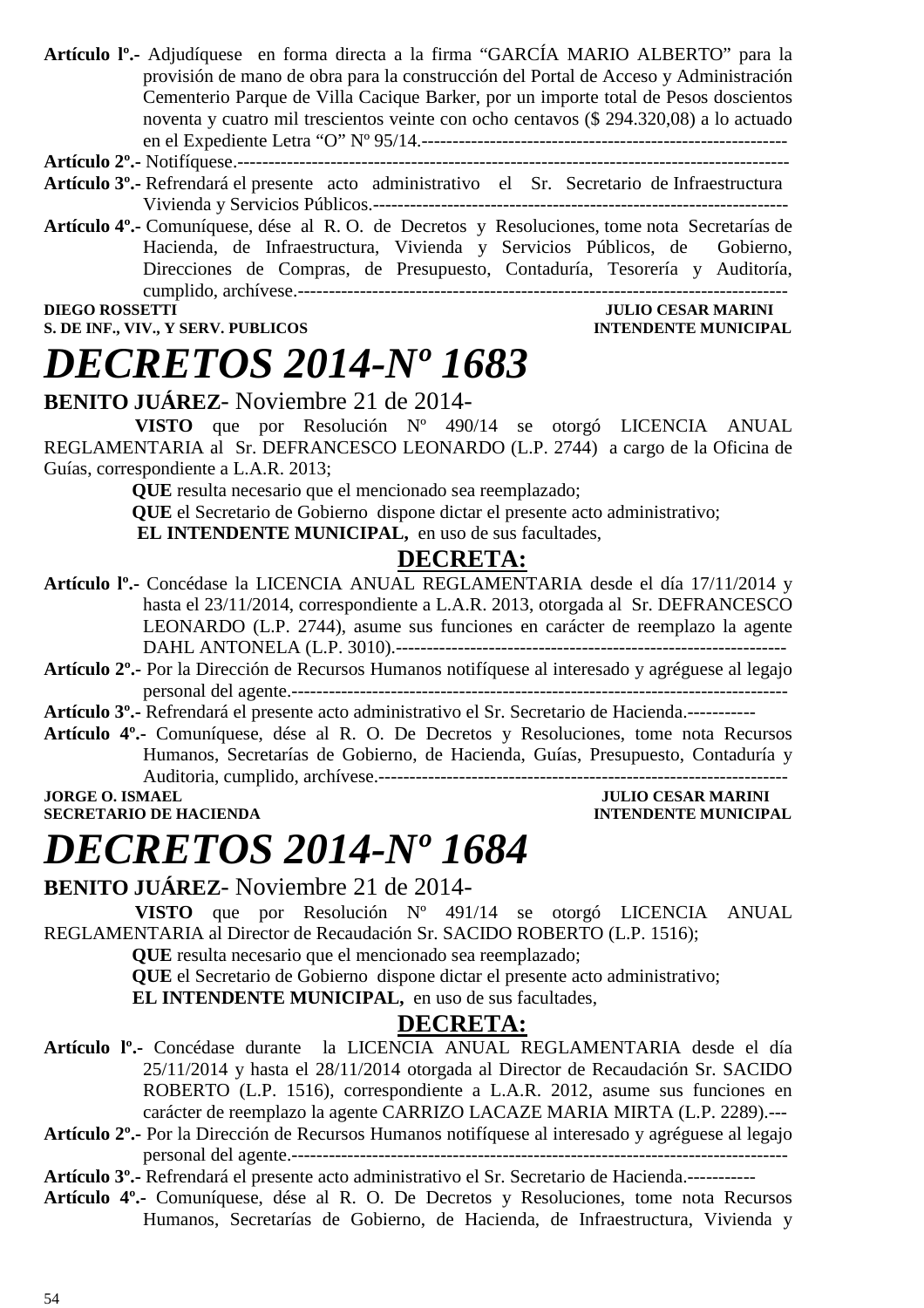Servicios Públicos, de Salud, de Seguridad, de Desarrollo Social, Presupuesto,

Contaduría y Auditoria, cumplido, archívese.------------------------------------------------

**SECRETARIO DE HACIENDA INTENDENTE MUNICIPAL** 

**JULIO CESAR MARINI** 

### *DECRETOS 2014-Nº 1685*

**BENITO JUAREZ –** Noviembre 25 de 2014**-** 

 **VISTO** lo actuado en el presente Expte. Letra "G" Nº 105/14 y considerando lo dispuesto por el art. 119 y 120 de la L.O.M.

 **QUE** el ingreso de pesos dos millones cuatrocientos noventa y nueve mil novecientos noventa y nueve con treinta y nueve centavos \$ 2.499.999,39 a las arcas municipales en virtud del Programa de Financiamiento para Infraestructura de Redes Públicas domiciliarias e intradomiciliarias de servicios básicos, obras complementarias y/o equipamiento comunitario, Convenio celebrado con la Subsecretaría Social de Tierras, Urbanismo y Vivienda del Ministerio de Infraestructura, es necesario crear un recurso y realizar una ampliación presupuestaria;

 **QUE** el Secretario de Hacienda informa cual es la cuenta que ha de dotarse de presupuesto;

**QUE** el Secretario de Gobierno dispone dictar el presente acto administrativo;

 **EL INTENDENTE MUNICIPAL,** en uso de sus facultades;

### **DECRETA:**

- **Artículo 1º.-** Modifíquese la Estructura Programática de Presupuesto de Gasto y Cálculos de Recursos del ejercicio 2014. Creándose la categoría programática 41.87.00 "Inf. De Redes Públicas de Serv. Básicos de Barker y Villa Cacique".-----------------------------
- **Artículo 2º.-**Crear en el Calculo de Recursos para el ejercicio 2014, el Recurso 1754900 "Programa Financiamiento Infraestructura - Acceso justo al hábitat**"** con fuente de financiación 132.---------------------------------------------------------------------------------------------------
- **Artículo 3º.-** Efectuar una ampliación presupuestaria en el Cálculo de Recursos y Presupuesto de Gastos por un importe total de pesos dos millones cuatrocientos noventa y nueve mil novecientos noventa y nueve con treinta y nueve centavos (\$ 2.499.999,39) con fuente de financiación 132, de acuerdo al siguiente detalle:

| <b>RECURSOS</b>                                                                                                            |                                                                                  | <b>GASTOS</b>                                       |                                       |                |  |
|----------------------------------------------------------------------------------------------------------------------------|----------------------------------------------------------------------------------|-----------------------------------------------------|---------------------------------------|----------------|--|
| <b>CUENTA</b>                                                                                                              | <b>IMPORTE</b>                                                                   | <b>CATEGORIA</b><br>PROG.                           | <b>OBJETO GASTO</b>                   | <b>IMPORTE</b> |  |
| Fte. Financiamiento 132                                                                                                    |                                                                                  | <b>Fte. Financiamiento 132</b>                      |                                       |                |  |
|                                                                                                                            |                                                                                  |                                                     | $2560$ – Combustible y<br>lubricantes | \$250.000,00   |  |
| 1110103000<br>1754900<br>"Programa<br>Financiamiento<br>\$2.499.999,39<br>Infraestructura -<br>Acceso justo al<br>hábitat" | 1110104000<br>41.87.00                                                           | 2580 – Productos de<br>material plástico            | 500.000,00<br>S.                      |                |  |
|                                                                                                                            | "Inf. De Redes<br>Públicas de<br>Serv. Básicos<br>de Barker y<br>Villa Cacique " | 2710 – Productos ferrosos                           | \$350.000,00                          |                |  |
|                                                                                                                            |                                                                                  | 2840 – Piedra, arcilla y<br>arena                   | \$500.000,00                          |                |  |
|                                                                                                                            |                                                                                  | 4220 – Construcción en<br>bienes de dominio publico | \$899.999,39                          |                |  |
| <b>TOTAL</b>                                                                                                               | \$2.499.999,39                                                                   | <b>TOTAL</b>                                        |                                       | \$2.499.999,39 |  |

**Artículo 4º.-** Autorizase a Contaduría Municipal y a la Secretaría de Hacienda a realizar en la Contabilidad, la registración que corresponda en concordancia con el articulo precedente.-------------------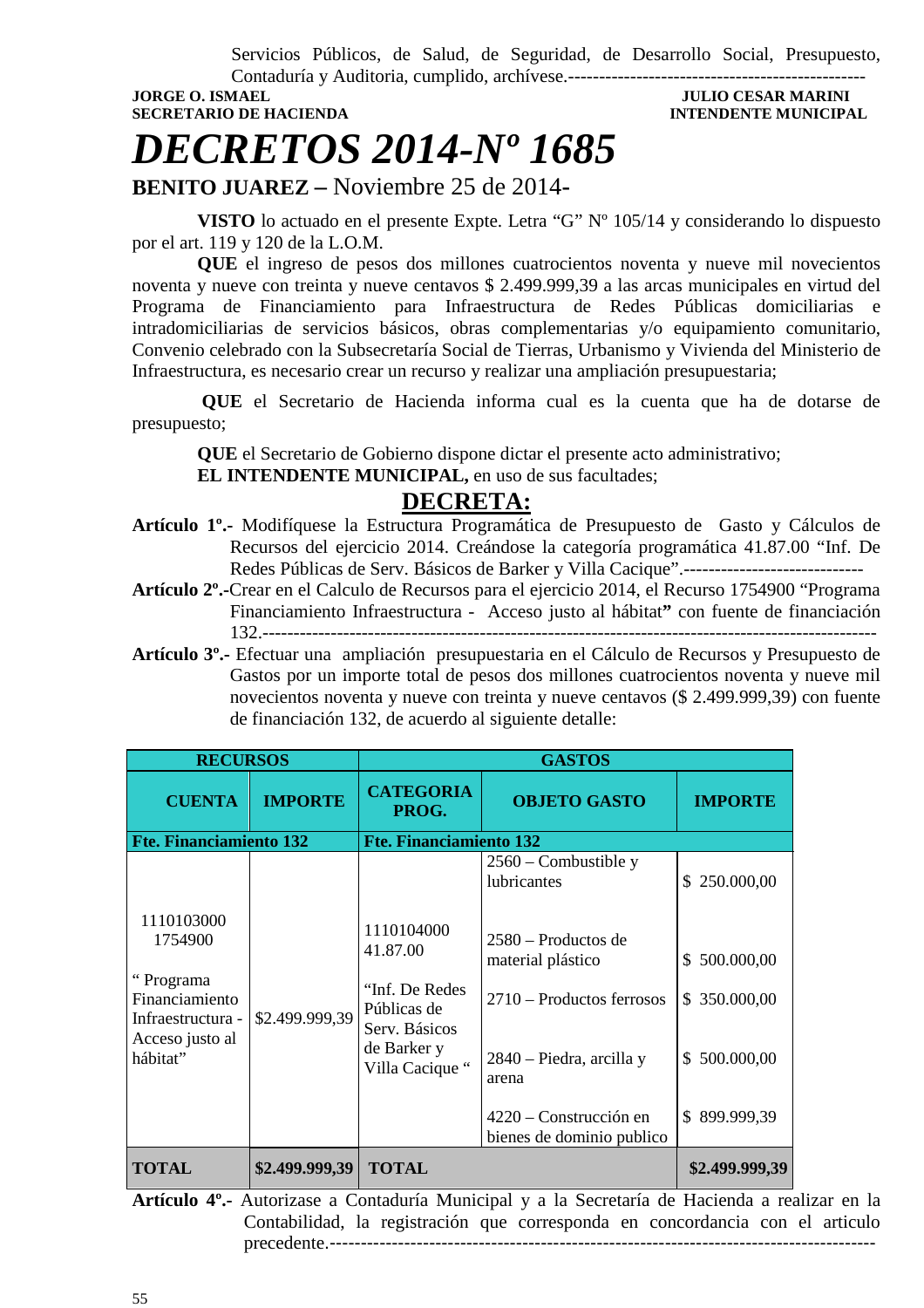**Artículo 5º.-** Refrendara el presente acto administrativo el Sr. Secretario de Hacienda.-----------

**Artículo 6º.-** Comuníquese, dése al R.O. de Decretos y Resoluciones, tome nota H.C.D., Secretarías de Gobierno, de Hacienda, Infraestructura Vivienda y Servicio, de Desarrollo Social, de Seguridad, Contaduría, Delegación Barker y Villa Cacique y Auditoría, cumplido,

archívese.------------------------------------------------------------------------------------------ **SECRETARIO DE HACIENDA** 

### **JULIO CESAR MARINI**<br>**INTENDENTE MUNICIPAL**

### *DECRETOS 2014-Nº 1686*

**BENITO JUÁREZ** – Noviembre 25 de 2014 –

**VISTO** lo actuado en Expte. Letra "G" Nº 145/14, por el que la **ASOCIACION COOPERADORA ESCUELA AGROPECUARIA Nº 1** (fs. 2) solicita Subsidio con destino a solventar pago de seguros y gastos fijos de la Institución;

 **QUE** a fs. 5 Contaduría efectúa la respectiva reserva preventiva del gasto; mientras que a fs. 6 la Secretaría de Gobierno dispone dictar el presente acto administrativo;

**EL INTENDENTE MUNICIPAL,** en uso de sus facultades,

### **DECRETA:**

**Artículo lº.-**Otórgase **SUBSIDIO** a la **ASOCIACION COOPERADORA ESCUELA AGROPECUARIA Nº 1** por la suma de **Pesos CINCO MIL (\$ 5.000,00)** destinados a solventar pago de seguros y gastos fijos de la Institución. El mismo deberá ser rendido oportunamente mediante "Balance de Inversión".--------------------------------

**Artículo 2º.-**El gasto será imputado según lo informado por Contaduría a fs. precedente.-------

 **Artículo 3º.-**Tesorería, previo a hacer efectivo el Subsidio del Art. 1°, deberá verificar el cumplimiento del Art. 132 del Reglamento de Contabilidad.------------------------------

**Artículo 4º**.-Refrendará el presente acto administrativo el Sr. Secretario de Gobierno.-------------

**Artículo 5º.-**Comuníquese, dése al R. O. De Decretos y Resoluciones, tome nota Contaduría, Tesorería, Secretarías de Gobierno, de Hacienda y Auditoría cumplido, archívese.----- **SERGIO JULIO ACOSTA** JULIO CESAR MARINI

**SECRETARIO DE GOBIERNO INTENDENTE MUNICIPAL** 

### *DECRETOS 2014-Nº 1687*

**BENITO JUÁREZ** – Noviembre 25 de 2014 –

**VISTO** lo actuado en Expte. Letra "F" Nº 58/12, por el que la FILIAL NORBERTO ALONSO (fs. 20) solicita Subsidio con destino a solventar los gastos de las pruebas que se realizarán en el mes de diciembre por veedores del Club Atlético River Plate;

 **QUE** a fs. 23 Contaduría efectúa la respectiva reserva preventiva del gasto; mientras que a fs. 24 la Secretaría de Gobierno dispone dictar el presente acto administrativo;

**EL INTENDENTE MUNICIPAL,** en uso de sus facultades,

### **DECRETA:**

**Artículo lº.-**Otórgase **SUBSIDIO** a la **FILIAL NORBERTO ALONSO** por la suma de **Pesos TRES MIL QUINIENTOS (\$ 3.500,00)** destinado a solventar los gastos de las pruebas que se realizarán en el mes de diciembre por veedores del Club Atlético River Plate. El mismo deberá ser rendido oportunamente mediante "Balance de Inversión".--

- **Artículo 2º.-**El gasto será imputado según lo informado por Contaduría a fs. precedente.--------
- **Artículo 3º.-**Tesorería, previo a hacer efectivo el Subsidio del Art. 1°, deberá verificar el cumplimiento del Art. 132 del Reglamento de Contabilidad.------------------------------
- **Artículo 4º**.-Refrendará el presente acto administrativo el Sr. Secretario de Gobierno.------------
- **Artículo 5º.-**Comuníquese, dése al R. O. De Decretos y Resoluciones, tome nota Contaduría, Tesorería, Secretarías de Gobierno, de Hacienda y Auditoría cumplido, archívese.-----

**SERGIO JULIO ACOSTA SECRETARIO DE GOBIERNO INTENDENTE MUNICIPAL** 

*DECRETOS 2014-Nº 1688*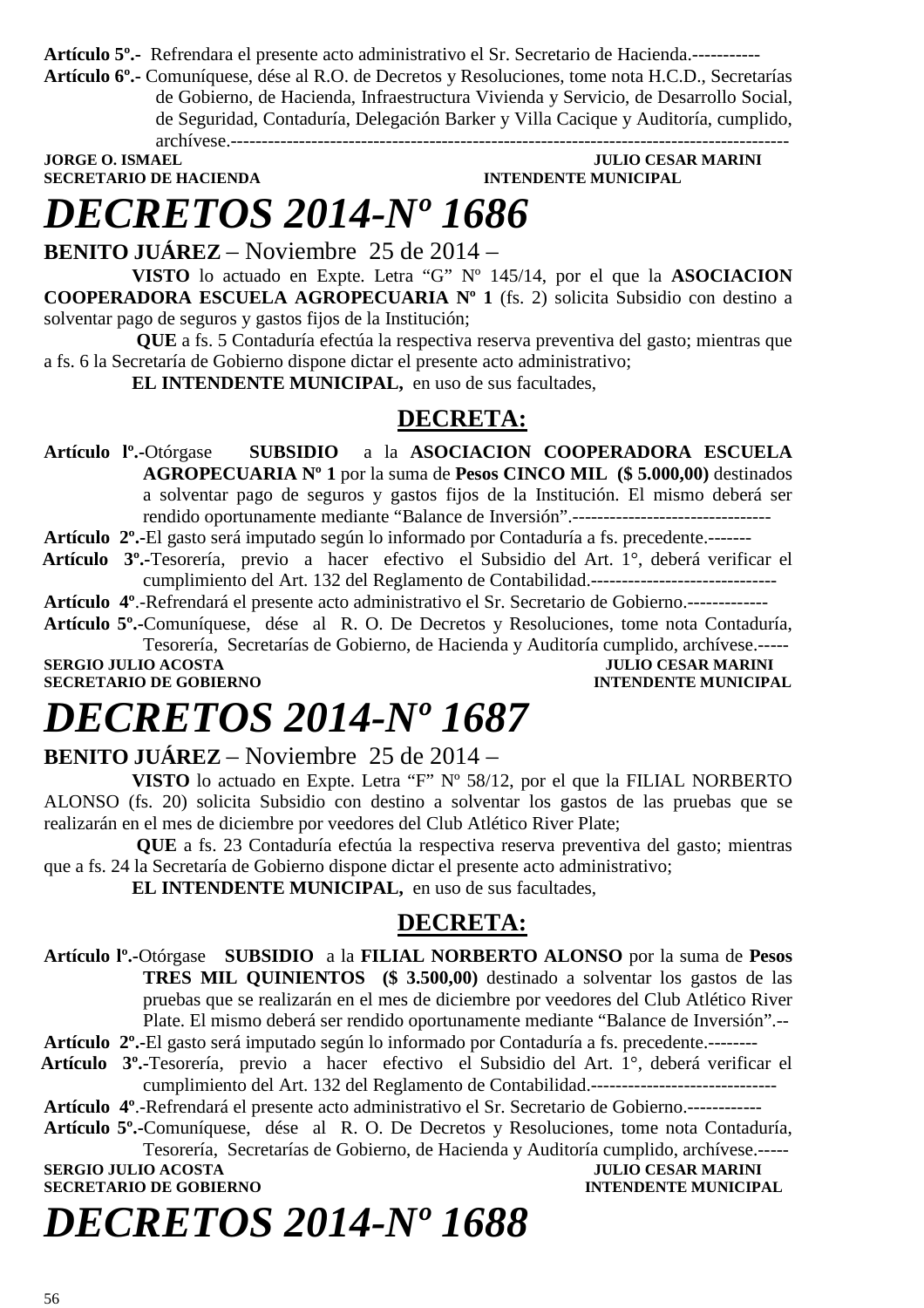### **BENITO JUAREZ -** Noviembre 25 de 2014**-**

**VISTO** lo actuado en el Expediente Letra "G" Nº 98/11 por el que la "ASOCIACIÓN COOPERADORA DEL JARDÍN Nº 901" (fs. 20) solicita Subsidio para solventar gastos del evento organizado por la Institución, en adhesión al Día de la Tradición a llevarse a cabo el día 26 de Noviembre del corriente año;

**QUE** a fojas 23 Contaduría efectúa la respectiva reserva preventiva del gasto; mientras que a fs. 24 la Secretaría de Gobierno dispone dictar el presente acto administrativo;

**QUE** el Secretario de Gobierno dispone dictar el presente acto administrativo de subsidio;

#### **EL INTENDENTE MUNICIPAL,** en uso de sus facultades, **DECRETA**:

**Artículo 1º.-**Otórguese **SUBSIDIO** a la **"ASOCIACIÓN COOPERADORA DEL JARDÍN Nº 901"** por la suma de pesos **DOS MIL (\$ 2.000,00)** destinado a solventar gastos del evento organizado por la Institución, en adhesión al Día de la Tradición a llevarse a cabo el día 26 de Noviembre del corriente año. El mismo deberá ser rendido oportunamente mediante "Balance de Inversión".------------------------------------------

**Artículo 2º.-**El gasto será imputado según lo informado por Contaduría a fs. precedentes.-----

**Artículo 3º.-**Tesorería, previo a hacer efectivo al Subsidio del Art. 1º, deberá verificar el cumplimiento del Art. 132 del Reglamento de Contabilidad.------------------------------

**Artículo 4º.-**Refrendará el presente acto administrativo el Sr. Secretario de Gobierno.-------------

**Artículo 5º.-**Comuníquese, desde la R. O. de Decretos y Resoluciones, tome nota, Contaduría,

Tesorería, Presupuesto, Secretaria de Gobierno y Auditoría, cumplido, archívese--- **SERGIO JULIO ACOSTA<br>SECRETARIO DE GOBIERNO INTENDENTE MUNICIPAL** 

### *DECRETOS 2014-Nº 1689*

**BENITO JUÁREZ** – Noviembre 25 de 2014-

**VISTO** lo actuado en Expte. Letra "A" Nº 136/12, por el que la **ASOCIACIÓN BOMBEROS VOLUNTARIOS DE JUÁREZ** (a fs. 91), solicita Subsidio destinado a cubrir mantenimiento y gastos generales para mejorar el funcionamiento de la Institución;

**QUE** a fs. 94 Contaduría efectúa la respectiva reserva preventiva del gasto; mientras que a fs. 95 la Secretaría de Gobierno dispone dictar el presente acto administrativo;

**EL INTENDENTE MUNICIPAL,** en uso de sus facultades,

### **DECRETA:**

**Artículo lº.-**Otórgase **SUBSIDIO** a la **ASOCIACIÓN BOMBEROS VOLUNTARIOS DE JUÁREZ** por la suma de **Pesos VEINTIOCHO MIL (\$ 28.000,00)** destinado a cubrir mantenimiento y gastos generales para mejorar el funcionamiento de la Institución. El mismo deberá ser rendido oportunamente mediante "Balance de Inversión".-------------------------------------------------------------------------------------------

**Artículo 2º.-** El gasto será imputado según lo informado por Contaduría a fs. precedente.-------

 **Artículo 3º.-**Tesorería, previo a hacer efectivo el Subsidio del Art. 1°, deberá verificar el cumplimiento del Art. 132 del Reglamento de Contabilidad.------------------------------

**Artículo 4º**.-Refrendará el presente acto administrativo el Sr. Secretario de Gobierno.-------------

**Artículo 5º.-**Comuníquese, dése al R.O. De Decretos y Resoluciones, tome nota Contaduría, Tesorería, Secretarías de Gobierno, de Hacienda y Auditoria, cumplido, archívese.---

**SECRETARIO DE GOBIERNO** 

**SERGIO JULIO ACOSTA DE CONFERNO DE COBLERNO DE COBLETA DE LA CORTA DE LA CORTA DE LA CORTA DE LA CORTA DE LA CORTA DE LA CORTA DE LA CORTA DE LA CORTA DE LA CORTA DE LA CORTA DE LA CORTA DE LA CORTA DE LA CORTA DE LA CORT** 

### *DECRETOS 2014-Nº 1690*

### **BENITO JUÁREZ – Noviembre 25 de 2014-**

**VISTO** lo actuado en el Expediente Letra "G" Nº 36/13 por el que el CENTRO DE JUBILADOS Y PENSIONADOS "VIRGILIO A. DURAND" (fs. 127) solicita Subsidio destinado a solventar gastos de mantenimiento de la Institución;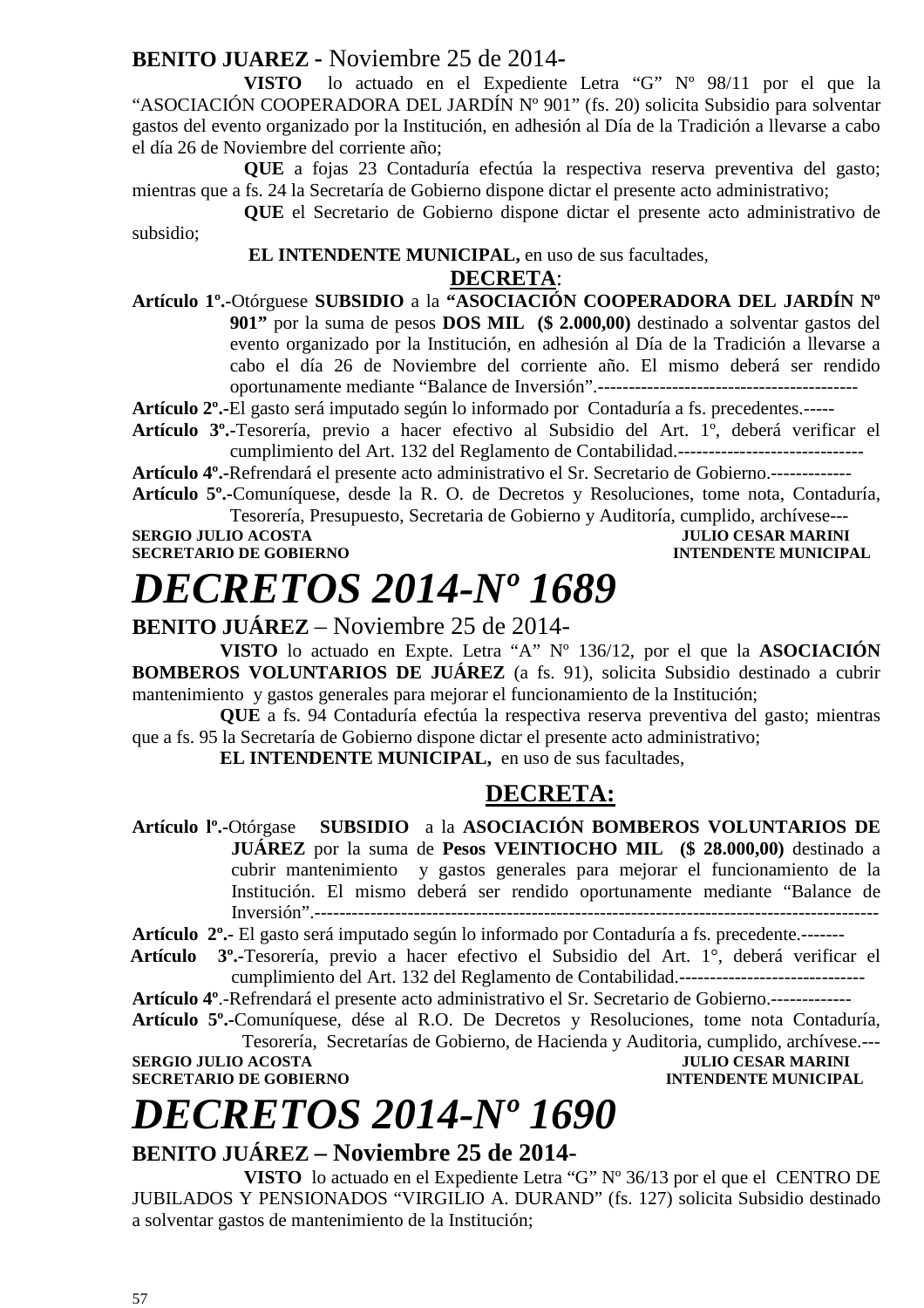**QUE** a fojas 130 Contaduría efectúa la respectiva reserva preventiva del gasto; mientras que a fs. 131 la Secretaría de Gobierno dispone dictar el presente acto administrativo;

**QUE** el Secretario de Gobierno dispone dictar el presente acto administrativo de

subsidio;

#### **EL INTENDENTE MUNICIPAL,** en uso de sus facultades,

#### **DECRETA**:

**Artículo 1º.-**Otórguese SUBSIDIO al CENTRO DE JUBILADOS Y PENSIONADOS "VIRGILIO A. DURAND" por la suma de pesos CINCO MIL (\$ 5000,00) destinado solventar gastos de mantenimiento de la Institución El mismo deberá ser rendido oportunamente mediante "Balance de Inversión".----------------------------------------------------------------

**Artículo 2º.-** El gasto será imputado según lo informado por Contaduría a fs. precedentes.-----

**Artículo 3º.-** Tesorería, previo a hacer efectivo al Subsidio del Art. 1º, deberá verificar el cumplimiento del Art. 132 del Reglamento de Contabilidad.------------------------------

**Artículo 4º.-** Refrendará el presente acto administrativo el Sr. Secretario de Gobierno.-------------

**Artículo 5º.-** Comuníquese, desde la R. O. de Decretos y Resoluciones, tome nota, Contaduría, Tesorería, Presupuesto, Secretarías de Gobierno, de Hacienda y Auditoria, cumplido,

archívese---------------------------------------------------------------------------------------------

**SERGIO JULIO ACOSTA JULIO CESAR MARINI SECRETARIO DE GOBIERNO** 

## *DECRETOS 2014-Nº 1691*

### **BENITO JUÁREZ** – Noviembre 25 de 2014 -

 **VISTO** lo actuado en Expte. Letra "D" Nº 23/14 por el cual la Secretaría de Desarrollo Social eleva nota (fs. 128) solicitando **SUBSIDIO** destinado al pago de subsidios a personas indigentes para el mantenimiento de su grupo familiar;

> **QUE** a fojas precedentes Contaduría realiza la respectiva reserva preventiva del gasto;  **QUE** la Secretaría de Gobierno dispone dictar el presente acto administrativo;

 **EL INTENDENTE MUNICIPAL,** en uso de sus facultades,

### **DECRETA:**

**Artículo 1º.-** Abonar **SUBSIDIO A INDIGENTES** por la suma total de pesos sesenta y ocho mil ciento setenta (\$ 68.170,00) según lo solicitado por la Sra. Secretaria de Desarrollo Social a fojas 128 del Expediente Letra "D" N° 23/14.-------------------------

**Artículo 2º.-** El gasto será imputado según lo informado por Contaduría a fs. precedentes.------------

**Artículo 3º.-** Refrendará el presente acto administrativo la Sra. Secretaría de Desarrollo Social.---

**Artículo 4º.-** Comuníquese, dése al R. O. de Decretos y Resoluciones, tome nota Contaduría, Tesorería, Auditoria, Dirección de Presupuesto, Secretarías de Desarrollo Social, de Gobierno, de Hacienda, cumplido, archívese.-------------------------------------------------

MARIA TERESA RICCI JULIO CESAR MARINI<br>
S. DE DESARROLLO SOCIAL

**INTENDENTE MUNICIPAL** 

### *DECRETOS 2014-Nº 1692*

### **BENITO JUÁREZ** – Noviembre 25 de 2014 -

 **VISTO** lo actuado en el Expte. Letra "D" Nº 24/14 por el cual la Secretaria de Desarrollo Social eleva nota (fs. 111) solicitando **SUBSIDIO** destinado al pago de Alquileres a indigentes;

> **QUE** a fojas precedentes Contaduría realiza la respectiva reserva preventiva del gasto;  **QUE** el Secretario de Gobierno dispone dictar el presente acto administrativo;  **EL INTENDENTE MUNICIPAL**, en uso de sus facultades,

### **DECRETA:**

**Artículo 1º.-** Abonar **SUBSIDIO A INDIGENTES** por la suma total de pesos cuarenta y nueve mil doscientos (\$ 49.200,00) según lo solicitado por la Sra. Secretaria de Desarrollo Social a fojas 111 del Expediente Letra "D" Nº 24/14.--------------------------

**Artículo 2º.-** El gasto será imputado según lo informado por Contaduría a fs. precedentes.------------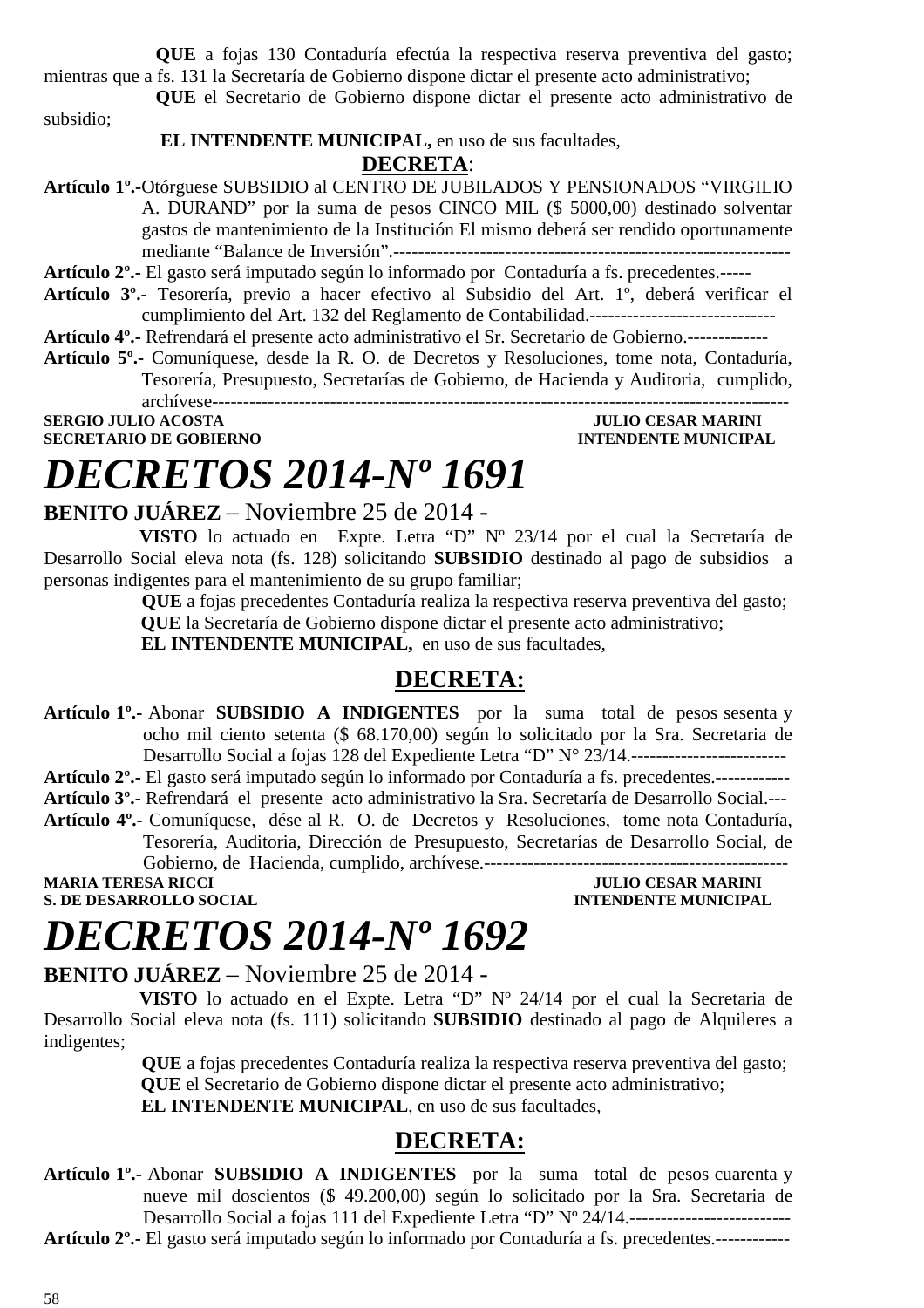**Artículo 3º.-** Refrendará el presente acto administrativo la Sra. Secretaria de Desarrollo Social.--- **Artículo 4º.-** Comuníquese, dése al R. O. de Decretos y Resoluciones, tome nota Contaduría,

Tesorería, Auditoria, Dirección de Presupuesto, Secretarías de Desarrollo Social, de Gobierno, de Hacienda, cumplido, archívese.--------------------------------------------------

**MARIA TERESA RICCI DE LOS ENFORMADOS DE LOS ENFORMADOS DE LOS ENFORMADOS DE LOS ENFORMADOS DE LOS ENFORMADOS DE LOS ENFORMADOS DE LOS ENFORMADOS DE LOS ENFORMADOS DE LOS ENFORMADOS DE LOS ENFORMADOS DE LOS ENFORMADOS DE L** 

### **S. DE DESARROLLO SOCIAL DESARROLLO SOCIAL DESARROLLO SOCIAL DESARROLLO SOCIAL DESARROLLO SOCIAL DE LA PERSONAL DE LA PERSONAL DE LA PERSONAL DE LA PERSONAL DE LA PERSONAL DE LA PERSONAL DE LA PERSONAL DE LA PERSONAL DE LA**

### *DECRETOS 2014-Nº 1693*

**BENITO JUÁREZ** – Noviembre 25 de 2014 -

**VISTO** lo actuado en Expte. Letra "D" Nº 52/13, por el que a fojas 133 el Director de Deportes solicita beca deportiva a favor del señor **MIGUEL A. DEL GIORGIO (D.N.I. 5.390.572)** destinada a solventar los gastos de traslado e inscripción para participar en el Campeonato "Sierra, Campo y Mar" en Adolfo G. Chaves.

**CONSIDERANDO** que a fojas 136 obra informe de la Comisión Evaluadora de Becas deportivas;

**QUE** a fs. 137 Contaduría efectúa la respectiva imputación del gasto;

**QUE** el Secretario de Gobierno dispone emitir el presente acto administrativo;

**EL INTENDENTE MUNICIPAL,** en uso de sus facultades,

### **DECRETA:**

**Artículo lº.-**Otórgase **BECA DEPORTIVA** al señor **MIGUEL A. DEL GIORGIO (D.N.I. 5.390.572)** por la suma de **Pesos QUINIENTOS (\$ 500,00)** con destino a solventar los gastos de traslado e inscripción para participar en el Campeonato "Sierra, Campo y Mar" en Adolfo G. Chaves.------------

**Artículo 2º.-**El gasto será imputado según lo informado por Contaduría a fs. precedentes.-----

**Artículo 3º.**-Refrendará el presente acto administrativo el Sr. Secretario de Gobierno.------------

**Artículo 4º.-**Comuníquese, dése al R. O. De Decretos y Resoluciones, tome nota Contaduría, Tesorería, Presupuesto, Dirección de Deportes, Secretaría de Gobierno, de Hacienda y Auditoría, cumplido, archívese.------------------------------------------------------------------

**SERGIO JULIO ACOSTA JULIO CESAR MARINI SECRETARIO DE GOBIERNO INTENDENTE MUNICIPAL** 

### *DECRETOS 2014-Nº 1694*

### **BENITO JUÁREZ –** Noviembre 25 de 2014 –

 **VISTO** la necesidad de ampliación de partidas de Presupuestos de Gastos y Cálculo de Recursos del Ente Descentralizado "Dr. Alfredo Saintout", correspondiente al ejercicio 2014; y

 **CONSIDERANDO** que dicha ampliación es posible en razón de existir excedentes de fondos afectados al cierre del ejercicio 2013, una vez que han sido cancelados los pasivos existentes a esa fecha;

 **QUE** la Resolución Nº 635/08 autoriza y establece la modalidad de ampliación de los presupuestos frente a situaciones como la expuesta,

 **QUE** la Ordenanza Municipal 4771/2013, faculta al Ente Descentralizado a la creación, ampliación y/o modificación de partidas del Cálculo de Recursos y Presupuesto de Gastos del ejercicio,

 **QUE** el Secretario de Gobierno dispone dictar el acto administrativo;

**EL INTENDENTE MUNICIPAL, en uso de sus facultades;** 

### **D E C R E T A:**

**Artículo 1º.-** Ampliase en la suma de \$ 1.131.897,77 (Pesos Un Millón Ciento Treinta y Un Mil Ochocientos Noventa y Siete con setenta y siete centavos, el Presupuesto de Gastos del Ente Descentralizado Dr. Alfredo Saintout, correspondiente al ejercicio 2014, afectándose las partidas que a continuación se detallan:

**Jurisdicción: 1120000001 - Ente Descentralizado Hospital Dr. Alfredo Saintout Importe** 

**Apertura Programática: 01.00.00 - Administración y Conducción**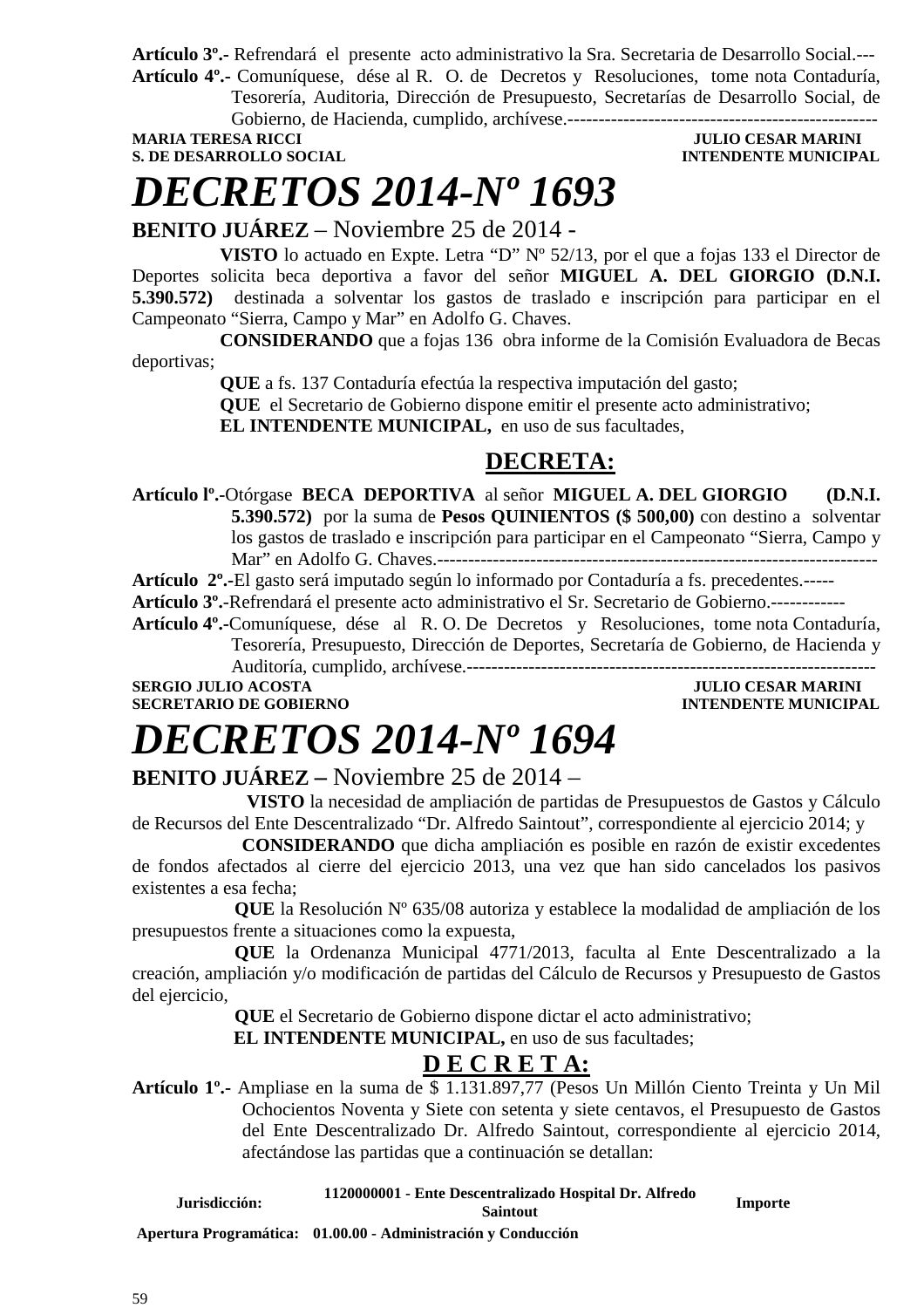|                        | VI.V4.VV - Fafiliacia                                                                                                                                                   |              |
|------------------------|-------------------------------------------------------------------------------------------------------------------------------------------------------------------------|--------------|
| 120 - Recursos propios |                                                                                                                                                                         |              |
|                        | 2.5.2.0 - Productos farmacéuticos y medicinales                                                                                                                         | 340.000,00   |
|                        | 2.9.5.0 - Útiles menores médicos, quirúrgico y de laboratorio                                                                                                           | 430.000,00   |
|                        | Apertura Programática: 16.00.00 - Atención Hospitalaria Central                                                                                                         |              |
| 110 - Tesoro Municipal |                                                                                                                                                                         |              |
|                        | $1.1.7.0$ - Complementos                                                                                                                                                | 110.000,00   |
|                        | 1.2.6.0 - Complementos                                                                                                                                                  | 214.380,77   |
| 120 - Recursos propios |                                                                                                                                                                         |              |
|                        | 4.3.1.0 - Maquinaria y equipo de producción                                                                                                                             | 10.055,00    |
|                        | 4.3.3.0 - Equipo sanitario y de laboratorio                                                                                                                             | 8.300,00     |
|                        | 4.3.4.0 - Equipo de comunicación y señalamiento                                                                                                                         | 16.100,00    |
|                        | 4.3.9.0 - Equipos varios                                                                                                                                                | 2.436,00     |
|                        | Apertura Programática: 17.00.00 - Atención Hospitalaria en C.AP.S.                                                                                                      |              |
| 120 - Recursos propios |                                                                                                                                                                         |              |
|                        | 4.3.4.0 - Equipo de comunicación y señalamiento                                                                                                                         | 497,00       |
|                        | 4.3.9.0 - Equipos varios                                                                                                                                                | 129,00       |
| <b>Total General</b>   |                                                                                                                                                                         | 1.131.897,77 |
|                        | Artículo 2 <sup>o</sup> .- Utilizase para tal fin, fondos disponibles existentes al cierre del Ejercicio 2013,<br>afectándose la partida que se detalla a continuación: |              |
| <b>Jurisdicción</b>    | <b>Recursos</b>                                                                                                                                                         | Importe      |
| 1120000001             | Disminución de Caja y Bancos Libre<br>35.1.01.02<br>Disponibilidad                                                                                                      | 1.131.897,77 |

#### **Artículo 3º.-** Autorízase a la Contaduría del Ente Descentralizado a registrar en la contabilidad, las modificaciones presupuestarias que surgieren en concordancia con los artículos precedentes.---------------------------------------------------------------------------------------

**Artículo 4º.-** Refrendará el presente acto administrativo la Sra. Secretaria de Salud.--------------- **Artículo 5º.-** Comuníquese, dése al R. O. de Decretos y Resoluciones, tome nota Recursos Humanos, Secretarías de Gobierno, Salud, Hacienda, Dirección de Presupuesto, y Auditoría, cumplido, archívese.------------------------------------------------------------------ **MARIA ELISA TIMPANARO JULIO CESAR MARINI** 

### **SECRETARIA DE SALUD INTENDENTE MUNICIPAL**

### *DECRETOS 2014-Nº 1695*

**01.02.00 - Farmacia** 

**BENITO JUÁREZ –** Noviembre 25 de 2014-

**VISTO** que conforme las previsiones de la Oza. Mpal. N° 4854/14, el **"FONDO MUNICIPAL PARA EMERGENCIAS DE SALUD" (FO.MU.ES.)** se encuentra facultado para solucionar económicamente enfermedades cuya gravedad requiere derivación médica debido al alto riesgo en la salud;

**QUE** la Secretaría de Gobierno dispone dictar el presente acto administrativo;  **EL INTENDENTE MUNICIPAL,** en uso de sus facultades,

**DECRETA:**<br>"FONDO MUNICIPAL **Artículo 1º.-** Dispónese que el **"FONDO MUNICIPAL PARA EMERGENCIAS ESPECIALES DE SALUD" (FO.MU.ES),** efectúe pagos en el marco de la Oza. Mpal. N° 4854/14, a las personas que se indican a continuación, cuyas historias clínicas obran en los Expedientes:

**ITHURRAT RAUL Expte. Letra "F" Nº 45/05 Subsidio \$ 3.150,00.- (fjs. 193) SEVERO FEDERICO** Expte. Letra "F" Nº 53/14 **Subsidio Reintegrable \$ 1.000,00.- (fjs. 22)**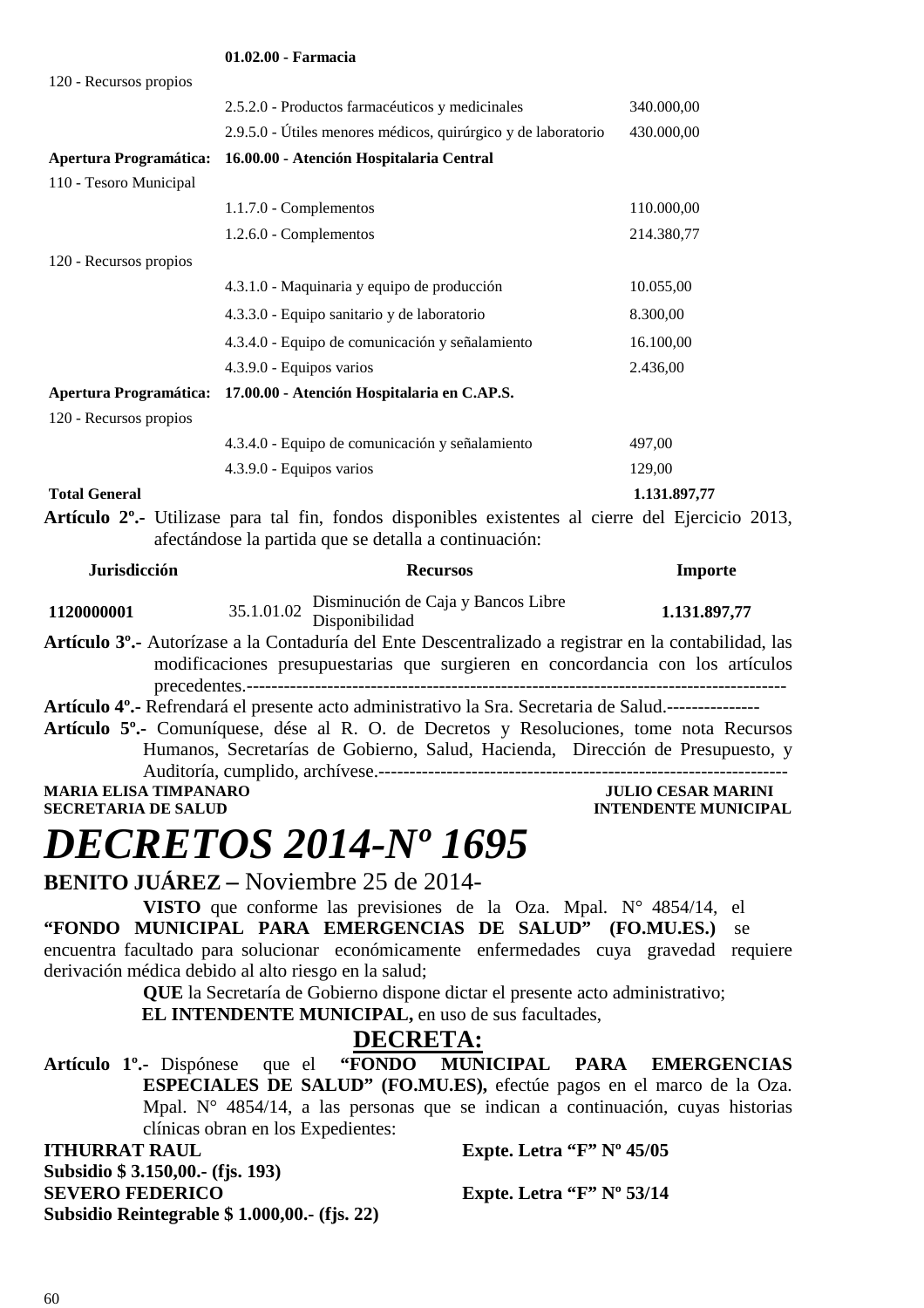**Artículo 2º.-** La Dirección de Recursos Humanos o la Dirección de Recaudación según corresponda deberá tomar recaudos necesarios para la retención de haberes y/o gestión de cobro para obtener los reintegros de los subsidios, según corresponda, mencionados en el Articulo 1º.------------------------------------------------------------------------------------------

**Artículo 3º.-** Refrendará el presente acto administrativo la Sra. Secretaria de Desarrollo Social.---

**Artículo 4º.-** Comuníquese, dése al R. O. de Decretos y Resoluciones, tome nota Contaduría, Tesorería, Direcciones de Recursos Humanos, de Recaudación, Secretarías de Desarrollo Social, de Gobierno, de Hacienda, Subdirección de Tasas, FO.MU.ES. y Auditoria, cumplido, archívese.------------------------------------------------------------------

### **S. DE DESARROLLO SOCIAL**

### **MARIA TERESA RICCI JULIO CESAR MARINI**

### *DECRETOS 2014-Nº 1696*

#### **BENITO JUÁREZ –** Noviembre 26 de 2014 -

**VISTO** lo solicitado a fojas 25 del Expediente Letra "S" Nº 36/14 por la Secretaria de Salud para otorgar una Bonificación Especial a la Directora de 3º Edad y Discapacidad FERNÁNDEZ MALENA (L.P. 3198), según ordenanza Municipal Nº 4769/13 en cuyo artículo 7º ordena que se podrán instaurar para el personal político y de ley, complementos en forma general o sectorial, debiendo ser remunerativos y no bonificables;

**CONSIDERANDO** la necesidad de liquidar complemento a la Directora de 3º de Edad y Discapacidad;

**QUE** el Secretario de Gobierno dispone dictar el presente acto administrativo;

**EL INTENDENTE MUNICIPAL,** en uso de sus facultades,

#### **DECRETA:**

**Artículo lº.-**Autorízase la liquidación, por el mes de Noviembre, de una bonificación **remunerativa no bonificable**, en el marco de la Ordenanza Municipal Nº 4769/13 art. 7º a la Directora de 3º Edad y Discapacidad, Sra. Malena Fernández (L.P. 3198), por un importe de \$ 600,00 (Pesos seiscientos) con efecto retroactivo al 01/11/2014, de acuerdo a lo actuado en el Expediente Letra "S" Nº 36/14.----------------------------------

**Artículo 2º.-** El gasto deberá imputarse de acuerdo a lo informado por la Subcontadora a cargo de la Oficina de Presupuesto a fojas 27 del Expediente Letra "S" Nº 36/14-------------------

**Artículo 3º.-** Refrendará el presente acto administrativo la Sra. Secretaria de Salud.---------------

**Artículo 4º.-**Comuníquese, dése al R. O. de Decretos y Resoluciones, tome nota, Recursos Humanos, Secretarías de Gobierno, de Salud, de Hacienda, Auditoria, Contaduría y

Dirección de Presupuesto, cumplido, archívese.----------------------------------------------- MARIA ELISA TIMPANARO JULIO CESAR MARINI SECRETARIA DE SALUD

**INTENDENTE MUNICIPAL** 

### *DECRETOS 2014-Nº 1697*

#### **BENITO JUÁREZ** – Noviembre 26 de 2014 -

 **VISTO** lo actuado en Expte. Letra "D" Nº 26/14 por el cual la Delegada Municipal de Barker eleva nota (fs. 91) solicitando **SUBSIDIO** destinado a personas indigentes para el mantenimiento de su grupo familiar;

 **QUE** a fojas 95 Contaduría realiza la respectiva reserva preventiva del gasto;

 **QUE** el Secretario de Gobierno dispone dictar el presente acto administrativo;

 **EL INTENDENTE MUNICIPAL**, en uso de sus facultades,

### **DECRETA:**

**Artículo 1º.-** Abonar **SUBSIDIO A INDIGENTES** por la suma total de pesos veinte mil (\$ 20.000,00) según lo solicitado por la Delegada Municipal de Barker destinado a personas indigentes para el mantenimiento de su grupo familiar, de acuerdo a lo actuado en Expediente Letra "D" Nº 26/14.----------------------------------------------------

**Artículo 2º.-** El gasto será imputado según lo informado por Contaduría a fs. precedentes.------- **Artículo 3º.-** Refrendará el presente acto administrativo la Sra. Secretaria de Desarrollo Social.---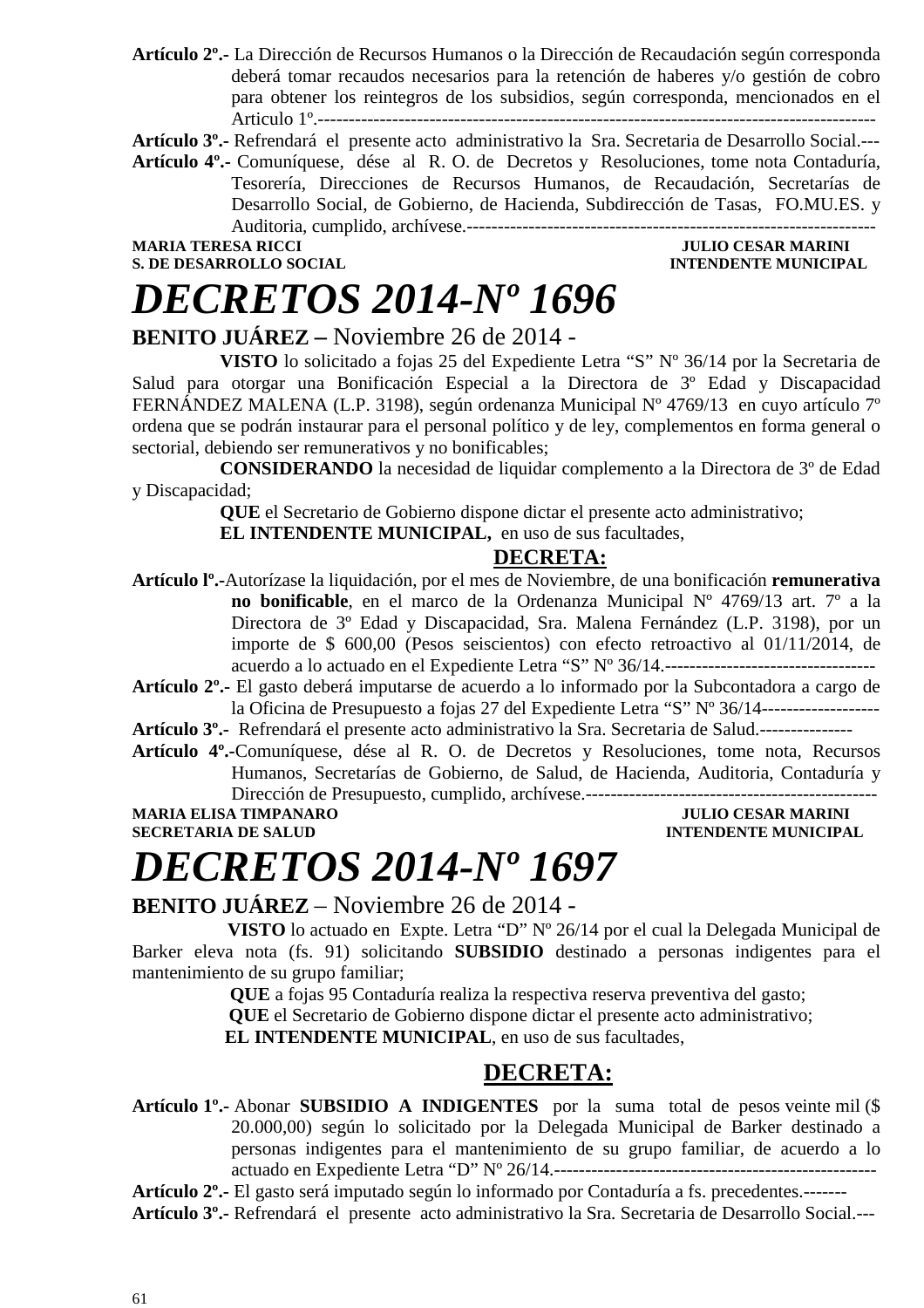**Artículo 4º.-** Comuníquese, dése al R. O. de Decretos y Resoluciones, tome nota Contaduría, Tesorería, Auditoria, Dirección de Presupuesto, Secretarías de Desarrollo Social, de Gobierno, de Hacienda, Delegación Barker y Auditoría, cumplido, archívese.------------<br>MARIA TERESA RICCI

**S. DE DESARROLLO SOCIAL CONSUMING A LOCAL CONSUMING A LOCAL CONSUMING A LOCAL CONSUMING A LOCAL CONSUMING A LOCAL CONSUMING A LOCAL CONSUMING A LOCAL CONSUMING A LOCAL CONSUMING A LOCAL CONSUMING A LOCAL CONSUMING A LOCAL** 

### **JULIO CESAR MARINI**

## *DECRETOS 2014-Nº 1698*

**BENITO JUÁREZ –** Noviembre 26 de 2014-

**VISTO** lo solicitado a fojas 37 del Expediente Letra "S" Nº 63/13 por la Directora de 3º Edad y Discapacidad en cuanto a abonar tareas extraordinarias al agente Andreoli Leandro Carlos (L.P. 3094) a ser abonadas en el mes de Noviembre, dado que el mismo se desempeñó como profesor del curso de computación que brindó la Dirección a su cargo;

**QUE** a fojas 38 obra informe de la Directora de Recursos Humanos;

**QUE** a fojas 39 obra la respectiva imputación contable;

**QUE** el Secretario de Gobierno dispone dictar el presente acto administrativo;

**EL INTENDENTE MUNICIPAL,** en uso de sus facultades,

### **DECRETA:**

**Artículo 1º.**-Autorízase a liquidar las tareas extraordinarias por la suma de Pesos Dos mil doscientos (\$ 2.200.00), abonadas conjuntamente con los haberes del mes de noviembre, al agente ANDREOLI LEANDRO CARLOS (L.P. 3094), de acuerdo a lo actuado en el Expediente Letra "S" Nº 63/13.-------------------------------------------------

**Artículo 2º.-**El gasto deberá imputarse de acuerdo a lo informado por la contadora a cargo de la Oficina de Presupuesto a fojas 39 del Expte. Letra "S" Nº 63/13.-----------------------

**Artículo 3º.-**Refrendará el presente acto administrativo la Sra. Secretaria de Salud.---------------

**Artículo 4º.-**Comuníquese, dése al R. O. de Decretos y Resoluciones, tome nota, Recursos Humanos, Secretarías de Gobierno, de Hacienda, de Salud, Contaduría, Auditoria, y Dirección de Presupuesto, cumplido, archívese.----------------------------------------------- **MARIA ELISA TIMPANARO JULIO CESAR MARINI** 

**SECRETARIA DE SALUD INTENDENTE MUNICIPAL** 

## *DECRETOS 2014-Nº 1699*

### **BENITO JUÁREZ** – Noviembre 27 de 2014-

**VISTO** lo solicitado a fojas 72 del Expediente Letra "S" Nº 31/13 por el Director General de Servicios respecto a que se abone Tareas extraordinarias conjuntamente con los haberes del mes de Noviembre del corriente año, a los agentes afectados al área de Barrido y Limpieza;

**QUE** a fojas precedentes obra la respectiva imputación contable;

**QUE** el Secretario de Gobierno dispone dictar el presente acto administrativo;

**EL INTENDENTE MUNICIPAL,** en uso de sus facultades,

### **DECRETA:**

**Artículo 1º.**-Autorízase a liquidar tareas extraordinarias por el mes de Noviembre del corriente año por una suma de pesos doscientos (\$ 200,00), a los agentes afectados al área de Barrido y Limpieza, de acuerdo a lo solicitado por el Director General de Servicios a fojas 72 del Expediente Letra "S" Nº 31/13:

**\*BARNETCHE MAXIMILIANO (L.P. 3292) \*CARDOSO MARÍA DE LOURDES (L.P. 2705) \*CAPURELLI JUAN PABLO (L.P. 2992) \*CORIA MIGUEL ÁNGEL (L.P. 2993) \*DELGADO GRISELDA CLARA (L.P. 2700) \*FERRETTI CRISTECHE FERNANDO (L.P. 2951) \*HEREDIA CARLOS HUMBERTO (L.P. 2424) \*IARUSSI ALEJANDRO AMERICO (L.P. 1652) \*MADRID SONIA SUSANA (L.P. 2711) \*ROMERO ROSANA JUDITH (L.P. 2837) \*SCHWINDT MAURICIO MAXIMILIANO (L.P. 3046)**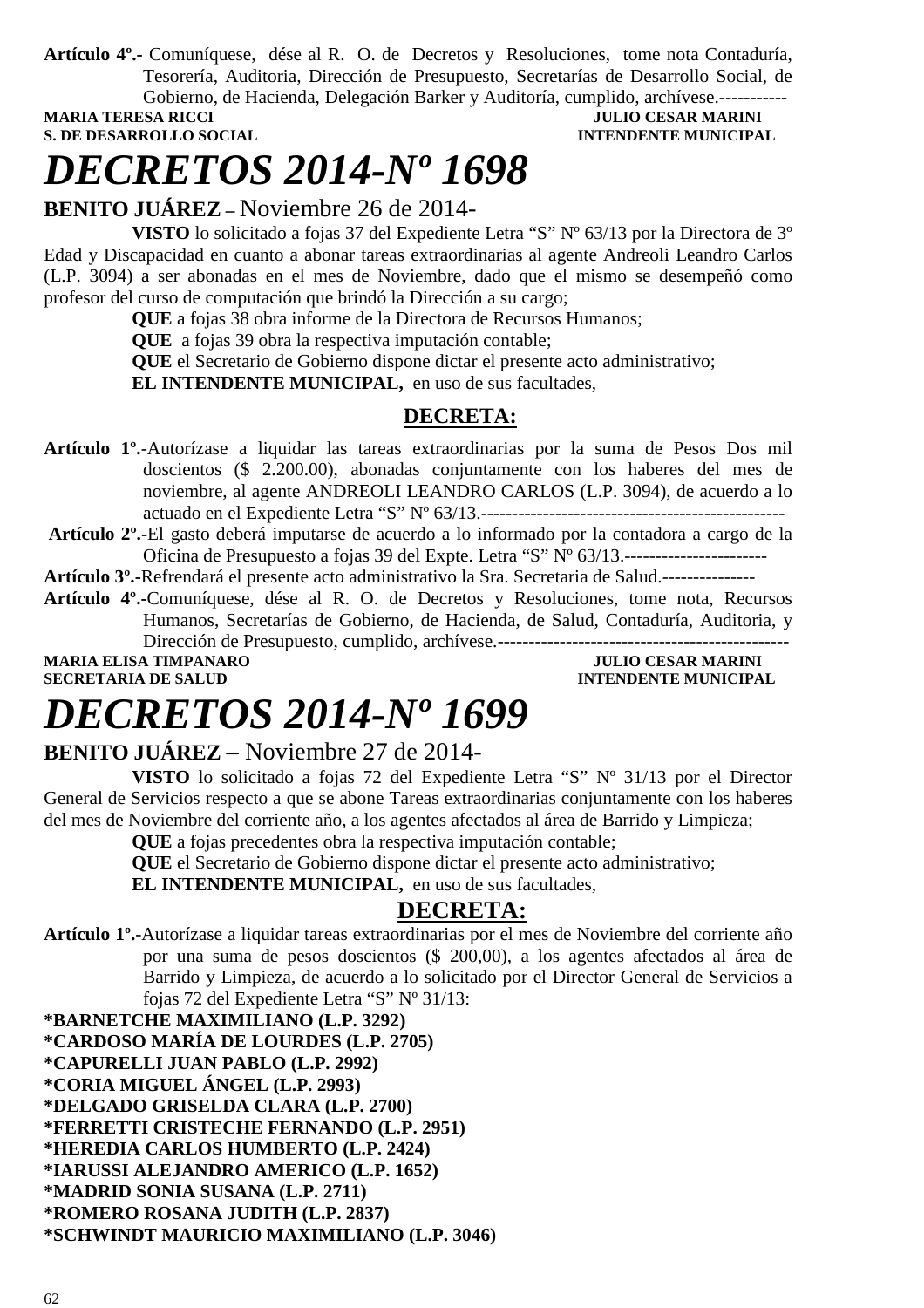#### **\*CHAIRO LUCAS JOSE (L.P. 3318)**

**Artículo 2º.-** El gasto deberá imputarse de acuerdo a lo informado a fojas 74 del Expediente Letra "S" Nº 31/13.----------------------------------------------------------------------------------------

- **Artículo 3º.-** Refrendará el presente acto administrativo el Sr. Secretario de Infraestructura, Vivienda y Servicios Públicos.-------------------------------------------------------------------
- **Artículo 4º.-** Comuníquese, dése al R. O. de Decretos y Resoluciones, tome nota, Recursos Humanos, Secretarías de Gobierno, de Hacienda, de Infraestructura, Vivienda y Servicios Públicos, Dirección General de Servicios, Contaduría, Dirección de Presupuesto y Auditoria, cumplido, archívese.-------------------------------------------------

**S. DE INF., VIV., Y SERV. PUBLICOS** 

### **DIEGO ROSSETTI JULIO CESAR MARINI**

### *DECRETOS 2014-Nº 1700*

**BENITO JUÁREZ** – Noviembre 27 de 2014 -

 **VISTO** lo actuado en Expte. Letra "D" Nº 8/13 por el cual la Delegada Municipal de Barker eleva nota (fs. 167) solicitando **SUBSIDIO** destinado al pago de Gas a personas indigentes;  **QUE** a fojas precedentes Contaduría realiza la respectiva reserva preventiva del gasto;

 **QUE** la Secretaría de Gobierno dispone dictar el presente acto administrativo;

 **EL INTENDENTE MUNICIPAL**, en uso de sus facultades,

### **DECRETA:**

**Artículo 1º.-**Abonar **SUBSIDIO A INDIGENTES** por la suma total de pesos un mil seis con dieciséis (\$ 1.006,16) según lo solicitado por la Delegada Municipal de Barker destinado al pago de gas de personas indigentes, de acuerdo a lo actuado en Expediente Letra "D" Nº 8/13.-------------------------------------------------------------------

**Artículo 2º.-**El gasto será imputado según lo informado por Contaduría a fs. precedentes.--------

**Artículo 3º.-**Refrendará el presente acto administrativo la Sra. Secretaria de Desarrollo Social.---- **Artículo 4º.-**Comuníquese, dése al R. O. de Decretos y Resoluciones, tome nota Contaduría,

Tesorería, Dirección de Presupuesto, Secretarías de Desarrollo Social, de Gobierno, de Hacienda, Delegación Barker y Auditoría, cumplido, archívese.----------------------------

### **S. DE DESARROLLO SOCIAL**

**MULIO CESAR MARINI<br>INTENDENTE MUNICIPAL** 

# *DECRETOS 2014-Nº 1701*

### **BENITO JUÁREZ –** Noviembre 27 de 2014-

**VISTO** lo actuado en el Expediente Letra "A" Nº 181/09 2º Cuerpo, en el cuál obra Proyecto "Horno de Ladrillos" perteneciente al Programa Atención de Jóvenes y Adolescentes en el Centro de Día "Apostando a la Vida" del Ministerio de Desarrollo Social de la Provincia de Buenos Aires;

**QUE** a fs. 448 el Subdirector del Centro de Día "Apostando a la Vida", solicita se efectúe el pago de BECAS, correspondiente al mes de Noviembre de 2014;

 **QUE** a fs. 450 Contaduría realiza la respectiva reserva del gasto;

**QUE** la Secretaría de Gobierno dispone dictar el presente acto administrativo;

**EL INTENDENTE MUNICIPAL**, en uso de sus facultades,

### **DECRETA:**

**Artículo 1º.-**Dispónese el pago de BECAS, correspondiente al Proyecto "Horno de Ladrillos" perteneciente al Programa Atención de jóvenes y Adolescentes en el Centro de Día "Apostando a la Vida" del Ministerio de Desarrollo Social de la Provincia de Buenos Aires, de acuerdo al listado de beneficiarios que obra a fs. 449 en el Expte. Letra "A" Nº 181/09 2º Cuerpo, por un importe total de pesos cuatro mil ochocientos cuarenta (\$ 4.840,00).--------------------------------------------------------------------------------------------

**Artículo 2º.-** El gasto deberá imputarse según lo informado por Contaduría a fojas precedentes.-----

**Artículo 3º.-** Refrendará el presente acto administrativo la Sra. Secretaria de Desarrollo Social.--- **Artículo 4º.-** Comuníquese, dése al R. O. de Decretos y Resoluciones, tome nota Contaduría,

Tesorería, Direcciones de Recursos Humanos, de Presupuesto, Secretarias de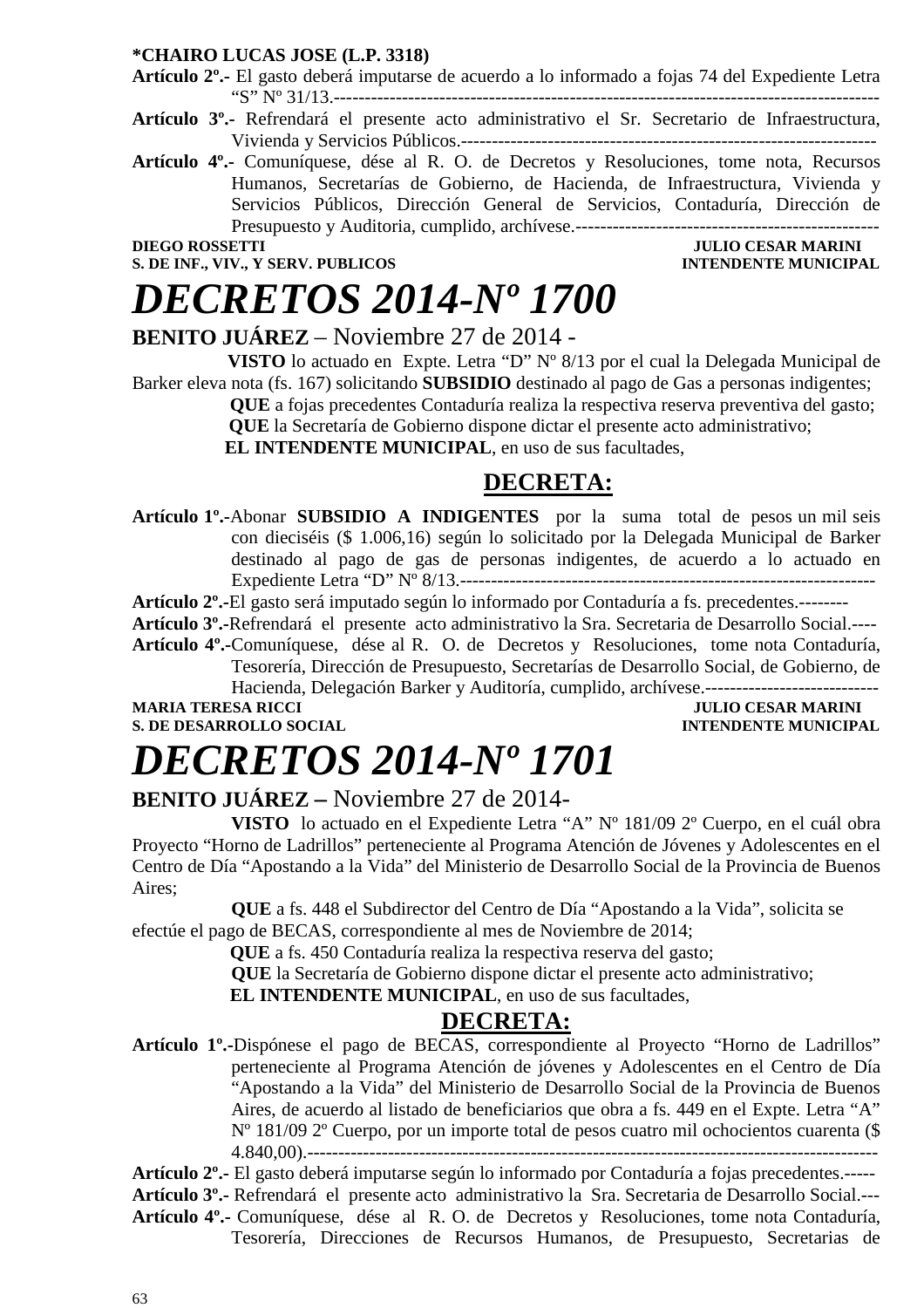Gobierno, de Desarrollo Social, de Hacienda, Contaduría y Auditoria, cumplido,

archívese.-------------------------------------------------------------------------------------------- **MARIA TERESA RICCI JULIO CESAR MARINI S. DE DESARROLLO SOCIAL COMPUTE DE LA CONFIDENTE MUNICIPAL AND SOCIAL COMPUTE DE LA CONFIDENCIAL COMPUTE DE LA CONFIDENCIAL COMPUTE DE LA CONFIDENCIAL COMPUTE DE LA CONFIDENCIAL COMPUTE DE LA CONFIDENCIAL COMPUTE DE LA CO** 

# *DECRETOS 2014-Nº 1702*

**BENITO JUÁREZ** – Noviembre 27 de 2014 –

**VISTO** lo actuado en Expte. Letra "G" Nº 120/13, por el que el **INSTITUTO DE ENSEÑANZA PRIVADO "Dr. PEDRO DÍAZ PUMARÁ" Y COLEGIO INMACULADA CONCEPCIÓN"** (fs. 29) solicita Subsidio con destino a solventar gastos del Festiva de Box Profesional organizado por la Institución;

**QUE** a fs. 32 Contaduría efectúa la respectiva reserva preventiva del gasto; mientras que a fs. 33 la Secretaría de Gobierno dispone dictar el presente acto administrativo;

**EL INTENDENTE MUNICIPAL,** en uso de sus facultades,

### **DECRETA:**

**Artículo lº.-** Otórgase **SUBSIDIO** al **INSTITUTO DE ENSEÑANZA PRIVADO "Dr. PEDRO DÍAZ PUMARÁ" Y COLEGIO INMACULADA CONCEPCIÓN"** por la suma de **Pesos CINCO MIL (\$ 5.000,00)** destinado a solventar gastos del Festiva de Box Profesional organizado por la Institución. El mismo deberá ser rendido oportunamente mediante "Balance de Inversión".----------------------------------------------------------------

**Artículo 2º.-** El gasto será imputado según lo informado por Contaduría a fs. precedentes.------

- **Artículo 3º.-** Tesorería, previo a hacer efectivo el Subsidio del Art. 1°, deberá verificar el cumplimiento del Art. 132 del Reglamento de Contabilidad.------------------------------
- **Artículo 4º**.- Refrendará el presente acto administrativo el Sr. Secretario de Gobierno.------------

**Artículo 5º.-** Comuníquese, dése al R.O. De Decretos y Resoluciones, tome nota Contaduría, Tesorería, Presupuesto, Secretarías de Gobierno, de Hacienda y Auditoría, cumplido, archívese.-------------------------------------------------------------------------------------------- **SERGIO JULIO ACOSTA JULIO CESAR MARINI** 

### **SECRETARIO DE GOBIERNO INTENDENTE MUNICIPAL**

## *DECRETOS 2014-Nº 1703*

### **BENITO JUAREZ –** Noviembre 27 de 2014**-**

**VISTO** lo actuado en el Expediente Letra "D" Nº 27/13 3º cuerpo por el cual la Delegada Municipal de Barker a fojas 560 solicita SUBSIDIO a personas indigentes destinado al pago de luz;

**QUE** a fojas precedentes Contaduría realiza la respectiva reserva preventiva del

gasto;

**QUE** el Secretario de Gobierno dispone dictar el presente acto administrativo de

subsidio;

#### **EL INTENDENTE MUNICIPAL,** en uso de sus facultades,

#### **DECRETA**:

- **Artículo 1º.-** Abonar SUBSIDIO A INDIGENTES según nomina de beneficiarios, confeccionada y conformada por la Delegada Municipal de Barker, por un monto total de pesos tres mil trescientos setenta y ocho con veintitrés (\$3.378,23) de acuerdo a lo actuado en el Expte. Letra "D" Nº 27/13 3º cuerpo.------------------------------------------------------------
- **Artículo 2º.-** El gasto será imputado según lo informado por Contaduría a fs. precedentes.----
- **Artículo 3º.-** Refrendará el presente acto administrativo la Sra. Secretaria de Desarrollo Social.------
- **Artículo 4º.-** Comuníquese, desde la R. O. de Decretos y Resoluciones, tome nota, Contaduría, Tesorería, Presupuesto, Secretarías de Desarrollo Social, de Gobierno, de Hacienda, Delegación Barker y Auditoria, cumplido, archívese-----------------------------------------

**MARIA TERESA RICCI DE DE LOS DE LOS DE LOS DE JULIO CESAR MARINI** 

**S. DE DESARROLLO SOCIAL DESARROLLO SOCIAL DESARROLLO SOCIAL DESARROLLO SOCIAL DESARROLLO SOCIAL DE SOCIAL DE SOCIAL DE SOCIAL DE SOCIAL DE SOCIAL DE SOCIAL DE SOCIAL DE SOCIAL DE SOCIAL DE SOCIAL DE SOCIAL DE SOCIAL DE SO** 

# *DECRETOS 2014-Nº 1704*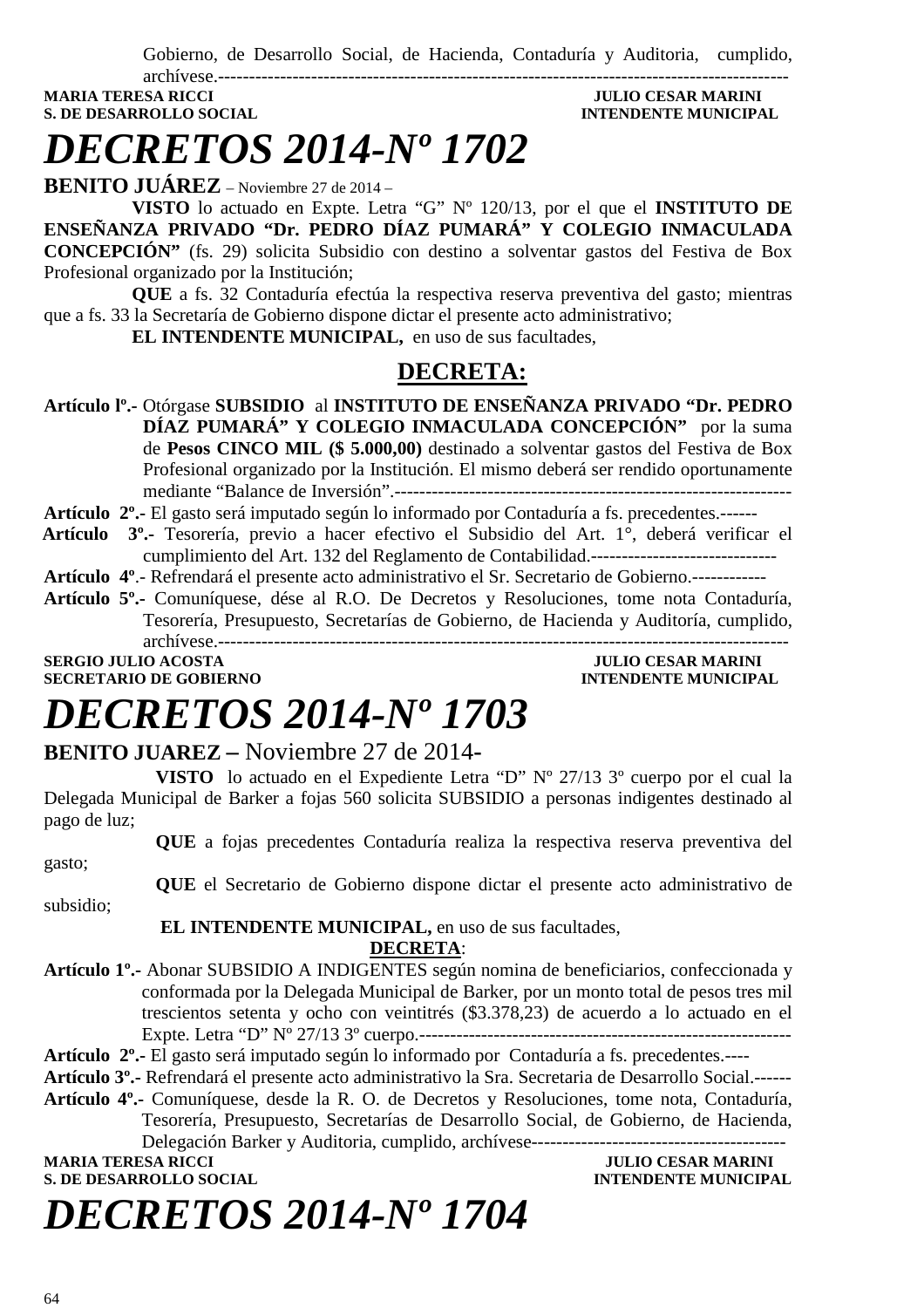### **BENITO JUÁREZ** – Noviembre 27 de 2014 –

**VISTO** lo actuado en Expte. Letra "G" Nº 100/11 por el cual el CLUB ATLETICO JUARENSE (fs. 68) solicita Subsidio con destino a solventar gastos del viaje que realizará el selectivo Sub 13 de Fútbol a la ciudad de Mendoza, desde el día 1/12/2014 y hasta el 05/12/2014, representando a nuestra ciudad;

**QUE** a fs. 73 Contaduría efectúa la respectiva reserva preventiva del gasto; mientras que a fs. 74 la Secretaría de Gobierno dispone dictar el presente acto administrativo;

**EL INTENDENTE MUNICIPAL,** en uso de sus facultades,

### **DECRETA:**

**Artículo lº.-** Otórgase SUBSIDIO al "CLUB ATLÉTICO JUARENSE" por la suma de Pesos QUINCE MIL (\$ 15.000.00) destinado a solventar gastos del viaje que realizará el selectivo Sub 13 de Fútbol a la ciudad de Mendoza, desde el día 1/12/2014 y hasta el 05/12/2014, representando a nuestra ciudad. El mismo deberá ser rendido oportunamente mediante "Balance de Inversión".------------------------------------------

**Artículo 2º.-** El gasto será imputado según lo informado por Contaduría a fs. precedente.------

 **Artículo 3º.-** Tesorería, previo a hacer efectivo el Subsidio del Art. 1°, deberá verificar el cumplimiento del Art. 132 del Reglamento de Contabilidad.------------------------------

**Artículo 4º**.- Refrendará el presente acto administrativo el Sr. Secretario de Gobierno.------------

**Artículo 5º.-** Comuníquese, dése al R.O. De Decretos y Resoluciones, tome nota Contaduría, Tesorería, Secretarías de Gobierno, de Hacienda y Auditoría, cumplido, archívese.---

**SERGIO JULIO ACOSTA JULIO CESAR MARINI SECRETARIO DE GOBIERNO INTENDENTE MUNICIPAL** 

## *DECRETOS 2014-Nº 1705*

**BENITO JUÁREZ** – Noviembre 27 de 2014 –

**VISTO** lo actuado en Expte. Letra "C" Nº 180/12, por el que la "**ASOCIACIÓN COOPERADORA DEL CENTRO DE EDUCACIÓN FÍSICA Nº 50"** (fs. 39) solicita Subsidio con destino a solventar gastos de un viaje de alumnos y profesores a la localidad de Villa Cacique para participar de un Torneo;

 **QUE** a fs. 42 Contaduría efectúa la respectiva reserva preventiva del gasto; mientras que a fs. 43 la Secretaría de Gobierno dispone dictar el presente acto administrativo;

**EL INTENDENTE MUNICIPAL,** en uso de sus facultades,

### **DECRETA:**

**Artículo lº.-** Otórgase **SUBSIDIO** a la **"ASOCIACIÓN COOPERADORA DEL CENTRO DE EDUCACIÓN FÍSICA Nº 50"** por la suma de **Pesos UN MIL (\$ 1.000,00)**  destinado a solventar gastos de un viaje de alumnos y profesores a la localidad de Villa Cacique para participar de un Torneo. El mismo deberá ser rendido oportunamente mediante "Balance de Inversión".------------------------------------------

**Artículo 2º.-** El gasto será imputado según lo informado por Contaduría a fs. precedentes.-----

 **Artículo 3º.-** Tesorería, previo a hacer efectivo el Subsidio del Art. 1°, deberá verificar el cumplimiento del Art. 132 del Reglamento de Contabilidad.------------------------------

**Artículo 4º**.- Refrendará el presente acto administrativo el Sr. Secretario de Gobierno.------------

**Artículo 5º.-** Comuníquese, dése al R. O. De Decretos y Resoluciones, tome nota Contaduría, Tesorería, Secretarías de Gobierno, de Hacienda y Auditoria, cumplido, archívese.----

**SERGIO JULIO ACOSTA** 

**SECRETARIO DE GOBIERNO INTENDENTE MUNICIPAL** 

## *DECRETOS 2014-Nº 1706*

### **BENITO JUÁREZ** - Noviembre 27 de 2014-

**VISTO** que por Resolución Nº 499/14 se otorgó LICENCIA POR ENFERMEDAD a la Contadora ANA VICTORIA DOMINGUEZ (L.P. 2865) Tesorera Municipal;

**QUE** resulta necesario que la mencionada sea reemplazada;

**QUE** el Secretario de Gobierno dispone dictar el presente acto administrativo;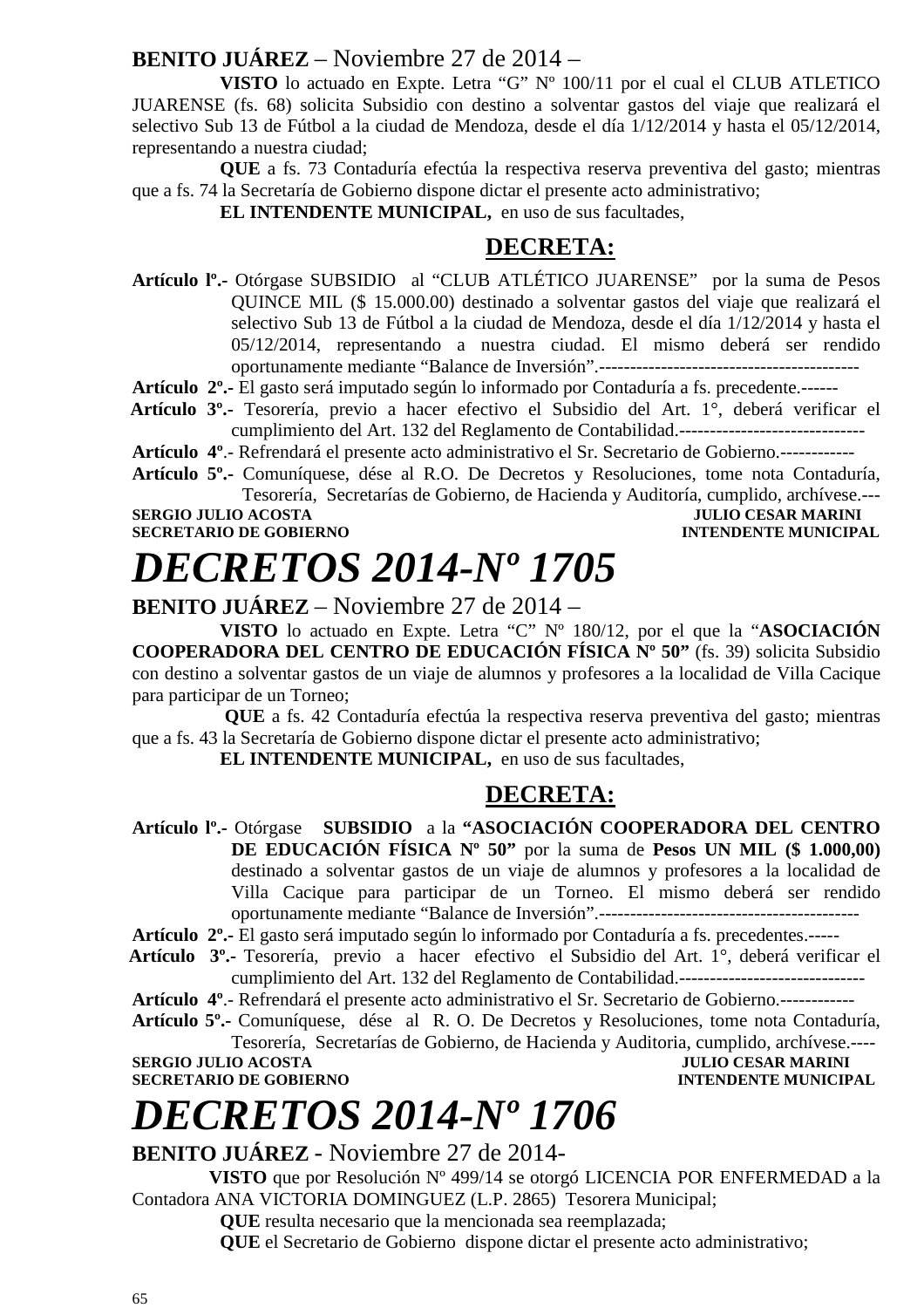**EL INTENDENTE MUNICIPAL,** en uso de sus facultades,

### **DECRETA:**

- **Artículo lº.-** Confírmese que durante la LICENCIA POR ENFERMEDAD por el día 1/12/2014, otorgada a la Contadora ANA VICTORIA DOMINGUEZ (L.P. 2865), asume sus funciones en carácter de reemplazo la agente CECILIA GALLARDO (L.P. 2698).-----
- **Artículo 2º.-** Por la Dirección de Recursos Humanos notifíquese al interesado y agréguese al legajo personal del agente.--------------------------------------------------------------------------------

**Artículo 3º.-** Refrendará el presente acto administrativo el Sr. Secretario de Hacienda.------------

**Artículo 4º.-**Comuníquese, dése al R. O. De Decretos y Resoluciones, tome nota Recursos Humanos, Secretarías de Gobierno, de Hacienda, Presupuesto, Contaduría y Auditoria, cumplido, archívese.-------------------------------------------------------------------------------

**SECRETARIO DE HACIENDA** 

### **JORGE O. ISMAEL SECRETARIO DE HACIENDA SECRETARIO DE HACIENDA DE SOLUTION DE SOLUTION DE HACIEN DE SOLUTION DE SOLUTION DE SOLUTION DE SOLUTION DE SOLUTION DE SOLUTION DE SOLUTION DE SOLUTION DE SOLUTION DE SOLUTION DE SO**

### *DECRETOS 2014-Nº 1707*

### **BENITO JUÁREZ** – Noviembre 28 de 2014-

**VISTO** lo actuado en el Expte. Letra "S" Nº 76/14, en el cual a fs. 13 obra Decreto Municipal Nº 1565//2014 por el cual se realizo el llamado a Licitación Privada Nº 60/2014 para la compra de un tractor doble tracción 85 HP con cabina y pala;

**QUE** a fojas 158 obra informe del Jefe de Compras;

**QUE** a fojas 159, obra despacho favorable del Director General de Servicios, sugiriendo la adjudicación para la compra de un tractor doble tracción 85 HP con cabina y pala, a la firma "Distribuidora Z. S.R.L.";

**QUE** a fojas 163 obra despacho favorable de la Contadora Municipal y a fojas 164 el Secretario de Hacienda sugiere el dictado del acto administrativo correspondiente;

**QUE** el Secretario de Gobierno dispone dictar el presente acto administrativo;

**EL INTENDENTE MUNICIPAL,** en uso de sus facultades,

### **DECRETA:**

**Artículo lº.-** Apruébese lo actuado en la **LICITACIÓN PRIVADA 60/2014**.-----------------------

**Artículo 2º.-** Adjudíquese al oferente "Distribuidora Z. S.R.L.", la compra de un tractor doble tracción 85 HP con cabina y pala, por un importe de pesos quinientos cincuenta mil quinientos, (\$ 550.500,00).------------------------------------------------------------------------

**Artículo 3º.-** Notifíquese.-----------------------------------------------------------------------------------------

**Artículo 4º.-** Refrendará el presente acto administrativo el Sr. Secretario de Infraestructura, Vivienda y Servicios Públicos.-------------------------------------------------------------------

**Artículo 5º.**- Comuníquese, dése al R.O. de Decretos y Resoluciones, tome nota, Secretarías de Gobierno, de Hacienda y de Infraestructura, Vivienda y Servicios Públicos, Contaduría, Compras, Dirección de Presupuesto, Auditoria, cumplido, archívese.-----

**S. DE INF., VIV., Y SERV. PUBLICOS** 

**DIEGO CESAR MARINI<br>INTENDENTE MUNICIPAL** 

### *DECRETOS 2014-Nº 1708*

### **BENITO JUÁREZ** – Noviembre 28 de 2014-

 **VISTO** lo actuado en el Expte. Letra "O" Nº 119/14, en el cual a fojas 1 el Secretario de Infraestructura, Vivienda y Servicios Públicos, solicita la adquisición de 400 toneladas de Piedra partida 10/30 para la Obra de Pavimentación de la Av. Humaitá;

**QUE** a fs. 4 el Jefe de Compras informa que dados los montos se deberá realizar un llamado a Concurso de Precios, acompañando Pliego de Bases y Condiciones;

**QUE** a fojas 11 la Contadora Municipal informa que el Pliego de Bases y Condiciones cumple con los requisitos enunciados en la L.O.M. y en el Reglamento de Contabilidad;

**QUE** a fojas 13 obra informe del Secretario de Hacienda y a fojas 13 vta. el Jefe de Compras informa Nº de Concurso de Precios, fecha y hora de apertura del mismo;

**QUE** el Secretario de Gobierno dispone dictar acto administrativo;

**EL INTENDENTE MUNICIPAL,** en uso de sus facultades,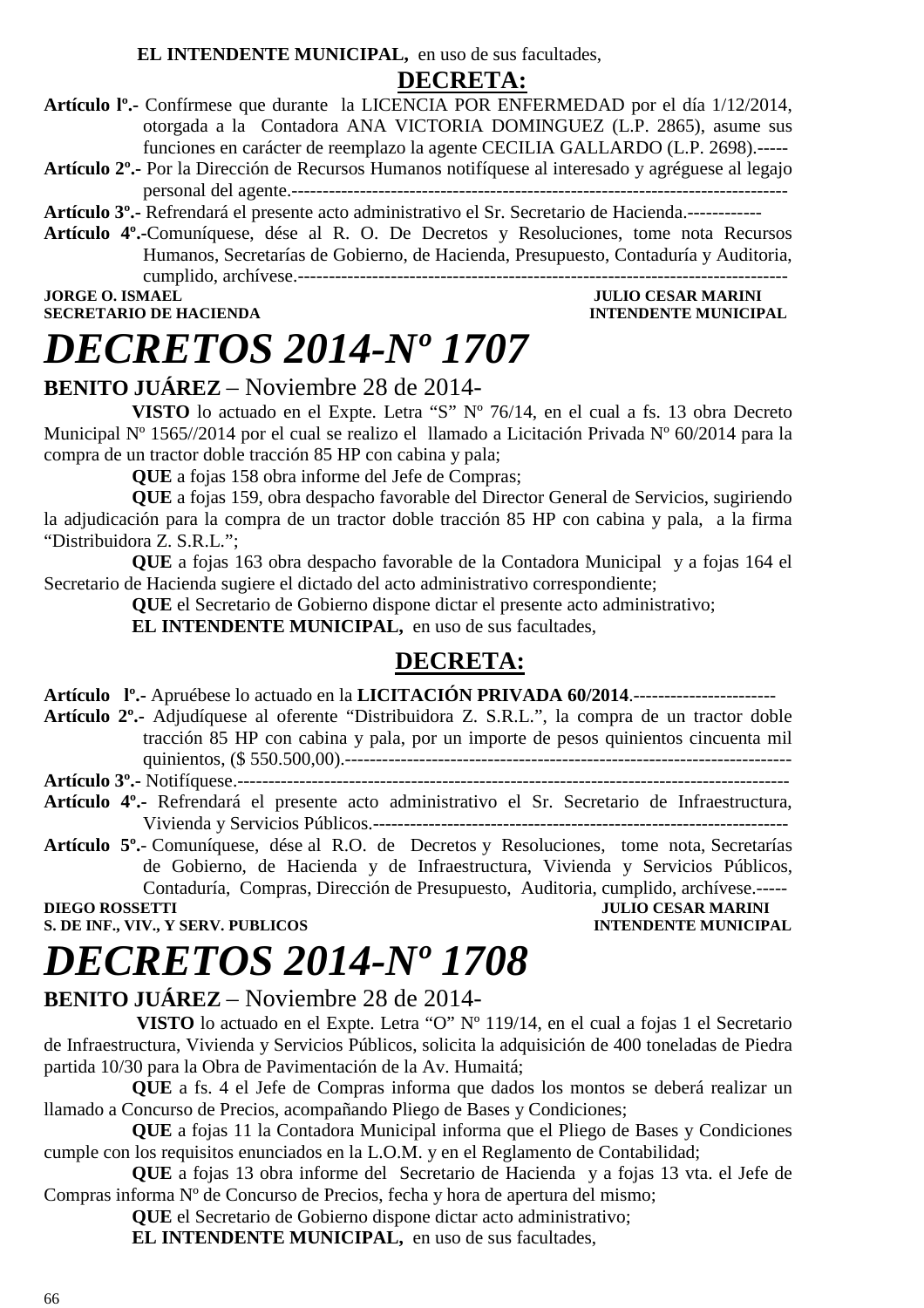### **DECRETA:**

**Artículo lº.-** Llámese a **CONCURSO DE PRECIOS Nº 63/14,** para la adquisición de 400 toneladas de Piedra Partida 10/30 para la Obra de Pavimentación de la Av. Humaitá.---

**Artículo 2º.**- El presupuesto oficial asciende a la suma de pesos ochenta y cuatro mil (\$ 84.000,00).------------------------------------------------------------------------------------------

- **Artículo 3º.** La apertura de propuesta se realizará el día 11 de Diciembre de 2014 a las 11 horas en la Oficina Compras de la Municipalidad de Benito Juárez sita en Avenida Mitre N° 42.----------------------------------------------------------------------------------------------------
- **Artículo 4º.** Refrendará el presente acto administrativo el Sr. Secretario de Infraestructura, Vivienda y Servicios Públicos.-------------------------------------------------------------------
- **Artículo 5º.** Comuníquese, dése al R.O. de Decretos y Resoluciones, tome nota Compras, Secretarías de Gobierno, de Hacienda, de Infraestructura, Vivienda y Servicios Públicos, Contaduría, Dirección de Presupuesto y Auditoria, cumplido, archívese.------<br>IULIO CESAR MARINI

**S. DE INF., VIV., Y SERV. PUBLICOS INTENDENTE MUNICIPAL** 

### **JULIO CESAR MARINI**

# *DECRETOS 2014-Nº 1709*

### **BENITO JUÁREZ** – Noviembre 28 de 2014-

 **VISTO** lo actuado en el Expte. Letra "O" Nº 120/14, en el cual a fojas 1 el Secretario de Infraestructura, Vivienda y Servicios Públicos solicita la compra de 300 toneladas de cemento Pórtland a granel para la Obra Pavimentación Avda. Humaitá;

**QUE** a fojas 4 el Jefe de Compras informa que dados los montos se deberá realizar un llamado a Licitación Privada, acompañando Pliego de Bases y Condiciones;

**QUE** a fojas 10 la Contadora Municipal informa que el Pliego de Bases y Condiciones cumple con los requisitos enunciados en la L.O.M. y en el Reglamento de Contabilidad, obrando a fojas 11 la solicitud del gasto;

**QUE** a fojas 12 obra informe del Secretario de Hacienda;

 **QUE** la Jefe de Compras Interina informa Nº de Licitación Privada, fecha y hora de apertura de la misma;

**QUE** el Secretario de Gobierno dispone dictar acto administrativo;

**EL INTENDENTE MUNICIPAL,** en uso de sus facultades,

### **DECRETA:**

- **Artículo lº.-**Llamase a LICITACIÓN PRIVADA **Nº 62/2014** para la adquisición de 300 toneladas de cemento Pórtland a granel para la Obra Pavimentación Avda. Humaitá.---------------
- **Artículo 2º.**-El presupuesto oficial asciende a la suma de pesos trescientos quince mil (\$ 315.000,00).-----------------------------------------------------------------------------------------

**Artículo 3º.**-La apertura de propuesta se realizará el día 10 de Diciembre de 2014 a las 11 horas en la Oficina Compras de la Municipalidad de Benito Juárez sita en Avenida Mitre N° 42.----------------------------------------------------------------------------------------------------

- **Artículo 4º.**-Refrendará el presente acto administrativo el Sr. Secretario de Infraestructura, Vivienda y Servicios Públicos.-------------------------------------------------------------------
- **Artículo 5º.**-Comuníquese, dése al R.O. de Decretos y Resoluciones, tome nota Compras, Secretarías de Gobierno, Hacienda, Infraestructura, Vivienda y Servicios Públicos, Contaduría, Dirección de Presupuesto y Auditoría, cumplido, archívese.------------------

**S. DE INF., VIV., Y SERV. PUBLICOS INTENDENTE MUNICIPAL** 

### **DIEGO ROSSETTI JULIO CESAR MARINI**

### *DECRETOS 2014-Nº 1710*

### **BENITO JUÁREZ**- Noviembre 28 de 2014-

 **VISTO** que por Resolución Nº 472/14 se otorgaron las licencias correspondientes a la Sra. PEREZ GRACIELA (L.P. 919) a cargo de la Oficina de Patrimonio;

**QUE** resulta necesario que la mencionada sea reemplazada;

**QUE** el Secretario de Gobierno dispone dictar el presente acto administrativo;

**EL INTENDENTE MUNICIPAL,** en uso de sus facultades,

### **DECRETA:**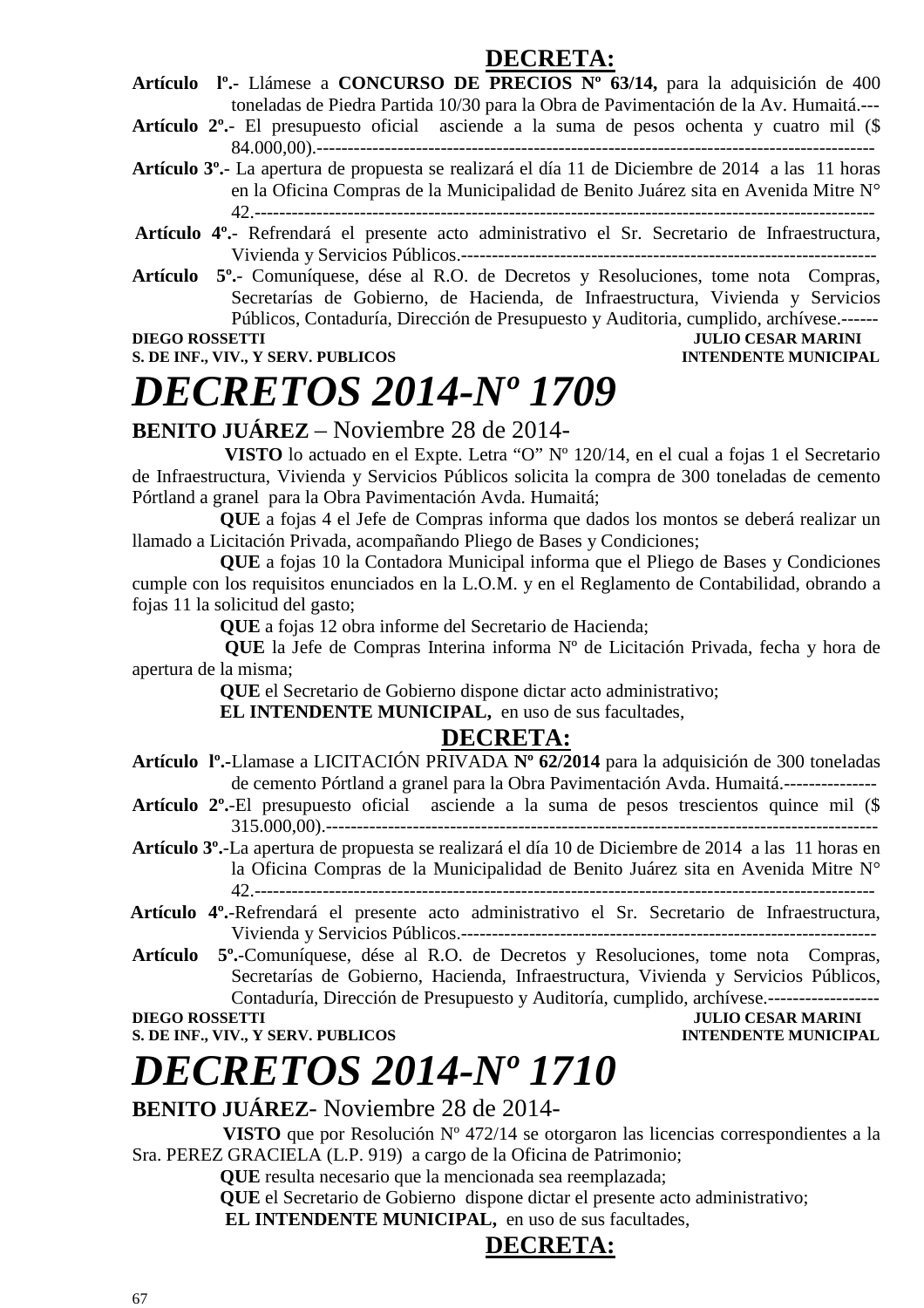**Artículo lº.-** Concédanse las licencias a la agente PEREZ GRACIELA (L.P. 919) a cargo de la Oficina de Patrimonio desde el día 14/11/2014 y hasta el 23/11/2014, asume sus funciones en carácter de reemplazo la agente PEON ANTONELA (L.P. 3228).---------

**Artículo 2º.-** Por la Dirección de Recursos Humanos notifíquese al interesado y agréguese al legajo personal del agente.--------------------------------------------------------------------------------

**Artículo 3º.-** Refrendará el presente acto administrativo el Sr. Secretario de Hacienda.-----------

**Artículo 4º.-** Comuníquese, dése al R. O. De Decretos y Resoluciones, tome nota Recursos Humanos, Secretarías de Gobierno, de Hacienda, de Infraestructura, Vivienda y Servicios Públicos, Patrimonio, Contaduría y Auditoria, cumplido, archívese.-----------

**JORGE O. ISMAEL GEORGE OF THE SECRETARIO DE HACIENDA AND SECRETARIO DE HACIENDA AND SECRETARIO DE HACIENDA INTENDENTE MUNICIPAL** 

### *RESOLUCIONES 2014-Nº 462*

#### **BENITO JUÁREZ –** Noviembre 04 de 2014-

**VISTO** lo actuado en el Expediente Letra "S" Nº 27/08, en el cuál obra Resolución Municipal Nº 402/14 por el que designaron los agentes municipales que integran la Junta de Ascensos y Calificaciones;

**QUE** a fs. 39 obra nota de la Directora de Recursos Humanos solicitando la modificación de dicha Resolución;

> **QUE** el Sr. Secretario de Gobierno dispone dictar el presente acto administrativo; **EL INTENDENTE MUNICIPAL,** en uso de sus facultades,

#### **RESUELVE:**

**Artículo lº.-**Modifíquese el artículo 2º de la Resolución Municipal Nº 402/2014, cuya vigencia se extenderá hasta cumplir los dos años del dictado de la ya citada Resolución, el que quedará redactado de la siguiente manera: Designase a los agentes municipales que integran La Junta de Ascenso y Calificaciones.

La misma quedará conformada de la siguiente manera:

#### **Por el Departamento Ejecutivo**

| Titulares: a) Carmen Cadaviz | Suplentes: a) Sandra Penido |
|------------------------------|-----------------------------|
| b) Martín Marcovecchio       | b) Adriana M. Montes        |

#### **Por el Sindicato Trabajadores Municipales**

| Titulares: a) Pablo Madrid | Suplentes: a) Stella Salas |
|----------------------------|----------------------------|
| b) Ceferino Baigorria      | b) Marcela Borchi          |

**Artículo 2º.**-Modifíquese el artículo 3º de la Resolución Nº 402/2014, cuya vigencia se extenderá hasta cumplir los dos años de la ya citada Resolución, el que quedará redactado de la siguiente manera:

> Designase a los agentes municipales que integran la Junta de Disciplina. La misma quedará conformada de la siguiente manera:

#### **Por el Departamento Ejecutivo**

| Titulares: a) María A. Blanc | Suplentes: a) Diana Danuncio |
|------------------------------|------------------------------|
| b) Juan Simón Orellano       | b) Cecilia Vidaguren         |

#### **Por el Sindicato de Trabajadores Municipales**

Titulares: a) Héctor O. Bustos Suplentes: a) Mario Medina b) Alejandro Santos b) Héctor O. Andrade **Artículo 3º.-**Por la Dirección de Recursos Humanos, notifíquese a los mencionados en los artículos 1º y 2º.------------------------------------------------------------------------------------------------ **Artículo 4º.-**Refrendará el presente acto administrativo el Sr. Secretario de Gobierno.------------- **Artículo 5º.-**Comuníquese, dése al R.O. de Decretos y Resoluciones, tome nota Recursos Humanos, Sindicato Trabajadores Municipales, Secretarías de Gobierno, de Hacienda, Recursos Humanos del Ente Descentralizado, Asesoría Legal y Auditoría, cumplido, archívese.- **SERGIO JULIO ACOSTA JULIO CESAR MARINI SECRETARIO DE GOBIERNO**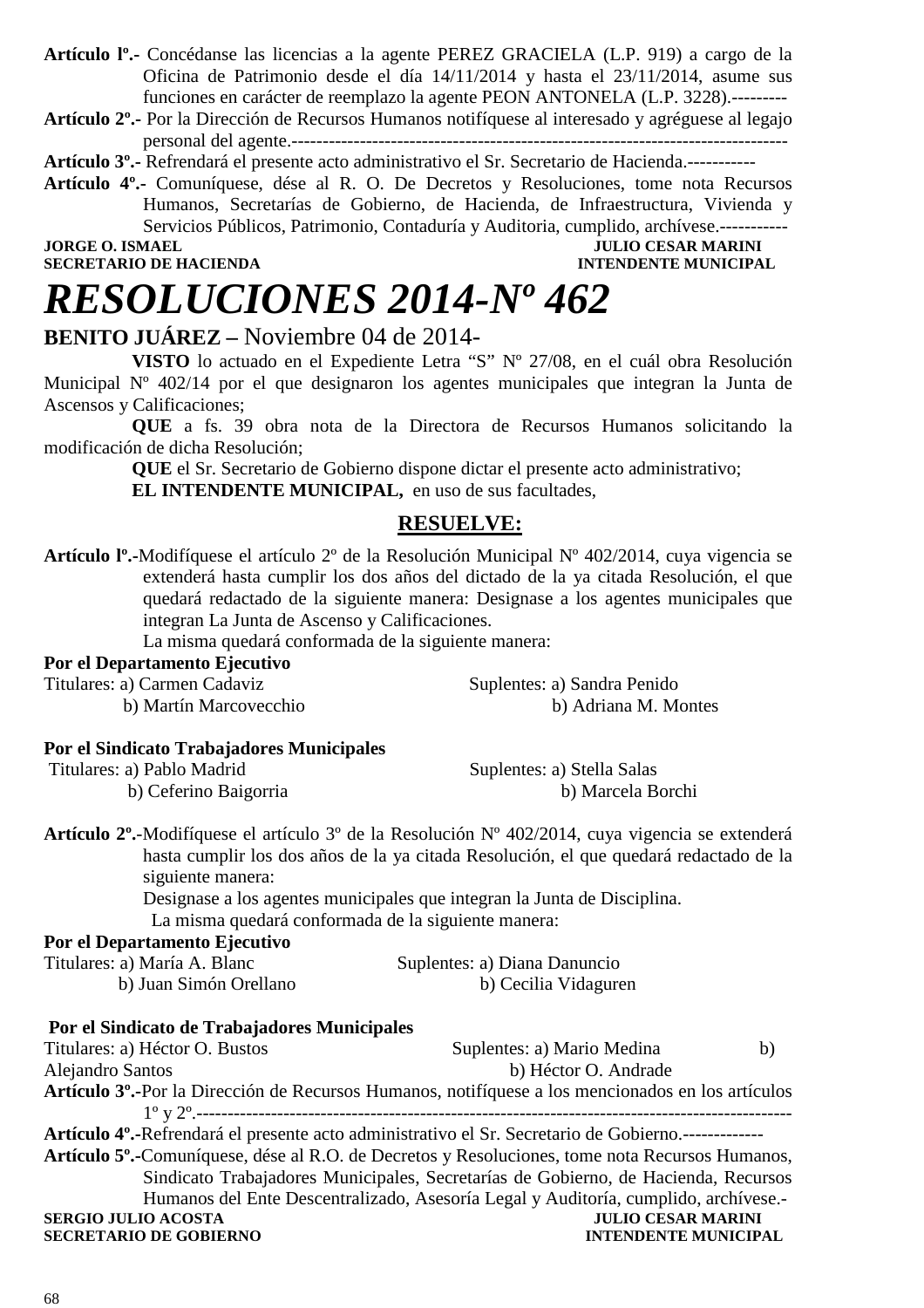## *RESOLUCIONES 2014-Nº 463*

### **BENITO JUÁREZ** – Noviembre 4 de 2014 –

**VISTO** las Licencias solicitadas por los agentes pertenecientes al área de Salud;

 **QUE** en las "Planillas Licencia" consta el debido conforme refrendado por la Dirección de Recursos Humanos y por los distintos responsables de área;

 **QUE** el Secretario de Gobierno dispone dictar el presente acto administrativo;

### **RESUELVE:**

**Artículo 1º.-**Concédase la **LICENCIA ANUAL REGLAMENTARIA** otorgada a la agente y por los días que se detallan a continuación:

**GAYTAN SONIA (L.P. 2626) desde el día 04/11/2014 y hasta 07/11/2014 L.A.R. 2013** 

**Artículo 2º.-**Confírmense o concédanse la **LICENCIA POR RAZONES PARTICULARES**  otorgada a la agente y por los días que se detallan a continuación:

**CANTERO MARTA (L.P. 1767) por el día 03/11/2014** 

**Artículo 3º.**- Confírmense o concédanse la **LICENCIA POR FALLECIMIENTO DE FAMILIAR** otorgada a la agente y por el día que se detalla a continuación:

**AGUILAR MARGARITA (L.P. 3241) por el día 20/10/2014** 

**Artículo 4º.**-Refrendará el presente acto administrativo la Sra. Secretaria de Salud.--------------

**Artículo 5º.**-Comuníquese, dése al R.O. de Decretos y Resoluciones, tome nota Recursos Humanos, Secretarías de Gobierno, de Salud y Auditoría, cumplido, archívese.--------------------

**MARIA ELISA TIMPANARO SECRETARIA DE SALUD**

## *RESOLUCIONES 2014-Nº 464*

### **BENITO JUÁREZ** – Noviembre 5 de 2014 –

 **VISTO** las Licencias solicitadas por los agentes pertenecientes al área de Desarrollo Social;

 **QUE** en las "Planillas Licencia" consta el debido conforme refrendado por la Dirección de Recursos Humanos y por los distintos responsables de área;

 **QUE** el Secretario de Gobierno dispone dictar el presente acto administrativo;

### **RESUELVE:**

**Artículo 1º.-** Confírmense las **LICENCIAS POR RAZONES PARTICULARES** otorgadas a las agentes y por los días que se detallan a continuación:

#### **MARTINEZ SUSANA ROSA (L.P. 1977) por el día 30/10/2014**

**ANDRADE MARIA ISABEL (L.P. 1983) por el día 28/10/2014** 

**Artículo 2º.**- Refrendará el presente acto administrativo la Sra. Secretaria de Desarrollo Social.--- **Artículo 3º.**- Comuníquese, dése al R.O. de Decretos y Resoluciones, tome nota Recursos

Humanos, Secretarías de Gobierno, de Desarrollo Social, Auditoría, cumplido, archívese.--------------------------------------------------------------------------------------------

**MARIA TERESA RICCI S. DE DESARROLLO SOCIAL** 

# *RESOLUCIONES 2014-Nº 465*

### **BENITO JUÁREZ** –Noviembre 5 de 2014 –

 **VISTO** las Licencias solicitadas por los agentes pertenecientes al área de Infraestructura, Vivienda y Servicios Públicos;

 **QUE** en las "Planillas Licencia" consta el debido conforme refrendado por la Dirección de Recursos Humanos y por los distintos responsables de área;

 **QUE** el Secretario de Gobierno dispone dictar el presente acto administrativo;

### **RESUELVE:**

**Artículo 1º.-**Confírmense o concédanse las **LICENCIAS ANUALES REGLAMENTARIAS**  otorgadas a los agentes y por los días que se detallan a continuación:

**HEREDIA CARLOS (L.P. 2424) desde el día 03/11/2014 y hasta 09/11/2014 L.A.R. 2013**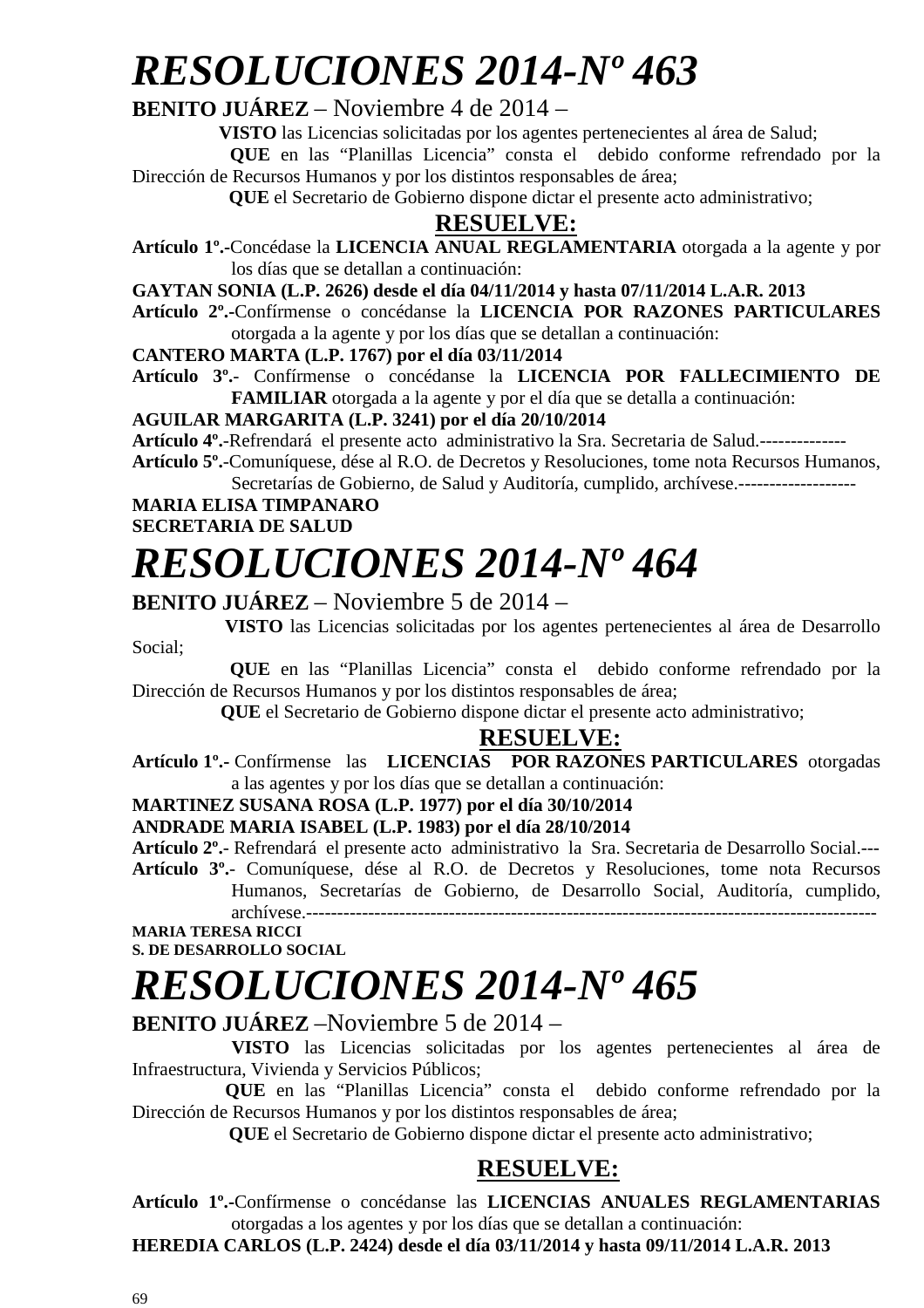**LAZCOZ JUAN CARLOS (L.P. 2656) desde el día 03/11/2014 y hasta 22/11/2014 L.A.R. 2012 MARTINEZ SUSANA (L.P. 1221) desde el día 03/11/2014 y hasta 09/11/2014 L.A.R. 2012** 

**PALVI MARIO (L.P. 1968) desde el día 03/11/2014 y hasta 23/11/2014 L.A.R. 2013** 

 **SUAREZ IRINEO (L.P. 1571) desde el día 04/11/2014 y hasta 17/11/2014 L.A.R. 2012** 

**SILOMBRA JUAN (L.P. 2497) desde el día 07/11/2014 y hasta 24/11/2014 L.A.R. 2012** 

**Artículo 2º.-**Confírmense o concédanse la **LICENCIA POR RAZONES PARTICULARES** a los agentes y por los días que se detallan a continuación:

**IBARLUCEA MIGUEL (L.P. 1503) por el día 06/11/2014** 

**PERRONE RUBEN (L.P. 2619) por el día 03/11/2014** 

**MADRID ARMANDO (L.P. 2200) por el día 30/10/2014** 

**FIGUEROA LUCIANO (L.P. 2631) por el día 03/11/2014** 

**FIGLIUOLO ANABELLA (L.P. 2721) por el día 03/11/2014** 

**Artículo 3º.-**Confírmese o concédase la **LICENCIA POR EXAMEN** al agente y por los días que se detallan a continuación:

### **FERRETTI FERNANDO (L.P. 2951) por el día 28/10/2014**

**Artículo 4º.-**Confírmese o concédase la **LICENCIA POR CITACION A.R.T.** a los agentes y por los días que se detallan a continuación:

**DIAZ JULIO (L.P. 1659) por el día 05/11/2014** 

### **CAIRO JOSE MARIA (L.P. 2648) por el día 06/11/2014**

**Artículo 5º.-**Confírmense o concédanse la **LICENCIA POR PRESENTISMO** al agente y por los días que se detallan a continuación:

### **PALVI MARIO (L.P. 1968) desde el día 24/11/2014 y hasta 26/11/2014**

- **Artículo 5º.**-Refrendará el presente acto administrativo el Sr. Secretario de Infraestructura, Vivienda y Servicios Públicos.-------------------------------------------------------------------
- **Artículo 6º.**-Comuníquese, dése al R.O. de Decretos y Resoluciones, tome nota Recursos Humanos, Secretarías de Gobierno e Infraestructura, Vivienda y Servicios Públicos, archívese.---

**DIEGO ROSSETTI** 

**S. DE INF., VIV., Y SERV. PUBLICOS** 

## *RESOLUCIONES 2014-Nº 466*

### **BENITO JUÁREZ** – Noviembre 6 de 2014 –

**VISTO** las Licencias solicitadas por los agentes pertenecientes al área de Hacienda;

 **QUE** en las "Planillas Licencia" consta el debido conforme refrendado por la Dirección de Recursos Humanos y por los distintos responsables de área;

 **QUE** el Secretario de Gobierno dispone dictar el presente acto administrativo;

### **RESUELVE:**

**Artículo 1º.-**Confírmese la **LICENCIA ANUAL REGLAMENTARIA** otorgada a la agente y por los días que se detallan a continuación:

**MAZZOLA MARIA DE LOS ANGELES (L.P. 2692) desde el día 03/11/2014 y hasta 09/11/2014 L.A.R. 2013** 

**Artículo 2º.-**Confírmense las **LICENCIAS POR RAZONES PARTICULARES** otorgadas a los agentes y por los días que se detallan a continuación:

### **BRAVO MA RIA EMILIA (L.P. 3276) por el día 03/11/2014**

### **DAHL ANTONELA (L.P. 3010) por el día 04/11/2014**

### **FERNÁNDEZ JULIO (L.P. 1337) por el día 07/11/2014**

**Artículo 3º.**-Refrendará el presente acto administrativo el Sr. Secretario de Hacienda.-----------

**Artículo 4º.**-Comuníquese, dése al R.O. de Decretos y Resoluciones, tome nota Recursos Humanos,

Secretarías de Gobierno, de Hacienda y Auditoría, cumplido, archívese.------------------**JORGE O. ISMAEL SECRETARIO DE HACIENDA** 

# *RESOLUCIONES 2014-Nº 467*

**BENITO JUÁREZ** – Noviembre 6 de 2014 –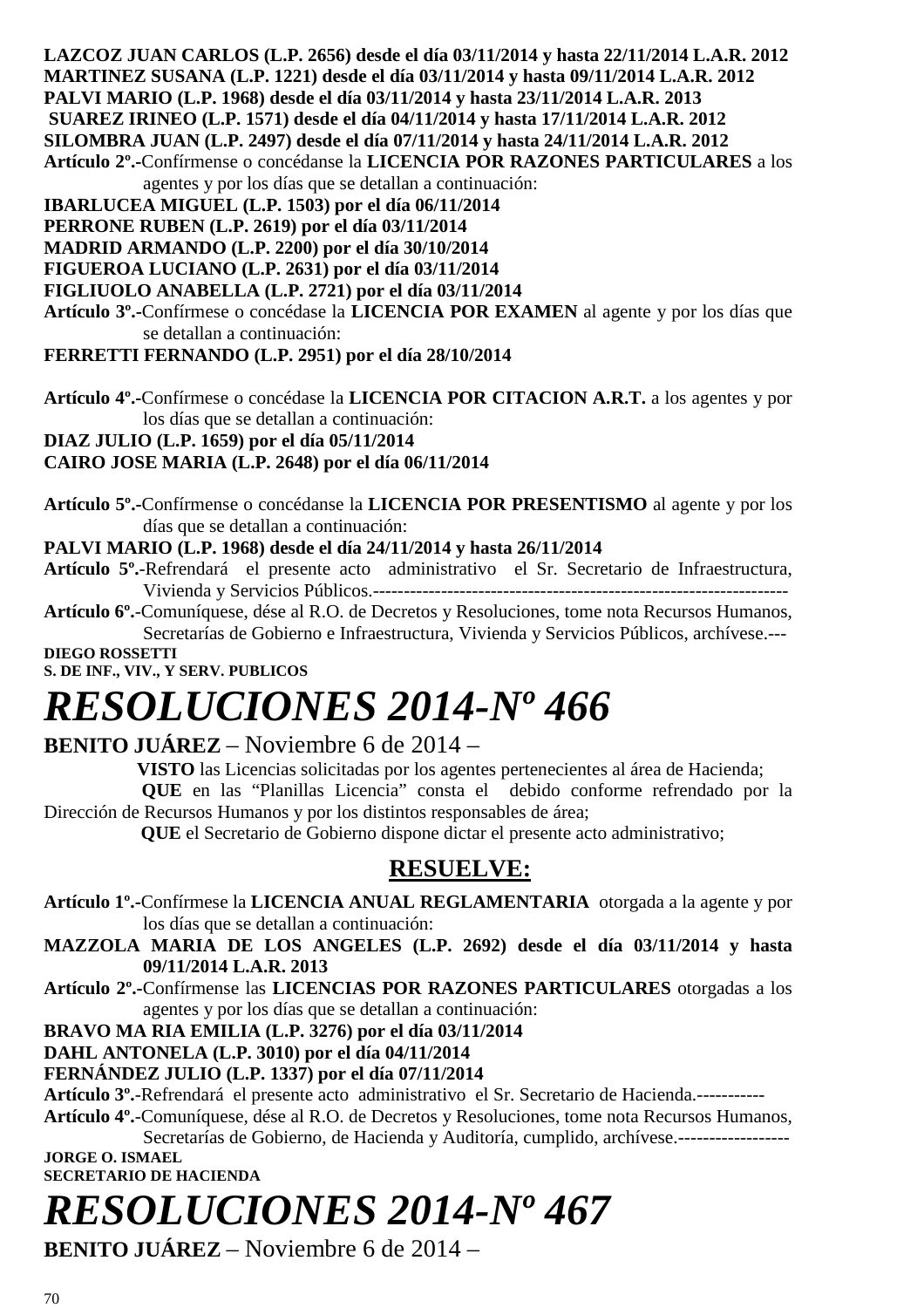**VISTO** las Licencias solicitadas por los agentes pertenecientes a las distintas áreas de Municipales;

 **QUE** en las "Planillas Licencia" consta el debido conforme refrendado por la Dirección de Recursos Humanos y por los distintos responsables de área;

 **QUE** el Secretario de Gobierno dispone dictar el presente acto administrativo;

### **RESUELVE:**

- **Artículo 1º.-**Confírmense o concédanse las **LICENCIAS ANUALES REGLAMENTARIAS**  otorgadas a los agentes y por los días que se detallan a continuación:
- **CONSTANTINI MARIA RITA (L.P. 910) desde el día 03/11/2014 y hasta 09/11/2014 L.A.R. 2012**
- **ITUARTE JESUS FABIAN (L.P. 2844) desde el día 10/11/2014 y hasta 23/11/2014 L.A.R. 2013**

**OLIVA MARIA (L.P. 2887) desde el día 03/11/2014 y hasta 06/11/2014 L.A.R. 2013** 

**PAZ ROSA BARVARITA (L.P. 5089) desde el día 03/11/2014 y hasta 09/11/2014 L.A.R. 2013** 

**VELARDEZ RAMON DONATO (L.P. 2518) desde el día 04/11/2014 y hasta 08/11/2014 L.A.R. 2013** 

**CARRIZO NORMA (L.P. 3259) desde el día 04/11/2014 y hasta 07/11/2014 L.A.R. 2013 VALENZUELA RUBEN (L.P. 2262) desde el día 03/11/2014 y hasta 09/11/2014 L.A.R. 2012 VALENZUELA RUBEN (L.P. 2262) desde el día 10/11/2014 y hasta 16/11/14 L.A.R. 2013** 

**Artículo 2º.-**Confírmense o concédanse las **LICENCIAS POR RAZONES PARTICULARES** a los agentes y por los días que se detallan a continuación:

**PEROGGI NATALIA (L.P. 2537) por el día 06/11/14 TREJO TELMA LILIAN (L.P. 2278) por el día 04/11/2014 SEVERO FERNANDA (L.P. 2886) por el día 31/10/2014 DAILOFF DANIEL (L.P. 2889) por el día 30/10/2014** 

**Artículo 3º.-**Confírmese o concédase la **LICENCIA POR ACCIDENTE DE TRABAJO** al agente y por el día que se detalla a continuación:

**CAIRO WALTER (L.P. 2576) desde el día 30/10/2014 y hasta 05/11/2014** 

**Artículo 4º.**-Refrendará el presente acto administrativo el Sr. Secretario de Gobierno.----------- **Artículo 5º.**-Comuníquese, dése al R.O. de Decretos y Resoluciones, tome nota Recursos Humanos,

Secretaría de Gobierno y Auditoría, cumplido, archívese.--------------------------------- **SERGIO JULIO ACOSTA SECRETARIO DE GOBIERNO** 

## *RESOLUCIONES 2014-Nº 468* **-**

**BENITO JUÁREZ** – Noviembre 10 de 2014 -

 **VISTO** que el Subdirector de Descentralización SARAVIA ESTEBAN (L.P. 1204), solicita se le conceda LICENCIA ANUAL REGLAMENTARIA desde el día 17/11/2014 y hasta 23/11/2014, correspondiente a L.A.R. 2013;

 **QUE** en la "Planilla Licencia" consta el debido conforme refrendado por la Dirección de Recursos Humanos y;

 **QUE** el Secretario de Gobierno dispone dictar acto administrativo,

### **RESUELVE:**

**Artículo 1º.**-Conceder **LICENCIA ANUAL REGLAMENTARIA** al Subdirector de Descentralización **SARAVIA ESTEBAN (L.P. 1204)** desde el día 17/11/2014 y hasta 23/11/2014, correspondiente a L.A.R. 2013.---------------------------------------------------

**Artículo 2º.-**Refrendará el presente acto administrativo el Sr. Secretario Hacienda.-----------------

**Artículo 3º.-**Comuníquese, dése al R.O. de Decretos y Resoluciones, tome nota Recursos Humanos, Secretarías de Gobierno, de Hacienda y Auditoría, cumplido, archívese.----- **JORGE O. ISMAEL** 

**SECRETARIO DE HACIENDA**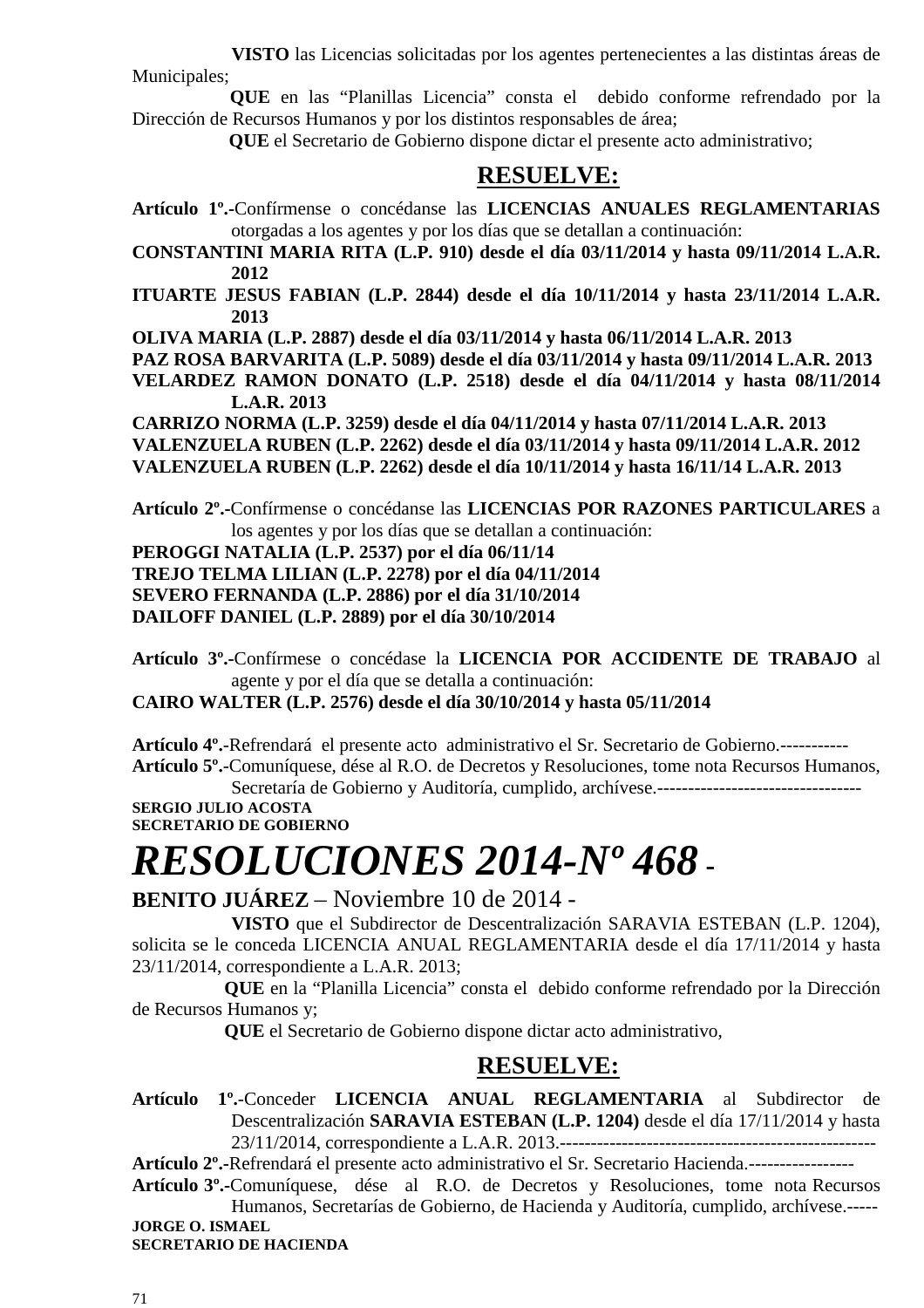## *RESOLUCIONES 2014-Nº 469*

**BENITO JUÁREZ** – Noviembre 10 de 2014 -

 **VISTO** que la Subdirectora de Tasas y Derechos Sra. CARRIZO LACAZE MARIA MIRTA (L.P.2289), solicita se le conceda LICENCIA ANUAL REGLAMENTARIA, desde el día 17/11/2014 y hasta 23/11/2014 correspondiente a L.A.R. 2013.-

 **QUE** en la "Planilla Licencia" consta el debido conforme refrendado por la Dirección de Recursos Humanos;

 **QUE** el Secretario de Gobierno dispone dictar acto administrativo,

### **RESUELVE:**

**Artículo 1º.**- Conceder **LICENCIA ANUAL REGLAMENTARIA** a la Subdirectora de Tasas y Derechos Sra. CARRIZO LACAZE MARIA MIRTA (L.P.2289), desde el día 17/11/2014 y hasta 23/11/2014 correspondiente a L.A.R. 2013.------------------------

**Artículo 2º.-** Refrendará el presente acto administrativo el Sr. Secretario de Hacienda.------------

**Artículo 3º.-** Comuníquese, dése al R.O. de Decretos y Resoluciones, tome nota Recursos Humanos, Secretarías de Gobierno, de Hacienda y Auditoria cumplido, archívese.------

**JORGE O. ISMAEL SECRETARIO DE HACIENDA** 

# *RESOLUCIONES 2014-Nº 470*

### **BENITO JUÁREZ** – Noviembre 11 de 2014 -

 **VISTO** que el Asesor Legal de la Comuna Sr. WALTER FABIAN PACHECO (L.P.2079), solicita se le conceda LICENCIA ANUAL REGLAMENTARIA, desde el 11/11/2014 y hasta el 17/11/2014, correspondientes a L.A.R. 2013;

 **QUE** en la "Planilla Licencia" consta el debido conforme refrendado por la Dirección de Recursos Humanos;

 **QUE** el Secretario de Gobierno dispone dictar acto administrativo,

### **RESUELVE:**

**Artículo 1º.**-Conceder **LICENCIA ANUAL REGLAMENTARIA** al Asesor Legal de la Comuna Sr. WALTER FABIAN PACHECO (L.P. 2079), desde el 11/11/2014 y hasta el 17/11/2014, correspondientes a L.A.R. 2013.--------------------------------------------------

**Artículo 2º.-**Refrendará el presente acto administrativo el Sr. Secretario de Gobierno.-------------

**Artículo 3º.-**Comuníquese, dése al R.O. de Decretos y Resoluciones, tome nota Recursos Humanos, Secretaría de Gobierno y Auditoría cumplido, archívese.-----------------------

#### **SERGIO JULIO ACOSTA SECRETARIO DE GOBIERNO**

## *RESOLUCIONES 2014-Nº 471* **-**

**BENITO JUÁREZ** – Noviembre 11 de 2014 –

**VISTO** las Licencias solicitadas por los agentes de distintas áreas Municipales,

 **QUE** en las "Planillas Licencia" consta el debido conforme refrendado por la Dirección de Recursos Humanos y por los distintos responsables de área;

 **QUE** el Secretario de Gobierno dispone dictar el presente acto administrativo;

### **RESUELVE:**

**Artículo 1º.-**Concédanse las **LICENCIAS ANUALES RAGLAMENTARIAS** otorgadas a los agentes y por los días que se detallan a continuación:

**ARIAS ALEJANDRA (L.P. 2477) desde el día 11/11/2014 y hasta 17/11/2014 L.A.R. 2013 IBAÑEZ LUCÍA (L.P. 3025) desde el día 11/11/2014 y hasta 21/11/2014 L.A.R. 2012 BELLUSCI JULIANA (L.P. 2984) desde el día 10/11/2014 y hasta 14/11/2014 L.A.R 2013 Artículo 2º.-** Concédase la **LICENCIA POR RAZONES PARTICULARES** al agente y por el día que se detalla a continuación: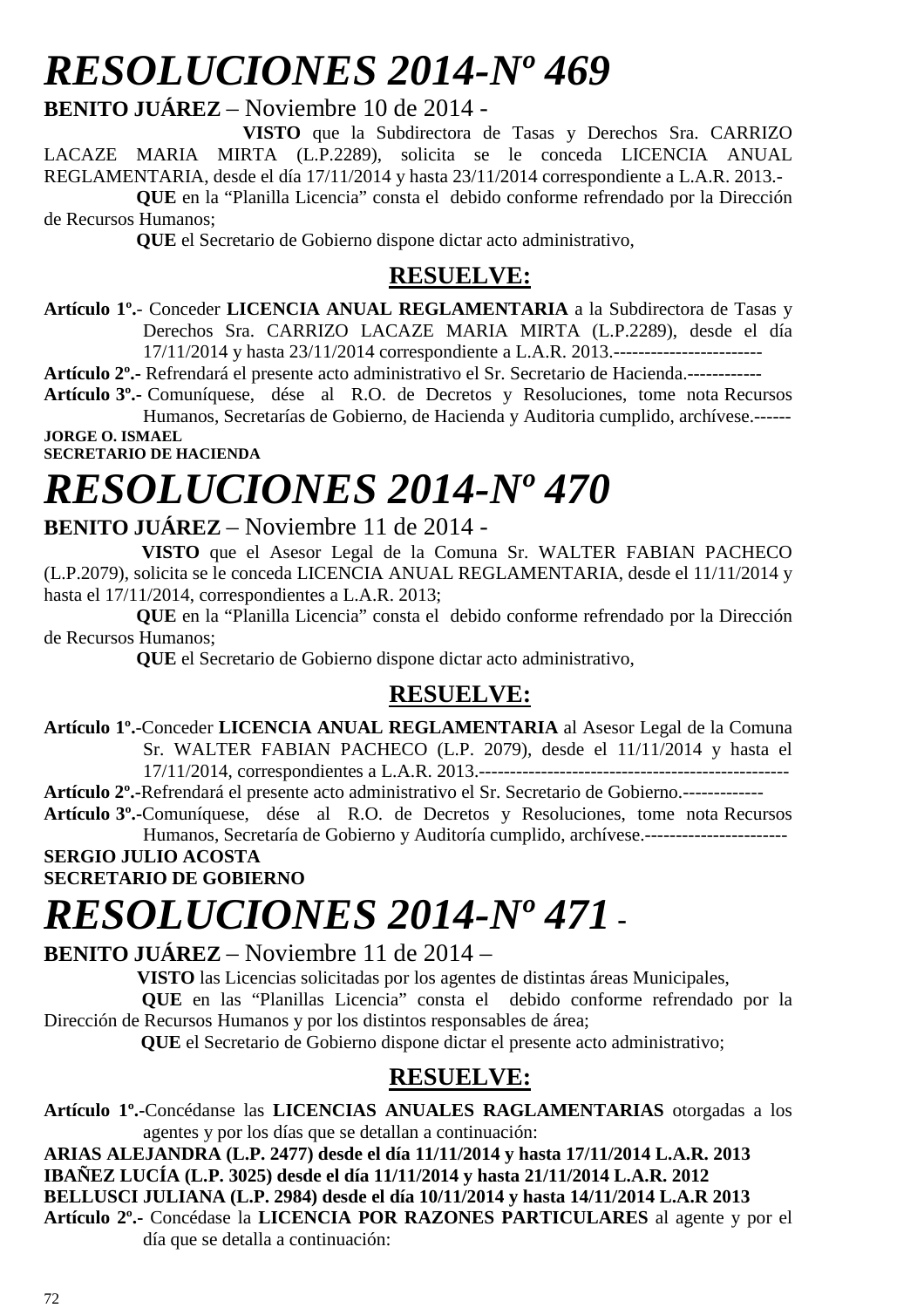### **BELLAGAMBA AMILCAR (L.P. 2538) por el día 10/11/2014**

**Artículo 3º.-** Concédase la **LICENCIA POR ACCIDENTE DE TRABAJO** al agente y por el día que se detalla a continuación:

#### **MOLINA ARMANDO HUGO (L.P. 2423) por el día 10/11/2014**

**Artículo 4º.-** Concédase la **LICENCIA POR CITACIÓN JUDICIAL** a la agente y por el día que se detalla a continuación:

#### **ACOSTA MARIA INES (L.P. 2856) por el día 10/11/2014**

**Artículo 5º.**- Refrendará el presente acto administrativo el Sr. Secretario de Gobierno.-----------

**Artículo 6º.**- Comuníquese, dése al R.O. de Decretos y Resoluciones, tome nota Recursos Humanos, Secretaría de Gobierno y Auditoría, cumplido, archívese.------------------

**SERGIO JULIO ACOSTA SECRETARIO DE GOBIERNO** 

# *RESOLUCIONES 2014-Nº 472***-**

**BENITO JUÁREZ** – Noviembre 12 de 2014 –

**VISTO** las Licencias solicitadas por los agentes pertenecientes al área de Hacienda;

 **QUE** en las "Planillas Licencia" consta el debido conforme refrendado por la Dirección de Recursos Humanos y por los distintos responsables de área;

 **QUE** el Secretario de Gobierno dispone dictar el presente acto administrativo;

### **RESUELVE:**

**Artículo 1º.-** Concédase la **LICENCIA ANUAL REGLAMENTARIA** otorgada a la agente y por los días que se detallan a continuación:

**PEREZ GRACIELA ELIZABETH (L.P. 919) desde el día 17/11/2014 y hasta 23/11/2014 L.A.R. 2013** 

**Artículo 2º.-** Concédase la **LICENCIA POR RAZONES PARTICULARES** otorgada a la agente y por el día que se detallan a continuación:

**PEREZ GRACIELA ELIZABETH (L.P. 919) por el día 14/11/2014**

**Artículo 3º.**-Refrendará el presente acto administrativo el Sr. Secretario de Hacienda.---------

**Artículo 4º.**-Comuníquese, dése al R.O. de Decretos y Resoluciones, tome nota Recursos Humanos, Secretarías de Gobierno, de Hacienda y Auditoría, cumplido, archívese.------------------

**JORGE O- ISMAEL SECRETARIO DE HACIENDA** 

# *RESOLUCIONES 2014-Nº 473*

### **BENITO JUÁREZ** –Noviembre 12 de 2014. –

 **VISTO** las Licencias solicitadas por los agentes pertenecientes al área de Infraestructura, Vivienda y Servicios Públicos;

 **QUE** en las "Planillas Licencia" consta el debido conforme refrendado por la Dirección de Recursos Humanos y por los distintos responsables de área;

 **QUE** el Secretario de Gobierno dispone dictar el presente acto administrativo;

### **RESUELVE:**

**Artículo 1º.-**Concédanse la **LICENCIAS ANUALES REGLAMENTARIAS** a los agentes y por los días que se detallan a continuación:

**VASQUEZ WALTER (L.P. 1210) desde el día 10/11/2014 y hasta 15/11/2014 L.A.R. 2012** 

**TORTEROLO JOSE (L.P. 2606) desde el día 10/11/2014 y hasta 29/11/2014 L.A.R. 2013** 

**LAMENTI ANTONIO EDUARDO (L.P. 687) desde el día 17/11/2014 y hasta 30/11/2014 L.A.R. 2014** 

**JOFRE FRANCISCA (L.P. 2678) desde el día 10/11/2014 y hasta 16/11/2014 L.A.R. 2014 DELISIO SERGIO (L.P. 2783) desde el día 10/11/2014 y hasta 16/11/2014 L.A.R. 2014** 

**Artículo 2º.-**Concédanse las **LICENCIAS POR RAZONES PARTICULARES** a los agentes y por los días que se detallan a continuación:

**CAPURELLI JUAN PABLO (L.P. 2292) por el día 07/11/2014**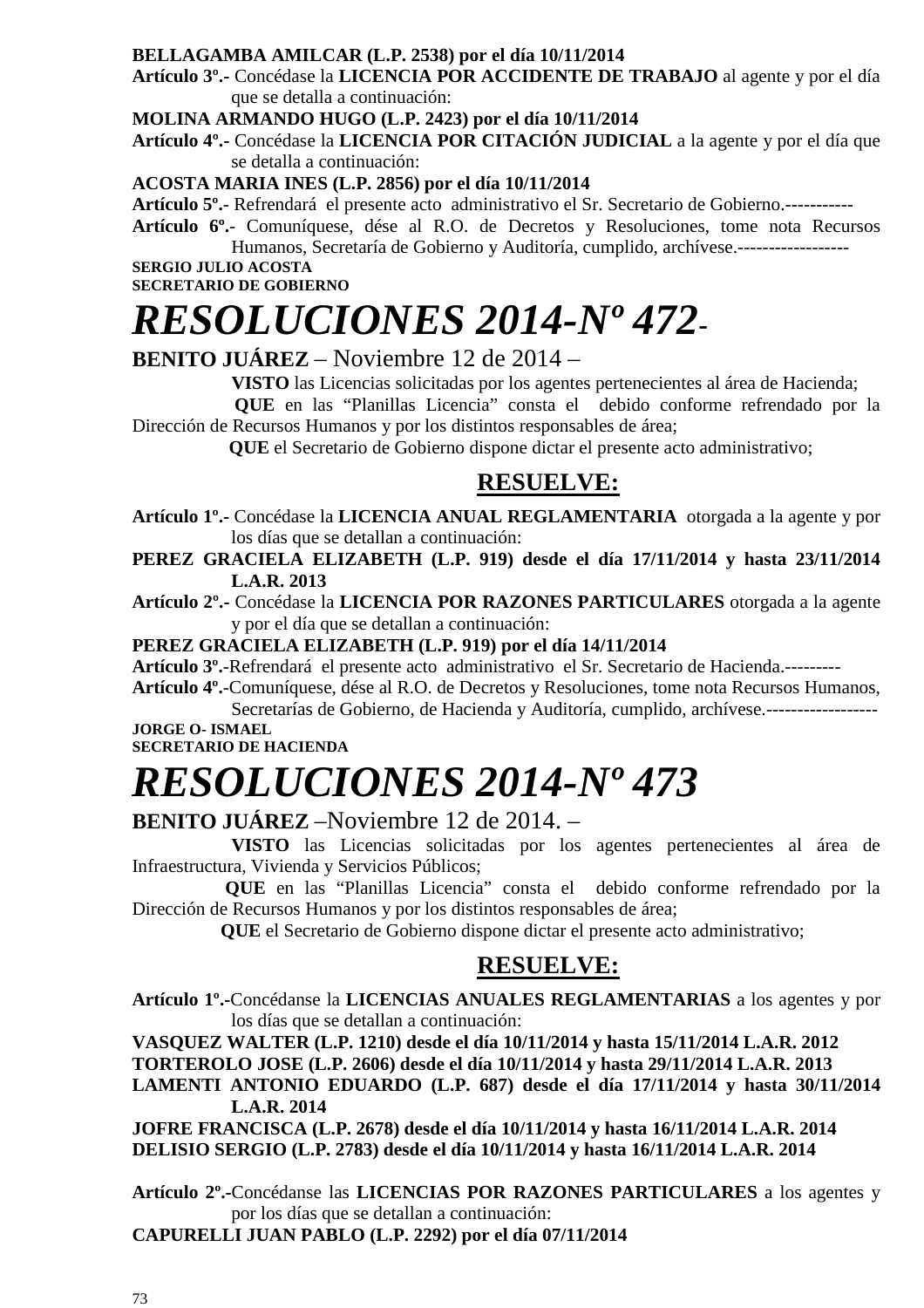### **GUZMAN ANDRES (L.P. 3120) por el día 05/11/2014 PEREDEZ NESTOR (L.P. 3317) por el día 05/11/2014**

**Artículo 3º.-** Concédase la **LICENCIA POR ACCIDENTE DE TRABAJO** al agente y por los días que se detallan a continuación:

**CAIRO WALTER (L.P. 2576) desde el día 06/11/2014 y hasta 20/11/2014** 

**Artículo 4º.-** Concédase la **LICENCIA POR ESTUDIO** al agente y por el día que se detalla a continuación:

**ESPINOSA DAVID (L.P. 2928) por el día 05/11/2014** 

**Artículo 5º.-** Concédase la **LICENCIA POR EXAMEN** al agente y por el día que se detalla a continuación:

**ESPINOSA DAVID (L.P. 2928) por el día 06/11/2014** 

**Artículo 6º.-** Concédase la **LICENCIA POR FALLECIMIENTO DE FAMILIAR** al agente y por los días que se detallan a continuación:

### **CACERES DARDO (L.P. 1434) desde el día 05/11/2014 y hasta 06/11/2014**

- **Artículo 7º.**-Refrendará el presente acto administrativo el Sr. Secretario de Infraestructura, Vivienda y Servicios Públicos.-------------------------------------------------------------------
- **Artículo 8º.**-Comuníquese, dése al R.O. de Decretos y Resoluciones, tome nota Recursos Humanos, Secretarías de Gobierno, Infraestructura, Vivienda y Servicios Públicos y Auditoria, cumplido, archívese.-------------------------------------------------------------------------------

### **DIEGO ROSSETTI**

**S. DE INF., VIV., Y SERV. PUBLICOS**

### *RESOLUCIONES 2014-Nº 474* **-**

### **BENITO JUÁREZ** – Noviembre 13 de 2014 –

**VISTO** las Licencias solicitadas por los agentes pertenecientes al área de Salud;

 **QUE** en las "Planillas Licencia" consta el debido conforme refrendado por la Dirección de Recursos Humanos y por los distintos responsables de área;

 **QUE** el Secretario de Gobierno dispone dictar el presente acto administrativo;

### **RESUELVE:**

**Artículo 1º.-** Concédase la **LICENCIA ANUAL REGLAMENTARIA** otorgada al agente y por los días que se detallan a continuación:

**GOMEZ JUAN (L.P. 2642) desde el día 10/11/2014 y hasta 16/11/2014 L.A.R. 2013** 

**Artículo 2º.-** Concédase la **LICENCIA POR RAZONES PARTICULARES** al agente y por el día que se detalla a continuación:

**MOLINA MIGUEL ÁNGEL (L.P.916) por el día 10/11/2014**

**Artículo 3º.-** Concédase las **LICENCIAS POR EXAMEN** a la agente y por los días que se detallan a continuación:

**OROZ YOSELIN (L.P. 3191) desde el día 04/11/2014 y hasta 05/11/2014** 

**Artículo 4º.-** Concédase las **LICENCIAS POR PATERNIDAD** al agente y por los días que se detallan a continuación:

### **GOMEZ JUAN (L.P. 2642) por el día 08/10/2014**

**Artículo 5º.**-Refrendará el presente acto administrativo la Sra. Secretaria de Salud.--------------

**Artículo 6º.**-Comuníquese, dése al R.O. de Decretos y Resoluciones, tome nota Recursos Humanos, Secretarías de Gobierno, de Salud y Auditoría, cumplido, archívese.-------------------

**MARIA ELISA TIMPANARO SECRETARIA DE SALUD** 

# *RESOLUCIONES 2014-Nº 475*

### **BENITO JUÁREZ** – Noviembre 13 de 2014 –

**VISTO** las Licencias solicitadas por los agentes pertenecientes al área de Desarrollo

Social;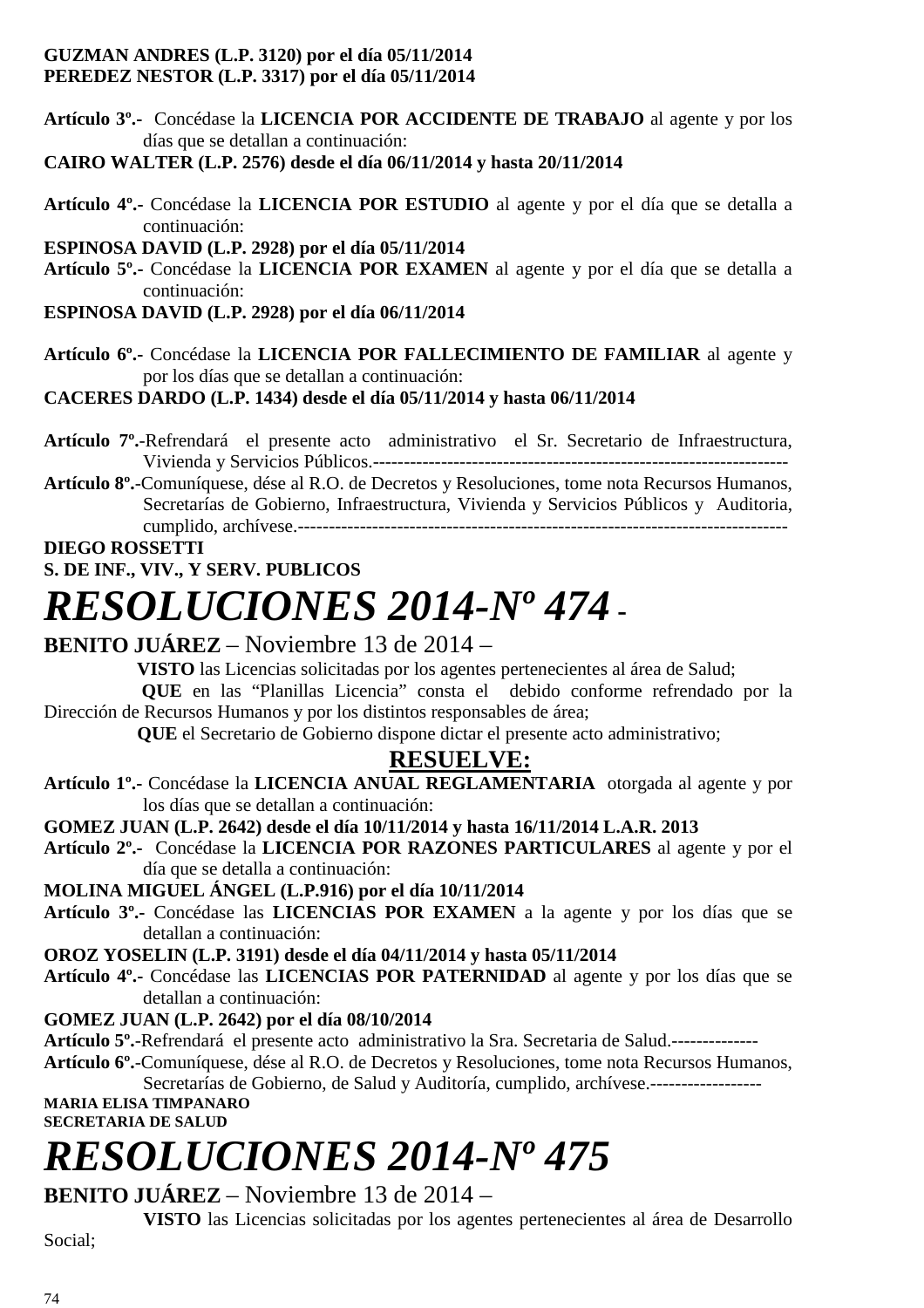**QUE** en las "Planillas Licencia" consta el debido conforme refrendado por la Dirección de Recursos Humanos y por los distintos responsables de área;

 **QUE** el Secretario de Gobierno dispone dictar el presente acto administrativo;

### **RESUELVE:**

**Artículo 1º.-** Concédanse las **LICENCIAS ANUALES REGLAMENTARIAS** otorgadas a la agente y por los días que se detallan a continuación:

**GUEVARA ANA MARÍA (L.P. 5020) desde el día 14/07/2014 y hasta 20/07/2014 L.A.R. 2012**

**GUEVARA ANA MARÍA (L.P. 5020) desde el día 03/11/2014 y hasta 09/11/2014 L.A.R. 2012** 

**Artículo 2º.-** Concédanse la **LICENCIA POR MATERNIDAD** a la agente y por los días que se detallan a continuación:

**VEDOYA NATALIA (L.P. 3178) desde el día 03/11/2014 y hasta 31/01/2014** 

**Artículo 3º.**- Refrendará el presente acto administrativo la Sra. Secretaria de Desarrollo Social.— **Artículo 4º.**-Comuníquese, dése al R.O. de Decretos y Resoluciones, tome nota Recursos Humanos,

Secretarías de Gobierno, de Desarrollo Social y Auditoría, cumplido, archívese.-------- **MARIA TERESA RICCI** 

**S. DE DESARROLLO SOCIAL**

### *RESOLUCIONES 2014-Nº 476*

### **BENITO JUÁREZ –** Noviembre 14 de 2014-

 **VISTO** que al agente CHAZARRETA MARCOS ALFREDO (L.P.3073) con los haberes del mes Agosto del corriente año se le abonaron erróneamente Tareas Específicas con dos conceptos diferentes, por lo tanto se le ha abonado en exceso la suma de pesos un mil sesenta y cinco con sesenta y ocho centavos (\$1.065,68), la Dirección de Recursos Humanos cita al agente y este firma en conformidad efectuar la devolución de dichos haberes;

**QUE** a fojas 4 obra nota de la agente solicitando dicho descuento;

**QUE** de fojas 3 obra dictamen de la Subdirectora de Procuración, y a fs. 5 la Directora de Recursos Humanos solicita el dictado del pertinente acto administrativo, descontando de los haberes del agente CHAZARRETA MARCOS ALFREDO (L.P.3073), en cinco (5) cuotas iguales y consecutivas de pesos doscientos trece con trece centavos (\$ 213,13) a partir del mes de Noviembre;

> **QUE** el Secretario de Gobierno dispone dictar el presente acto administrativo;  **EL INTENDENTE MUNICIPAL**, en uso de sus facultades,

### **RESUELVE:**

**Artículo 1º.-**Descuéntese al agente CHAZARRETA MARCOS ALFREDO (L.P.3073), de sus haberes, la suma de pesos UN MIL SESENTA Y CINCO CON SESENTA Y OCHO CENTAVOS (\$1.065,68), en CINCO (5) cuotas iguales de pesos DOSCIENTOS TRECE CON TRECE CENTAVOS (\$213.13) a partir del mes de Noviembre, abonados erróneamente en la liquidación del mes de Agosto del corriente año, conforme lo actuado en Expediente Letra "R" Nº 71/14.------------------------------------

**Artículo 2º.-** Por la Dirección de Recursos Humanos, notifíquese.-----------------------------------------

**Artículo 3º.-**Refrendará el presente acto administrativo el Sr. Secretario de Infraestructura, Vivienda y Servicios Públicos.-------------------------------------------------------------------

**Artículo 4º.-**Comuníquese, dése al R. O. de Decretos y Resoluciones, tome nota Recursos Humanos, Patrimonio, Secretaría de Gobierno, de Hacienda, de Infraestructura, Vivienda y Servicios Públicos y Auditoría cumplido, archívese.----------------------------

**DIEGO ROSSETTI** JULIO CESAR MARINI **S. DE INF., VIV., Y SERV. PUBLICOS INTENDENTE MUNICIPAL** 

### *RESOLUCIONES 2014-Nº 477* **-**

**BENITO JUÁREZ** – Noviembre 14 de 2014 –

**VISTO** las Licencias solicitadas por los agentes de distintas áreas Municipales,

 **QUE** en las "Planillas Licencia" consta el debido conforme refrendado por la Dirección de Recursos Humanos y por los distintos responsables de área;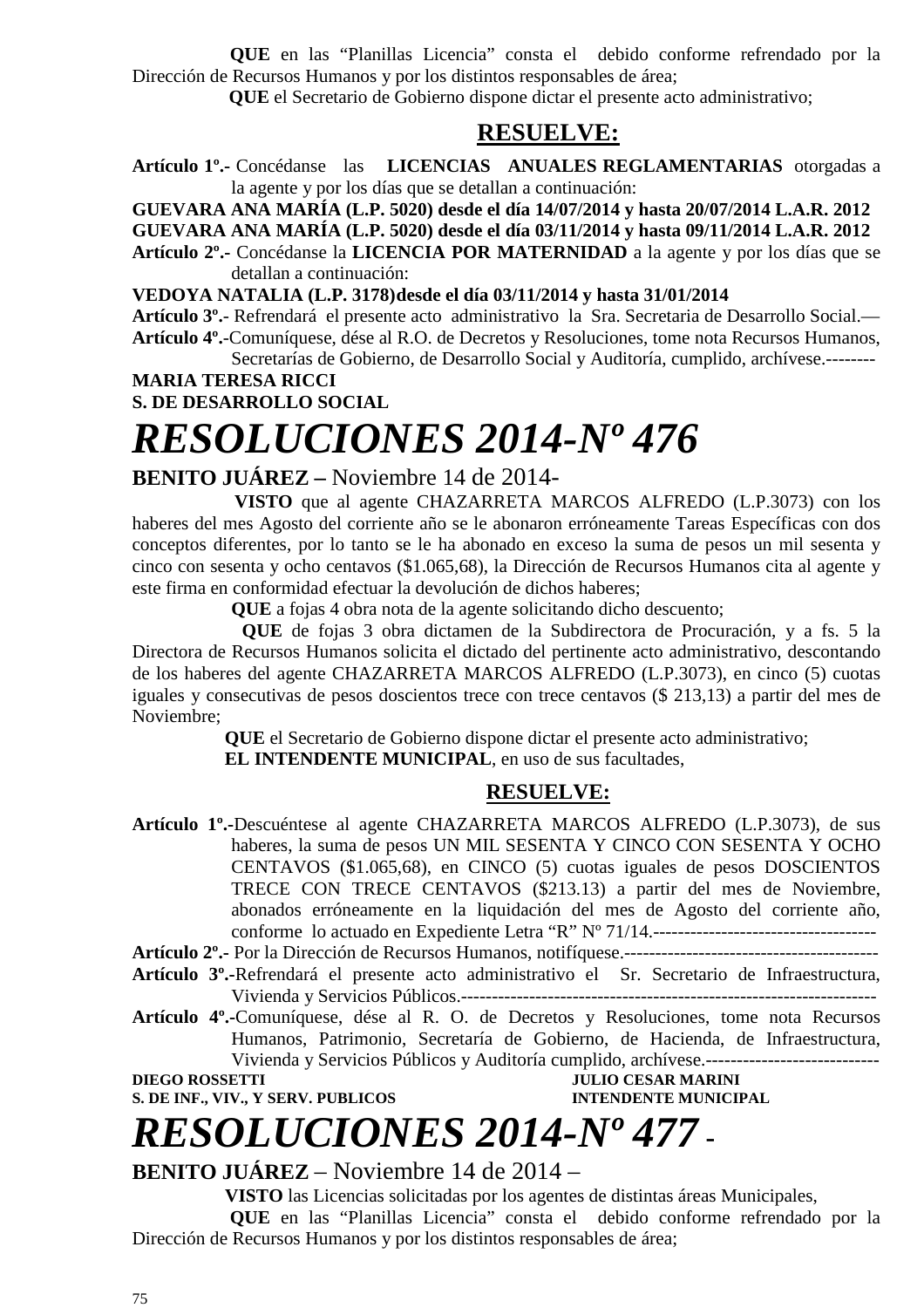### **RESUELVE:**

- **Artículo 1º.-**Concédanse las **LICENCIAS ANUALES RAGLAMENTARIAS** otorgadas a los agentes y por los días que se detallan a continuación:
- **SALOMON ELBA (L.P. 2039) desde el día 25/11/2014 y hasta 01/12/2014 L.A.R. 2012**
- **SALOMON ELBA (L.P. 2039) desde el día 09/12/2014 y hasta 19/12/2014 L.A.R. 2012**
- **DALPRA PATRICIA (L.P. 2725) desde el día 18/11/2014 y hasta 24/11/2014 L.A.R 2014**
- **PEÑAFLOR ANALIA (L.P. 2909) desde el día 11/11/2014 y hasta 17/11/2014 L.A.R. 2014**
- **MASSÓN ROBERTO ESTEBAN (L.P. 3021) desde el día 11/11/2014 y hasta 14/11/2014 L.A.R. 2013**
- **GONZALEZ PATRICIA (L.P. 2975) desde el día 11/11/2014 y hasta 17/11/2014 L.A.R. 2013**
- **ROMEO NANCY (L.P. 2008) desde el día 12/11/2014 y hasta 18/11/2014 L.A.R. 2013**
- **DI CARLO MARCELO (L.P. 1963) desde el día 11/11/2014 y hasta 17/11/2014 L.A.R. 2013**
- **Artículo 2º.-**Concédanse las **LICENCIAS POR RAZONES PARTICULARES** a los agentes y por los días que se detallan a continuación:

**TREJO TELMA LILIAN (L.P. 2278) por el día 14/11/2014** 

**WALTER GAZZOLA (L.P. 2567) por el día 14/11/2014** 

**ALBARRAZIN SERGIO MARTIN (L.P. 2959) por el día 15/11/2014** 

**OCAÑO NAZARENO JULIAN (L.P. 3298) por el día 14/11/2014** 

- **Artículo 3º.-** Concédase la **LICENCIA POR ACCIDENTE DE TRABAJO** al agente y por el día que se detalla a continuación:
- **MOLINA ARMANDO HUGO (L.P. 2423) desde el día 11/11/2014 y hasta el 17/11/2014**
- **Artículo 4º.**-Refrendará el presente acto administrativo el Sr. Secretario de Gobierno.-----------
- **Artículo 5º.**-Comuníquese, dése al R.O. de Decretos y Resoluciones, tome nota Recursos Humanos, Secretaría de Gobierno y Auditoría, cumplido, archívese.----------------------------------

**SERGIO JULIO ACOSTA SECRETARIO DE GOBIERNO** 

### *RESOLUCIONES 2014-Nº 478*

### **BENITO JUÁREZ** –Noviembre 14 de 2014. –

- **VISTO** las Licencias solicitadas por los agentes pertenecientes al área de Infraestructura, Vivienda y Servicios Públicos;
- **QUE** en las "Planillas Licencia" consta el debido conforme refrendado por la Dirección de Recursos Humanos y por los distintos responsables de área;

 **QUE** el Secretario de Gobierno dispone dictar el presente acto administrativo;

### **RESUELVE:**

- **Artículo 1º.-**Concédanse la **LICENCIAS ANUALES REGLAMENTARIAS** a los agentes y por los días que se detallan a continuación:
- **MADRIL NESTOR FABIAN (L.P. 2400) desde el día 07/11/2014 y hasta 09/11/2014 L.A.R 2013**

**MANSILLA SANTIAGO (L.P. 2690) desde el día 12/11/2014 y hasta 18/11/2014 L.A.R 2014 NAVARRO MARIO (L.P. 3255) por el día 12/11/2014 L.A.R 2013** 

**ROMERO ROSANA (L.P. 2837) desde el día 11/11/2014 y hasta 14/11/2014 L.A.R. 2012** 

**MANSILLA FABIO (L.P. 2212) desde el día 17/11/2014 y hasta 23/11/2014 L.A.R 2013** 

**Artículo 2º.-**Concédanse las **LICENCIAS POR RAZONES PARTICULARES** a los agentes y por los días que se detallan a continuación:

**SARASOLA MARIA MERCEDES (L.P. 2350) por el día 17/11/2014** 

### **LAITAN JOSE FRANCISCO (L.P. 3119) por el día 14/11/2014**

### **FOURNIER MARIANO (L.P. 2908) por el día 07/11/2014**

- **Artículo 3º.**-Refrendará el presente acto administrativo el Sr. Secretario de Infraestructura, Vivienda y Servicios Públicos.-------------------------------------------------------------------
- **Artículo 4º.**-Comuníquese, dése al R.O. de Decretos y Resoluciones, tome nota Recursos Humanos, Secretarías de Gobierno, de Infraestructura, Vivienda y Servicios Públicos y Auditoria, cumplido, archívese.------------------------------------------------------------------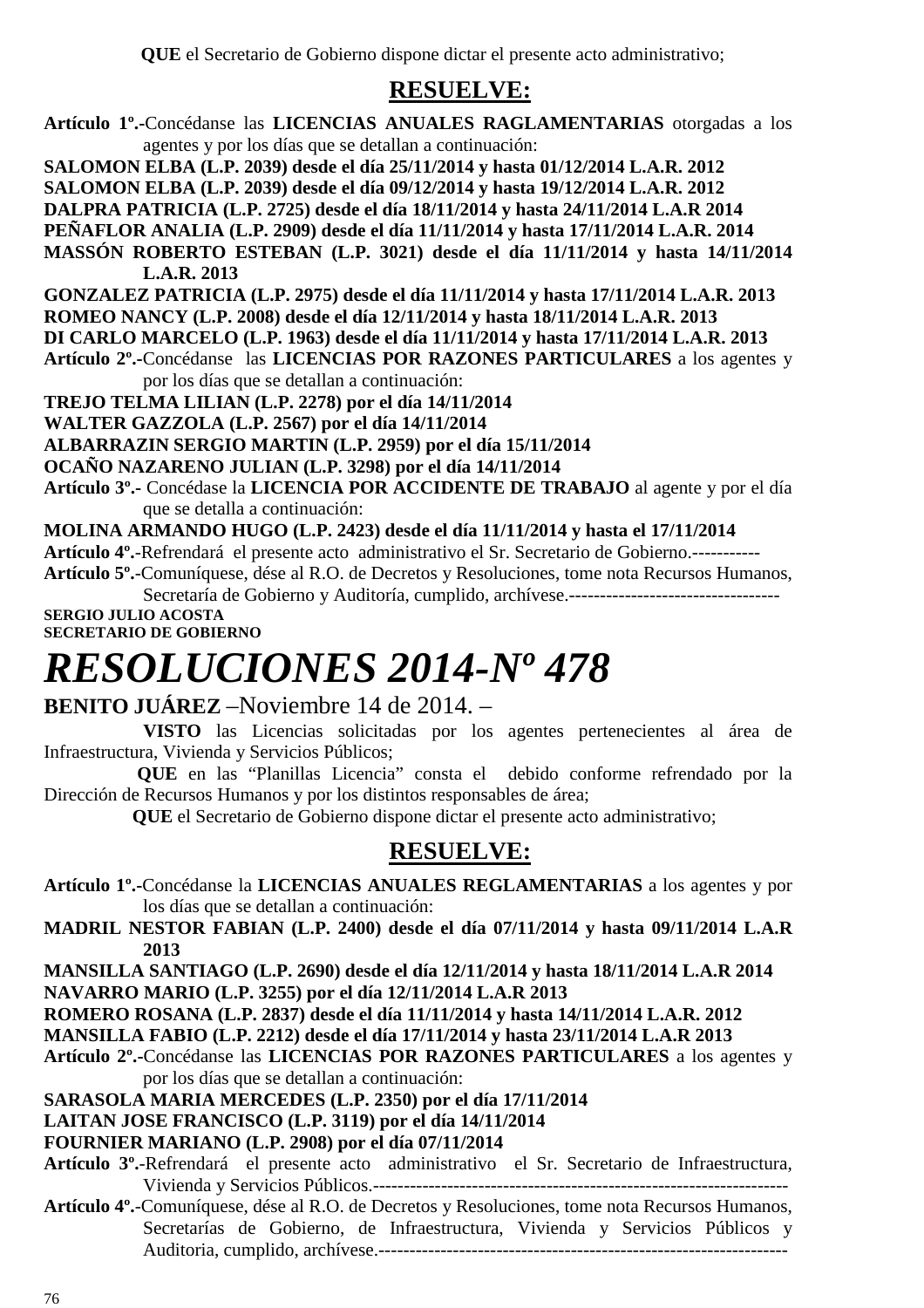# *RESOLUCIONES 2014-Nº 479***-**

**BENITO JUÁREZ** – Noviembre 17 de 2014 –

 **VISTO** las Licencias solicitadas por los agentes pertenecientes al área de Desarrollo Social;

 **QUE** en las "Planillas Licencia" consta el debido conforme refrendado por la Dirección de Recursos Humanos y por los distintos responsables de área;

 **QUE** el Secretario de Gobierno dispone dictar el presente acto administrativo;

### **RESUELVE:**

- **Artículo 1º.-** Concédase la **LICENCIA ANUAL REGLAMENTARIA** otorgada a la agente y por los días que se detallan a continuación:
- **PASOS EVANGELINA (L.P. 2879) desde el día 17/11/2014 y hasta 27/11/2014 L.A.R 2013**
- **Artículo 2º.-** Concédanse las **LICENCIAS POR RAZONES PARTICULARES** a las agentes y por los días que se detallan a continuación:

**RAYA VICTORIA (L.P. 2829) por el día 07/11/2014** 

**SILVA BETIANA (L.P. 2853) por el día 24/10/2014** 

**SISOY BELQUIS (L.P. 1677) por el día 14/11/2014** 

 **Artículo 3º.-** Concédase la **LICENCIA POR EXAMEN** a la agentes y por los días que se detallan a continuación:

**MARTINEZ VANESA (L.P. 3327) por el día 14/11/2014** 

**Artículo 4º.-** Concédase la **LICENCIA POR ACCIDENTE DE TRABAJO** a la agente y por los días que se detallan a continuación:

**MUNIAGORRY ELSA (L.P. 2703) desde el día 16/11/2014 y hasta 21/11/2014** 

**Artículo 5º.**-Refrendará el presente acto administrativo la Sra. Secretaria de Desarrollo Social.--- **Artículo 6º.**-Comuníquese, dése al R.O. de Decretos y Resoluciones, tome nota Recursos Humanos,

Secretarías de Gobierno, de Desarrollo Social y Auditoría, cumplido, archívese.-------- **MARIA TERESA RICCI** 

**S. DE DESARROLLO SOCIAL** 

# *RESOLUCIONES 2014-Nº 480*

### **BENITO JUÁREZ** – Noviembre 17 de 2014 –

**VISTO** las Licencias solicitadas por los agentes pertenecientes al área de Salud;

 **QUE** en las "Planillas Licencia" consta el debido conforme refrendado por la Dirección de Recursos Humanos y por los distintos responsables de área;

 **QUE** el Secretario de Gobierno dispone dictar el presente acto administrativo;

### **RESUELVE:**

**Artículo 1º.-** Concédanse las **LICENCIAS ANUALES REGLAMENTARIAS** otorgadas a los agentes y por los días que se detallan a continuación:

**VEGA OLGA BEATRIZ (L.P. 2529) desde el día 17/11/2014 y hasta el 23/11/2014 L.A.R 2012 VEGA OLGA BEATRIZ (L.P. 2529) desde el día 24/11/2014 y hasta el 30/11/2014 L.A.R 2013 LASTRA HUGO (L.P. 2384) desde el día 18/11/2014 y hasta 24/11/2014 L.A.R. 2014** 

**Artículo 2º.**- Refrendará el presente acto administrativo la Sra. Secretaria de Salud.------------

**Artículo 3º.**- Comuníquese, dése al R.O. de Decretos y Resoluciones, tome nota Recursos Humanos, Secretarías de Gobierno, de Salud y Auditoría, cumplido, archívese.---

**MARIA ELISA TIMPANARO SECRETARIA DE SALUD** 

# *RESOLUCIONES 2014-Nº 481*

**BENITO JUÁREZ** – Noviembre 17 de 2014 –

**VISTO** las Licencias solicitadas por los agentes de distintas áreas Municipales,

 **QUE** en las "Planillas Licencia" consta el debido conforme refrendado por la Dirección de Recursos Humanos y por los distintos responsables de área;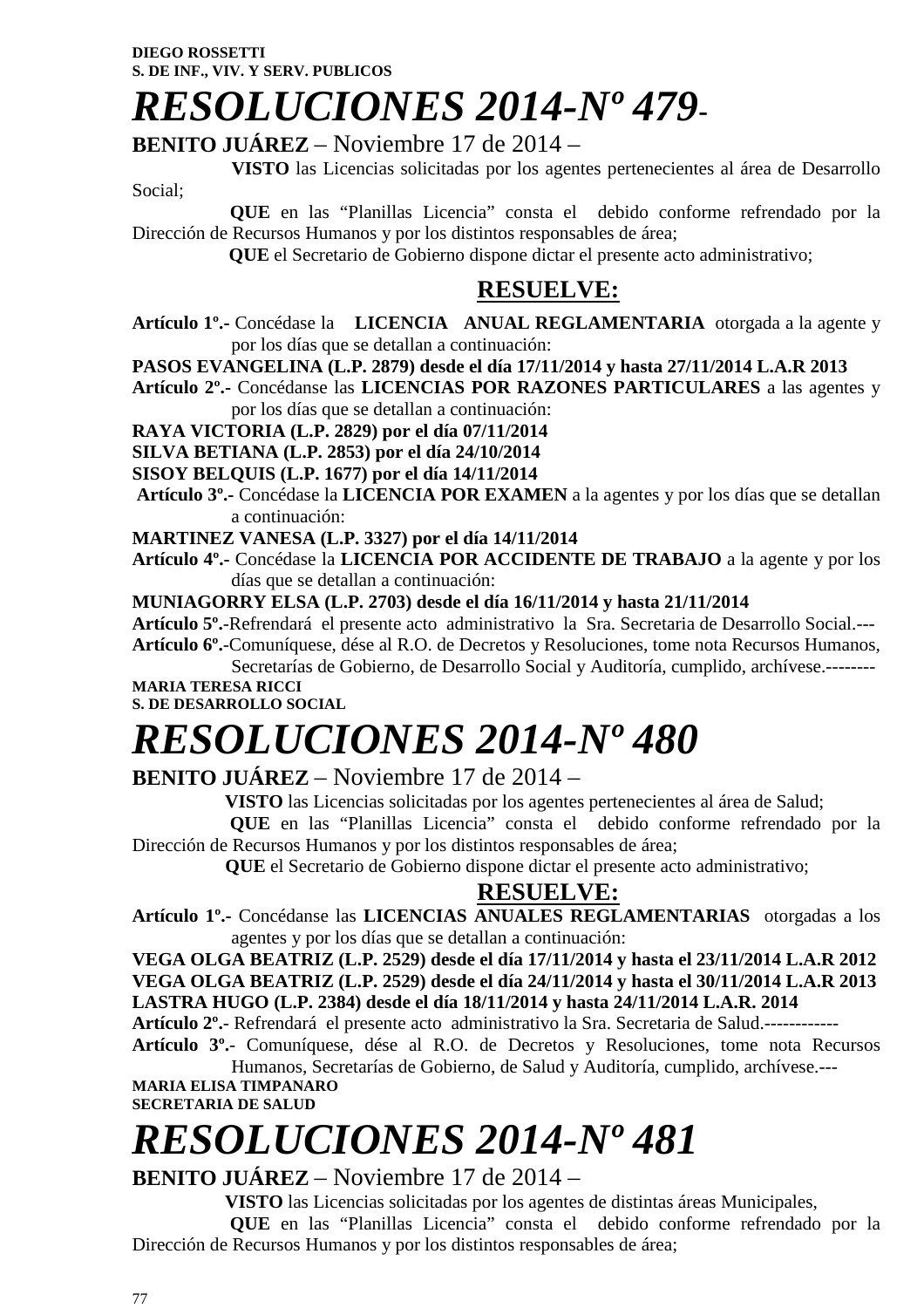**QUE** el Secretario de Gobierno dispone dictar el presente acto administrativo;

### **RESUELVE:**

**Artículo 1º.-**Concédanse las **LICENCIAS ANUALES RAGLAMENTARIAS** otorgadas a los agentes y por los días que se detallan a continuación:

**GOÑI VICTOR (L.P. 2757) desde el 17/11/2014 y hasta 23/11/2014 L.A.R 2013** 

**GUEVARA OSCAR (L.P. 2611) desde el día 17/11/2014 y hasta 23/11/2014 L.A.R. 2013** 

**Artículo 2º.-**Concédase la **LICENCIA POR RAZONES PARTICULARES** al agente y por el día que se detalla a continuación:

**MELIAN JUAN CARLOS (L.P. 2366) por el día 17/11/2014** 

**Artículo 3º.-** Concédase la **LICENCIA POR ACCIDENTE DE TRABAJO** al agente y por el día que se detalla a continuación:

**MOLINA ARMANDO HUGO (L.P. 2423) desde el día 18/11/2014 y hasta 26/11/2014** 

**Artículo 4º.**-Refrendará el presente acto administrativo el Sr. Secretario de Gobierno.-----------

**Artículo 5º.**-Comuníquese, dése al R.O. de Decretos y Resoluciones, tome nota Recursos Humanos, Secretaría de Gobierno y Auditoría, cumplido, archívese.---------------------------------

**SERGIO JULIO ACOSTA** 

**SECRETARIO DE GOBIERNO** 

### *RESOLUCIONES 2014-Nº 482*

### **BENITO JUÁREZ –** Noviembre 17 de 2014-

**VISTO** que por Resolución Municipal Nº 421/14, se le concedió LICENCIA POR ACCIDENTE DE TRABAJO al agente MASCIETTI GUSTAVO (L.P. 2355) desde el día 23/09/2014 y hasta el 02/10/2014;

**QUE** la Directora de Recursos Humanos adjunta Carta Documento enviada por la ART. informando el rechazo de cobertura del sinistro sufrido por el agente;

**QUE** el Sr. Secretario de Gobierno dispone dictar el presente acto administrativo;

**EL INTENDENTE MUNICIPAL,** en uso de sus facultades,

### **RESUELVE:**

**Artículo lº.-** Déjese sin efecto lo actuado en el artículo 3º de la Resolución Municipal Nº 421/14, en lo que respecta a la LICENCIA POR ACCIDENTE DE TRABAJO al agente MASCIETTI GUSTAVO (L.P. 2355), debido a que dicho siniestro fue rechazado por la ART.----------------------------------------------------------------------------------------------

- **Artículo 2º.-**Por la Dirección de Recursos Humanos, notifíquese.---------------------------------------- **Artículo 4º.-**Refrendará el presente acto administrativo el Sr. Secretario de Infraestructura,
- Vivienda y Servicios Públicos.-------------------------------------------------------------------
- **Artículo 5º.-**Comuníquese, dése al R.O. de Decretos y Resoluciones, tome nota Recursos Humanos, Secretarías de Gobierno, de Infraestructura, Vivienda y Servicios Públicos y Auditoría, cumplido, archívese.------------------------------------------------------------------

**DIEGO ROSSETTI S. DE INF., VIV., Y SERV. PUBLICOS** 

# *RESOLUCIONES 2014-Nº 483*

### **BENITO JUÁREZ –** Noviembre 18 de 2014**-**

 **VISTO** lo actuado en Expte. Letra "E" Nº 69/14, en el cual el Responsable del Servicio de Ambulancias del Hospital Municipal "Eva Perón" Ente Descentralizado "Dr. Alfredo Saintout" a fojas 2 informa acerca de los hechos sucedidos el día 19 de Octubre del corriente año con el agente AYAME JESUS (L.P.5123);

**QUE** a fs. 4 obra descargo de dicho agente;

**QUE** a fojas 9 la Directora de Recursos Humanos sugiere aplicar la sanción de cinco días de suspensión sin goce de haberes al agente, por abandono del servicio sin causa justificada;

**QUE** a fojas 10 y 11 obra dictamen del Asesor Legal de la Comuna;

 **QUE** el Secretario de Gobierno dispone dictar el presente acto administrativo;

**EL INTENDENTE MUNICIPAL**, en uso de sus facultades.

### **RESUELVE:**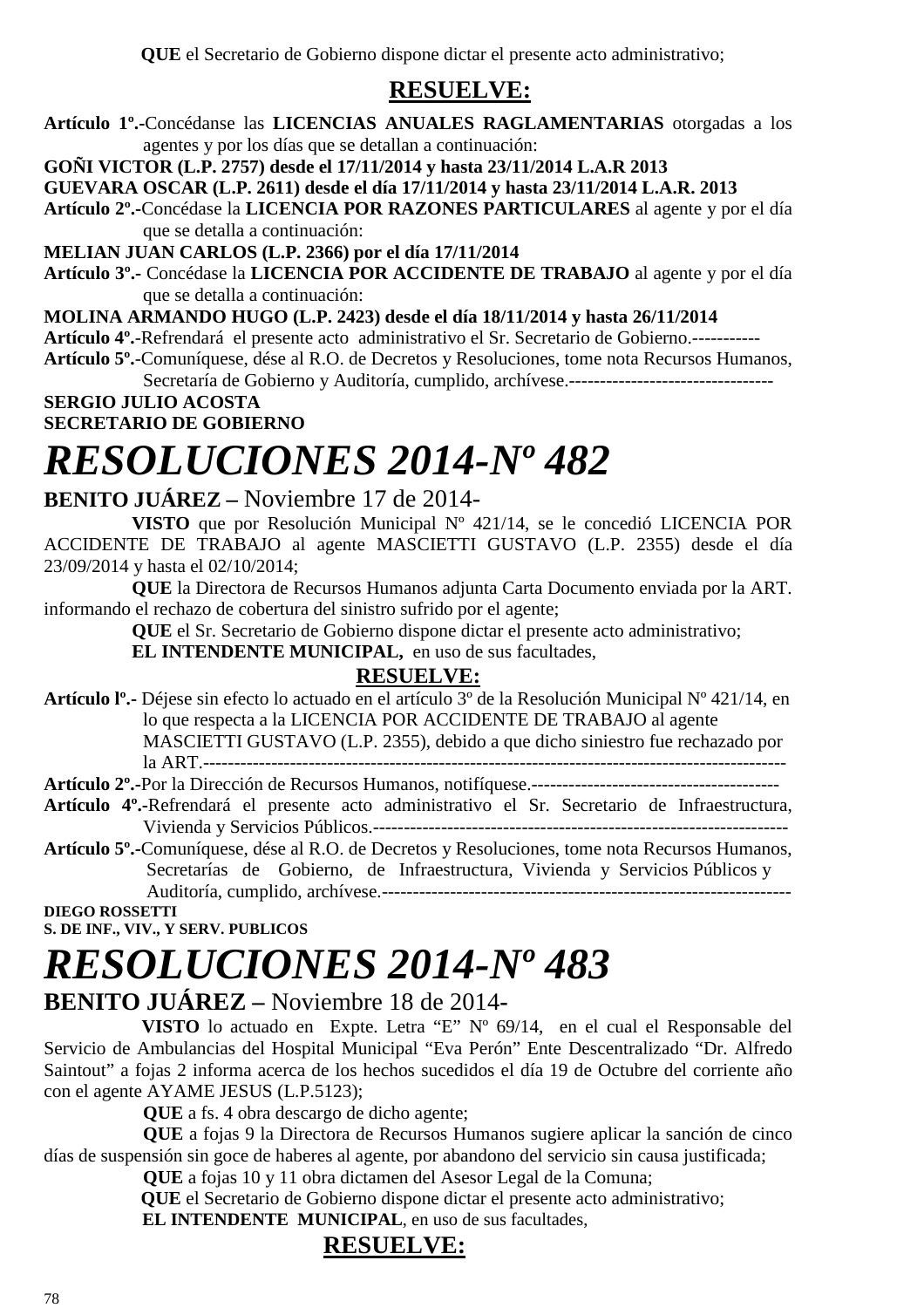**Artículo 1º.-** Aplicar la sanción de "CINCO DÍAS DE SUSPENSIÓN SIN GOCE DE HABERES" al agente AYAME JESUS (L.P. 5123)de acuerdo a lo dispuesto en el Artículo 64 inc

1) de la ley 11.757 y a lo actuado en el Expediente Letra "E"  $N^{\circ}$  69/14.-----------------

**Artículo 2º.**- Por la Dirección de Recursos Humanos del Ente, notifíquese.-----------------------------

**Artículo 3º.-** Refrendará el presente acto administrativo la Sra. Secretaria de Salud.-----------------

**Artículo 4º.-**Comuníquese, dése al R. O. de Decretos y Resoluciones, tome nota Recursos Humanos

del Ente, Secretarías de Gobierno, de Salud, Ente Descentralizado "Dr. Alfredo Saintout" y Auditoría, cumplido archívese.----------------------------------------------------

**MARIA ELISA TIMPANARO JULIO CESAR MARINI SECRETARIA DE SALUD** 

**INTENDENTE MUNICIPAL** 

# *RESOLUCIONES 2014-Nº 484*

**BENITO JUÁREZ –** Noviembre 18 de 2014-

 **VISTO** lo actuado en Expte. Letra "S" Nº 80/14, en el cual la Directora de Tercera edad y discapacidad informa (a fs. 1 y 2) acerca de hechos ocurridos con la agente WESTDORP MARIA EMILIA (L.P.3049) en el Hogar de Ancianos Municipal "Cayetano Zibecchi";

**QUE** a fs. 5 obra descargo de la agente:

**QUE** a fs. 9 la Directora de Recursos Humanos solicita se aplique la sanción de LLAMADO DE ATENCIÓN a la agente Westdorp Maria Emilia;

**QUE** a fs. 10 y 11 obra dictamen del Asesor Legal;

 **QUE** el Secretario de Gobierno dispone dictar acto administrativo,

 **EL INTENDENTE MUNICIPAL,** en uso de sus facultades

### **RESUELVE:**

**Artículo 1º.-** Aplicar un LLAMADO DE ATENCIÓN a la agente WESTDORP MARIA EMILIA (L.P.3049), de acuerdo a lo dispuesto en el Artículo 62 inc. a) de la ley 11.757 y a lo actuado en el Expediente Letra "S" Nº 80/14.-------------------------------------------------

**Artículo 2º.-**Por la Dirección de Recursos Humanos, notifíquese.---------------------------------------

 **Artículo 3º.-** Refrendará el presente acto administrativo la Sra. Secretaria de Salud.-----------------

**Artículo 4º.-**Comuníquese, dése al R. O. de Decretos y Resoluciones, tome nota Recursos Humanos, Secretarías de Gobierno, de Salud y Auditoría cumplido, archívese.-----------<br>A TIMPANARO MARINI

**MARIA ELISA TIMPANARO<br>SECRETARIA DE SALUD** 

### **INTENDENTE MUNICIPAL**

# *RESOLUCIONES 2014-Nº 485*

### **BENITO JUÁREZ –** Noviembre 18 de 2014-

 **VISTO** lo actuado en Expte. Letra "O" Nº 5/10, en el cual el Director General de Servicios (fs. 70), informa que el agente GAMALERI JUAN MARCELO (L.P. 2961) ha faltado a su lugar de trabajo desde el día 21/10/2014 al 24/10/2014 y del 27/10/2014 al 05/11/2014;

**QUE** pese a haber sido notificado el agente no presentó descargo;

**QUE** a fojas 72 la Directora de Recursos Humanos solicita se apliquen 20 (VEINTE) días de SUSPENSIÓN y el descuento en sus haberes de 14 (catorce) días de ausencia injustificada;

**QUE** a fojas 73 y 74 obra dictamen del Sr. Asesor Legal de la Comuna sugiriendo el dictado del pertinente acto administrativo;

 **QUE** la Secretaría de Gobierno dispone dictar el presente acto administrativo;

 **EL INTENDENTE MUNICIPAL**, en uso de sus facultades,

### **RESUELVE:**

**Artículo 1º.-**Aplicar 20 (VEINTE) días de SUSPENSIÓN al agente GAMALERI JUAN MARCELO (L.P. 2961) de acuerdo a lo dispuesto en el Artículo 65 inc. b) de la ley 11.757 y a lo actuado en el Expediente Letra "O" Nº 5/10.----------------------------------------------------

**Artículo 2º.-**Autorícese a la Dirección de Recursos Humanos a descontar de los haberes del agente GAMALERI JUAN MARCELO (L.P. 2961) los días que no se presentó a trabajar (desde el día 21/10/2014 al 24/10/2014 y del 27/10/2014 al 05/11/2014) de acuerdo a lo actuado en el Expediente Letra "O" Nº 5/10.----------------------------------------------

**Artículo 3º.**- Por la Dirección de Recursos Humanos, notifíquese.---------------------------------------------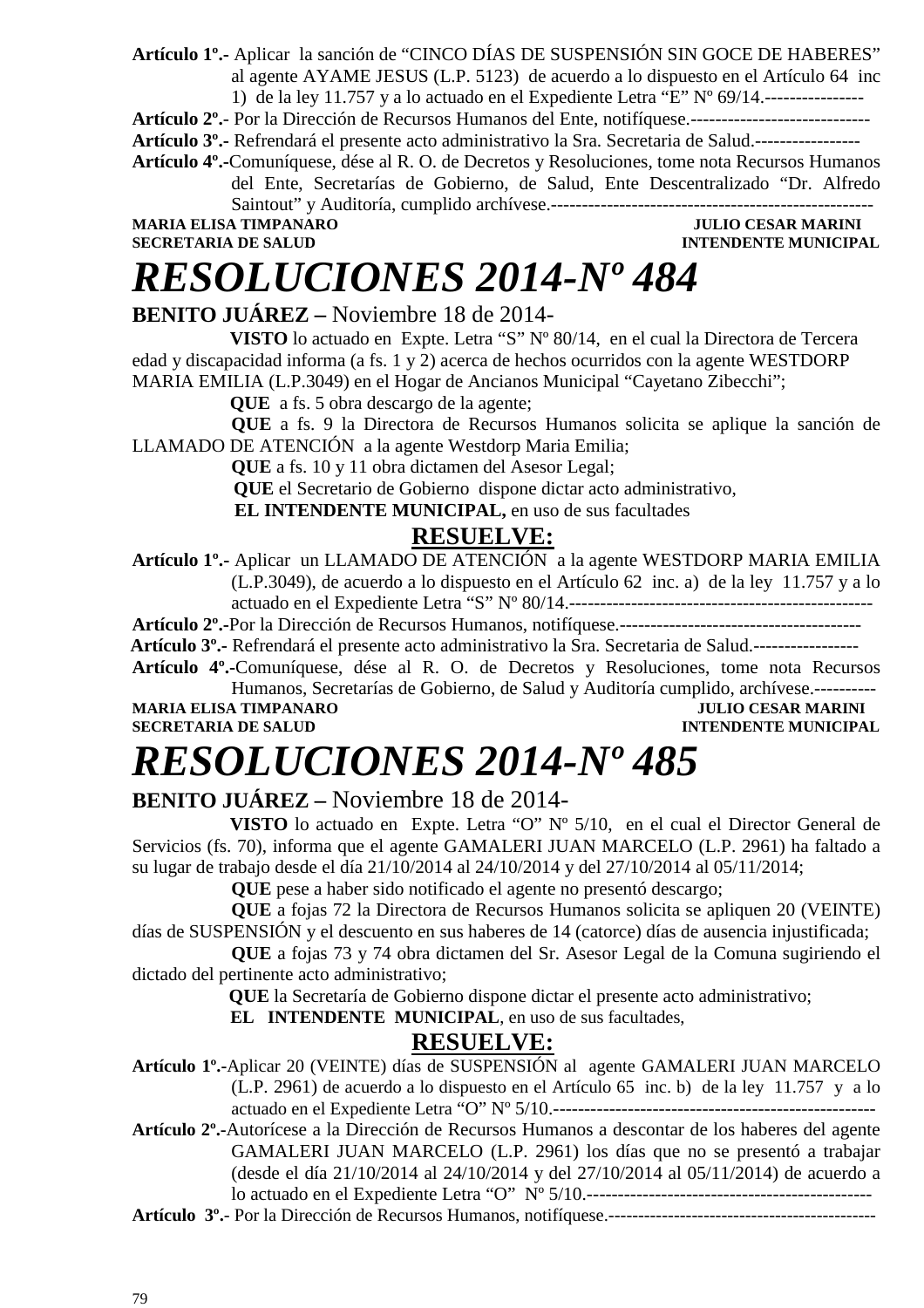- **Artículo 4º.-**Refrendará el presente acto administrativo el Sr. Secretario de Infraestructura, Vivienda y Servicios Públicos.-------------------------------------------------------------------
- **Artículo 5º.-**Comuníquese, dése al R. O. de Decretos y Resoluciones, tome nota Recursos Humanos, Secretarías de Gobierno, de Infraestructura, Vivienda y Servicios Públicos y Auditoría, cumplido, archívese.-----------------------------------------------------------------------------------

**S. DE INF., VIV., Y SERV., PUBLICOS INTENDENTE MUNICIPAL** 

**DIEGO ROSSETTI DIEGO ROSSETTI DIEGO POSSETTI DIEGO ROSSETTI DIEGO POSSETTI DIEGO POSSETTI DIEGO POSSETTI DIEGO POSSETTI DIE POSSETTI DIE POSSETTI DIE POSSETTI DIE POSSETTI DIE POSSETTI DIE POSSETTI DIE POSSETTI DIE POSSET** 

### *RESOLUCIONES 2014-Nº 486*

### **BENITO JUÁREZ** – Noviembre 18 de 2014 -

 **VISTO** que la Subdirectora del Instituto Cruz del Sur Sra. HEREDIA MARÍA INÉS (L.P.1630), solicita se le conceda LICENCIA POR PRESENTISMO, por el día 14/11/2014;

 **QUE** en la "Planilla Licencia" consta el debido conforme refrendado por la Dirección de Recursos Humanos;

 **QUE** el Secretario de Gobierno dispone dictar acto administrativo,

### **RESUELVE:**

**Artículo 1º.**-Conceder **LICENCIA POR PRESENTISMO** a la Subdirectora del Instituto Cruz del Sur Sra. HEREDIA MARÍA INES (L.P. 1630), por el día 14/11/2014.--------------------

**Artículo 2º.-**Refrendará el presente acto administrativo la Sra. Secretaria de Desarrollo Social.------

**Artículo 3º.-**Comuníquese, dése al R.O. de Decretos y Resoluciones, tome nota Recursos Humanos, Auditoría, Secretarías de Gobierno y de Desarrollo Social, cumplido, archívese.--------------------------------------------------------------------------------------------

#### **MARIA TERESA RICCI S. DE DESARROLLO SOCIAL**

### *RESOLUCIONES 2014-Nº 487*

### **BENITO JUÁREZ** – Noviembre 18 de 2014 -

 **VISTO** que la agente MONTES ADRIANA (L.P. 1068) solicita se le conceda LICENCIA ANUAL REGLAMENTARIA desde el día 17/12/2014 y hasta el 30/12/2014, correspondiente a L.A.R. 2013;

 **QUE** en la "Planilla Licencia" consta el debido conforme refrendado por la Dirección de Recursos Humanos y;

 **QUE** el Secretario de Gobierno dispone dictar acto administrativo,

### **RESUELVE:**

**Artículo 1º.**-Conceder **LICENCIA ANUAL REGLAMENTARIA** a la agente MONTES ADRIANA (L.P. 1068) desde el 17/12/2014 y hasta el 30/12/14, correspondiente a L.A.R. 2013.----------------------------------------------------------------------------------------

**Artículo 2º.-**Refrendará el presente acto administrativo el Sr. Secretario de Gobierno.-------------

**Artículo 3º.-**Comuníquese, dése al R.O. de Decretos y Resoluciones, tome nota Recursos Humanos, Secretaría de Gobierno y Auditoría, cumplido, archívese.---------------------- **SERGIO JULIO ACOSTA** 

**SECRETARIO DE GOBIERNO** 

### *RESOLUCIONES 2014-Nº 488*

### **BENITO JUÁREZ** – Noviembre 18 de 2014. –

 **VISTO** las Licencias solicitadas por los agentes pertenecientes al área de Infraestructura, Vivienda y Servicios Públicos;

 **QUE** en las "Planillas Licencia" consta el debido conforme refrendado por la Dirección de Recursos Humanos y por los distintos responsables de área;

 **QUE** el Secretario de Gobierno dispone dictar el presente acto administrativo;

### **RESUELVE:**

**Artículo 1º.-**Concédanse la **LICENCIAS ANUALES REGLAMENTARIAS** a los agentes y por los días que se detallan a continuación: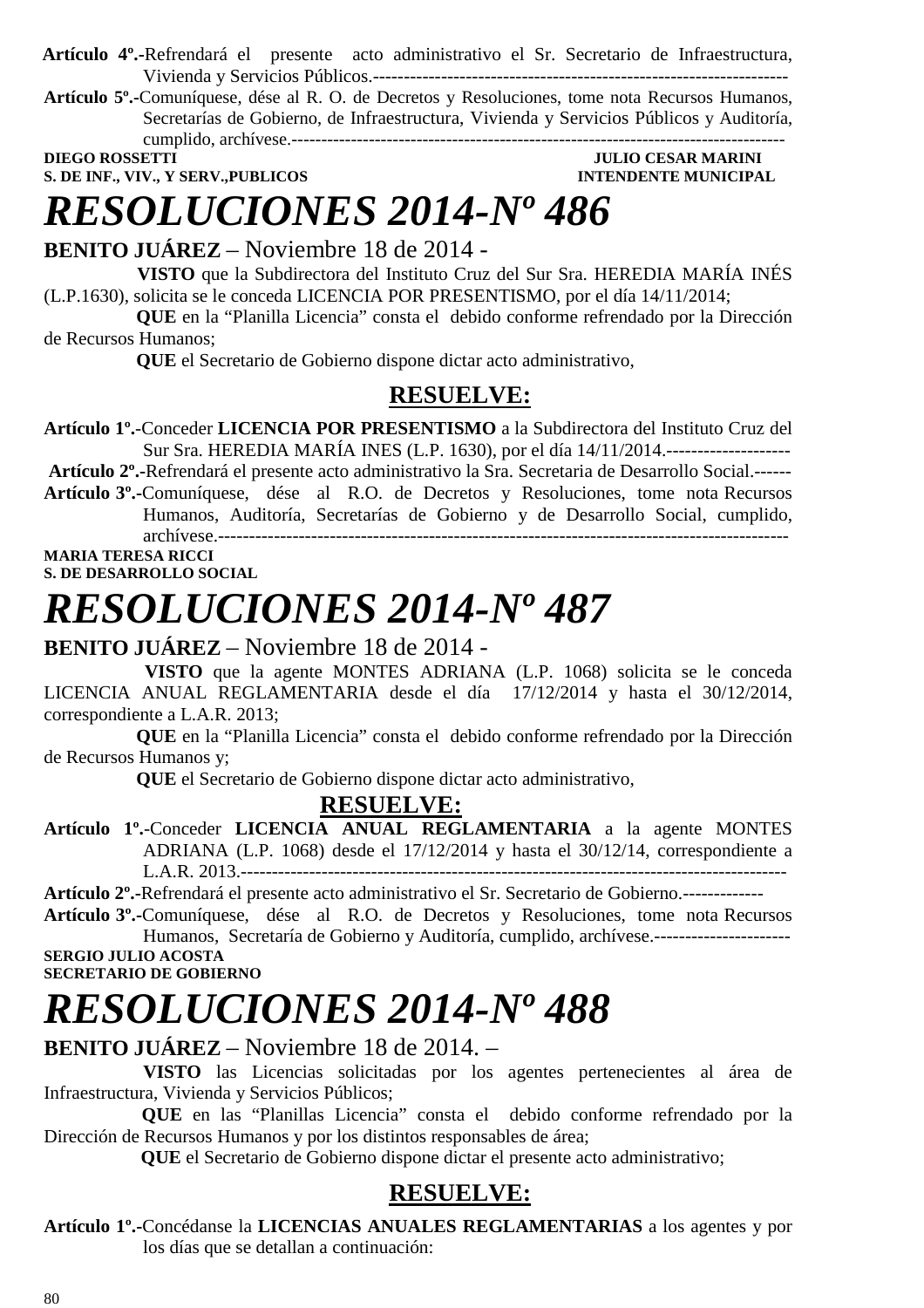**MADRID ARMANDO (L.P. 2200) desde el día 17/11/2014 y hasta 21/11/2014 L.A.R. 2013 AREBALO ALBERTO (L.P. 2202) desde el día 17/11/2014 y hasta 18/11/2014 L.A.R. 2013 CORIA MIGUEL ÁNGEL (L.P. 2993) desde el día 17/11/2014 y hasta 23/11/2014 L.A.R 2014 DELISIO JOSE LUIS (L.P. 3258) desde el día 17/11/2014 y hasta 19/11/2014 L.A.R. 2013 DELISIO JOSE LUIS (L.P. 3258) desde el día 20/11/2014 y hasta 23/11/2014 L.A.R. 2014 Artículo 2º.-**Concédanse las **LICENCIAS POR RAZONES PARTICULARES** a los agentes y

por los días que se detallan a continuación:

#### **AGUILERA DARIO (L.P. 2566) por el día 17/11/2014**

#### **GEREZ NESTOR (L.P. 26679 por el día 17/11/2014**

**Artículo 3º.**-Refrendará el presente acto administrativo el Sr. Secretario de Infraestructura, Vivienda y Servicios Públicos.-------------------------------------------------------------------

**Artículo 4º.**-Comuníquese, dése al R.O. de Decretos y Resoluciones, tome nota Recursos Humanos, Secretarías de Gobierno, de Infraestructura, Vivienda y Servicios Públicos y Auditoria, cumplido, archívese.------------------------------------------------------------------

**DIEGO ROSSETTI** 

**S. DE INF., VIV., Y SERV. PUBLICOS** 

# *RESOLUCIONES 2014-Nº 489*

### **BENITO JUÁREZ –** Noviembre 19 de 2014**-**

 **VISTO** lo actuado en Expte. Letra "R" Nº 1/14, en el cual el Subdirector de Medio Ambiente a fojas 37, 39, 41, 43 y 45 informa que el agente BAIZA RUBEN GASTON (L.P. 3201) no se presentó a trabajar los días 29 y 30 de Septiembre, 1, 3, 9 y hasta el 20 de Octubre y 3 y 4 de Noviembre del corriente año;

**QUE** a fojas 48 la Directora de Recursos Humanos sugiere aplicar la sanción de 15 (quince) días de suspensión y el descuento de los días no trabajados;

**QUE** a fojas 49 y 50 obra dictamen del Asesor Legal de la Comuna;

 **QUE** el Secretario de Gobierno dispone dictar el presente acto administrativo;

 **EL INTENDENTE MUNICIPAL**, en uso de sus facultades,

### **RESUELVE:**

**Artículo 1º.-**Aplicar la sanción de "QUINCE DÍAS DE SUSPENSIÓN" al agente BAIZA RUBEN GASTON (L.P. 3201), de acuerdo a lo dispuesto en el Artículo 65 Inc. a) de la ley 11.757 y a lo actuado en el Expediente Letra "R" Nº 1/14.---------------------------------

**Artículo 2º.**- Por la Dirección de Recursos Humanos, notifíquese.-----------------------------------------

- **Artículo 3º.-**Refrendará el presente acto administrativo el Sr. Secretario de Infraestructura, Vivienda y Servicios Públicos.-----------------------------------------------------------------
- **Artículo 4º.-**Comuníquese, dése al R. O. de Decretos y Resoluciones, tome nota Recursos Humanos, Secretarías de Gobierno, de Infraestructura, Vivienda y Servicios Públicos, Dirección de Medio Ambiente y Auditoria, cumplido archívese.---------------------------

# *RESOLUCIONES 2014-Nº 490*

**BENITO JUÁREZ** – Noviembre 21 de 2014 -

 **VISTO** que el agente a cargo de la Oficina de Guías DE FRANCESCO LEONARDO (L.P. 2744), solicita se le conceda LICENCIA ANUAL REGLAMENTARIA desde el día 17/11/2014 y hasta 23/11/2014, correspondiente a L.A.R. 2013;

 **QUE** en la "Planilla Licencia" consta el debido conforme refrendado por la Dirección de Recursos Humanos y;

 **QUE** el Secretario de Gobierno dispone dictar acto administrativo,

### **RESUELVE:**

#### **Artículo 1º.**-Conceder **LICENCIA ANUAL REGLAMENTARIA** al agente a cargo de la oficina de Guías **DE FRANCESCO LEONARDO (L.P. 2744)** desde el día 17/11/14 y hasta 23/11/2014 correspondiente a L.A.R. 2013.----------------------------------------------------

**Artículo 2º.-**Refrendará el presente acto administrativo el Sr. Secretario Hacienda.-----------------

**JULIO CESAR MARINI S. DE INF., VIV., Y SERV. PUBLICOS INTENDENTE MUNICIPAL**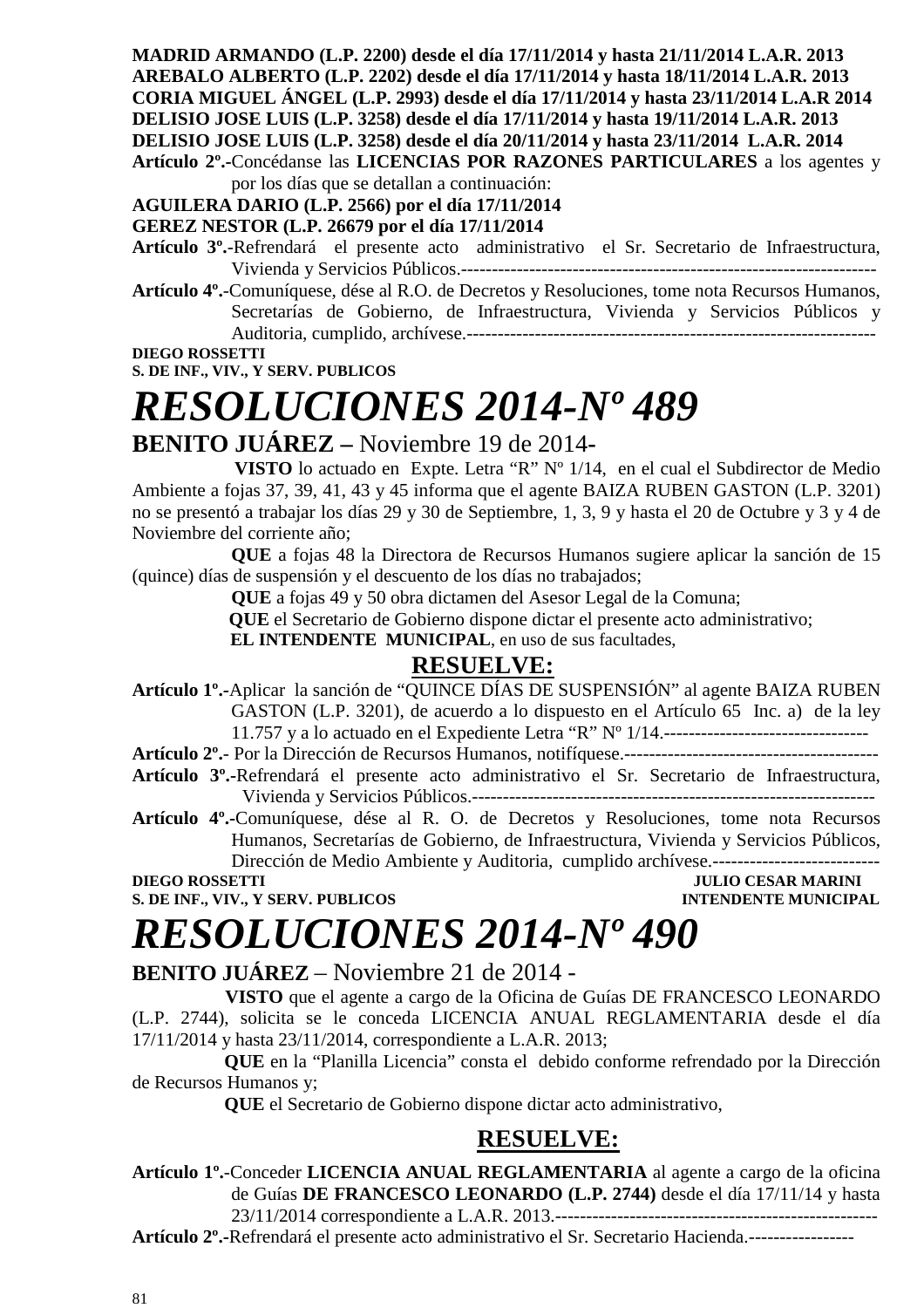**Artículo 3º.-**Comuníquese, dése al R.O. de Decretos y Resoluciones, tome nota Recursos Humanos, Secretarías de Gobierno, de Hacienda y Auditoría, cumplido, archívese.----- **JORGE O. ISMAEL** 

**SECRETARIO DE HACIENDA** 

# *RESOLUCIONES 2014-Nº 491***-**

**BENITO JUÁREZ** – Noviembre 21de 2014 -

 **VISTO** que el Director de Recaudación Sr. SACIDO ROBERTO (L.P. 1516), solicita se le conceda LICENCIA ANUAL REGLAMENTARIA desde el día 25/11/2014 y hasta 28/11/2014 L.A.R. 2012.-

 **QUE** en la "Planilla Licencia" consta el debido conforme refrendado por la Dirección de Recursos Humanos;

 **QUE** el Secretario de Gobierno dispone dictar acto administrativo,

### **RESUELVE:**

**Artículo 1º.**- Conceder **LICENCIA ANUAL REGLAMENTARIA** al Director de Recaudación Sr. SACIDO ROBERTO (L.P. 1516), desde el día 25/11/2014 y hasta el 28/11/2014, correspondiente a L.A.R. 2012.------------------------------------------------------------------

**Artículo 2º.-** Refrendará el presente acto administrativo el Sr. Secretario de Hacienda.-----------

**Artículo 3º.-** Comuníquese, dése al R.O. de Decretos y Resoluciones, tome nota Recursos Humanos, Secretarías de Gobierno, de Hacienda y Auditoria cumplido, archívese.------

**JORGE O. ISMAEL SECRETARIO DE HACIENDA** 

### *RESOLUCIONES 2014-Nº 492*

### **BENITO JUÁREZ –** Noviembre 25 de 2014-

 **VISTO** lo actuado en Expte. Letra "H" Nº 34/14, en el cual la Subdirectora del Hogar Convivencial "Cruz del Sur" informa (a fs. 1) que la agente MARTINEZ ELDA GRISELDA (L.P. 3180) se hallaba con licencia por enfermedad hasta el día 30/10/2014, no se reintegró a sus tareas ni presentó certificado medico hasta el día 6 de Noviembre del corriente año;

 **QUE** a fs. 3 y 4 obra descargo de la agente y copia del correspondiente certificado médico;

**QUE** a fs. 7 la Directora de Recursos Humanos solicita se aplique la sanción de LLAMADO DE ATENCIÓN a la agente Martínez;

**QUE** a fs. 8 y 9 obra dictamen del Asesor Legal;

 **QUE** el Secretario de Gobierno dispone dictar acto administrativo,

 **EL INTENDENTE MUNICIPAL,** en uso de sus facultades

### **RESUELVE:**

**Artículo 1º.-**Aplicar un LLAMADO DE ATENCIÓN a la agente MARTINEZ ELDA GRISELDA (L.P. 3180), de acuerdo a lo dispuesto en el Artículo 62 inc. a) de la ley 11.757 y a lo actuado en el Expediente Letra "S" Nº 63/14.-------------------------------

**Artículo 2º.-** Por la Dirección de Recursos Humanos, notifíquese.---------------------------------------

 **Artículo 3º.-** Refrendará el presente acto administrativo la Sra. Secretaria de Desarrollo Social.------ **Artículo 4º.-** Comuníquese, dése al R. O. de Decretos y Resoluciones, tome nota Recursos

Humanos, Secretarías de Gobierno, de Hacienda, de Desarrollo Social y Auditoría cumplido, archívese.-------------------------------------------------------------------------------

**JULIO CESAR MARINI S. DE DESARROLLO SOCIAL DESARROLLO SOCIAL DESARROLLO SOCIAL DESARROLLO SOCIAL DESARROLLO SOCIAL DE SOCIAL DE SOCIAL DE SOCIAL DE SOCIAL DE SOCIAL DE SOCIAL DE SOCIAL DE SOCIAL DE SOCIAL DE SOCIAL DE SOCIAL DE SOCIAL DE SO** 

# *RESOLUCIONES 2014-Nº 493*

### **BENITO JUÁREZ** – Noviembre 25 de 2014 –

 **VISTO** las Licencias solicitadas por los agentes pertenecientes al área de Hacienda; **QUE** en las "Planillas Licencia" consta el debido conforme refrendado por la Dirección de Recursos Humanos y por los distintos responsables de área;

 **QUE** el Secretario de Gobierno dispone dictar el presente acto administrativo;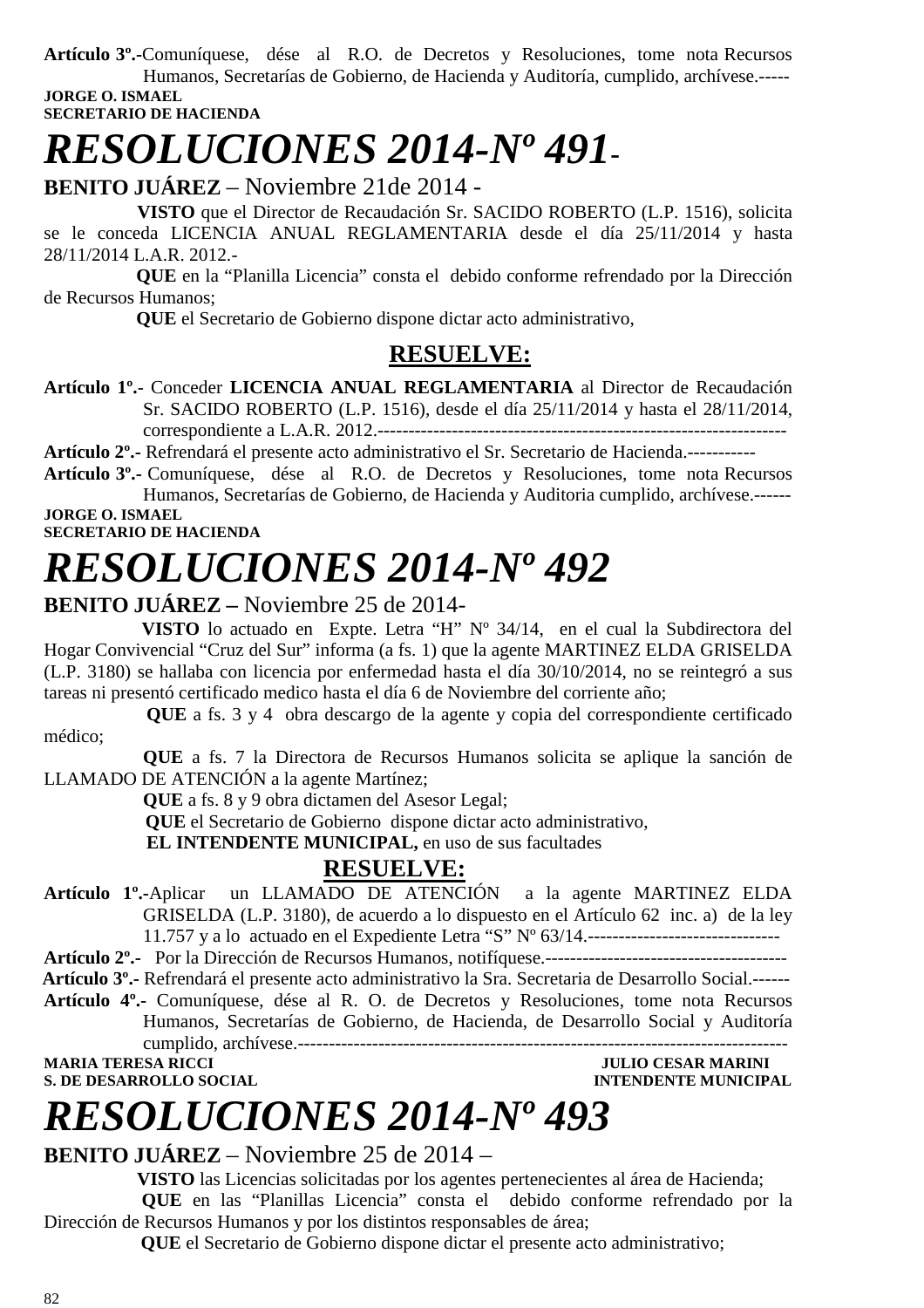### **RESUELVE:**

**Artículo 1º.-**Concédanse las **LICENCIAS ANUALES REGLAMENTARIAS** otorgadas a los agentes y por los días que se detallan a continuación:

**EXEQUIEL RAFAEL CELIZ (L.P. 3264) por el día 17/11/2014 L.A.R. 2013** 

**EXEQUIEL RAFAEL CELIZ (L.P. 3264) desde el día 18/11/2014 y hasta 23/11/2014 L.A.R. 2013** 

**SALIM PATRICIA A. (L.P. 2445) desde el día 25/11/2014 y hasta 28/11/2014 L.A.R. 2012** 

**Artículo 2º.**- Refrendará el presente acto administrativo el Sr. Secretario de Hacienda.-----------

**Artículo 3º.**- Comuníquese, dése al R.O. de Decretos y Resoluciones, tome nota Recursos Humanos, Secretarías de Gobierno, de Hacienda y Auditoría, cumplido, archívese.----- **JORGE O. ISMAEL** 

**SECRETARIO DE HACIENDA** 

# *RESOLUCIONES 2014-Nº 494*

**BENITO JUÁREZ** – Noviembre 26 de 2014 –

 **VISTO** las Licencias solicitadas por los agentes pertenecientes las distintas áreas Municipales;

 **QUE** en las "Planillas Licencia" consta el debido conforme refrendado por la Dirección de Recursos Humanos y por los distintos responsables de área;

 **QUE** el Secretario de Gobierno dispone dictar el presente acto administrativo;

### **RESUELVE:**

**Artículo 1º.-** Concédanse las **LICENCIAS ANUALES REGLAMENTARIAS** otorgadas a los agentes y por los días que se detallan a continuación:

**MARCELA ALEJANDRA VITTOR (L.P. 3099) desde el día 25/11/2014 y hasta 28/11/2014 L.A.R. 2013** 

**DURE FABIAN (L.P. 2336) desde el día 22/11/2014 y hasta 19/12/2014 L.A.R 2012** 

**DURE FABIAN (L.P. 2336) desde el día 20/12/2014 y hasta 26/12/2014 L.A.R 2013** 

**ETCHART MARIA ITATI (L.P. 2726) desde el día 17/11/2014 y hasta 30/11/2014 L.A.R. 2012** 

**Artículo 2º.-**Concédanse las **LICENCIAS POR RAZONES PARTICULARES** a los agentes y por los días que se detallan a continuación:

**OLIVA JULIO (L.P. 2617) por el día 19/11/2014** 

**SMITH ROMINA PAOLA (L.P. 2795) por el día 18/11/2014** 

**BARRENECHE MARCELO ALEJANDRO (L.P. 2674) por el día 22/11/2014** 

**FERNÁNDEZ NOELIA (L.P. 3079) por el día 19/11/2014** 

**PALACIOS JUAN CARLOS (L.P. 2159) por el día 21/11/2014** 

**ROLDAN FRANCO DANIEL (L.P. 3309) por el día 23/11/2014** 

**VALDEBENITO HEBER DAMIAN (L.P. 3175) por el día 17/11/2014** 

**GAMALERI MARCELO (L.P. 2549) por el día 25/11/2014** 

**Artículo 3º.**-Refrendará el presente acto administrativo el Sr. Secretario de Gobierno.------------

**Artículo 4º.**-Comuníquese, dése al R.O. de Decretos y Resoluciones, tome nota Recursos Humanos, Secretaría de Gobierno, Dirección de Cultura, Delegación Barker, Auditoría, cumplido, archívese.-------------------------------------------------------------------------------

**SERGIO JULIO ACOSTA SECRETARIO DE GOBIERNO** 

# *RESOLUCIONES 2014-Nº 495*

### **BENITO JUÁREZ** – Noviembre 26 de 2014 –

 **VISTO** las Licencias solicitadas por los agentes pertenecientes al área de Infraestructura, Vivienda y Servicios Públicos;

 **QUE** en las "Planillas Licencia" consta el debido conforme refrendado por la Dirección de Recursos Humanos y por los distintos responsables de área;

 **QUE** el Secretario de Gobierno dispone dictar el presente acto administrativo;

### **RESUELVE:**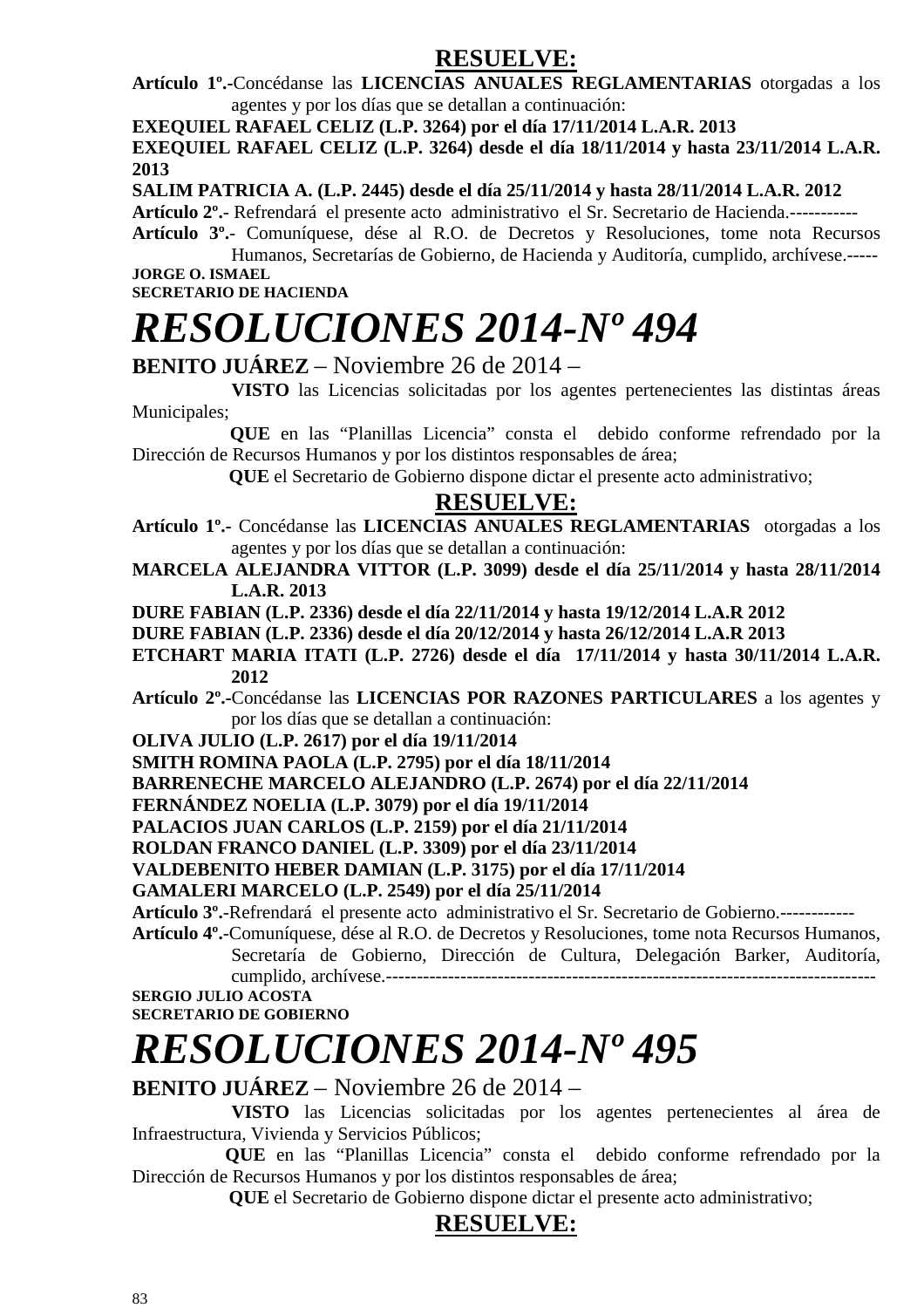**Artículo 1º.-**Concédanse las **LICENCIAS ANUALES REGLAMENTARIAS** otorgadas a los agentes y por los días que se detallan a continuación:

**CRUZ MATIAS (L.P. 3232) desde el día 18/11/2014 y hasta el 24/11/2014 L.A.R. 2013** 

- **ESPERLIN JOSE (L.P. 2335) desde el día 18/11/2014 y hasta 24/11/2014 L.A.R. 2012**
- **Artículo 2º.-** Concédanse la **LICENCIA POR RAZONES PARTICULARES** a los agentes y por los días que se detallan a continuación:
- **ARCELUS ANA (L.P. 2292) por el día 21/11/2014**
- **ZABALZA MARIO (L.P. 2449) por el día 20/11/2014**

**DAILOFF DANIEL (L.P. 2889) por el día 18/11/2014** 

**OLIVA MARIA DE LOS ANGELES (L.P. 2887) por el día 14/11/2014** 

**Artículo 3º.-** Concédanse la **LICENCIA POR ACCIDENTE DE TRABAJO** al agente y por los días que se detallan a continuación:

**CAIRO WALTER (L.P. 2576) desde el día 21/11/2014 y hasta el 24/11/2014** 

- **Artículo 4º.** Refrendará el presente acto administrativo el Sr. Secretario de Infraestructura, Vivienda y Servicios Públicos.-------------------------------------------------------------------
- **Artículo 5º.**-Comuníquese, dése al R.O. de Decretos y Resoluciones, tome nota Recursos Humanos, Secretarías de Gobierno, de Infraestructura, Vivienda y Servicios Públicos y Auditoría, cumplido archívese.-------------------------------------------------------------------

**DIEGO ROSSETTI** 

**S. DE INF., VIV., Y SERV. PUBLICOS** 

### *RESOLUCIONES 2014-Nº 496*

### **BENITO JUÁREZ –** Noviembre 27 de 2014-

 **VISTO** lo informado por Recursos Humanos en cuanto a la renovación y/o incorporación de los Convenios de **BECAS Y PRÁCTICAS RENTADAS**, solicitando se formule acto administrativo;

 **Y ATENTO** lo previsto por Oza. Mpal. 2.893/99 y su modificación Oza. Mpal. N° 3179/01;

 **QUE** el Secretario de Gobierno dispone dictar el presente acto administrativo;

 **EL INTENDENTE MUNICIPAL**, en uso de sus facultades,

### **RESUELVE:**

**Artículo 1º.-**Renovar las BECAS Y PRÁCTICAS RENTADAS, según Ordenanza Municipal 2.893/99 y su modificatoria N° 3.179/01 a los siguientes beneficiarios, que se detallan a continuación, de acuerdo a las actuaciones que obran en Expediente Letra "R" Nº 3/14, con efecto retroactivo al **01/11/2014 hasta el 30/11/2014** 

|                                            |                   | $3/1$ +, COII CICCIO TCHOACH VO at 01/11/2014 Hasia CI 30/11/2014 |
|--------------------------------------------|-------------------|-------------------------------------------------------------------|
| *BARTOLOMÉ NAHUEL                          | D.N.I. 32,067.408 | \$1.746,00 Deportes                                               |
| *GARCÍA CAROLINA B.                        | D.N.I. 34.543.132 | \$1.746,00 Ayudantía Fiscal                                       |
| *DE LA TORRE CRISTIAN D. D.N.I. 30.718.464 |                   | \$1.746,00 Delegación Barker                                      |
| *LEDESMA MAXIMILIANO                       |                   | D.N.I. 36.671.727 \$1.746,00 Delegación Barker                    |
| *RIVAROLA MARCELA                          |                   | D.N.I. 26.261.240 \$1.746,00 Adm. Sec. Gobierno                   |
| *MENDEGUÍA FLORENCIA                       |                   | D.N.I. 38.919.066 \$1.311,00 Gobierno                             |

**Artículo 2º.- Incorporar** las **BECAS Y PRÁCTICAS RENTADAS**, según Ordenanza Municipal 2.893/99 y su modificatoria Nº 3.179/01 a las siguientes beneficiarias, que se desempeñaron en la Dirección de Turismo, con efecto retroactivo al 1/11/2014 y hasta el 30/11/2014:

| *ALTAMIRANDA SOFIA  | D.N.I. 39.762.567 | $$524,00$ Turismo |                   |
|---------------------|-------------------|-------------------|-------------------|
| *BALTAR MARIANA     | D.N.I. 40.289.309 |                   | $$524,00$ Turismo |
| *FIGUEROA LUCIA     | D.N.I. 40.289.387 |                   | $$524,00$ Turismo |
| *MOREY CAROLINA     | D.N.I. 39.765.861 | $$524,00$ Turismo |                   |
| *MOREY AGOSTINA     | D.N.I. 41.328.365 |                   | \$524,00 Turismo  |
| * RODRIGUEZ MARTINA | D.N.I. 40.289.386 |                   | \$524,00 Turismo  |

**Artículo 3º.-** El pago de las Becas que originen los artículos precedentes, se hará efectivo por Tesorería Municipal, y la imputación deberá realizarse de acuerdo a lo determinado por la Subcontadora a cargo de la Oficina de Presupuesto.---------------------------------

**Artículo 4º.-** Refrendará el presente acto administrativo el Sr. Secretario de Gobierno.--------------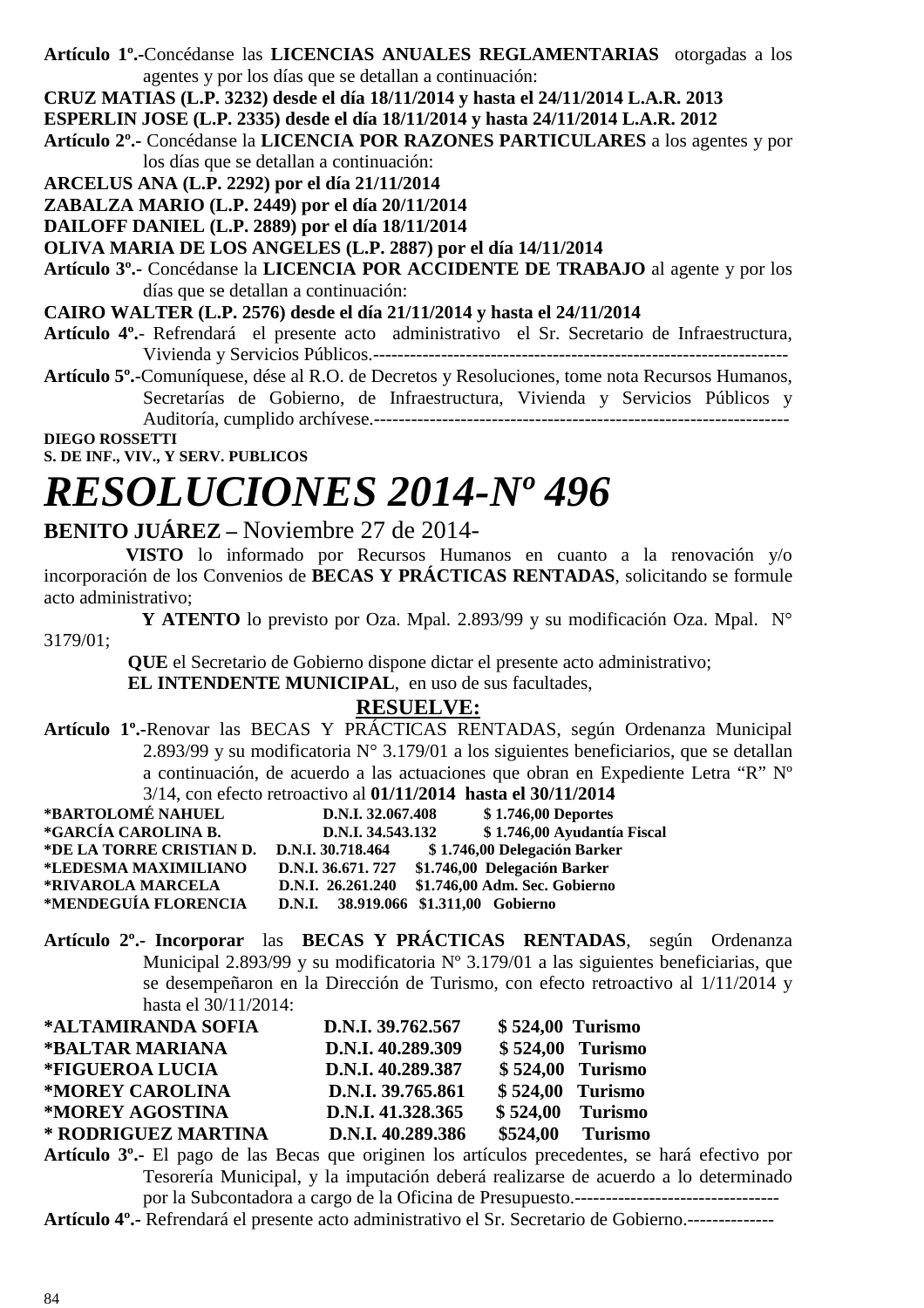**Artículo 5º.-** Comuníquese, dése al R. O. de Decretos y Resoluciones, tome nota Recursos Humanos, Contaduría, Tesorería, Presupuesto, Secretarías de Gobierno, de Hacienda, Ayudantía Fiscal, Dirección de Deportes, Auditoría, cumplido, archívese.--------------

#### **SERGIO JULIO ACOSTA JULIO CESAR MARINI SECRETARIO DE GOBIERNO DE SOBIERO DE SOBIERO DE SOBIERO DE SOBIERO DE SOBIERO DE SOBIERO DE SOBIERO DE SOBIERO DE SOBIERO DE SOBIERO DE SOBIERO DE SOBIERO DE SOBIERO DE SOBIERO DE SO INTENDENTE MUNICIPAL**

*RESOLUCIONES 2014-Nº 497* 

 **BENITO JUÁREZ –** Noviembre 27 de 2014-

 **VISTO** lo informado por Recursos Humanos sobre renovación y/o incorporación de los Convenios de **BECAS Y PRÁCTICAS RENTADAS**, solicitando se formule acto administrativo;

 **ATENTO** lo previsto por Oza. Mpal. 2.893/99 y su modificación Oza. Mpal. N°

3.179/01;

 **QUE** el Secretario de Gobierno dispone dictar el presente acto administrativo;  **EL INTENDENTE MUNICIPAL**, en uso de sus facultades,

### **RESUELVE:**

**Artículo 1º.-** Renovar las **BECAS Y PRÁCTICAS RENTADAS**, según Ordenanza Municipal 2.893/99 y su modificatoria  $N^{\circ}$  3.179/01 a los siguientes beneficiarios, que se desempeñan en el Hogar de Ancianos y en el Hospital Municipal "Eva Perón" Ente Descentralizado "Dr. Alfredo Saintout", dependiendo de la Secretaría de Salud, con efecto retroactivo al **01/11/2014 y hasta el 30/11/14:** 

| *BILBAO LUCÍA MABEL    | D.N.I. 38.863.970 | \$1.746,00 Ente        |
|------------------------|-------------------|------------------------|
| *ANDRADA YANINA        | D.N.I. 37.980.505 | \$1.746,00 Ente        |
| *AGUILAR DANIELA LUJAN | D.N.I. 36.671.901 | \$1.746,00 H. Ancianos |
| *MANSILLA JOANA INES   | D.N.I. 36.881.998 | \$873,00 Sec. Salud    |

 **Artículo 2º.-** El pago de las Becas que origine el artículo precedente, se hará efectivo por Tesorería Municipal, y Contaduría del Ente Descentralizado, de acuerdo a la imputación obrante en el Expediente Letra "R" Nº 3/14.-------------------------------------------------------------

**Artículo 3º.-** Refrendará el presente acto administrativo la Sra. Secretaria de Salud.---------------

 **Artículo 4º.-** Comuníquese, dése al R. O. de Decretos y Resoluciones, tome nota Recursos Humanos, Contaduría, Tesorería, Ente Descentralizado, Secretarías de Gobierno, de Salud, de Hacienda, cumplido, archívese.------------------------------------------------------

**MARIA ELISA TIMPANARO JULIO CESAR MARINI SECRETARIA DE SALUD INTENDENTE MUNICIPAL** 

# *RESOLUCIONES 2014-Nº 498*

### **BENITO JUÁREZ – Noviembre 27 de 2014.-**

 **VISTO** lo informado por la Dirección de Recursos Humanos en cuanto a la renovación y/o incorporación de los Convenios de **BECAS Y PRÁCTICAS RENTADAS**, debiendo otorgarse acto administrativo;

 **ATENTO** lo previsto por Oza. Mpal. 2.893/99 y su modificación Oza. Mpal. N° 3179/01;

> **QUE** el Secretario de Gobierno dispone dictar el presente acto administrativo;  **EL INTENDENTE MUNICIPAL**, en uso de sus facultades,

### **RESUELVE:**

**Artículo 1º.-**Renovar las **BECAS Y PRÁCTICAS RENTADAS,** según Ordenanza Municipal 2.893/99 y su modificatoria  $N^{\circ}$  3.179/01 a los siguientes beneficiarios, que se desempeñan en la Secretaría de Desarrollo Social, de acuerdo a lo informado por Recursos Humanos, con efecto retroactivo al **1/11/2014 y hasta el 30/11/2014:** 

**\*ROLON MARÍA DE LOS MILAGROS D.N.I. 35.150.141 \$ 1.311,00 D. Social \*FERNÁNDEZ NATALIA SOLEDAD D.N.I. 36.387.913 \$ 1.311,00 J. Maternal** 

### **\*RIERA ANTONELA D.N.I. 38.893.819 \$ 1.311,00 J. Maternal**

**Artículo 2º.-**El pago de las Becas que origine el artículo precedente, se hará efectivo por Tesorería Municipal, y la imputación deberá realizarse de acuerdo a lo determinado por la Subcontadora a cargo de la Oficina de Presupuesto.------------------------------------------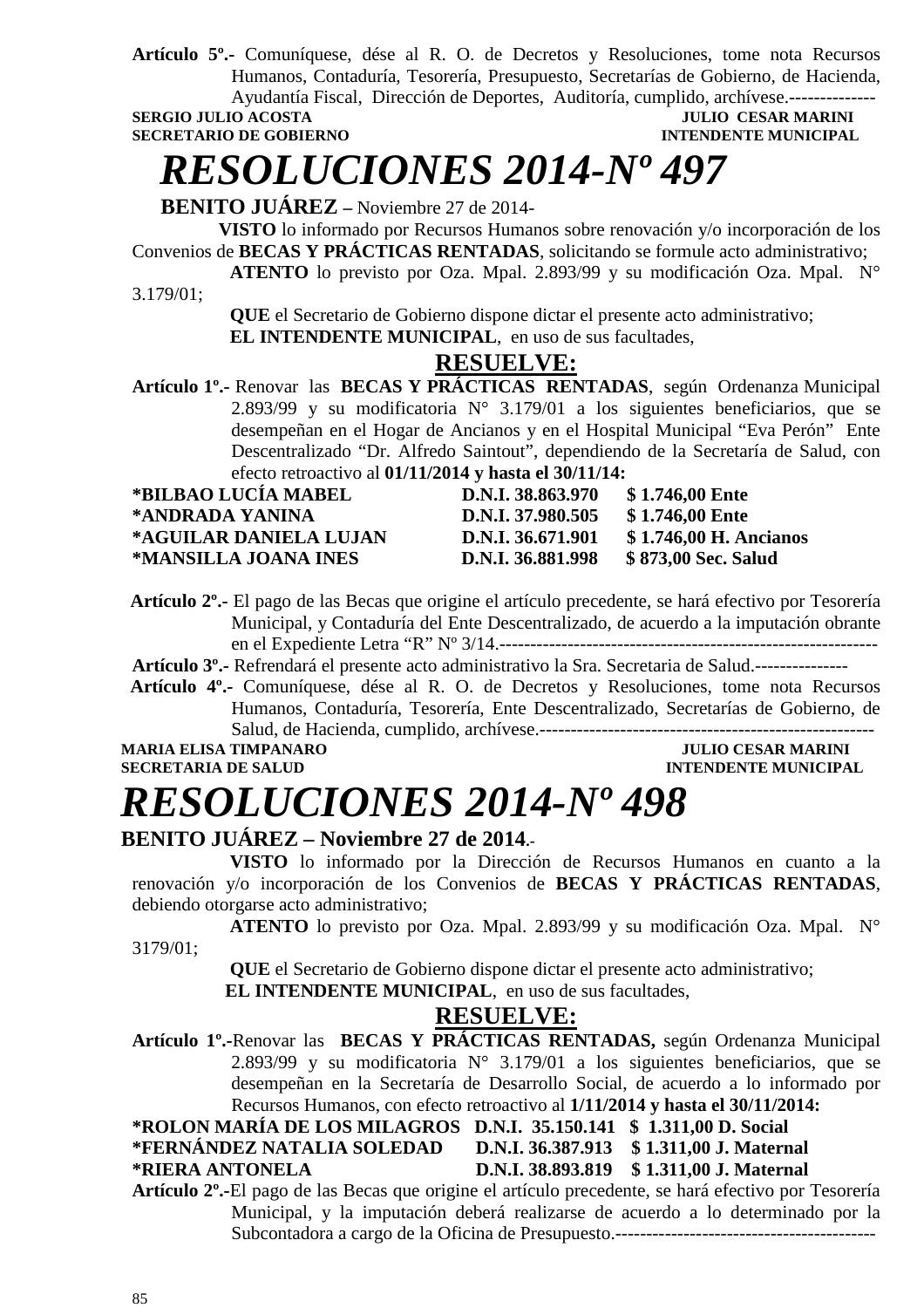**Artículo 3º.-**Refrendará el presente acto administrativo la Sra. Secretaria de Desarrollo Social.------

**Artículo 4º.-**Comuníquese, dése al R. O. de Decretos y Resoluciones, tome nota Recursos Humanos, Contaduría, Tesorería, Secretarías de Gobierno, de Desarrollo Social y Auditoría, cumplido, archívese.--------------------------------------------------------------------

**MARIA TERESA RICCI JULIO CESAR MARINI S. DE DESARROLLO SOCIAL INTENDENTE MUNICIPAL** 

### *RESOLUCIONES 2014-Nº 499* **-**

**BENITO JUÁREZ** – Noviembre 27 de 2014 -

 **VISTO** que la Contadora Ana Victoria Domínguez (L.P.2865), Tesorera Municipal, solicita se le conceda LICENCIA POR ENFERMEDAD, por el día 01/12/2014.-

 **QUE** en la "Planilla Licencia" consta el debido conforme refrendado por la Dirección de Recursos Humanos;

 **QUE** el Secretario de Gobierno dispone dictar acto administrativo,

### **RESUELVE:**

**Artículo 1º.**-Conceder **LICENCIA POR ENFERMEDAD** a la Contadora ANA VICTORIA DOMINGUEZ (L.P. 2865), por el día 1/12/2014.---------------------------------------------

**Artículo 2º.-** Refrendará el presente acto administrativo el Sr. Secretario de Hacienda.------------

**Artículo 3º.-** Comuníquese, dése al R.O. de Decretos y Resoluciones, tome nota Recursos Humanos, Secretarías de Gobierno, de Hacienda y Auditoría, cumplido, archívese.-----

**JORGE O. ISMAEL SECRETARIO DE HACIENDA** 

## *RESOLUCIONES 2014-Nº 500* **–**

### **BENITO JUÁREZ** – Noviembre 28 de 2014 –

 **VISTO** las Licencias solicitadas por los agentes pertenecientes al área de Infraestructura, Vivienda y Servicios Públicos;

 **QUE** en las "Planillas Licencia" consta el debido conforme refrendado por la Dirección de Recursos Humanos y por los distintos responsables de área;

 **QUE** el Secretario de Gobierno dispone dictar el presente acto administrativo;

### **RESUELVE:**

**Artículo 1º.-** Concédanse las **LICENCIAS ANUALES REGLAMENTARIAS** otorgadas a los agentes y por los días que se detallan a continuación:

**ZIFARONE MARIA EUGENIA (L.P. 2851) desde el día 01/12/2014 y hasta 07/12/2014 L.A.R 2012** 

**SABA JUAN CARLOS (L.P. 1974) desde el día 01/12/2014 y hasta 7/12/2014 L.A.R 2012** 

### **MARTINEZ SUSANA L. (L.P. 1221) desde el día 1/12/2014 y hasta 18/12/2014 L.A.R 2012**

**Artículo 2º.-** Concédanse la **LICENCIA POR RAZONES PARTICULARES** a los agentes y por los días que se detallan a continuación:

### **JOFRE JOSE CARLOS (L.P. 2207) por el día 25/11/2014**

**CEFERINO BAIGORRIA (L.P. 1671) por el día 28/11/2014** 

**Artículo 3º.-** Concédanse la **LICENCIA POR ESTUDIO** a la agente y por el día que se detalla a continuación:

### **BELOCCHIO ANA JULIA (L.P. 2624) por el día 3/12/2014**

- **Artículo 4º.**-Refrendará el presente acto administrativo el Sr. Secretario de Infraestructura, Vivienda y Servicios Públicos.-------------------------------------------------------------------
- **Artículo 5º.**-Comuníquese, dése al R.O. de Decretos y Resoluciones, tome nota Recursos Humanos, Secretarías de Gobierno, de Infraestructura, Vivienda y Servicios Públicos y Auditoría, cumplido archívese.-------------------------------------------------------------------

### **DIEGO ROSSETTI**

**S. DE INF., VIV., Y SERV. PUBLICOS** 

# *RESOLUCIONES 2014-Nº 501***-**

**BENITO JUÁREZ** – Noviembre 28 de 2014 –